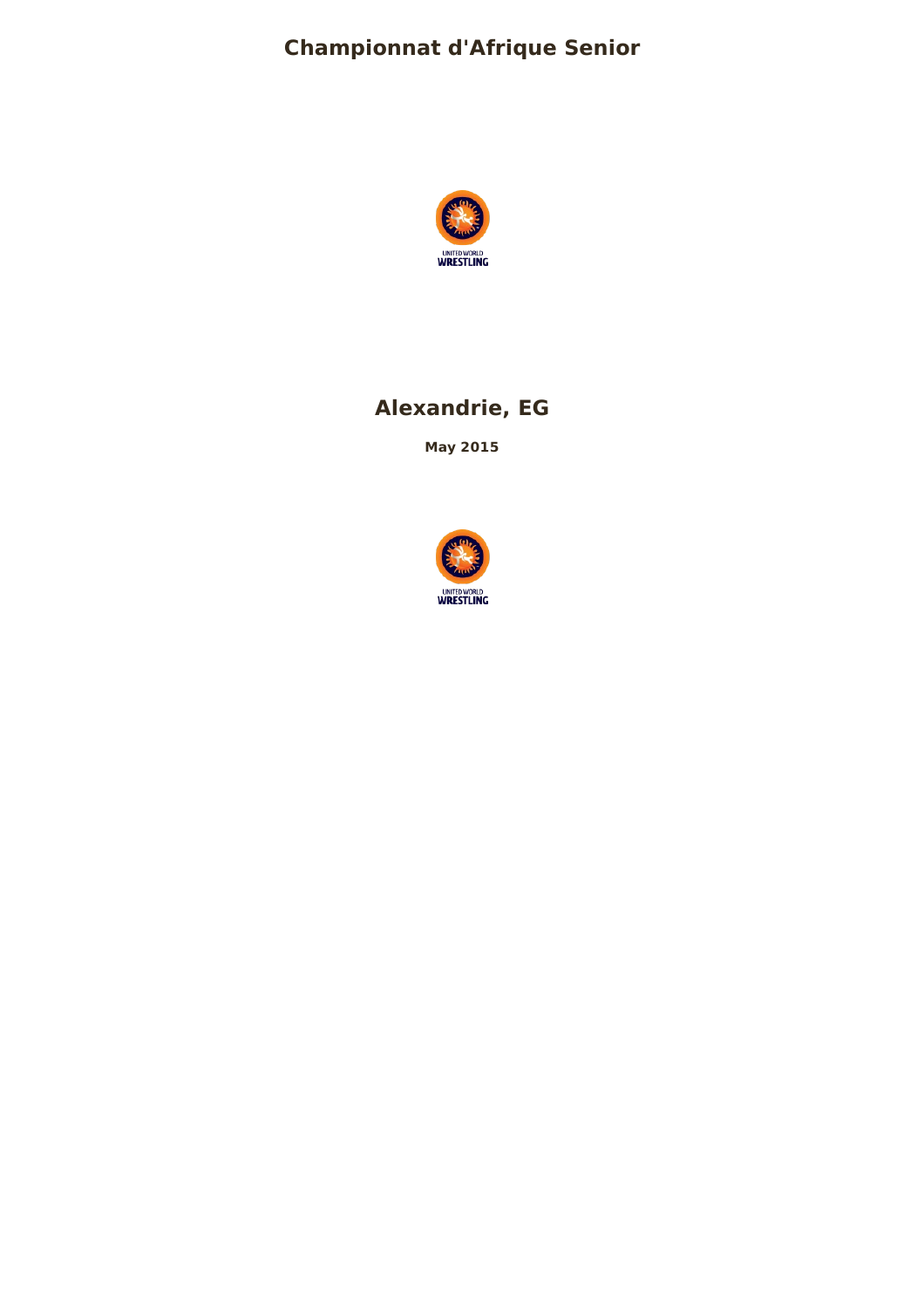



|                | <b>TEAMS</b>    |                       |
|----------------|-----------------|-----------------------|
| $\mathbf{G}$   | ALGERIA         | $\mathsf{ALG}\xspace$ |
|                | CONGO           | CGO                   |
|                | $\mathsf{CHAD}$ | CHA                   |
|                | CAMEROON        | CMR                   |
|                | EGYPT           | EGY                   |
|                | GUINEA-BISSAU   | GBS                   |
|                | KENYA           | KEN                   |
|                | MADAGASCAR      | MAD                   |
| $\star$        | MOROCCO         | <b>MAR</b>            |
|                | MAURITIUS       | MRI                   |
|                | NIGERIA         | <b>NGR</b>            |
|                | SOUTH AFRICA    | <b>RSA</b>            |
|                | SENEGAL         | SEN                   |
|                | SIERRA LEONE    | <b>SLE</b>            |
| $\circledcirc$ | TUNISIA         | TUN                   |

**Number of Teams 15**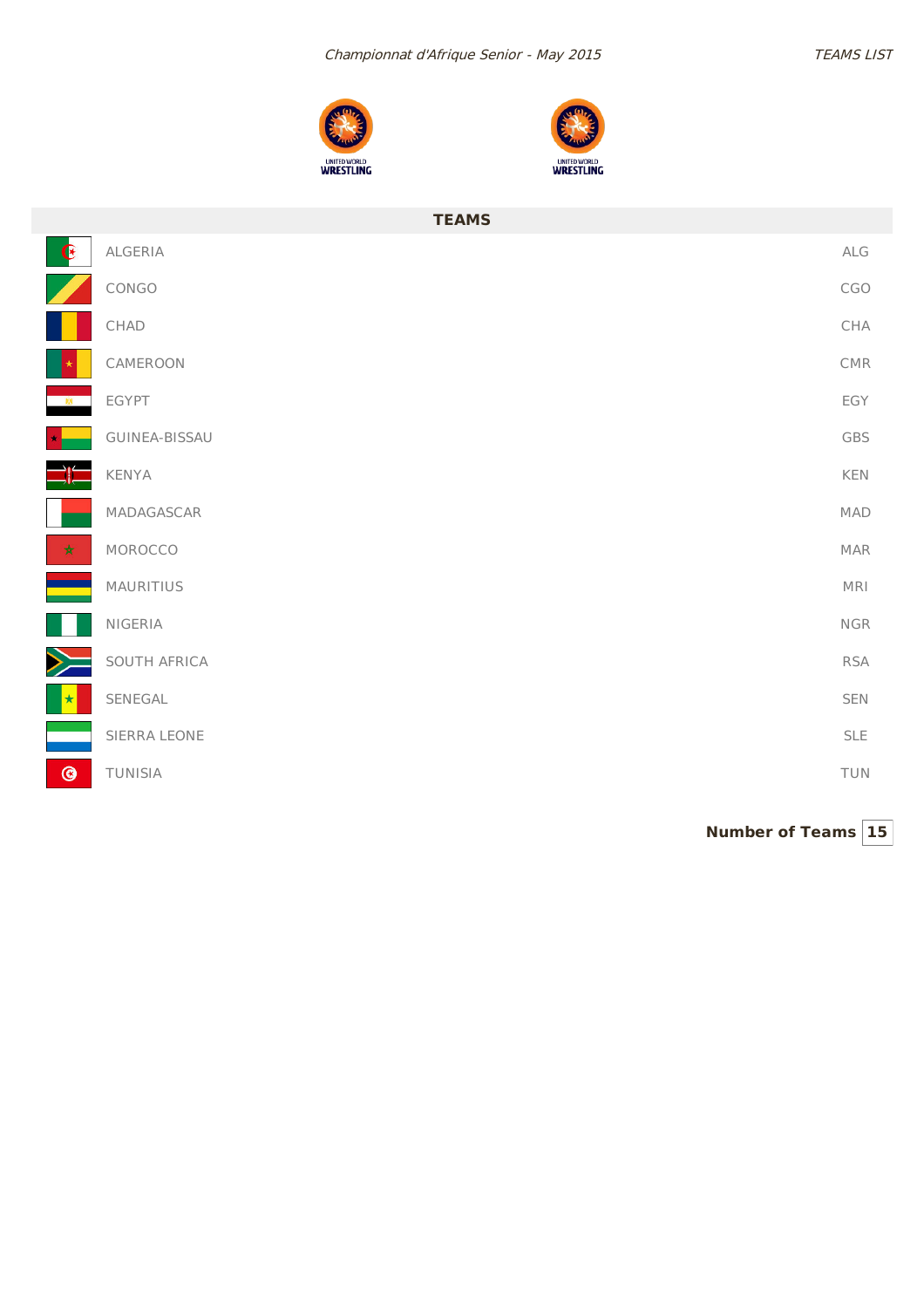



### **Freestyle Teams**

| $\bullet$                | ALGERIA              | ALG        |
|--------------------------|----------------------|------------|
|                          | CONGO                | <b>CGO</b> |
|                          | CHAD                 | CHA        |
|                          | CAMEROON             | <b>CMR</b> |
| $-8$                     | <b>EGYPT</b>         | EGY        |
| $\star$                  | <b>GUINEA-BISSAU</b> | <b>GBS</b> |
| $\Rightarrow$            | <b>KENYA</b>         | <b>KEN</b> |
|                          | MADAGASCAR           | <b>MAD</b> |
| 大                        | MOROCCO              | <b>MAR</b> |
| <b>The Second</b>        | <b>MAURITIUS</b>     | <b>MRI</b> |
| H.                       | <b>NIGERIA</b>       | <b>NGR</b> |
| $\searrow$               | SOUTH AFRICA         | <b>RSA</b> |
| $\left\  \cdot \right\ $ | SENEGAL              | <b>SEN</b> |
| e en                     | SIERRA LEONE         | <b>SLE</b> |
| $\circledcirc$           | <b>TUNISIA</b>       | <b>TUN</b> |

**Number of Teams 15**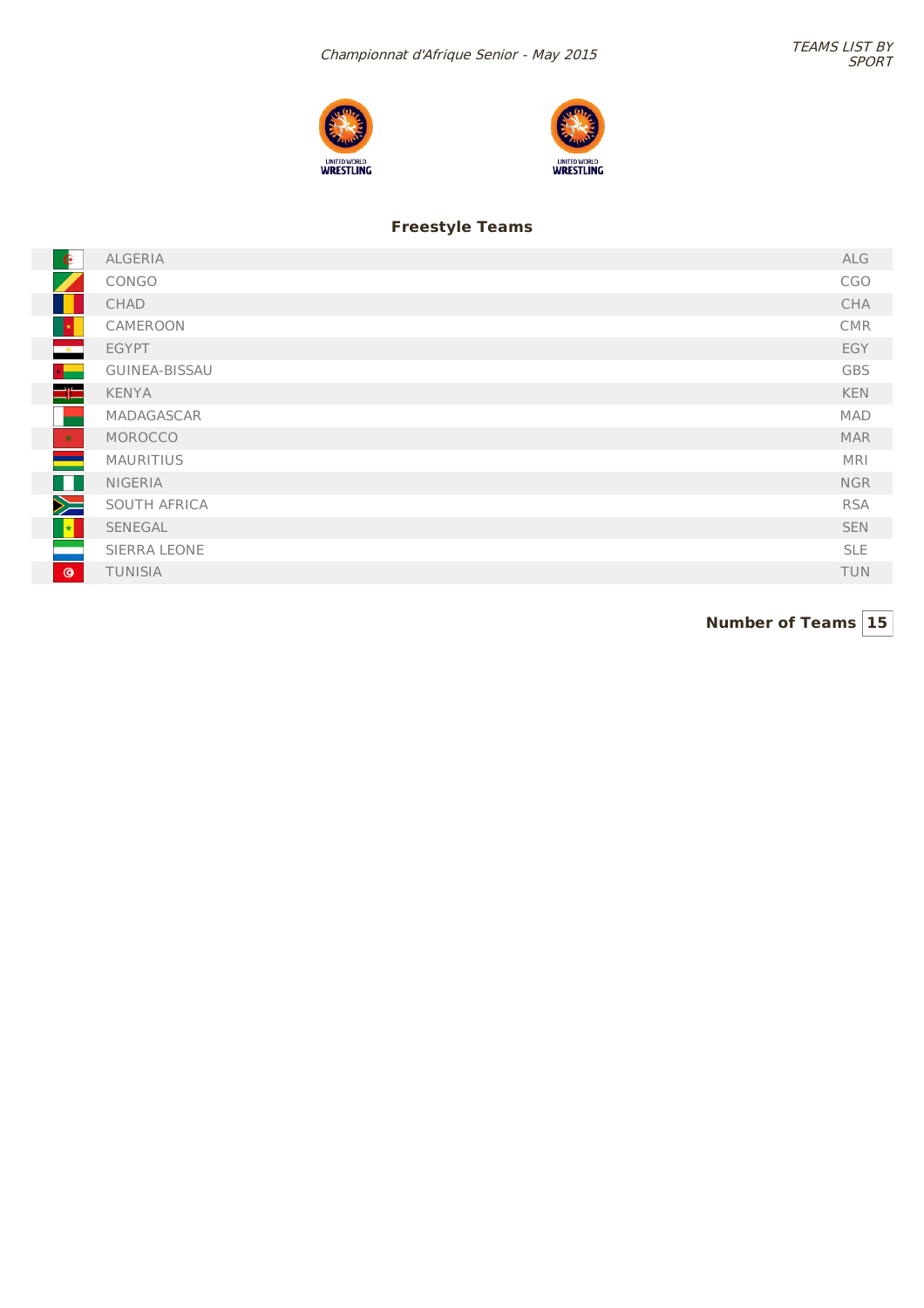NUMBER OF<br>Numbionnat d'Afrique Senior - May 2015





## **Freestyle**

| <b>Teams</b>                           | <b>57 kg</b>   | <b>61 kg</b>   | <b>65 kg</b> | <b>70 kg</b> | <b>74 kg</b>   | <b>86 kg</b>   | 97 kg     | 125 kg       | <b>TOTAL</b>            |
|----------------------------------------|----------------|----------------|--------------|--------------|----------------|----------------|-----------|--------------|-------------------------|
| ALG<br>$\mathbf{e}$                    | $\mathbf 1$    | 1              | $\mathbf 1$  | $\mathbf{1}$ | 1              | $\mathbf{1}$   | 1         | $\mathbf{1}$ | 8                       |
| $\overline{\mathscr{L}}$<br><b>CGO</b> | $\mathbf{0}$   | $\overline{0}$ | $\mathbf{1}$ | $\Omega$     | $\overline{0}$ | $\overline{0}$ | $\bigcap$ | $\Omega$     | 1                       |
| H<br><b>CHA</b>                        | 1              | 1              | 0            | $\mathbf{0}$ | $\mathbf 0$    | 1              | 1         | $\Omega$     | $\overline{\mathbf{4}}$ |
| H.<br><b>CMR</b>                       | $\mathbf 0$    | $\Omega$       | 1            | 1            | $\mathbf{0}$   | 1              | 1         | $\mathbf{0}$ | 4                       |
| <u>e a</u><br>EGY                      | 1              | 1              | 1            | $\mathbf 1$  | 1              | 1              | 1         | 1            | 8                       |
| <b>GBS</b><br>$\star$ $-$              | $\overline{0}$ | $\Omega$       | $\Omega$     | $\mathbf 1$  | $\mathbf 1$    | 1              | $\bigcap$ | $\Omega$     | 3                       |
| ≡⊫<br><b>KEN</b>                       | $\mathbf{0}$   | $\Omega$       | $\Omega$     | $\Omega$     | $\mathbf 1$    | 1              | $\Omega$  | 1            | 3                       |
| <b>MAD</b>                             | $\mathbf{0}$   | 1              | 1            | 1            | $\mathbf{0}$   | $\mathbf{0}$   | $\Omega$  | $\Omega$     | 3                       |
| <b>MAR</b><br>大                        | 1              | 1              | 1            | 1            | 1              | 1              | 1         | $\Omega$     | $\overline{7}$          |
| <b>MRI</b><br>▀                        | 1              | $\mathbf{0}$   | $\mathbf{0}$ | $\Omega$     | $\overline{0}$ | $\mathbf{0}$   | $\Omega$  | $\Omega$     | 1                       |
| <b>NGR</b><br>H                        | 1              | $\Omega$       | $\mathbf 1$  | $\Omega$     | $\mathbf 1$    | 1              | 1         | $\Omega$     | 5                       |
| Ň<br><b>RSA</b>                        | $\mathbf{1}$   | 1              | $\mathbf{1}$ | $\Omega$     | $\overline{0}$ | 1              | 1         | $\bigcap$    | 5                       |
| $\left\  \cdot \right\ $<br><b>SEN</b> | 1              | 1              | 1            | $\mathbf{0}$ | 1              | 1              | $\Omega$  | 1            | 6                       |
| <b>SLE</b>                             | $\mathbf{0}$   | $\Omega$       | $\mathbf{0}$ | $\mathbf{0}$ | $\mathbf 1$    | $\overline{0}$ | 1         | $\Omega$     | $\overline{2}$          |
| <b>TUN</b><br>$\bullet$                | 1              | $\Omega$       | 1            | 1            | 1              | $\mathbf{0}$   | 1         | $\mathbf{0}$ | 5                       |
| <b>TOTAL</b>                           | 9              | 7              | 10           | 7            | 9              | 10             | 9         | 4            | 65                      |

**Number of Teams 15**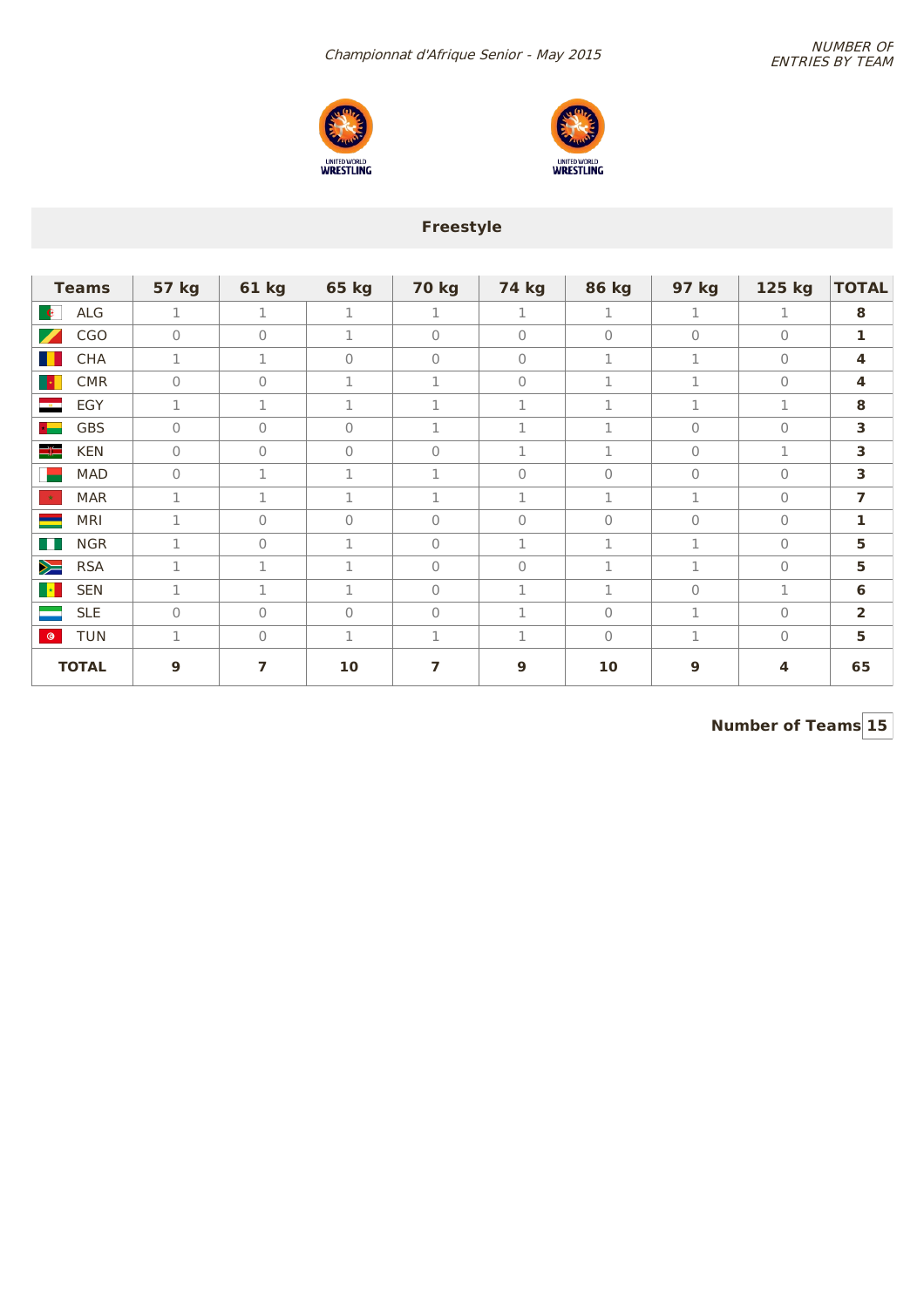



## **Freestyle Teams Ranking**

|                     | <b>Team</b>          | 57 kg          | 61 kg          | 65 kg          | 70 kg          | 74 kg          | 86 kg          | 97 kg          | 125 kg         | <b>Total</b>  |
|---------------------|----------------------|----------------|----------------|----------------|----------------|----------------|----------------|----------------|----------------|---------------|
| $-88$               | <b>EGYPT</b>         | $\overline{4}$ | 8              | $\overline{2}$ | 10             | $\overline{9}$ | 10             | 10             | 10             | 63            |
| $\bullet$           | <b>ALGERIA</b>       | $\overline{9}$ | 10             | $\overline{4}$ | $\overline{9}$ | $\overline{2}$ | $\overline{9}$ | 8              | $\overline{9}$ | 60            |
| 大                   | MOROCCO              | 8              | 8              | 8              | 8              | 8              | 3              | $\overline{4}$ |                | 47            |
| $\vert \star \vert$ | SENEGAL              | 10             | 6              | 10             |                | 3              | 6              |                | 8              | 43            |
| FFI                 | <b>NIGERIA</b>       | 8              |                | $\overline{9}$ |                | $\overline{4}$ | 8              | 6              |                | 35            |
| $\searrow$          | SOUTH AFRICA         | $\overline{2}$ | $\overline{9}$ | 6              |                |                | 8              | 9              |                | 34            |
| $\circledcirc$      | <b>TUNISIA</b>       | 3              |                | 6              | 8              | 8              |                | 6              |                | 31            |
| 图                   | CAMEROON             |                |                | 8              | 5              |                | $\overline{2}$ | 8              |                | 23            |
|                     | <b>GUINEA-BISSAU</b> |                |                |                | 6              | 10             | $\overline{4}$ |                |                | 20            |
|                     | <b>CHAD</b>          | 6              | $\overline{4}$ |                |                |                | 6              | $\overline{2}$ |                | 18            |
| $\Rightarrow$       | <b>KENYA</b>         |                |                |                |                | 6              | 1              |                | 7              | 14            |
|                     | MADAGASCAR           |                | 6              | 3              | $\overline{4}$ |                |                |                |                | 13            |
|                     | <b>SIERRA LEONE</b>  |                |                |                |                | 6              |                | 3              |                | $\mathcal{G}$ |
|                     | <b>MAURITIUS</b>     | 6              |                |                |                |                |                |                |                | 6             |
|                     | CONGO                |                |                | 1              |                |                |                |                |                | $\mathbf 1$   |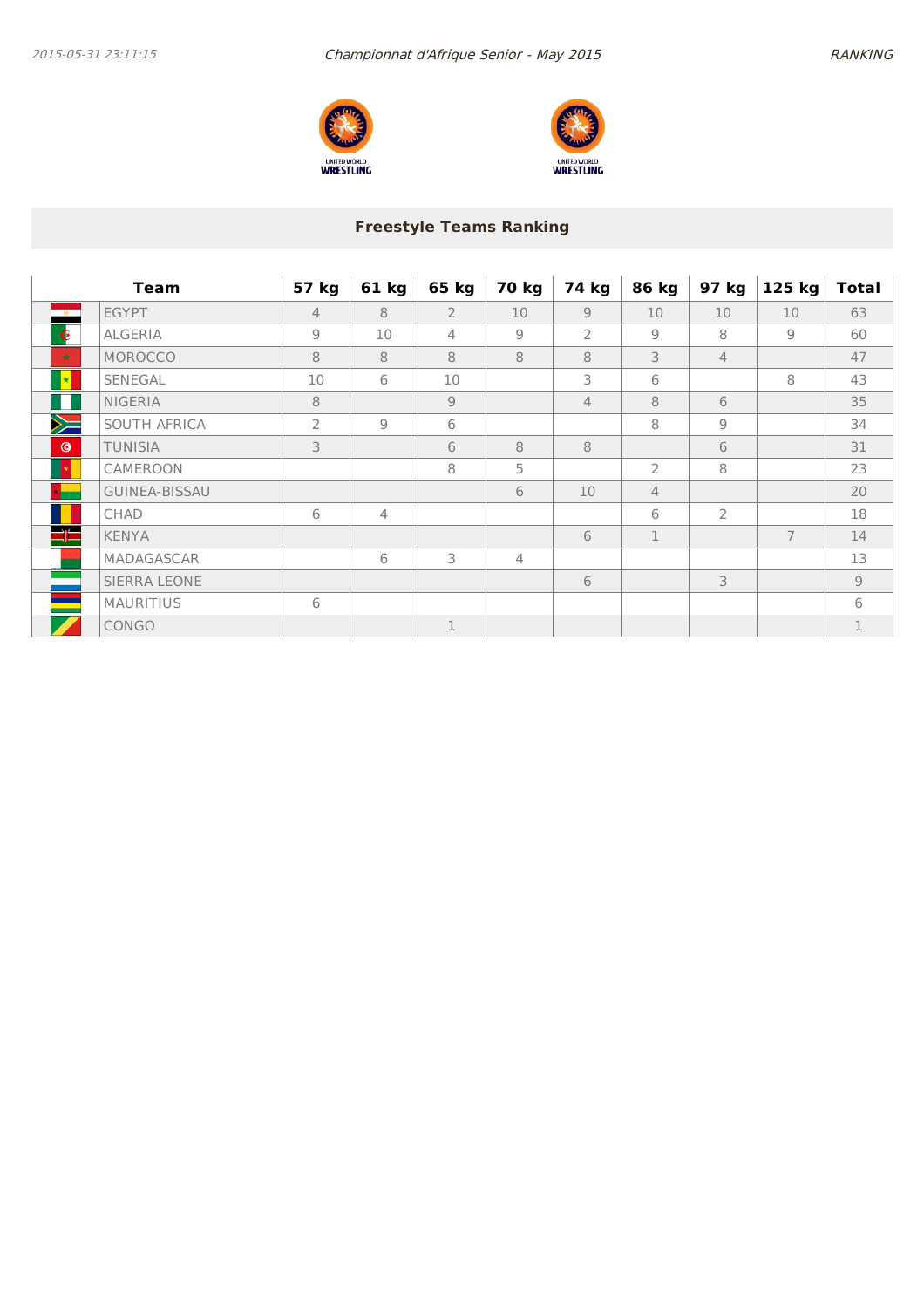|             | FS - 57 kg |                         |                       |  |  |        |  |  |  |  |  |  |
|-------------|------------|-------------------------|-----------------------|--|--|--------|--|--|--|--|--|--|
| Number Team |            | <b>Name</b>             | Engagement License MC |  |  | Weight |  |  |  |  |  |  |
| 49          | ALG        | Abdelhak KHERBACH       |                       |  |  |        |  |  |  |  |  |  |
| 42          | CHA        | Here HEL                |                       |  |  |        |  |  |  |  |  |  |
| 93          | EGY        | Ibrahim MAHMOUD MOHAMED |                       |  |  |        |  |  |  |  |  |  |
| 33          | MAR        | Chakir ANSARI           |                       |  |  |        |  |  |  |  |  |  |
| 52          | <b>MRI</b> | Jean Guyliane BANDOU    |                       |  |  |        |  |  |  |  |  |  |
| 68          | <b>NGR</b> | Welson EBIKEWENIMO      |                       |  |  |        |  |  |  |  |  |  |
| 62          | <b>RSA</b> | Marco COETZEE           |                       |  |  |        |  |  |  |  |  |  |
| 35          | <b>SEN</b> | Adama DIATTA            |                       |  |  |        |  |  |  |  |  |  |
| 2           | <b>TUN</b> | Chedli MATHLOUTHI       |                       |  |  |        |  |  |  |  |  |  |
|             |            |                         |                       |  |  |        |  |  |  |  |  |  |
|             |            |                         |                       |  |  |        |  |  |  |  |  |  |
|             |            |                         |                       |  |  |        |  |  |  |  |  |  |
|             |            |                         |                       |  |  |        |  |  |  |  |  |  |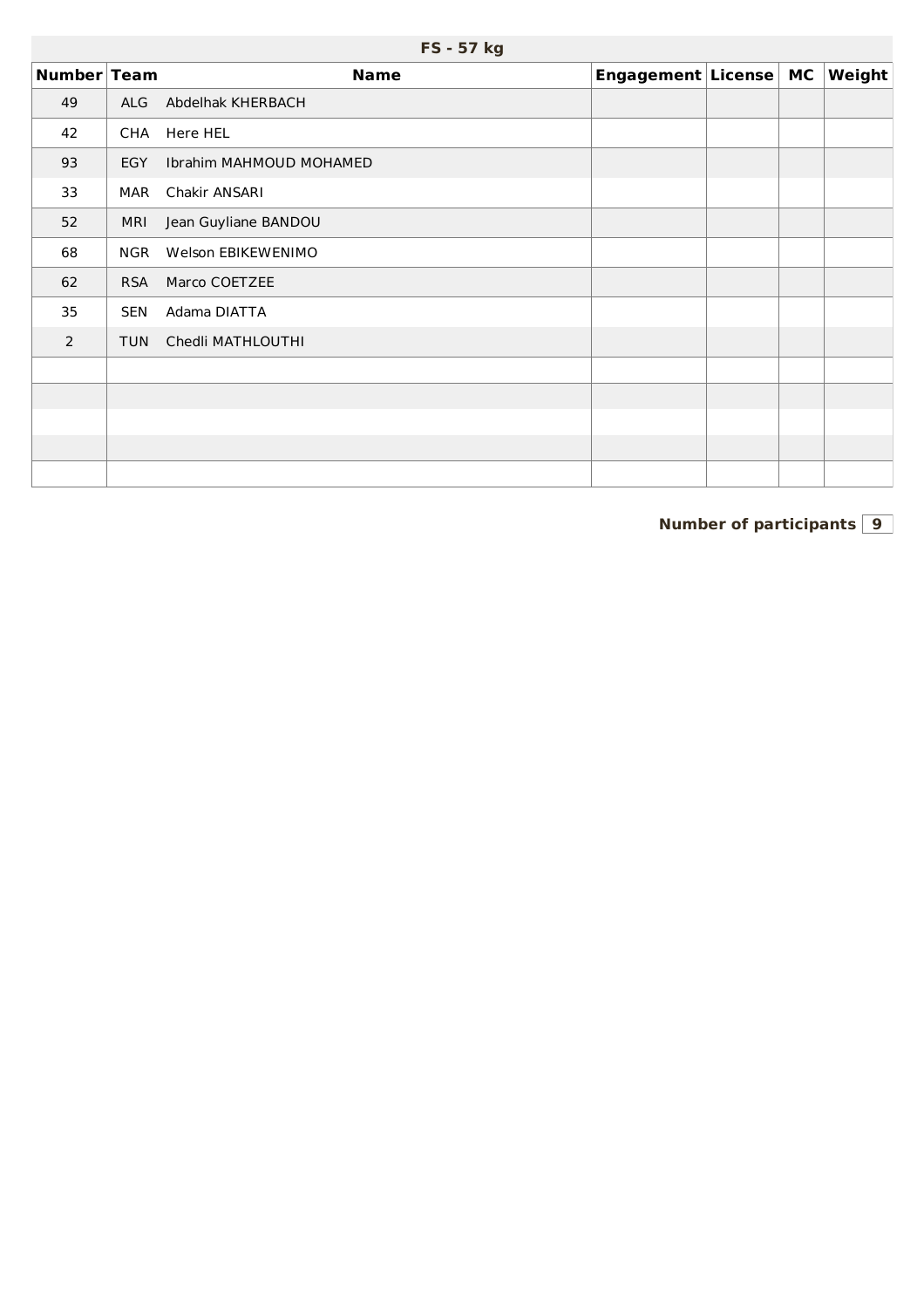



## **Freestyle - Seniors - 57 kg**

| Rank | Team       | Wrestler                | <b>CP</b> | <b>VT</b>     | <b>ST</b> | <b>TP</b>      | <b>TP Gvn</b> | <b>Team</b><br><b>Rank Pts</b> |
|------|------------|-------------------------|-----------|---------------|-----------|----------------|---------------|--------------------------------|
| 1.   | <b>SEN</b> | Adama DIATTA            | 12        |               | 3         | 32             | $\mathcal{P}$ | 10                             |
| 2.   | <b>ALG</b> | Abdelhak KHERBACH       |           | $\Omega$      |           | 14             | 12            | 9                              |
| 3.   | <b>MAR</b> | Chakir ANSARI           | 11        | $\mathcal{P}$ | $\Omega$  | 16             | 16            | 8                              |
| 3.   | <b>NGR</b> | Welson EBIKEWENIMO      | 13        |               |           | 26             |               | 8                              |
| 5.   | CHA        | Here HEL                | O         | $\bigcap$     | $\Omega$  | $\Omega$       | 16            | 6                              |
| 5.   | <b>MRI</b> | Jean Guyliane BANDOU    | 0         | $\Omega$      | $\Omega$  | $\overline{2}$ | 19            | 6                              |
| 7.   | EGY        | Ibrahim MAHMOUD MOHAMED |           | $\Omega$      | $\Omega$  | $\overline{2}$ | 6             | $\overline{4}$                 |
| 8.   | <b>TUN</b> | Chedli MATHLOUTHI       | $\Omega$  | $\Omega$      | $\Omega$  | 4              | 8             | 3                              |
| 9.   | <b>RSA</b> | Marco COETZEE           | 0         | $\bigcap$     | $\Omega$  | $\Omega$       | 10            | $\mathcal{P}$                  |

**CP** Classification Points<br> **VT** Victories by fall, def **VT** Victories by fall, default/forfeit/disqualification (5-0)<br>**ST** Victories by superiority (4-0 / 4-1) Victories by superiority (4-0 / 4-1) **TP** Technical Points obtained<br> **TP Gvn** Technical Points given **Technical Points given** 

#### **If three or more teams have an equal number of victories**

The following principle will apply to rank the worst team(s):

- The fewest classification points
- The fewest victories by « Fall »
- The fewest match victories by superiority
- The fewest technical points scored in the whole competition
- The most technical points given in the whole competition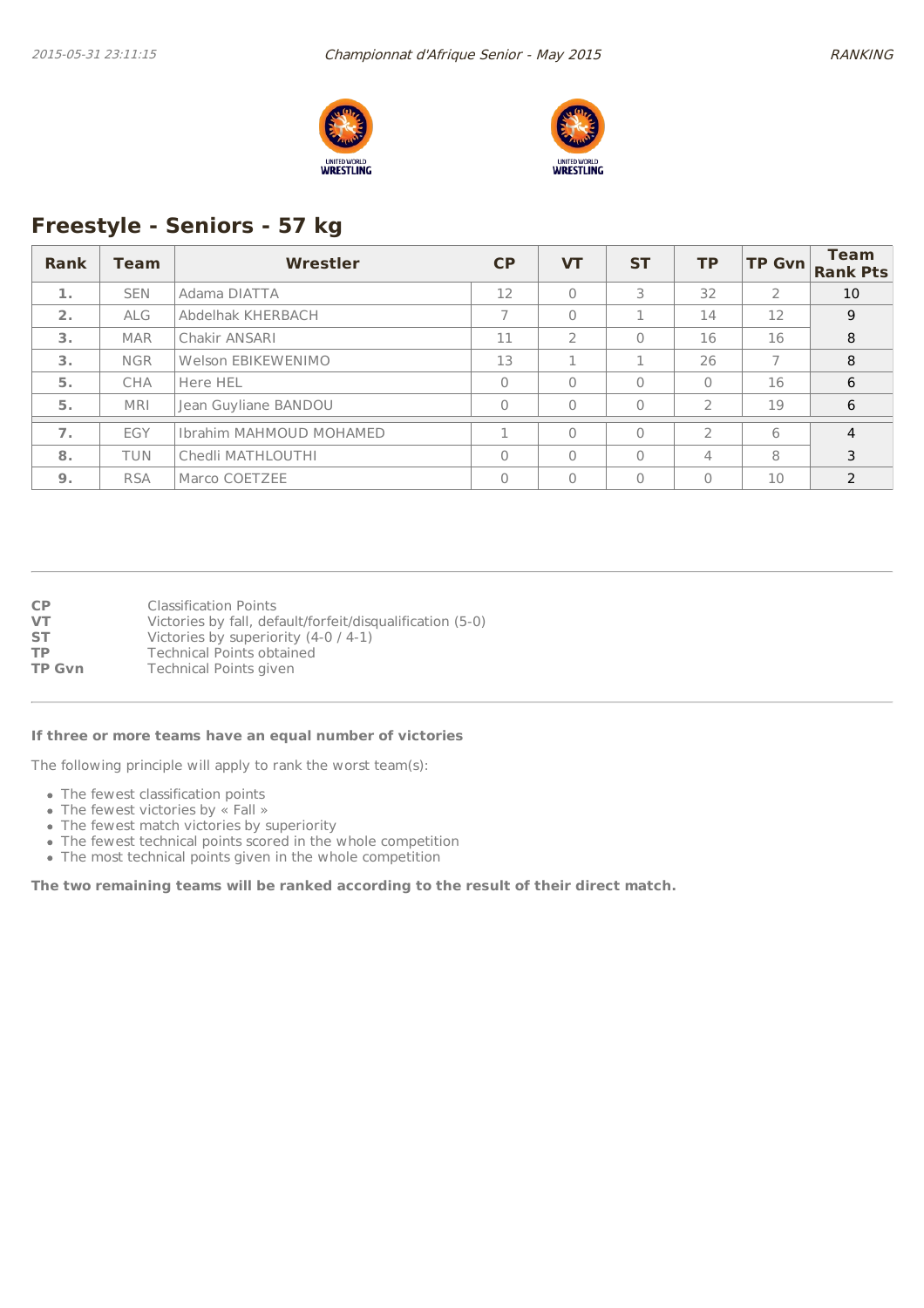| Qualif.                         | 1/4 Final                      | 1/2 Final                                                   | Final 1-2                                              |
|---------------------------------|--------------------------------|-------------------------------------------------------------|--------------------------------------------------------|
|                                 |                                |                                                             |                                                        |
|                                 |                                |                                                             |                                                        |
|                                 |                                |                                                             |                                                        |
|                                 |                                |                                                             |                                                        |
|                                 |                                |                                                             |                                                        |
|                                 | TUN CHEDLI MATHLOUTHI (1)      |                                                             |                                                        |
|                                 |                                | <b>MAR</b> CHAKIR ANSARI (2)                                |                                                        |
|                                 | 126                            |                                                             |                                                        |
|                                 | <b>MAR CHAKIR ANSARI (2)</b>   |                                                             |                                                        |
|                                 | 5-0(8-4) by VT - 04:35         |                                                             |                                                        |
|                                 |                                | 134                                                         | <b>SEN ADAMA DIATTA (3)</b><br>4-0(10-0) by ST - 03:57 |
|                                 | <b>SEN ADAMA DIATTA (3)</b>    |                                                             |                                                        |
|                                 | 4-0(10-0) by ST - 01:51        |                                                             |                                                        |
|                                 | 127                            | <b>SEN ADAMA DIATTA (3)</b>                                 |                                                        |
|                                 |                                | 4-1(12-2) by SP - 04:11                                     |                                                        |
|                                 | CHA HERE HEL (4)               |                                                             |                                                        |
|                                 |                                |                                                             |                                                        |
|                                 |                                |                                                             | 175                                                    |
|                                 | ALG ABDELHAK KHERBACH (5       |                                                             |                                                        |
|                                 | 4-0(11-0) by ST - 03:37        |                                                             |                                                        |
|                                 | 128                            | <b>ALG ABDELHAK KHERBACH (5</b><br>$3-1(3-2)$ by PP - 06:00 |                                                        |
|                                 | <b>MRI</b> JEAN GUYLIANE BANDO |                                                             |                                                        |
|                                 |                                |                                                             |                                                        |
|                                 |                                | 135                                                         | ALG ABDELHAK KHERBACH                                  |
|                                 |                                |                                                             |                                                        |
|                                 | <b>RSA MARCO COETZEE (7)</b>   |                                                             |                                                        |
|                                 |                                | <b>NGR WELSON EBIKEWENIM</b>                                |                                                        |
| <b>NGR WELSON EBIKEWENIM</b>    | 129                            |                                                             |                                                        |
| $3-1(6-2)$ by PP - 06:00<br>117 | <b>NGR WELSON EBIKEWEI</b>     |                                                             |                                                        |
| <b>EGY IBRAHIM MAHMOUD</b>      | <b>MED100</b> ) by ST - 04:25  |                                                             |                                                        |





**Final 3-5**

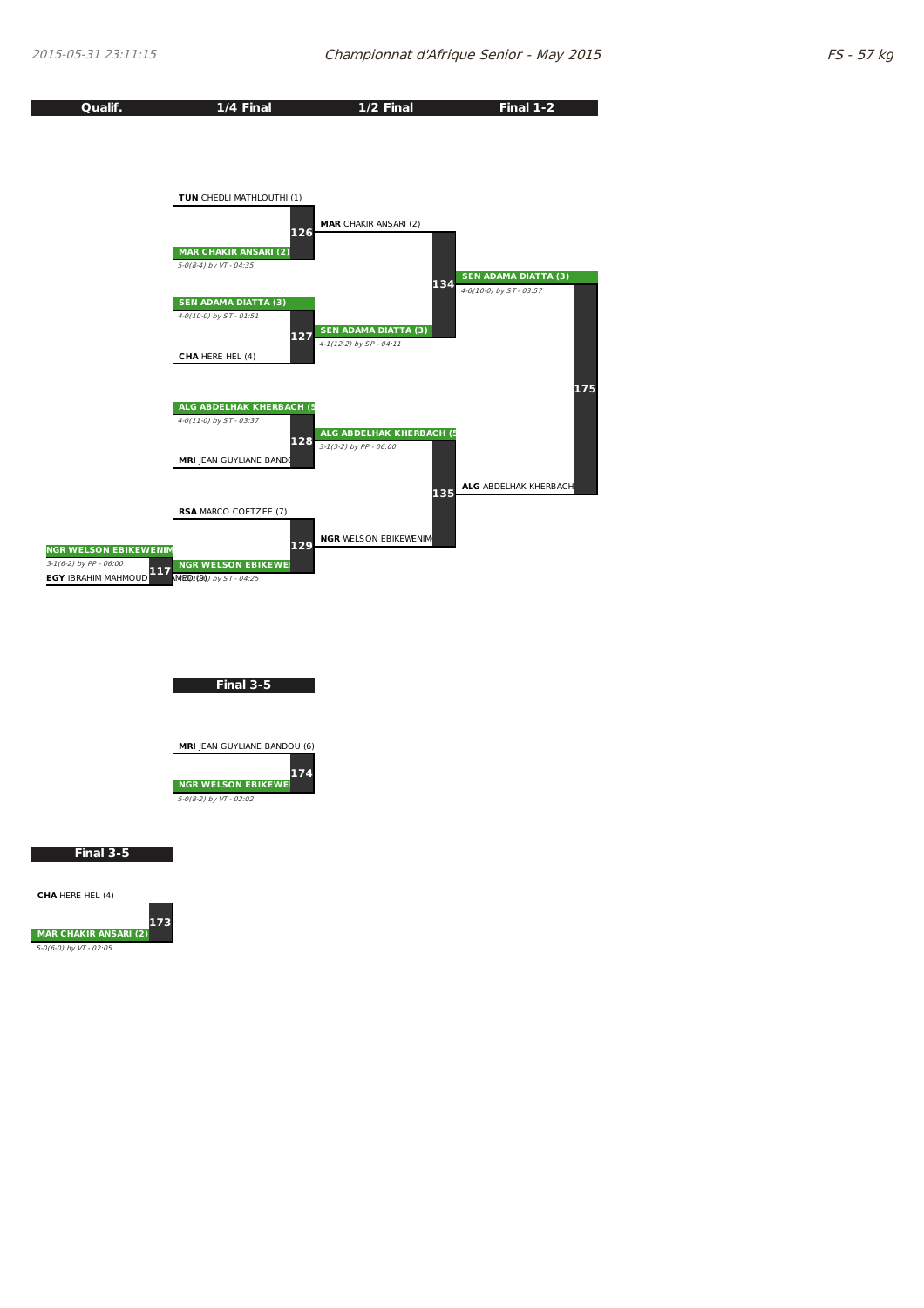



## **Freestyle - Seniors - 57 kg - Results**

### **Qualif. - FS - 57 kg**

| Match Wrestler                   |  |  | $ TP CP $ Victory $ CP TP $ Wrestler |
|----------------------------------|--|--|--------------------------------------|
| <b>INGR - Welson EBIKEWENIMO</b> |  |  | . FGY<br>' - Ibrahim MAHMOUD MOHAMED |

### **1/4 Final - FS - 57 kg**

|     | Match Wrestler              |    |          |                    | TP   CP   Victor   CP   TP   Wrestler |
|-----|-----------------------------|----|----------|--------------------|---------------------------------------|
| 126 | TUN - Chedli MATHLOUTHI     |    |          |                    | 8   MAR - Chakir ANSARI               |
| 127 | <b>SEN - Adama DIATTA</b>   | 10 | $\Delta$ |                    | l CHA - Here HFL                      |
| L28 | ALG - Abdelhak KHERBACH     |    | Δ        |                    | MRI - Jean Guyliane BANDOU            |
| 129 | <b>IRSA - Marco COETZEE</b> |    |          | $\mathbf{\Lambda}$ | 10 <b>NGR - Welson EBIKEWENIMO</b>    |

### **1/2 Final - FS - 57 kg**

|     | Match Wrestler                 | TP CP |    |  | Victory   CP   TP   Wrestler  |
|-----|--------------------------------|-------|----|--|-------------------------------|
| 134 | MAR - Chakir ANSARI            |       |    |  | $4$   12   SEN - Adama DIATTA |
|     | <b>ALG - Abdelhak KHERBACH</b> |       | DD |  | INGR - Welson EBIKEWENIMO     |

### **Final 3-5 - FS - 57 kg**

|     | Match Wrestler              |  |  | <b>TP CP Victory CP TP Wrestler</b> |
|-----|-----------------------------|--|--|-------------------------------------|
|     | l CHA - Here HEL            |  |  | 6 <b>MAR - Chakir ANSARI</b>        |
| 174 | IMRI - Iean Guvliane BANDOU |  |  | 8 <b>NGR - Welson EBIKEWENIMO</b>   |

### **Final 1-2 - FS - 57 kg**

| Match Wrestler            |    |  |  | TP   CP   Victory   CP   TP   Wrestler |
|---------------------------|----|--|--|----------------------------------------|
| <b>SEN - Adama DIATTA</b> | 10 |  |  | LALG - Abdelhak KHERBACH               |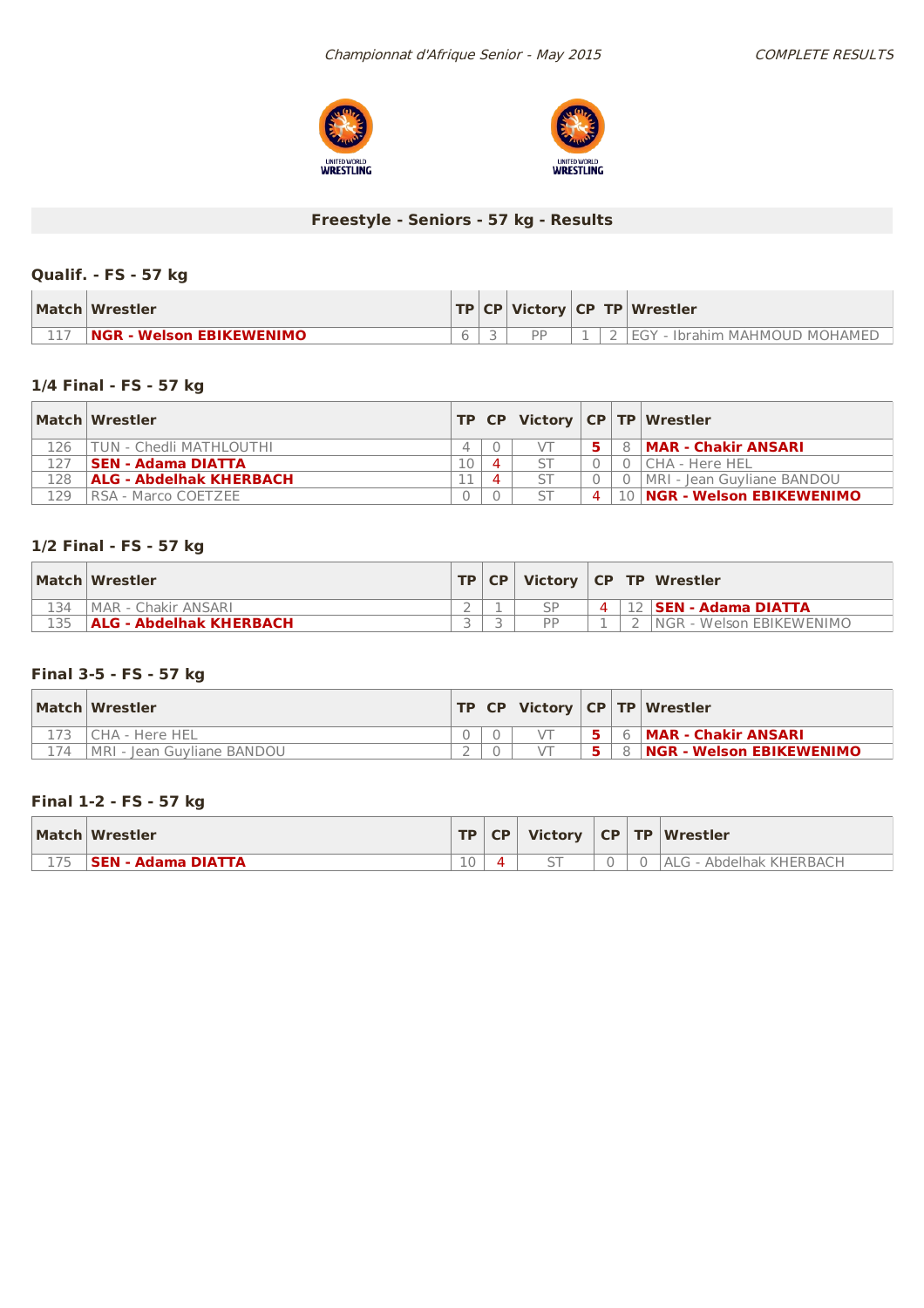|             | FS - 61 kg |                       |                       |  |  |        |  |  |  |  |  |
|-------------|------------|-----------------------|-----------------------|--|--|--------|--|--|--|--|--|
| Number Team |            | <b>Name</b>           | Engagement License MC |  |  | Weight |  |  |  |  |  |
| 15          | <b>ALG</b> | Abderahim SAYEH       |                       |  |  |        |  |  |  |  |  |
| 43          | CHA        | Allouma KOUZOUMBI     |                       |  |  |        |  |  |  |  |  |
| 96          | <b>EGY</b> | Ali OSSAMA RAGAB      |                       |  |  |        |  |  |  |  |  |
| 25          | MAD        | Rakotoniaina AIMEBOLA |                       |  |  |        |  |  |  |  |  |
| 10          | <b>MAR</b> | Mohamed NAZIE         |                       |  |  |        |  |  |  |  |  |
| 97          | <b>RSA</b> | Gert COETZEE          |                       |  |  |        |  |  |  |  |  |
| 13          | <b>SEN</b> | Gael A DIATTA         |                       |  |  |        |  |  |  |  |  |
|             |            |                       |                       |  |  |        |  |  |  |  |  |
|             |            |                       |                       |  |  |        |  |  |  |  |  |
|             |            |                       |                       |  |  |        |  |  |  |  |  |
|             |            |                       |                       |  |  |        |  |  |  |  |  |
|             |            |                       |                       |  |  |        |  |  |  |  |  |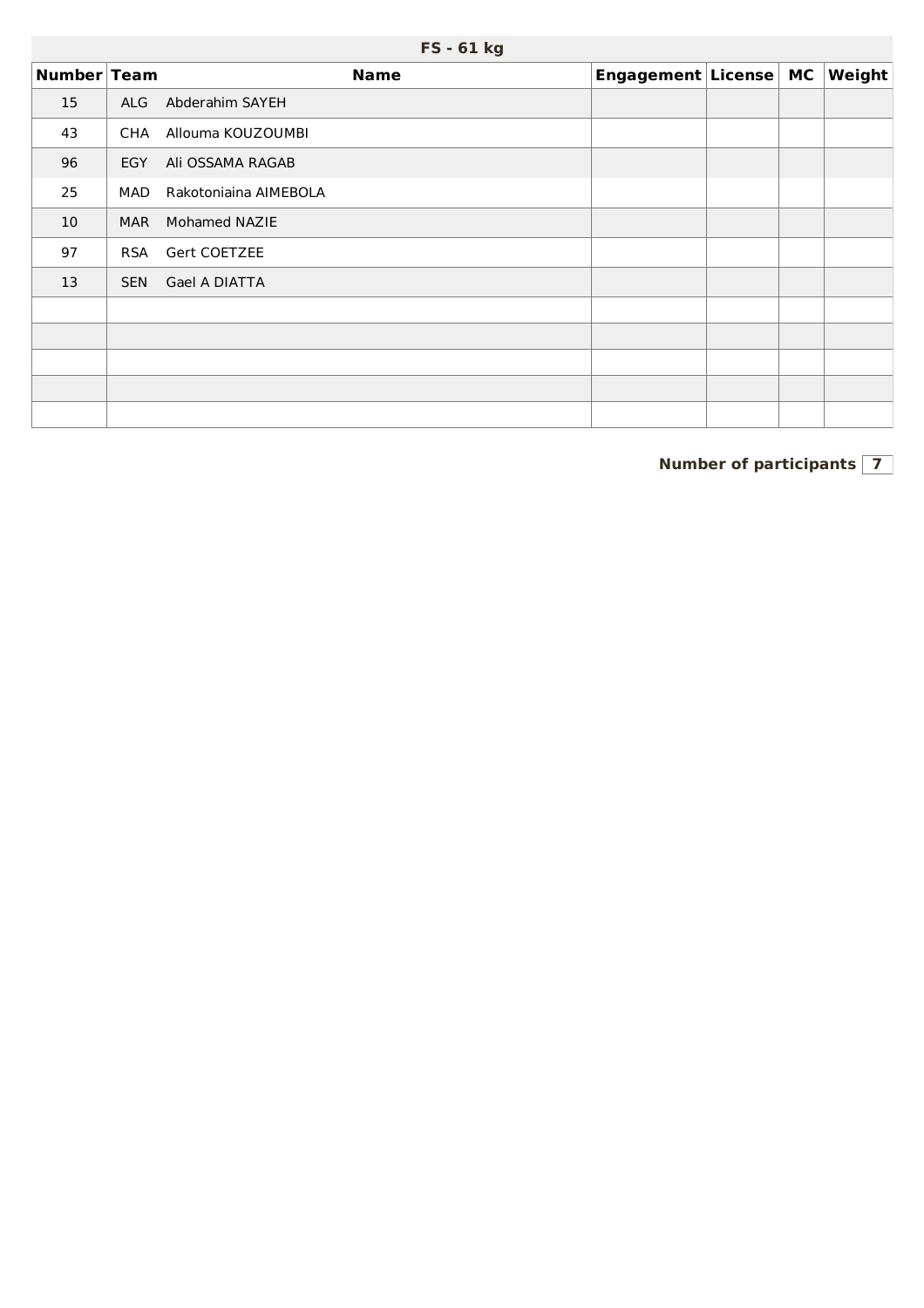



# **Freestyle - Seniors - 61 kg**

| Rank | Team       | Wrestler              | <b>CP</b> | VТ       | <b>ST</b> | <b>TP</b> | <b>TP Gvn</b> | <b>Team</b><br><b>Rank Pts</b> |
|------|------------|-----------------------|-----------|----------|-----------|-----------|---------------|--------------------------------|
| 1.   | <b>ALG</b> | Abderahim SAYEH       | 9         | $\Omega$ | 0         | 31        | 20            | 10                             |
| 2.   | <b>RSA</b> | Gert COETZEE          | 9         |          | 0         | 18        | 17            | 9                              |
| 3.   | <b>MAR</b> | Mohamed NAZIE         | 5         | $\Omega$ |           | 13        | 5             | 8                              |
| 3.   | EGY        | Ali OSSAMA RAGAB      | 4         | $\Omega$ | 0         | 14        | 11            | 8                              |
| 5.   | <b>SEN</b> | Gael A DIATTA         |           | $\Omega$ | 0         | 10        | 26            | 6                              |
| 5.   | <b>MAD</b> | Rakotoniaina AIMEBOLA |           | $\Omega$ |           | 18        | 15            | 6                              |
| 7.   | <b>CHA</b> | Allouma KOUZOUMBI     |           | $\Omega$ | 0         | $\Omega$  | 10            | 4                              |

| CP<br>VT      | <b>Classification Points</b><br>Victories by fall, default/forfeit/disqualification (5-0) |
|---------------|-------------------------------------------------------------------------------------------|
| SТ            | Victories by superiority $(4-0/4-1)$                                                      |
| ТP            | <b>Technical Points obtained</b>                                                          |
| <b>TP Gvn</b> | <b>Technical Points given</b>                                                             |

#### **If three or more teams have an equal number of victories**

The following principle will apply to rank the worst team(s):

- The fewest classification points
- The fewest victories by « Fall »
- The fewest match victories by superiority
- The fewest technical points scored in the whole competition
- The most technical points given in the whole competition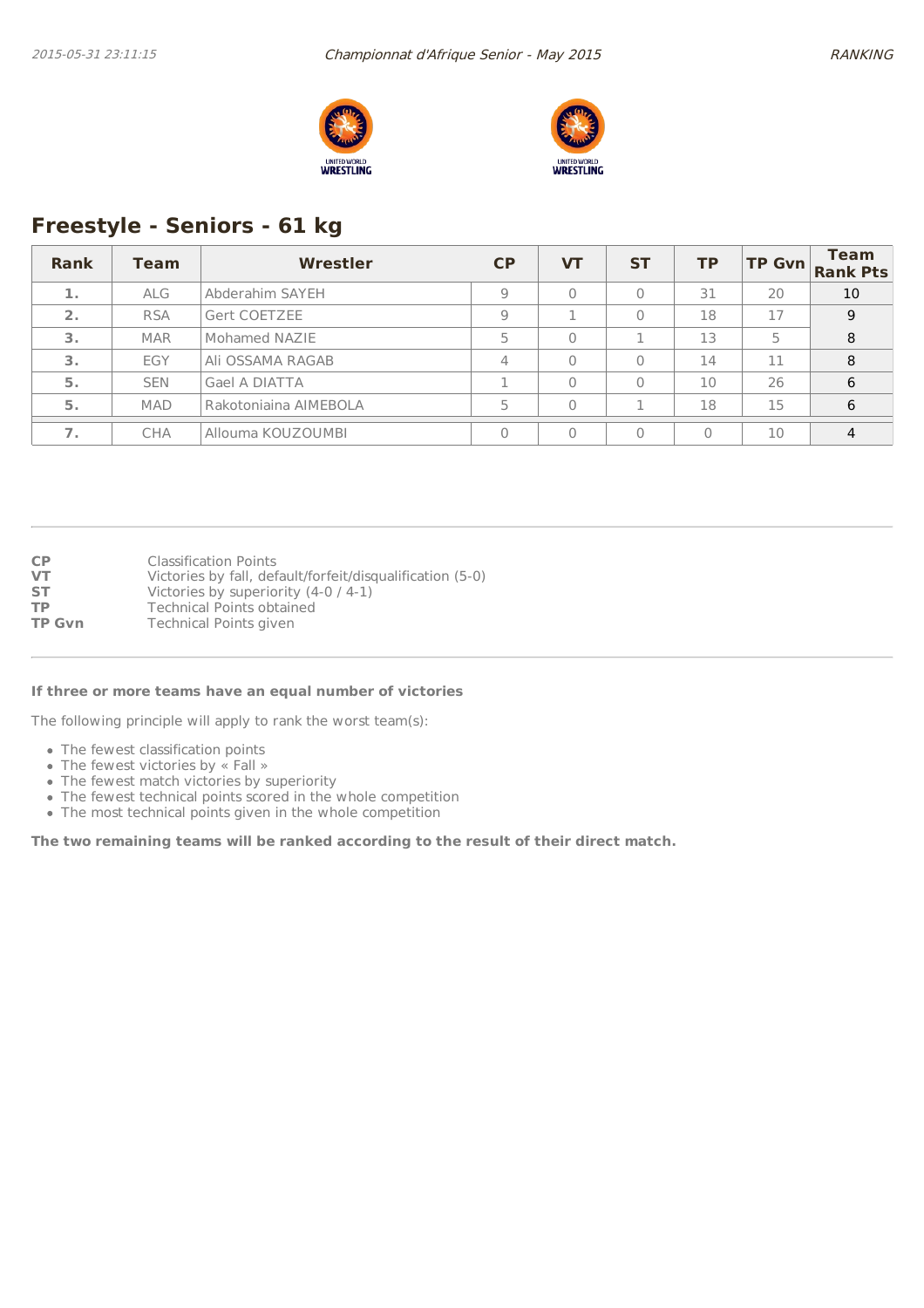

**Final 3-5**



#### **Final 3-5**

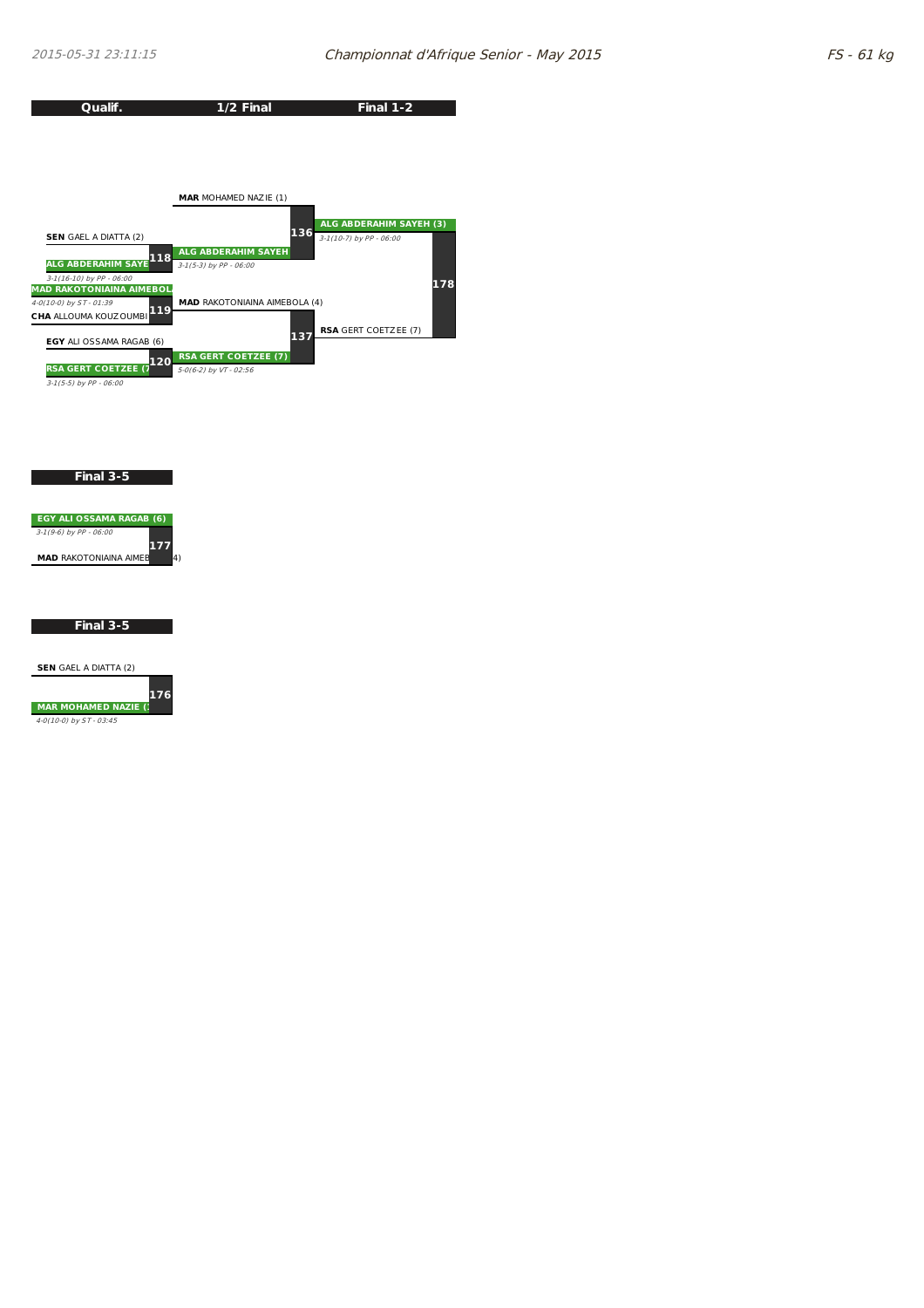



## **Freestyle - Seniors - 61 kg - Results**

### **Qualif. - FS - 61 kg**

|     | Match Wrestler                     | TP | CP | Victory   CP   TP   Wrestler |  |                            |
|-----|------------------------------------|----|----|------------------------------|--|----------------------------|
| 18  | SEN - Gael A DIATTA                |    |    | DD                           |  | 16   ALG - Abderahim SAYEH |
| 19  | <b>MAD - Rakotoniaina AIMEBOLA</b> | 10 |    |                              |  | l CHA - Allouma KOUZOUMBI  |
| 120 | EGY - Ali OSSAMA RAGAB             |    |    | DD                           |  | RSA - Gert COETZEE         |

### **1/2 Final - FS - 61 kg**

|     | Match Wrestler               | TP | <b>CP</b> |    |  | Victory $ CP TP Wrestler$    |
|-----|------------------------------|----|-----------|----|--|------------------------------|
| 136 | IMAR - Mohamed NAZIE         |    |           | DD |  | <b>ALG - Abderahim SAYEH</b> |
|     | IMAD - Rakotoniaina AIMEBOLA |    |           |    |  | RSA - Gert COETZEE           |

### **Final 3-5 - FS - 61 kg**

| Match Wrestler                |  |  | TP   CP   Victory   CP   TP   Wrestler |
|-------------------------------|--|--|----------------------------------------|
| l SEN - Gael A DIATTA         |  |  | 4   10   MAR - Mohamed NAZIE           |
| <b>EGY - Ali OSSAMA RAGAB</b> |  |  | 6   MAD - Rakotoniaina AIMEBOLA        |

### **Final 1-2 - FS - 61 kg**

|     | Match Wrestler               | <b>TD</b> | CP. | <b>Victory</b> | CP | <b>TP Wrestler</b>                |
|-----|------------------------------|-----------|-----|----------------|----|-----------------------------------|
| 178 | <b>ALG - Abderahim SAYEH</b> | 10        |     | <b>DD</b>      |    | <b>Gert COETZEE</b><br><b>RSA</b> |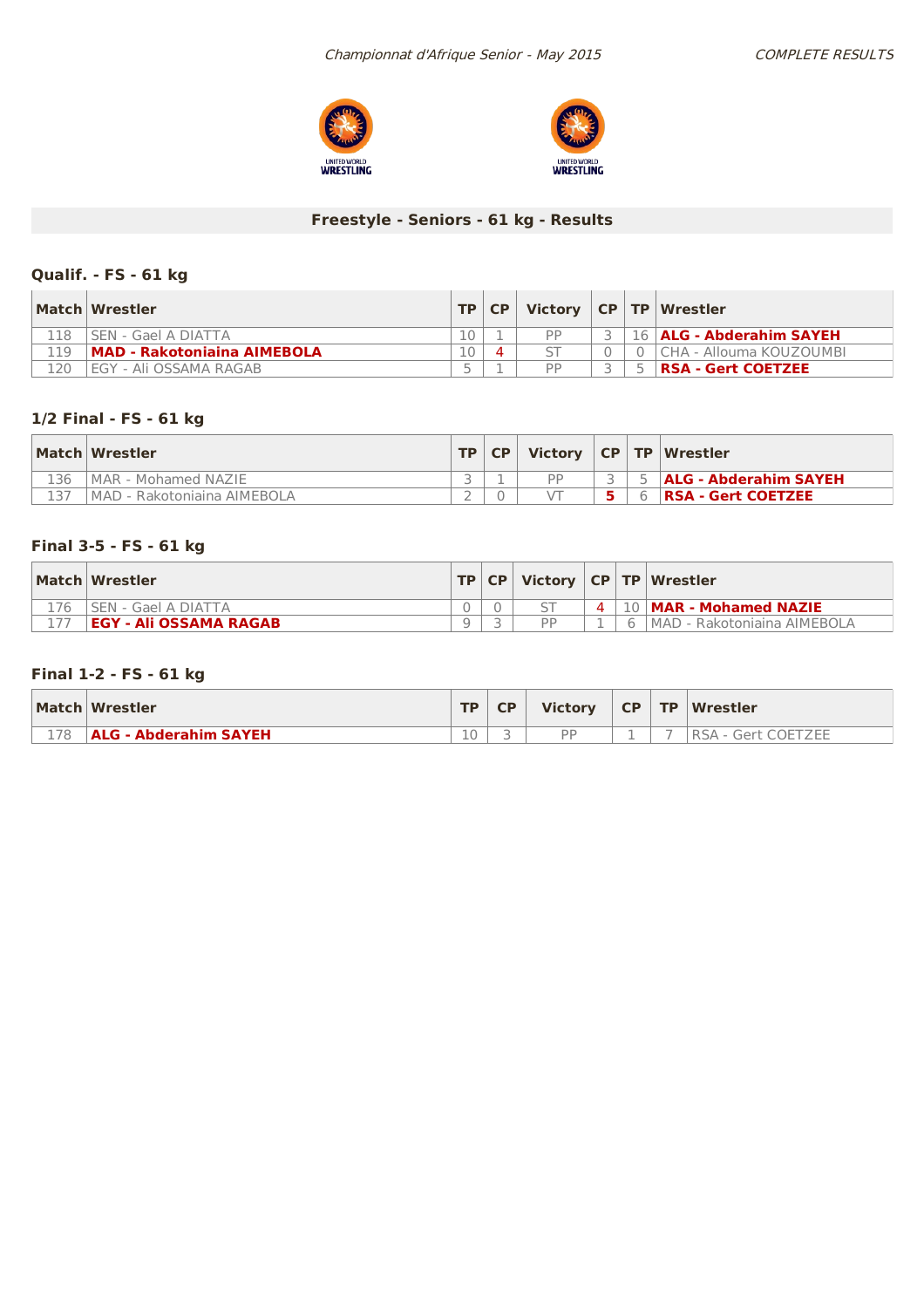|                  | FS - 65 kg |                             |                       |  |  |        |  |  |  |  |
|------------------|------------|-----------------------------|-----------------------|--|--|--------|--|--|--|--|
| Number Team      |            | <b>Name</b>                 | Engagement License MC |  |  | Weight |  |  |  |  |
| 92               | <b>ALG</b> | Nasr Allah LALLOUCHE        |                       |  |  |        |  |  |  |  |
| 88               | CGO        | <b>Roland NKOUNA</b>        |                       |  |  |        |  |  |  |  |
| 51               | <b>CMR</b> | Yewah BEBETO YEPMO          |                       |  |  |        |  |  |  |  |
| 36               | <b>EGY</b> | Azoz ANWAR AZOZ             |                       |  |  |        |  |  |  |  |
| 20               | MAD        | Razatimahoua MAHATIA TINAHY |                       |  |  |        |  |  |  |  |
| $\boldsymbol{9}$ | MAR        | <b>Bilal EL OVARRAQE</b>    |                       |  |  |        |  |  |  |  |
| 5                | <b>NGR</b> | Daniel AMAS                 |                       |  |  |        |  |  |  |  |
| 34               | <b>RSA</b> | Ivan SMITH                  |                       |  |  |        |  |  |  |  |
| 43               | <b>SEN</b> | Jean Bernard D DIATTA       |                       |  |  |        |  |  |  |  |
| 22               | <b>TUN</b> | Maher GHANMI                |                       |  |  |        |  |  |  |  |
|                  |            |                             |                       |  |  |        |  |  |  |  |
|                  |            |                             |                       |  |  |        |  |  |  |  |
|                  |            |                             |                       |  |  |        |  |  |  |  |
|                  |            |                             |                       |  |  |        |  |  |  |  |
|                  |            |                             |                       |  |  |        |  |  |  |  |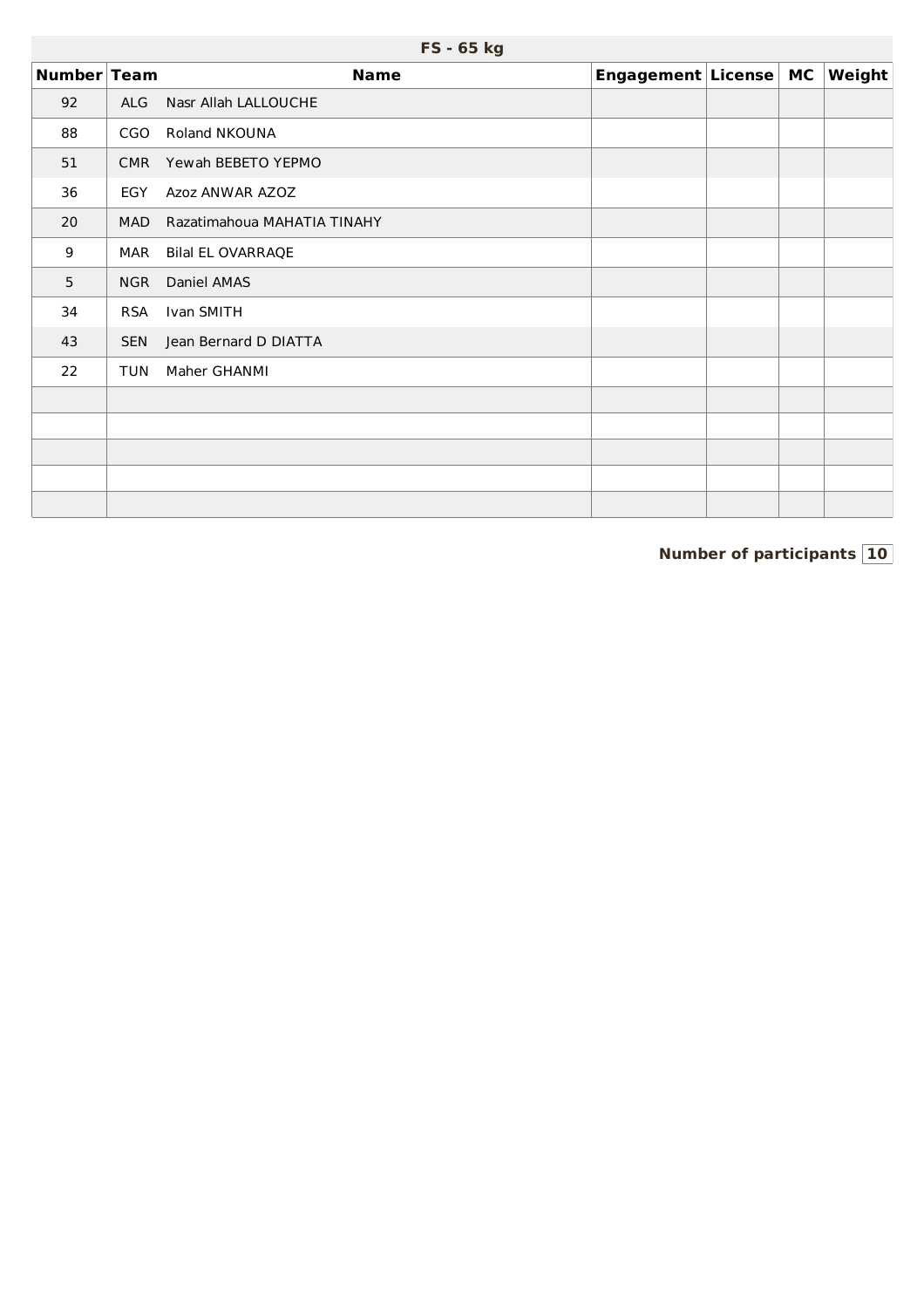



# **Freestyle - Seniors - 65 kg**

| <b>Rank</b> | <b>Team</b> | Wrestler                    | <b>CP</b> | <b>VT</b> | <b>ST</b>      | <b>TP</b>      | <b>TP Gvn</b>  | <b>Team</b><br><b>Rank Pts</b> |
|-------------|-------------|-----------------------------|-----------|-----------|----------------|----------------|----------------|--------------------------------|
| 1.          | <b>SEN</b>  | Jean Bernard D DIATTA       | 14        | $\Omega$  | $\overline{2}$ | 30             | 3              | 10                             |
| 2.          | <b>NGR</b>  | Daniel AMAS                 | 9         | $\Omega$  | $\overline{2}$ | 22             | $\overline{4}$ | 9                              |
| 3.          | <b>MAR</b>  | <b>Bilal EL OVARRAQE</b>    | 3         | $\Omega$  | $\Omega$       | 10             | 12             | 8                              |
| 3.          | <b>CMR</b>  | Yewah BEBETO YEPMO          | 10        | 1         |                | 13             | 7              | 8                              |
| 5.          | <b>TUN</b>  | Maher GHANMI                | 4         | $\Omega$  | $\Omega$       | 10             | 23             | 6                              |
| 5.          | <b>RSA</b>  | Ivan SMITH                  | 4         | $\Omega$  | $\Omega$       | 8              | 25             | 6                              |
| 7.          | <b>ALG</b>  | Nasr Allah LALLOUCHE        | 3         | $\Omega$  | $\Omega$       | 8              | 12             | $\overline{4}$                 |
| 8.          | <b>MAD</b>  | Razatimahoua MAHATIA TINAHY |           | $\Omega$  | $\Omega$       | 3              | 8              | 3                              |
| 9.          | EGY         | Azoz ANWAR AZOZ             | п.        | $\Omega$  | $\Omega$       | $\mathcal{P}$  | 6              | $\mathcal{P}$                  |
| 10.         | CGO         | Roland NKOUNA               |           | $\Omega$  | $\Omega$       | $\overline{2}$ | 8              |                                |

| СP     | <b>Classification Points</b>                              |
|--------|-----------------------------------------------------------|
| VT     | Victories by fall, default/forfeit/disqualification (5-0) |
| SТ     | Victories by superiority $(4-0/4-1)$                      |
| ТP     | <b>Technical Points obtained</b>                          |
| TP Gvn | Technical Points given                                    |

#### **If three or more teams have an equal number of victories**

The following principle will apply to rank the worst team(s):

- The fewest classification points
- The fewest victories by « Fall »
- The fewest match victories by superiority
- The fewest technical points scored in the whole competition
- The most technical points given in the whole competition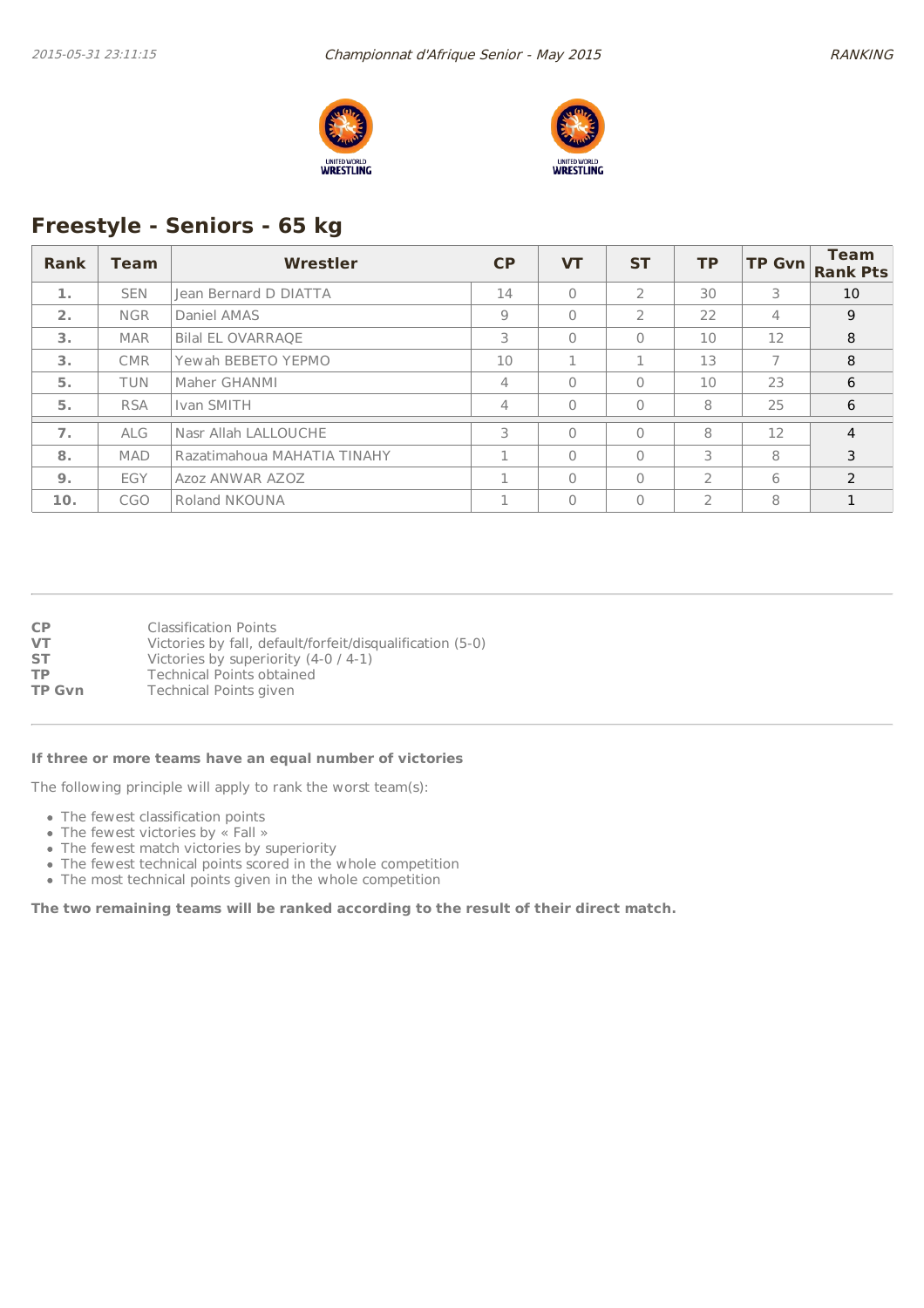



| <b>MAR BILAL EL OVARRAOE (2)</b> |     |
|----------------------------------|-----|
| $3-1(10-2)$ by PP - 06:00        |     |
| <b>TUN MAHER GHANMI (4)</b>      | 179 |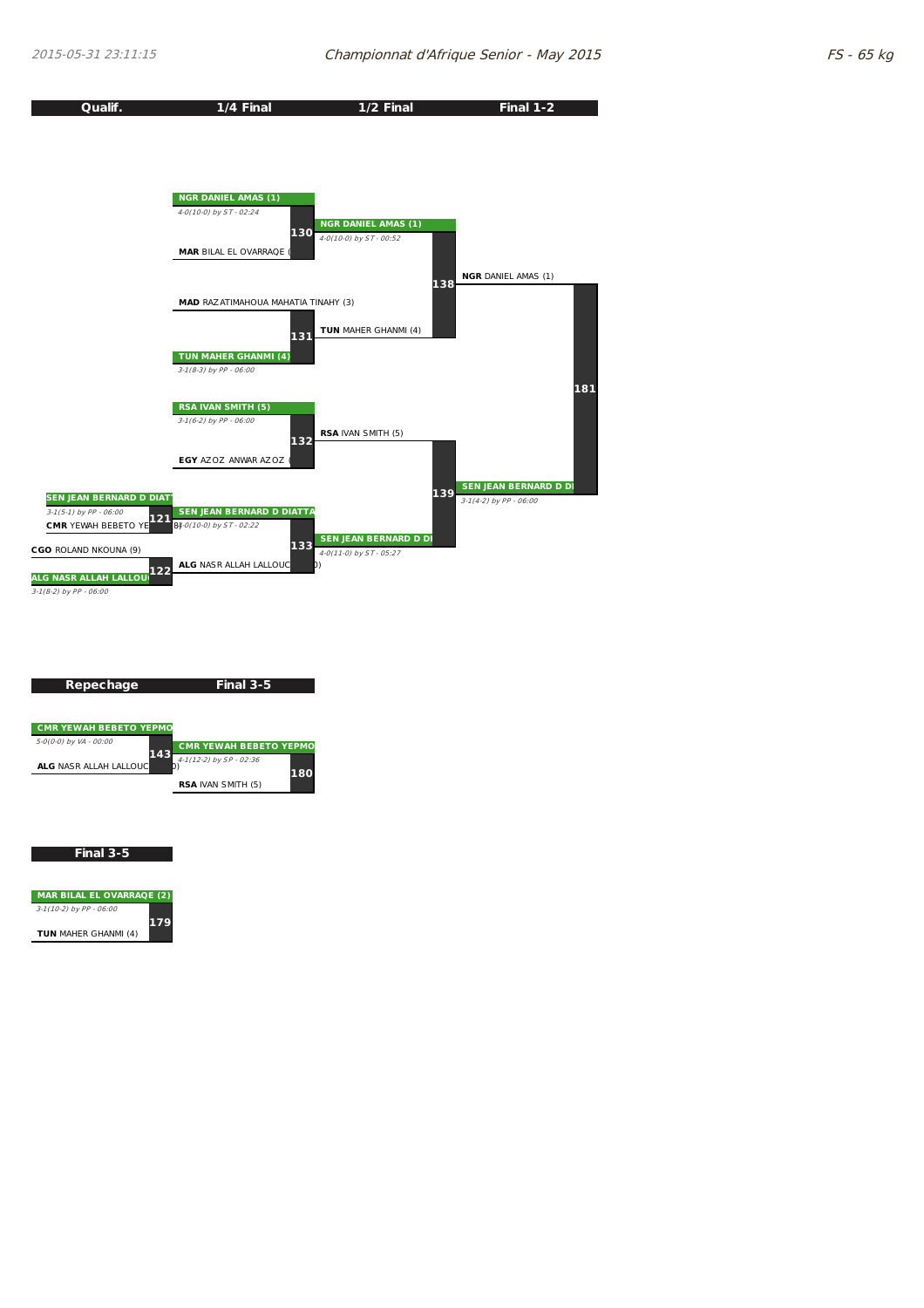



### **Freestyle - Seniors - 65 kg - Results**

### **Qualif. - FS - 65 kg**

| Match Wrestler                     |  |           |  | TP   CP   Victory   CP   TP   Wrestler |
|------------------------------------|--|-----------|--|----------------------------------------|
| <b>SEN - Jean Bernard D DIATTA</b> |  | <b>DD</b> |  | ICMR - Yewah BEBETO YEPMO              |
| CGO - Roland NKOUNA                |  | DD        |  | 8 ALG - Nasr Allah LALLOUCHE           |

### **1/4 Final - FS - 65 kg**

|     | Match Wrestler                     |    | TP   CP |           |  | Victory $ CP TP $ Wrestler |
|-----|------------------------------------|----|---------|-----------|--|----------------------------|
| 130 | <b>NGR - Daniel AMAS</b>           | 10 |         |           |  | MAR - Bilal EL OVARRAOE    |
| 131 | MAD - Razatimahoua MAHATIA TINAHY  |    |         | <b>DD</b> |  | <b>TUN - Maher GHANMI</b>  |
| 132 | RSA - Ivan SMITH                   | 6  |         | <b>DD</b> |  | IEGY - Azoz ANWAR AZOZ     |
| 133 | <b>SEN - Jean Bernard D DIATTA</b> | 10 |         |           |  | ALG - Nasr Allah LALLOUCHE |

### **1/2 Final - FS - 65 kg**

|     | Match Wrestler           |  |                | <b>TP CP Victory CP TP Wrestler</b> |
|-----|--------------------------|--|----------------|-------------------------------------|
| 138 | <b>NGR - Daniel AMAS</b> |  |                | 0   TUN - Maher GHANMI              |
| 139 | IRSA - Ivan SMITH        |  | $\overline{4}$ | 11   SEN - Jean Bernard D DIATTA    |

### **Repechage - FS - 65 kg**

|     | Match Wrestler                  |  |  | <b>TP CP Victory CP TP Wrestler</b> |
|-----|---------------------------------|--|--|-------------------------------------|
| 143 | <b>CMR - Yewah BEBETO YEPMO</b> |  |  | <b>ALG - Nasr Allah LALLOUCHE</b>   |

### **Final 3-5 - FS - 65 kg**

|     | Match Wrestler                  | <b>TD</b> | <b>Victory</b>        | CP | <b>TP Wrestler</b> |
|-----|---------------------------------|-----------|-----------------------|----|--------------------|
| 179 | MAR - Bilal EL OVARRAQE         | 10        | <b>D</b> <sub>D</sub> |    | TUN - Maher GHANMI |
| 180 | <b>CMR - Yewah BEBETO YEPMO</b> | $\sim$    | ςp                    |    | IRSA - Ivan SMITH  |

#### **Final 1-2 - FS - 65 kg**

|     | Match Wrestler    |  |  | $ TP CP $ Victory $ CP TP $ Wrestler |
|-----|-------------------|--|--|--------------------------------------|
| 181 | NGR - Daniel AMAS |  |  | 4 <b>SEN - Jean Bernard D DIATTA</b> |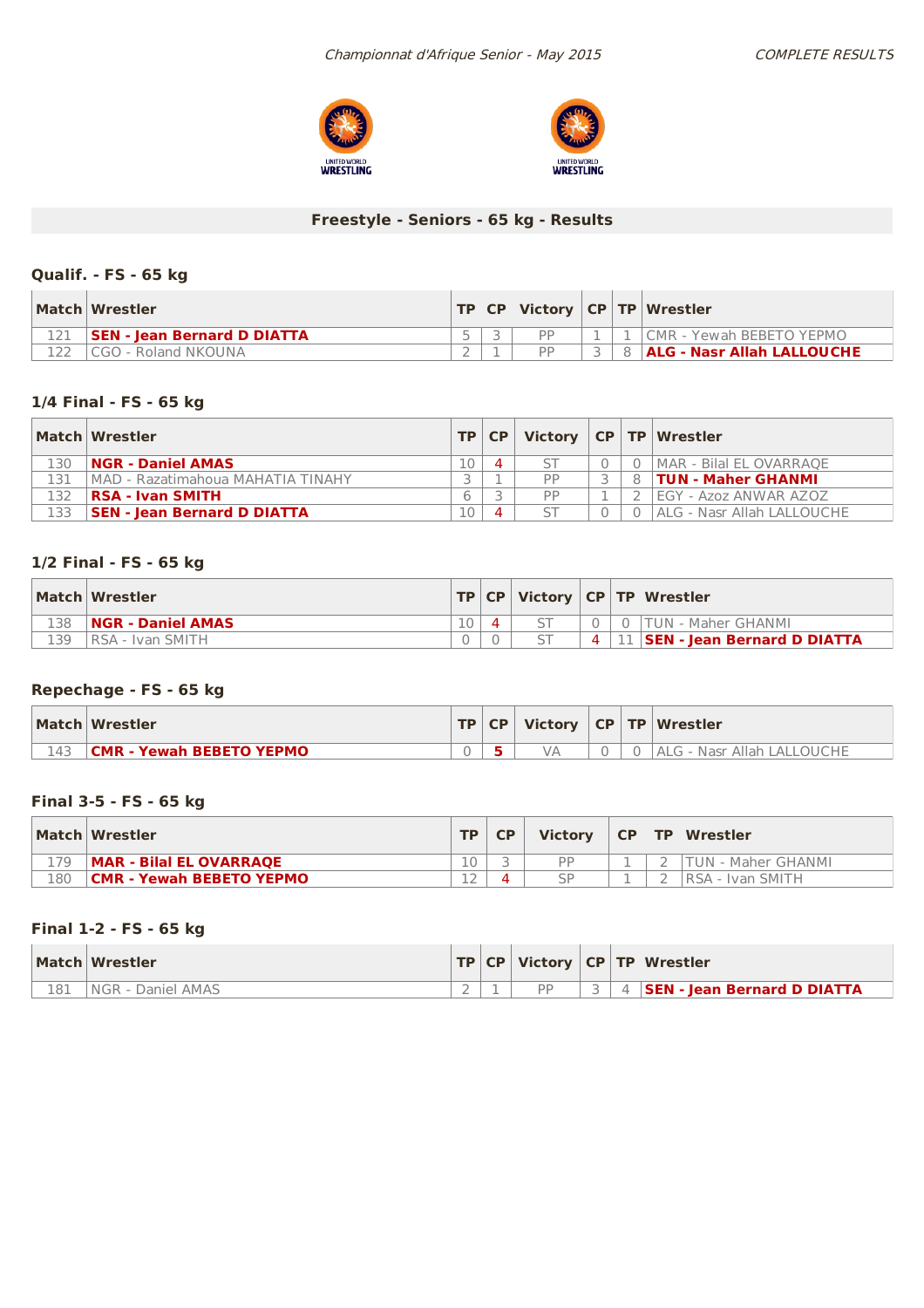|             | <b>FS-70 kg</b> |                        |                       |  |  |        |  |  |  |  |  |  |
|-------------|-----------------|------------------------|-----------------------|--|--|--------|--|--|--|--|--|--|
| Number Team |                 | <b>Name</b>            | Engagement License MC |  |  | Weight |  |  |  |  |  |  |
| 10          | <b>ALG</b>      | Mohamed BOUDRAA        |                       |  |  |        |  |  |  |  |  |  |
| 77          | CMR             | Mbegham TENGOH         |                       |  |  |        |  |  |  |  |  |  |
| 61          | <b>EGY</b>      | Eyad IBRAHIM KHALIL    |                       |  |  |        |  |  |  |  |  |  |
| 25          | <b>GBS</b>      | Bidana QUINTINO        |                       |  |  |        |  |  |  |  |  |  |
| 16          | <b>MAD</b>      | Todisoa RATOLOJANAHARY |                       |  |  |        |  |  |  |  |  |  |
| 95          | MAR             | Yassine SARDI          |                       |  |  |        |  |  |  |  |  |  |
| 15          | <b>TUN</b>      | Mohamed Ali BELAYECH   |                       |  |  |        |  |  |  |  |  |  |
|             |                 |                        |                       |  |  |        |  |  |  |  |  |  |
|             |                 |                        |                       |  |  |        |  |  |  |  |  |  |
|             |                 |                        |                       |  |  |        |  |  |  |  |  |  |
|             |                 |                        |                       |  |  |        |  |  |  |  |  |  |
|             |                 |                        |                       |  |  |        |  |  |  |  |  |  |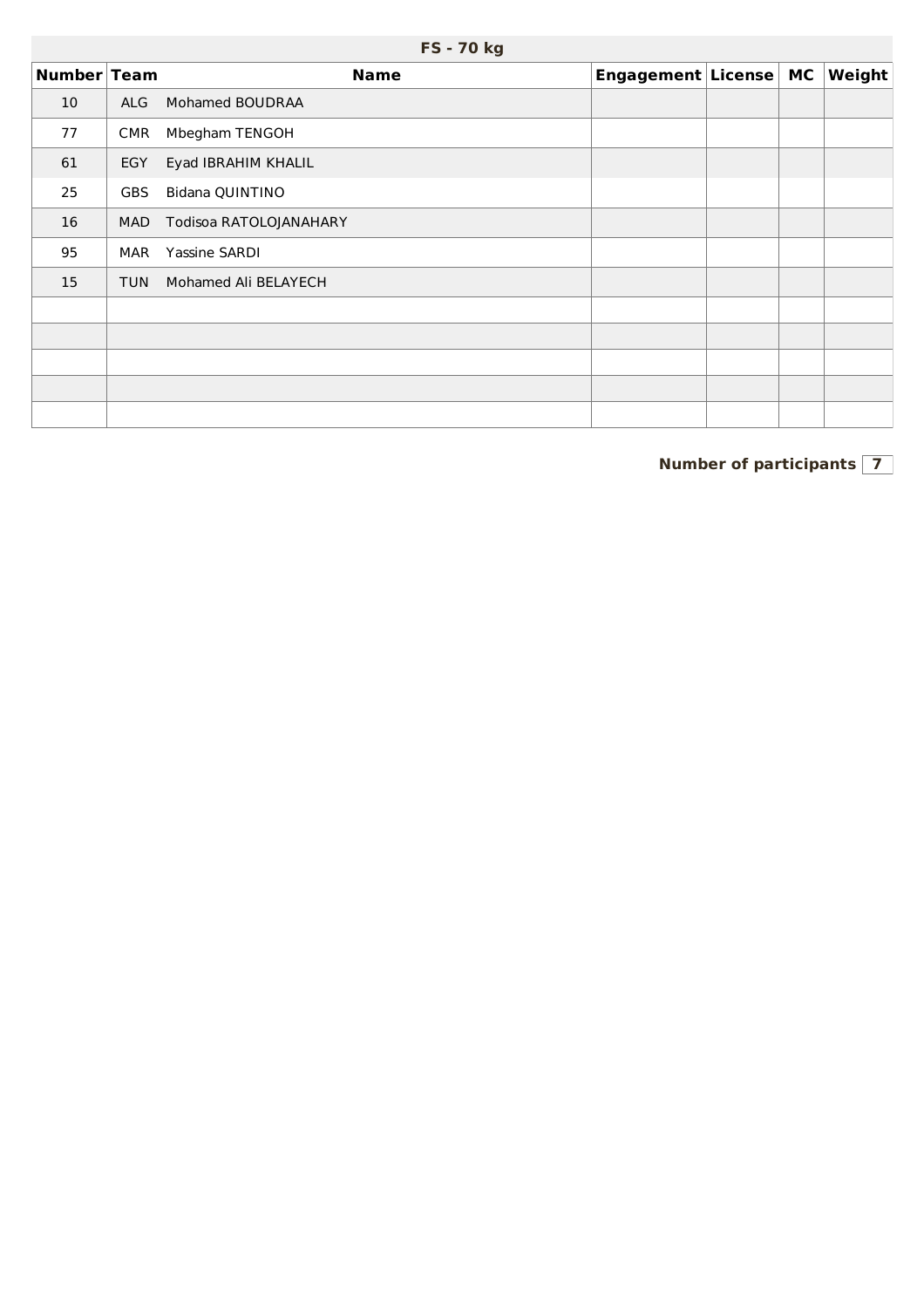



# **Freestyle - Seniors - 70 kg**

| Rank | <b>Team</b> | Wrestler               | CP | <b>VT</b> | <b>ST</b> | <b>TP</b>     | <b>TP Gvn</b>  | Team<br><b>Rank Pts</b> |
|------|-------------|------------------------|----|-----------|-----------|---------------|----------------|-------------------------|
| 1.   | EGY         | Eyad IBRAHIM KHALIL    | 13 |           |           | 37            | 10             | 10                      |
| 2.   | <b>ALG</b>  | Mohamed BOUDRAA        | 4  | $\Omega$  | 0         | 10            | 20             | 9                       |
| 3.   | <b>TUN</b>  | Mohamed Ali BELAYECH   | 5  | $\Omega$  |           | 15            | $\overline{4}$ | 8                       |
| 3.   | <b>MAR</b>  | Yassine SARDI          | 6  | $\bigcap$ | $\Omega$  | 14            | 16             | 8                       |
| 5.   | <b>GBS</b>  | Bidana QUINTINO        |    |           | $\Omega$  | 8             | 20             | 6                       |
| 6.   | <b>CMR</b>  | Mbegham TENGOH         |    |           | $\Omega$  | $\mathcal{P}$ | 5              |                         |
| 7.   | <b>MAD</b>  | Todisoa RATOLOJANAHARY | 0  | $\Omega$  | $\Omega$  | $\Omega$      | 11             | 4                       |

| <b>CP</b>     | <b>Classification Points</b>                              |
|---------------|-----------------------------------------------------------|
| VT            | Victories by fall, default/forfeit/disqualification (5-0) |
| <b>ST</b>     | Victories by superiority $(4-0/4-1)$                      |
| ТP            | <b>Technical Points obtained</b>                          |
| <b>TP Gvn</b> | Technical Points given                                    |

#### **If three or more teams have an equal number of victories**

The following principle will apply to rank the worst team(s):

- The fewest classification points
- The fewest victories by « Fall »
- The fewest match victories by superiority
- The fewest technical points scored in the whole competition
- The most technical points given in the whole competition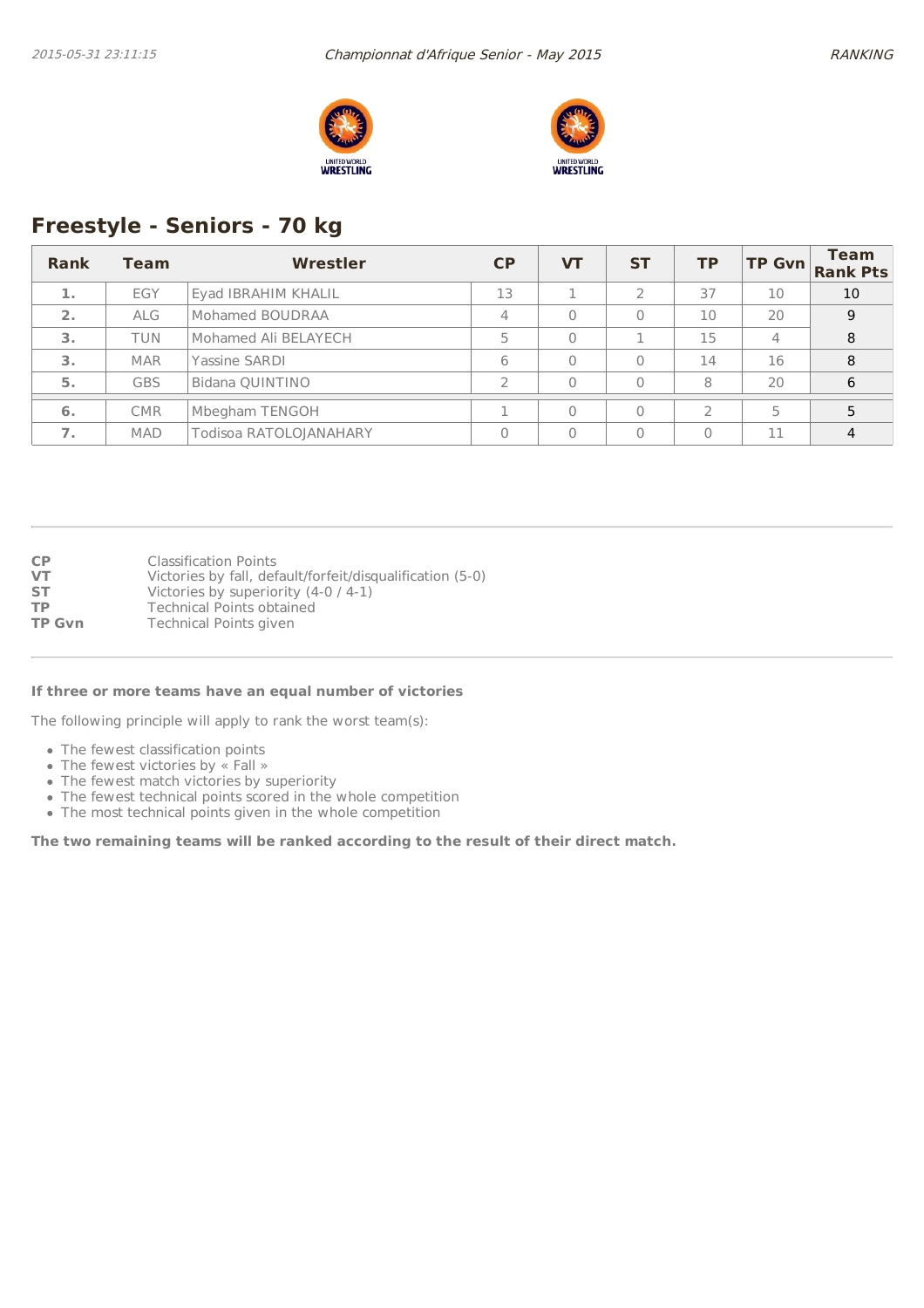

**Final 3-5**

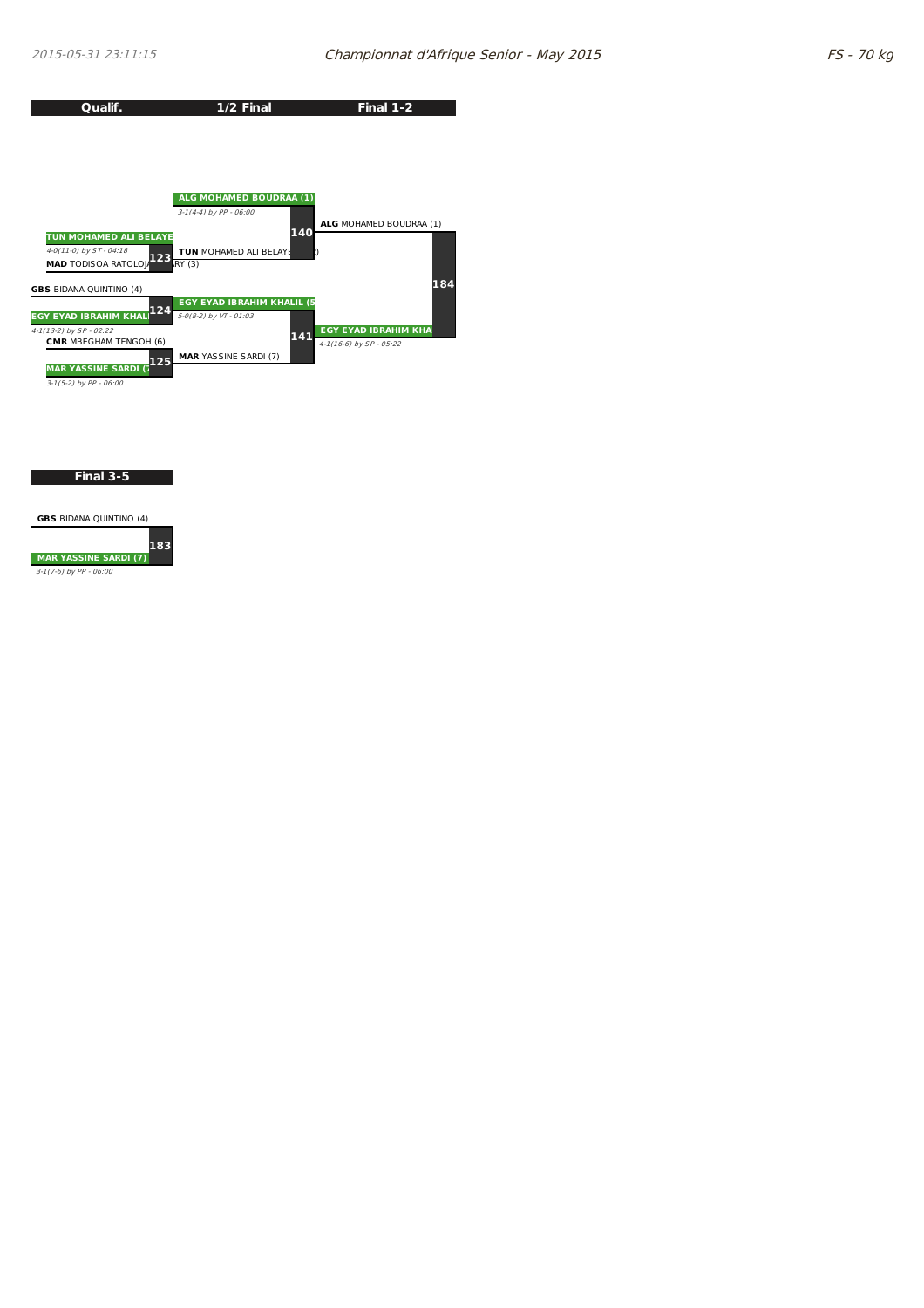



## **Freestyle - Seniors - 70 kg - Results**

### **Qualif. - FS - 70 kg**

|      | Match Wrestler                    |   |               |  | TP   CP   Victory   CP   TP   Wrestler     |
|------|-----------------------------------|---|---------------|--|--------------------------------------------|
|      | <b>TUN - Mohamed Ali BELAYECH</b> | Δ |               |  | 0   MAD - Todisoa RATOLOIANAHARY           |
| 124  | <b>IGBS - Bidana QUINTINO</b>     |   | $\varsigma_P$ |  | $4 \mid 13 \mid$ EGY - Eyad IBRAHIM KHALIL |
| 125. | CMR - Mbegham TENGOH              |   | <b>DD</b>     |  | 5   MAR - Yassine SARDI                    |

### **1/2 Final - FS - 70 kg**

|     | Match Wrestler                   |  |  | TP   CP   Victory   CP   TP   Wrestler |
|-----|----------------------------------|--|--|----------------------------------------|
| 140 | <b>ALG - Mohamed BOUDRAA</b>     |  |  | TUN - Mohamed Ali BELAYECH             |
| 141 | <b>EGY - Evad IBRAHIM KHALIL</b> |  |  | MAR - Yassine SARDI                    |

### **Final 3-5 - FS - 70 kg**

|     | Match Wrestler        | <b>TP</b> | <b>CP</b> | Victory   |  | CP TP Wrestler      |
|-----|-----------------------|-----------|-----------|-----------|--|---------------------|
| 183 | GBS - Bidana OUINTINO |           |           | <b>DD</b> |  | MAR - Yassine SARDI |

### **Final 1-2 - FS - 70 kg**

|     | Match Wrestler                |  |           | <b>TP CP Victory CP TP Wrestler</b> |
|-----|-------------------------------|--|-----------|-------------------------------------|
| 184 | <b>IALG - Mohamed BOUDRAA</b> |  | $\vert$ 4 | <b>16 EGY - Evad IBRAHIM KHALIL</b> |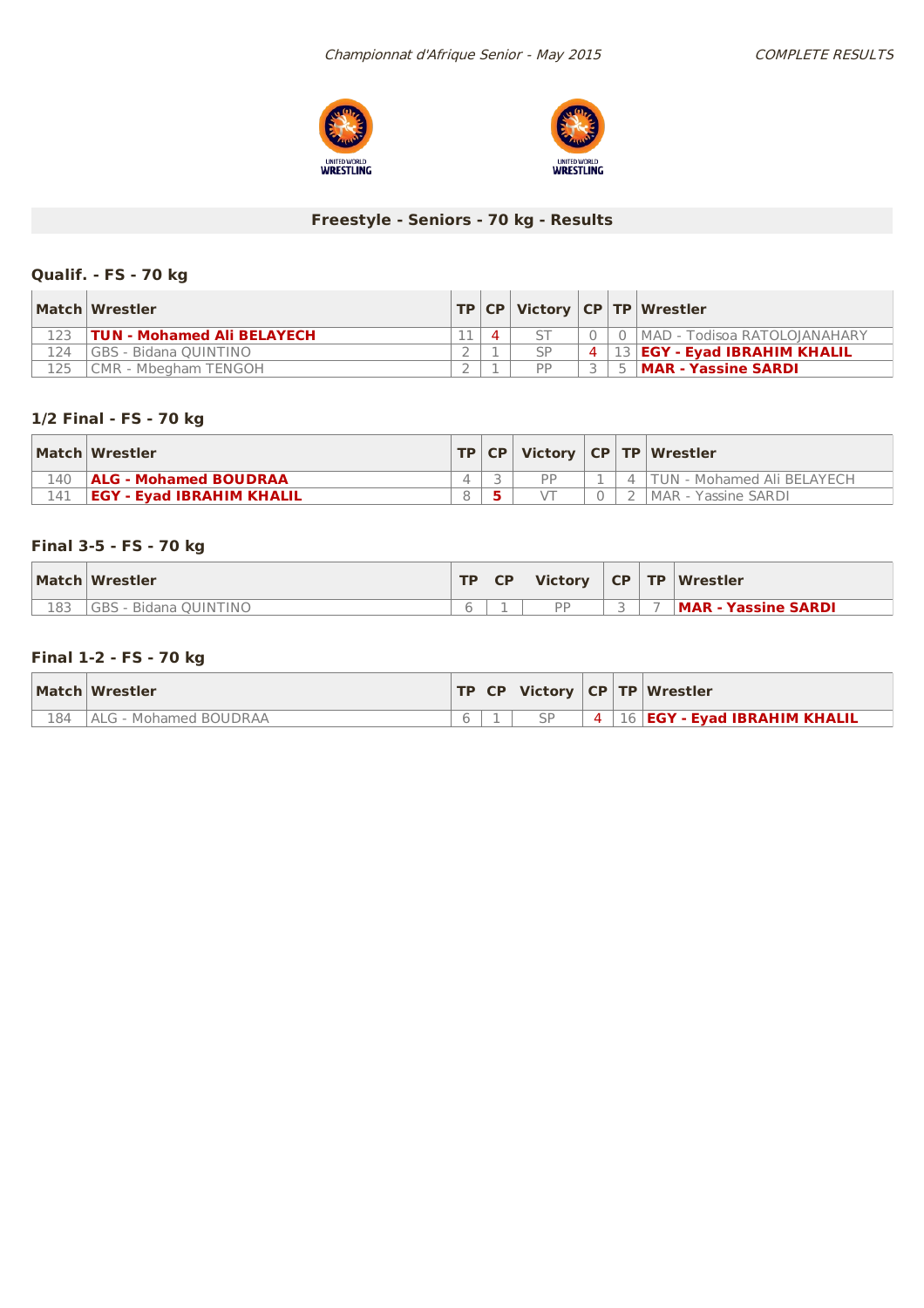|             | FS - 74 kg |                        |                       |  |  |        |  |  |
|-------------|------------|------------------------|-----------------------|--|--|--------|--|--|
| Number Team |            | <b>Name</b>            | Engagement License MC |  |  | Weight |  |  |
| 40          | ALG        | Akrem BOUDJEMLINE      |                       |  |  |        |  |  |
| 5           | EGY        | Abdou OMAR ABDOU       |                       |  |  |        |  |  |
| 64          | <b>GBS</b> | Midana AUGUSTO         |                       |  |  |        |  |  |
| 12          | <b>KEN</b> | Vincent OKYONY         |                       |  |  |        |  |  |
| 22          | <b>MAR</b> | Aziz BOUALEM           |                       |  |  |        |  |  |
| 56          | <b>NGR</b> | <b>Bibo MELVIN</b>     |                       |  |  |        |  |  |
| 18          | <b>SEN</b> | <b>Bassirou CAMARA</b> |                       |  |  |        |  |  |
| 34          | <b>SLE</b> | Charles KARRGA         |                       |  |  |        |  |  |
| 67          | <b>TUN</b> | Ayoub BRAJ             |                       |  |  |        |  |  |
|             |            |                        |                       |  |  |        |  |  |
|             |            |                        |                       |  |  |        |  |  |
|             |            |                        |                       |  |  |        |  |  |
|             |            |                        |                       |  |  |        |  |  |
|             |            |                        |                       |  |  |        |  |  |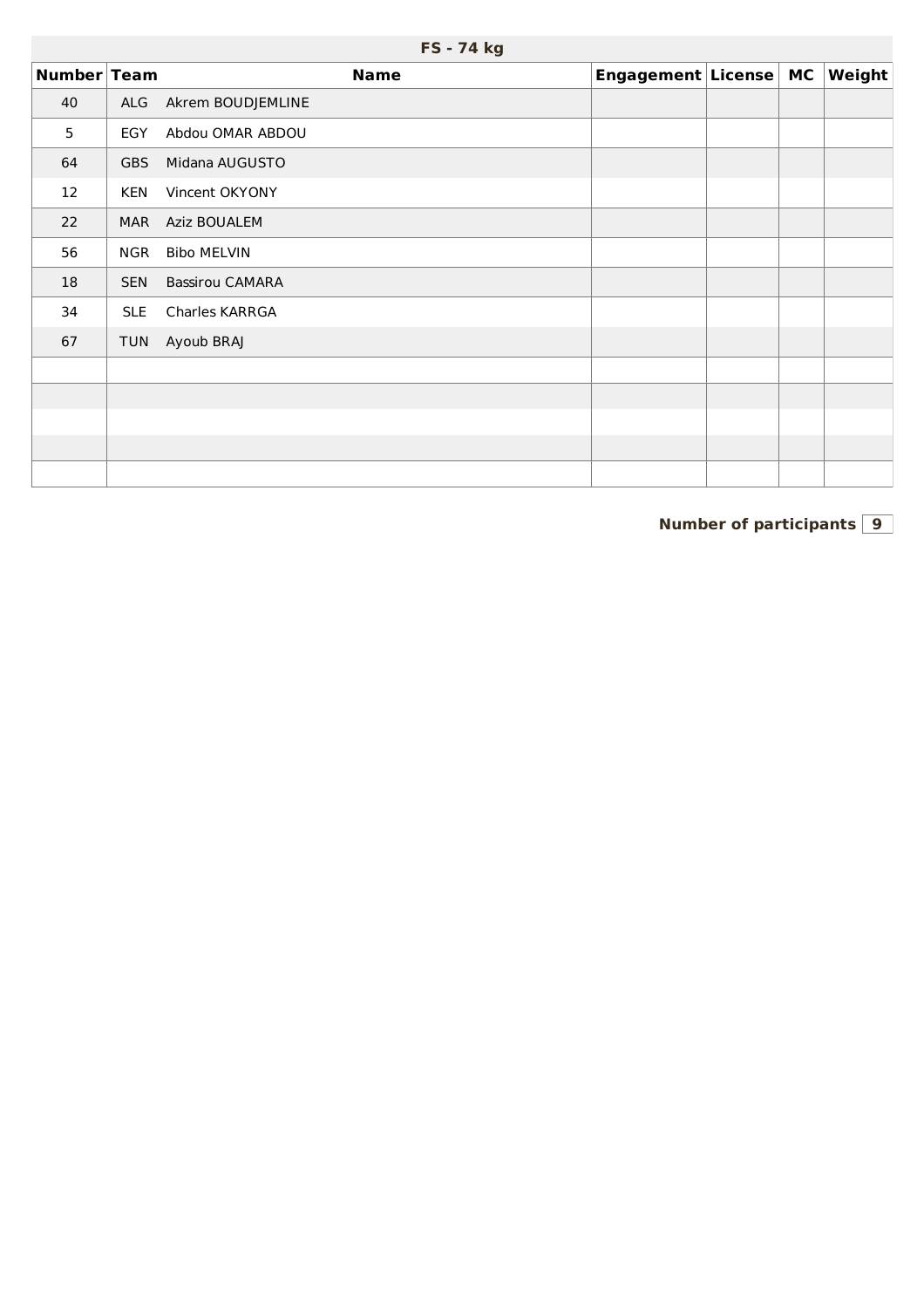



# **Freestyle - Seniors - 74 kg**

| Rank | Team       | Wrestler               | <b>CP</b>     | <b>VT</b> | <b>ST</b> | <b>TP</b>      | <b>TP Gvn</b> | <b>Team</b><br><b>Rank Pts</b> |
|------|------------|------------------------|---------------|-----------|-----------|----------------|---------------|--------------------------------|
| 1.   | <b>GBS</b> | Midana AUGUSTO         | 15            | $\Omega$  | 3         | 37             | 5             | 10                             |
| 2.   | EGY        | Abdou OMAR ABDOU       | 10            |           |           | 15             | 13            | 9                              |
| 3.   | <b>MAR</b> | Aziz BOUALEM           | 8             |           | $\Omega$  | 12             | 13            | 8                              |
| 3.   | <b>TUN</b> | Ayoub BRAJ             | 8             |           | $\theta$  | 5              | 13            | 8                              |
| 5.   | <b>KEN</b> | Vincent OKYONY         | $\cap$        | $\Omega$  | $\Omega$  | $\Omega$       | 8             | 6                              |
| 5.   | <b>SLE</b> | <b>Charles KARRGA</b>  | 5             | n.        | $\Omega$  | $\Omega$       | 10            | 6                              |
| 7.   | <b>NGR</b> | <b>Bibo MELVIN</b>     | $\mathcal{P}$ | $\Omega$  | $\Omega$  | 6              | 9             | $\overline{4}$                 |
| 8.   | <b>SEN</b> | <b>Bassirou CAMARA</b> |               | $\Omega$  | $\Omega$  | 3              | ⇁             | 3                              |
| 9.   | <b>ALG</b> | Akrem BOUDJEMLINE      |               | $\Omega$  | $\Omega$  | $\overline{0}$ | $\Omega$      | $\mathcal{P}$                  |

**CP** Classification Points<br> **VT** Victories by fall, def **VT** Victories by fall, default/forfeit/disqualification (5-0)<br>**ST** Victories by superiority (4-0 / 4-1) Victories by superiority (4-0 / 4-1) **TP** Technical Points obtained<br> **TP Gvn** Technical Points given **Technical Points given** 

#### **If three or more teams have an equal number of victories**

The following principle will apply to rank the worst team(s):

- The fewest classification points
- The fewest victories by « Fall »
- The fewest match victories by superiority
- The fewest technical points scored in the whole competition
- The most technical points given in the whole competition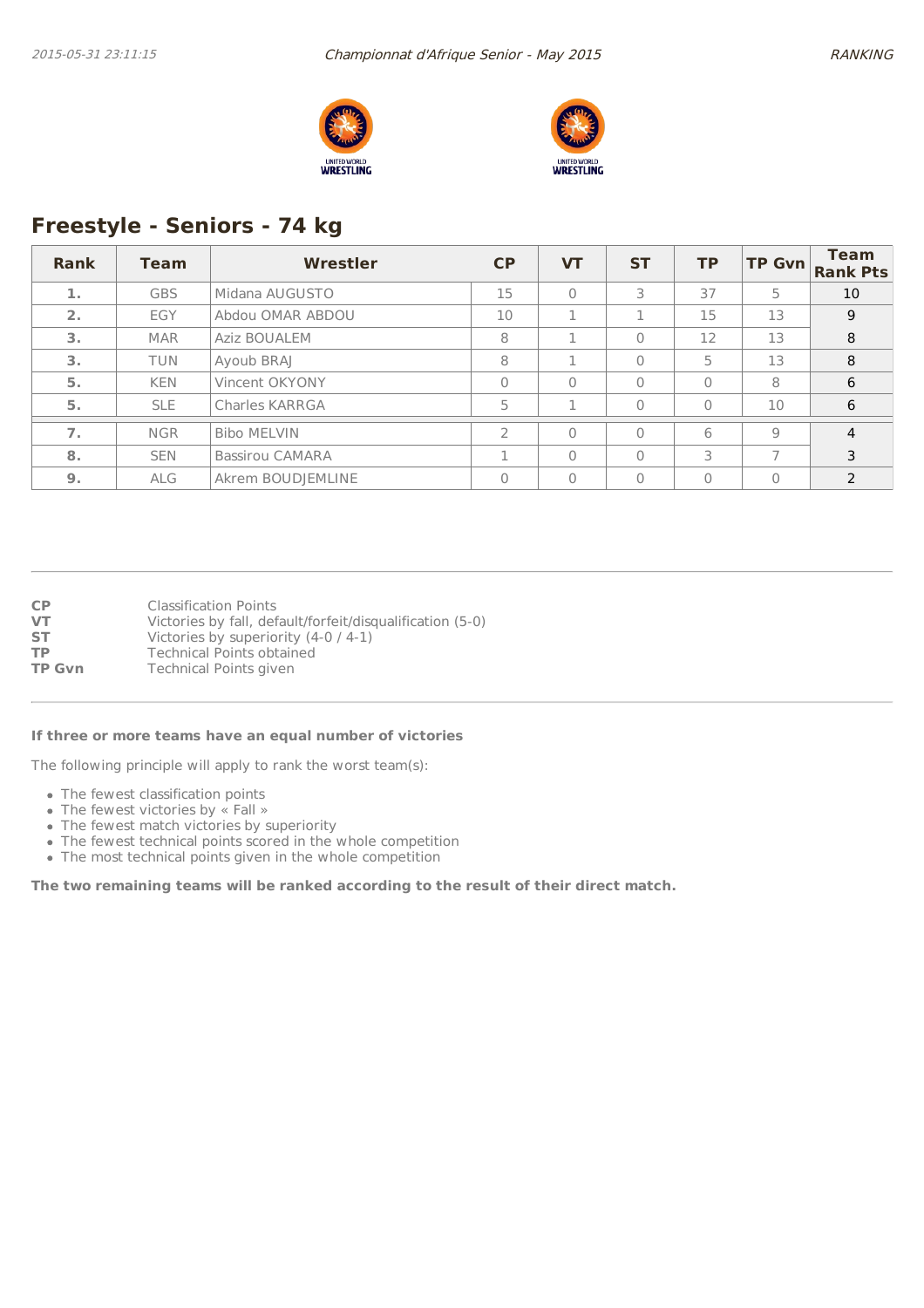

| Repechage                  |     | Final 3-5                     |
|----------------------------|-----|-------------------------------|
| TUN AYOUB BRAJ (9)         |     |                               |
| 3-1(5-3) by PP - 06:00     |     | TUN AYOUB BRAJ (9)            |
| <b>NGR BIBO MELVIN (7)</b> | 170 | 5-0(0-0) by VF - 01:30<br>186 |
|                            |     | <b>SLE</b> CHARLES KARRGA (5) |
|                            |     |                               |

**Final 3-5**

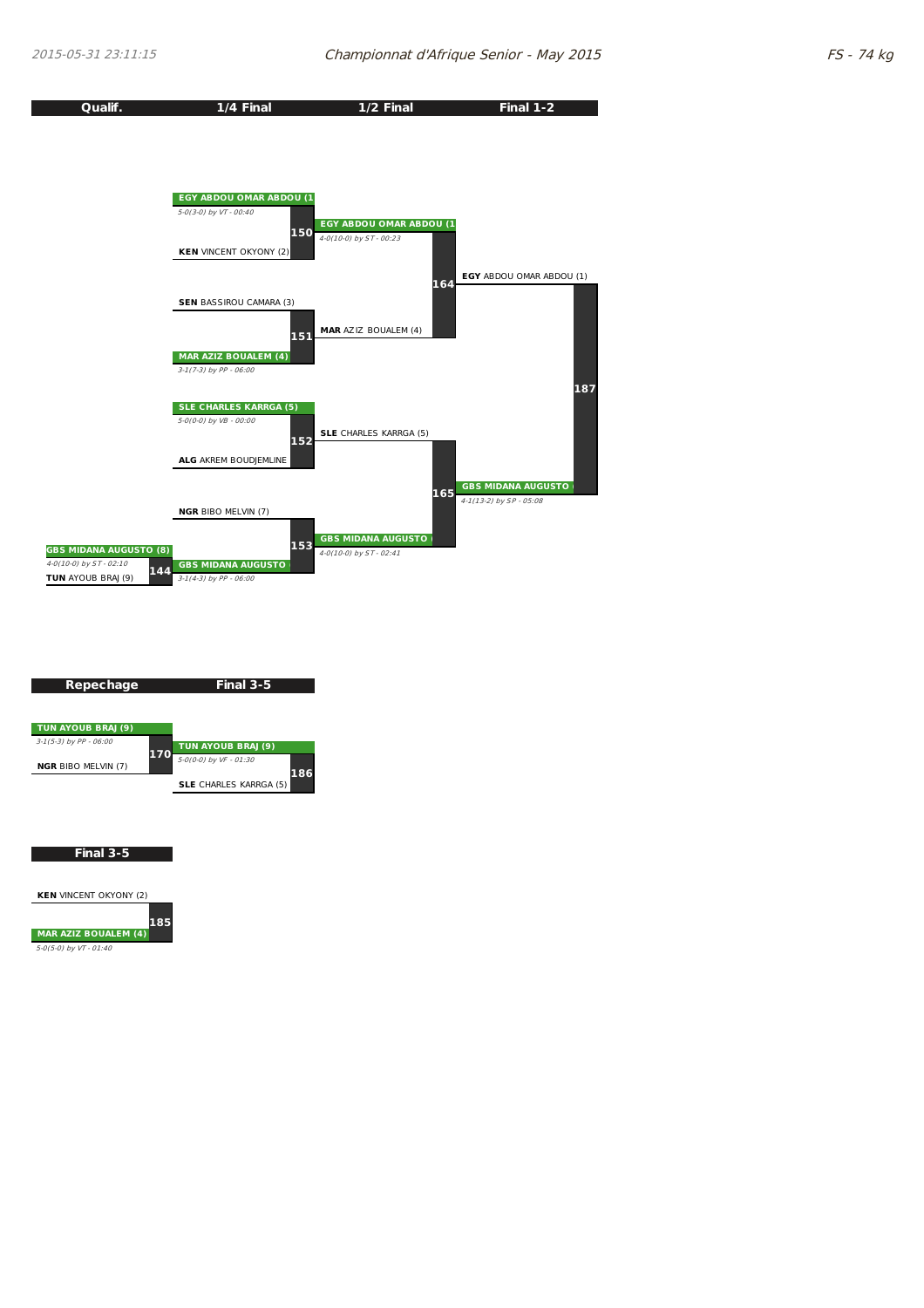



## **Freestyle - Seniors - 74 kg - Results**

### **Qualif. - FS - 74 kg**

|     | Match Wrestler              | TD.    | <b>CD</b> | <b>Victory</b> | <b>CP</b> | <b>TP</b> | Wrestler           |
|-----|-----------------------------|--------|-----------|----------------|-----------|-----------|--------------------|
| 144 | <b>GBS - Midana AUGUSTO</b> | $\cap$ |           |                |           |           | TUN-<br>Avoub BRAI |

### **1/4 Final - FS - 74 kg**

|     | Match Wrestler                | TP   CP |    |  | Victory $ CP TP Wrestler$   |
|-----|-------------------------------|---------|----|--|-----------------------------|
| 150 | <b>EGY - Abdou OMAR ABDOU</b> |         |    |  | KEN - Vincent OKYONY        |
| L51 | <b>SEN - Bassirou CAMARA</b>  |         | PP |  | MAR - Aziz BOUALEM          |
| 152 | <b>SLE - Charles KARRGA</b>   |         | VB |  | ALG - Akrem BOUDIEMLINE     |
| 153 | INGR - Bibo MELVIN            |         | DD |  | <b>GBS - Midana AUGUSTO</b> |

### **1/2 Final - FS - 74 kg**

|     | Match Wrestler                | TP | <b>CP</b> |   | Victory $ CP TP Wrestler$     |
|-----|-------------------------------|----|-----------|---|-------------------------------|
| 164 | <b>EGY - Abdou OMAR ABDOU</b> | 10 |           |   | MAR - Aziz BOUALEM            |
|     | I SLE - Charles KARRGA        |    |           | 4 | 川 <b>GBS - Midana AUGUSTO</b> |

### **Repechage - FS - 74 kg**

|     | Match Wrestler   | <b>TD</b> | CP      | <b>Victory</b> | <b>CP</b> | $\sqrt{TP}$ | Wrestler                      |
|-----|------------------|-----------|---------|----------------|-----------|-------------|-------------------------------|
| 170 | TUN - Ayoub BRAJ | $\sim$    | -<br>ــ | <b>DD</b>      |           | ٮ           | : - Bibo MELVIN<br><b>NGR</b> |

### **Final 3-5 - FS - 74 kg**

|     | Match Wrestler               | TD. | <b>Victory</b> |  | CP TP Wrestler              |
|-----|------------------------------|-----|----------------|--|-----------------------------|
| 185 | <b>IKEN - Vincent OKYONY</b> |     |                |  | <b>MAR - Aziz BOUALEM</b>   |
| 186 | <b>TUN - Avoub BRAJ</b>      |     | ٧F             |  | <b>SLE - Charles KARRGA</b> |

### **Final 1-2 - FS - 74 kg**

|     | Match Wrestler       | TD. | <b>CP</b> | <b>Victory</b> |  | CP   TP   Wrestler           |
|-----|----------------------|-----|-----------|----------------|--|------------------------------|
| 187 | ' - Abdou OMAR ABDOU | -   |           | CD.            |  | <b>IGBS - Midana AUGUSTO</b> |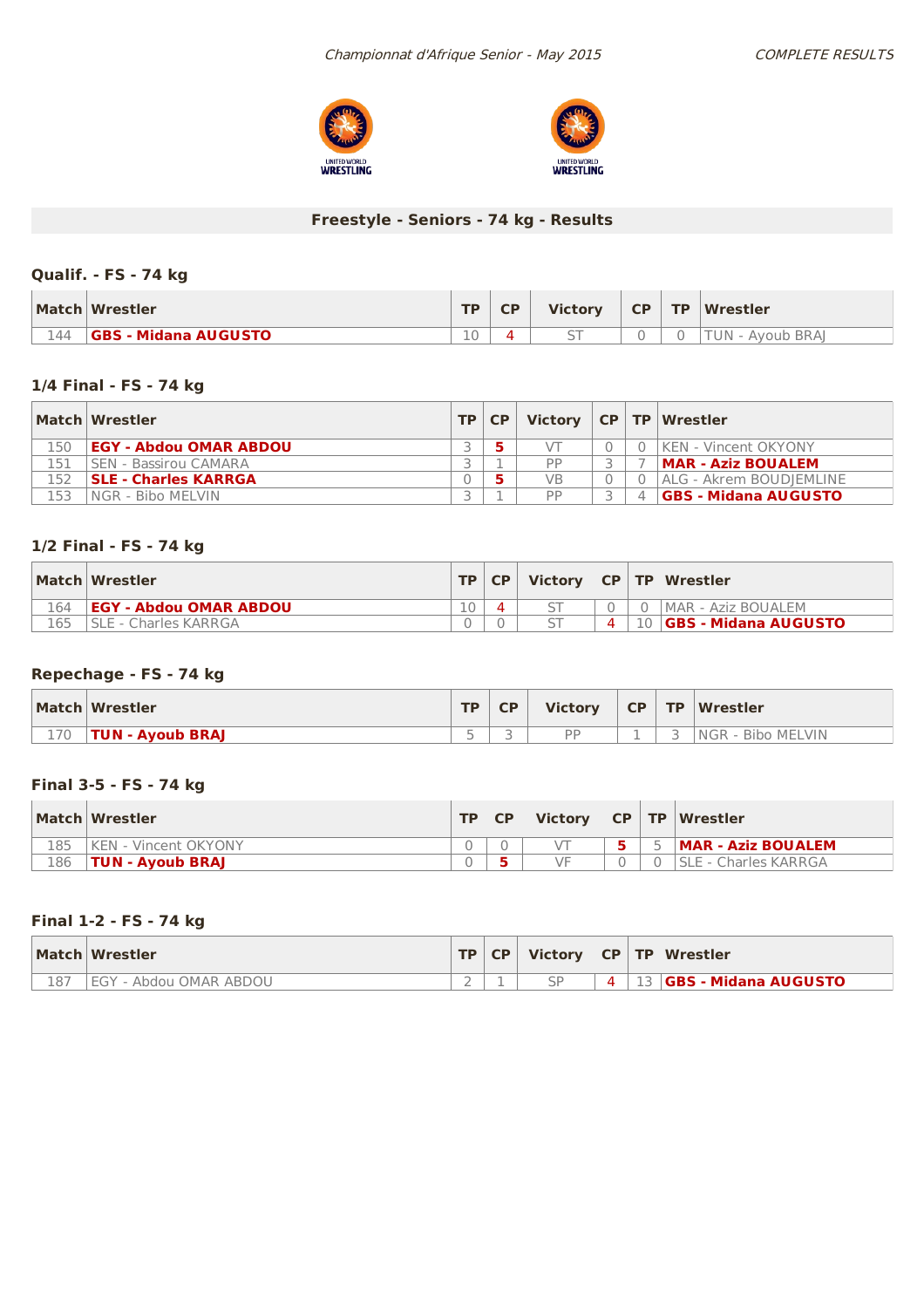|             |            | FS - 86 kg                      |                       |  |        |
|-------------|------------|---------------------------------|-----------------------|--|--------|
| Number Team |            | <b>Name</b>                     | Engagement License MC |  | Weight |
| 50          | ALG        | Adem BOUDJEMLINE                |                       |  |        |
| 47          | <b>CHA</b> | Malick DJAKNA                   |                       |  |        |
| 64          | <b>CMR</b> | Guissay Baissemma GATSIA JOSEPH |                       |  |        |
| 83          | EGY        | Mohamed ALI ZAGHLOUL            |                       |  |        |
| 70          | <b>GBS</b> | Intipe QUINTINO                 |                       |  |        |
| 35          | <b>KEN</b> | Mark OMUMASABA                  |                       |  |        |
| 78          | <b>MAR</b> | Mohamed ZEGGAI                  |                       |  |        |
| 93          | <b>NGR</b> | Tamarau SOSO                    |                       |  |        |
| 29          | <b>RSA</b> | Armando HIETBRINK               |                       |  |        |
| 68          | <b>SEN</b> | Serigne Mbacke MDAW             |                       |  |        |
|             |            |                                 |                       |  |        |
|             |            |                                 |                       |  |        |
|             |            |                                 |                       |  |        |
|             |            |                                 |                       |  |        |
|             |            |                                 |                       |  |        |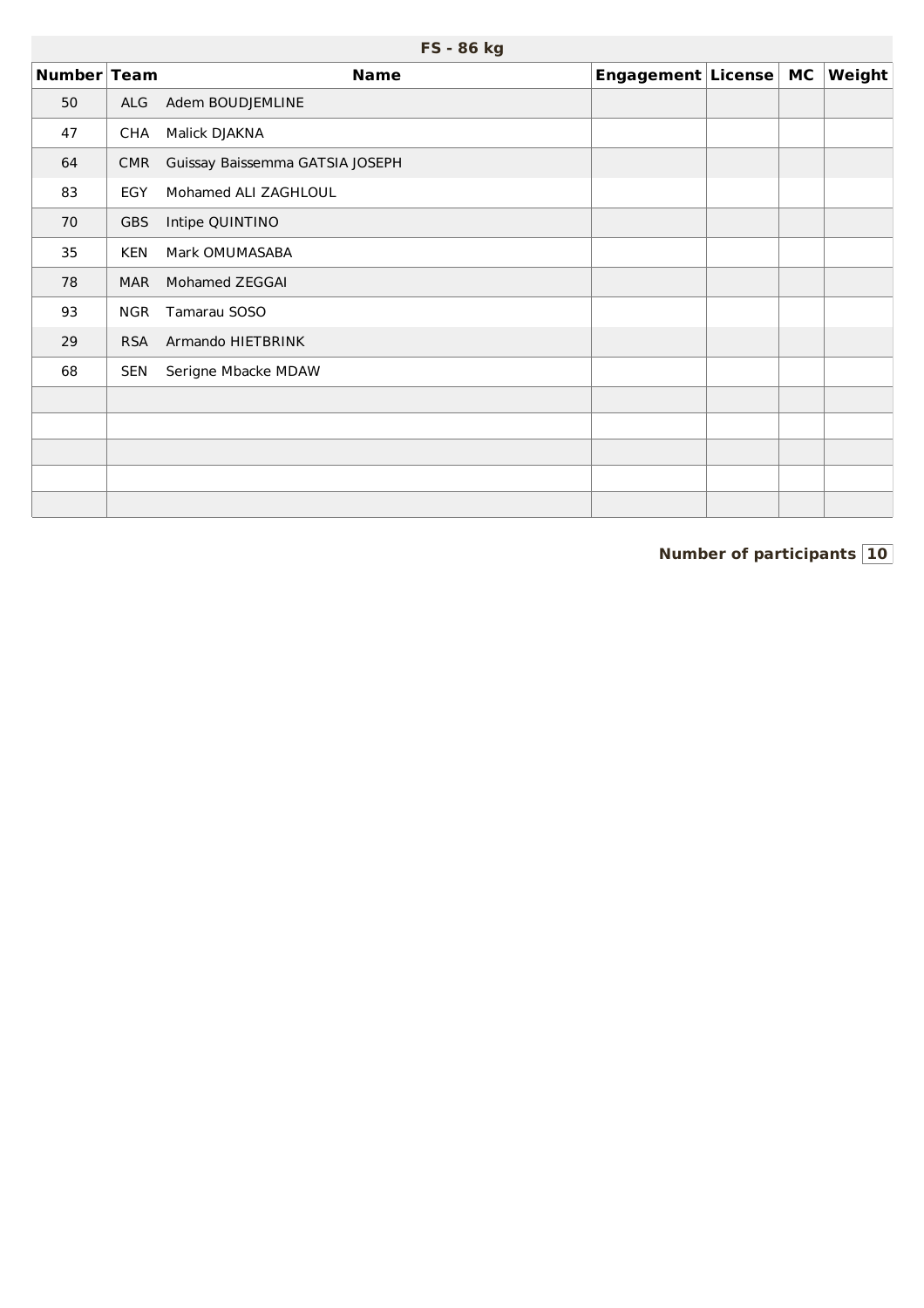



# **Freestyle - Seniors - 86 kg**

| Rank | <b>Team</b> | Wrestler                        | CP       | <b>VT</b>    | <b>ST</b> | <b>TP</b> | <b>TP Gvn</b>  | <b>Team</b><br><b>Rank Pts</b> |
|------|-------------|---------------------------------|----------|--------------|-----------|-----------|----------------|--------------------------------|
| 1.   | EGY         | Mohamed ALI ZAGHLOUL            | 15       | $\mathbf{0}$ | 3         | 41        | $\overline{2}$ | 10                             |
| 2.   | <b>ALG</b>  | Adem BOUDJEMLINE                | 6        | $\Omega$     | $\Omega$  | 17        | 18             | 9                              |
| 3.   | <b>RSA</b>  | Armando HIETBRINK               | 10       |              |           | 20        | 13             | 8                              |
| 3.   | <b>NGR</b>  | Tamarau SOSO                    | 8        | $\Omega$     |           | 14        | 9              | 8                              |
| 5.   | <b>CHA</b>  | Malick DJAKNA                   |          | $\Omega$     | $\Omega$  | 4         | 10             | 6                              |
| 5.   | <b>SEN</b>  | Serigne Mbacke MDAW             | 4        | $\Omega$     | п         | 11        | 22             | 6                              |
| 7.   | <b>GBS</b>  | Intipe QUINTINO                 | 5        | $\Omega$     | п         | 10        | 15             | $\overline{4}$                 |
| 8.   | <b>MAR</b>  | Mohamed ZEGGAI                  | п.       | $\Omega$     | $\Omega$  | п         | 9              | 3                              |
| 9.   | <b>CMR</b>  | Guissay Baissemma GATSIA JOSEPH | п.       | $\Omega$     | $\Omega$  |           | 11             | $\mathcal{P}$                  |
| 10.  | <b>KEN</b>  | Mark OMUMASABA                  | $\Omega$ | $\Omega$     | $\Omega$  | $\Omega$  | 10             |                                |

| СP     | <b>Classification Points</b>                              |
|--------|-----------------------------------------------------------|
| VT     | Victories by fall, default/forfeit/disqualification (5-0) |
| SТ     | Victories by superiority $(4-0/4-1)$                      |
| ТP     | Technical Points obtained                                 |
| TP Gvn | Technical Points given                                    |

#### **If three or more teams have an equal number of victories**

The following principle will apply to rank the worst team(s):

- The fewest classification points
- The fewest victories by « Fall »
- The fewest match victories by superiority
- The fewest technical points scored in the whole competition
- The most technical points given in the whole competition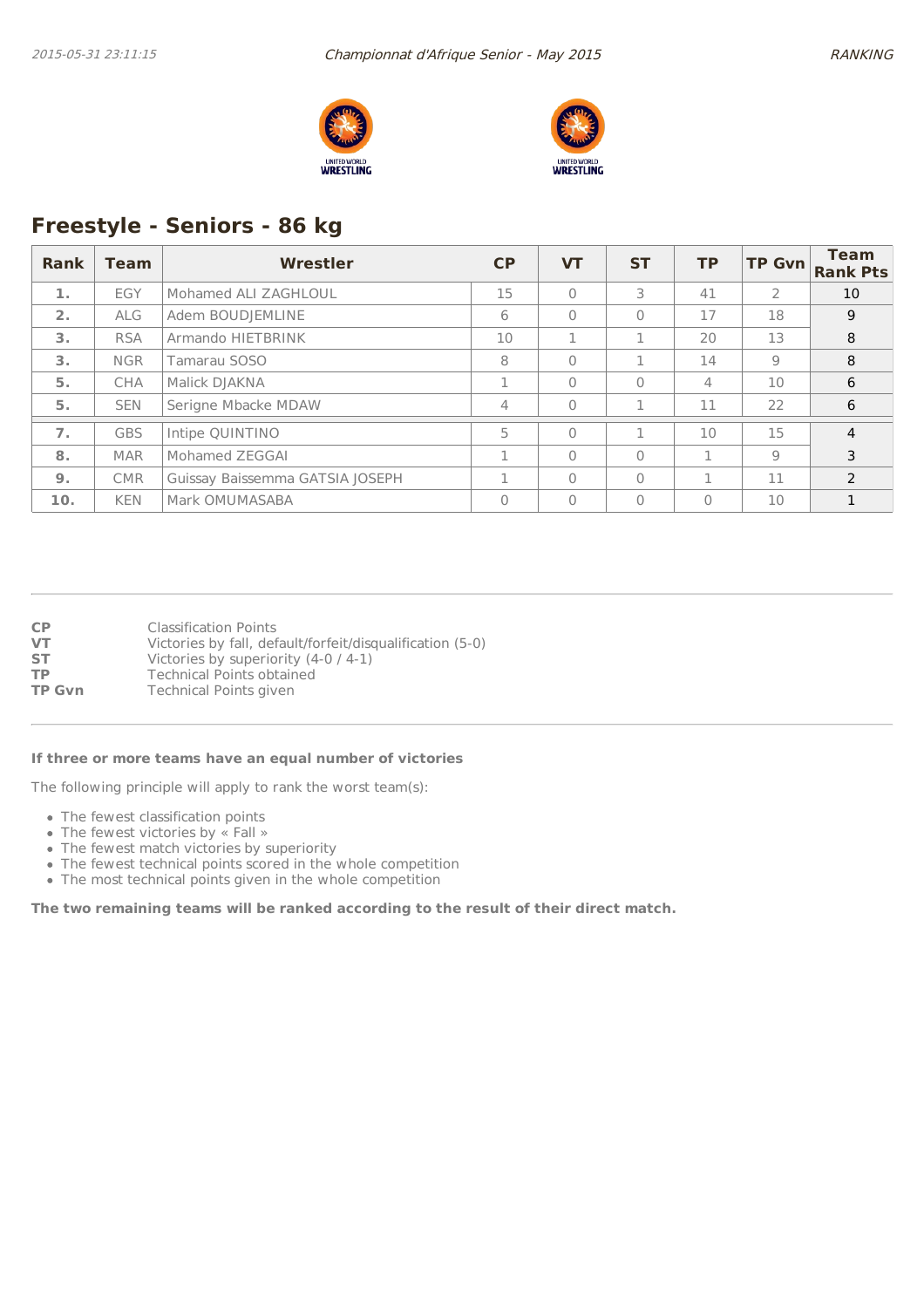

| Repechage                      | Final 3-5                           |
|--------------------------------|-------------------------------------|
|                                |                                     |
|                                |                                     |
| <b>NGR TAMARAU SOSO (10)</b>   |                                     |
| 3-0(3-0) by PO - 06:00<br>7    | <b>NGR TAMARAU SOSO (10)</b>        |
| <b>GBS INTIPE QUINTINO (7)</b> | 4-0(10-0) by ST - 02:20             |
|                                | 189<br><b>SEN SERIGNE MBACKE MD</b> |
|                                |                                     |
|                                |                                     |
|                                |                                     |

**Final 3-5**

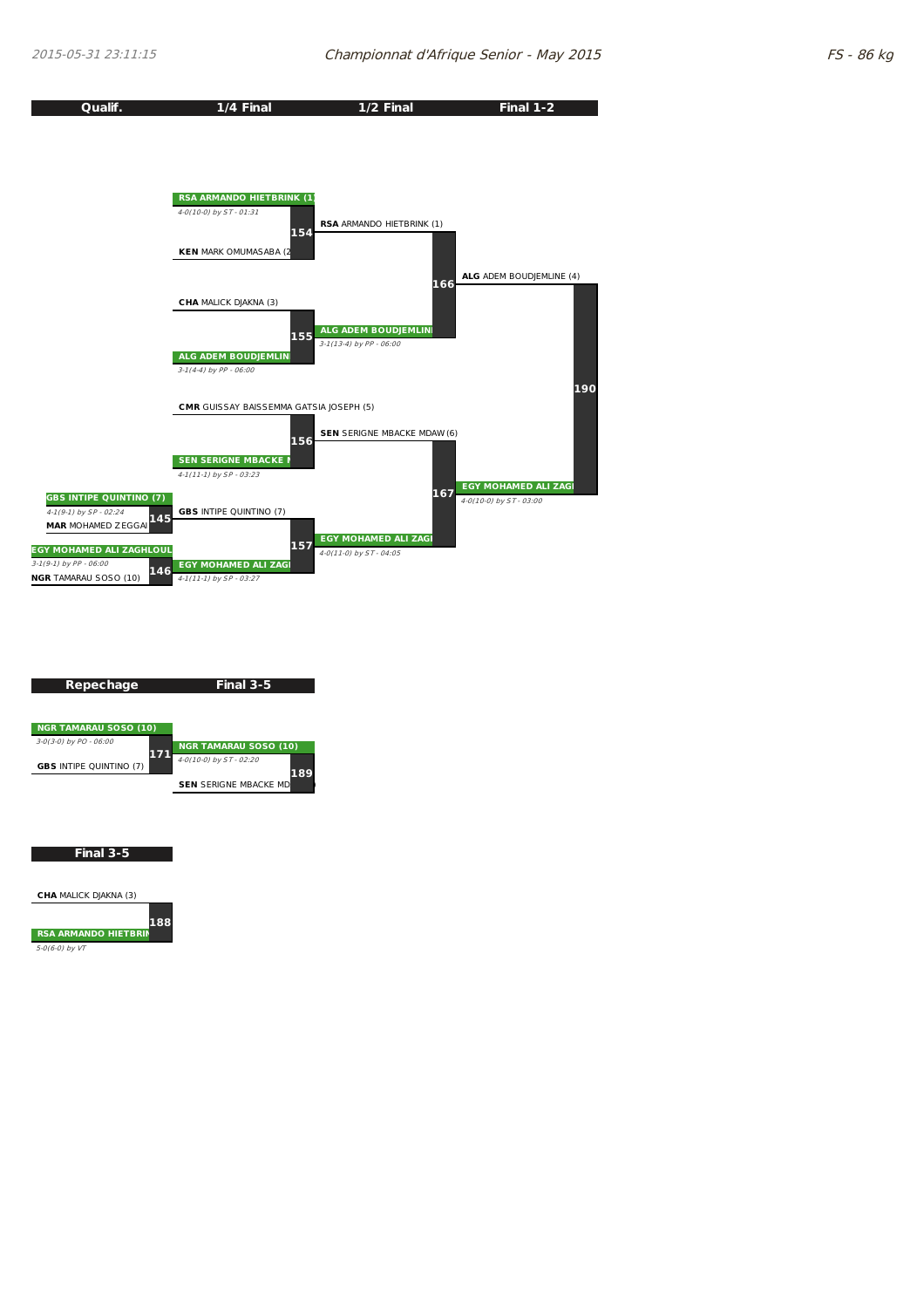



### **Freestyle - Seniors - 86 kg - Results**

### **Qualif. - FS - 86 kg**

|     | Match Wrestler                    | <b>TP</b> | <b>CP</b> | <b>Victory</b> |  | CP   TP   Wrestler    |
|-----|-----------------------------------|-----------|-----------|----------------|--|-----------------------|
| 145 | <b>GBS - Intipe OUINTINO</b>      | a         |           |                |  | IMAR - Mohamed ZEGGAI |
| 146 | <b>EGY - Mohamed ALI ZAGHLOUL</b> |           |           | DD             |  | NGR - Tamarau SOSO    |

#### **1/4 Final - FS - 86 kg**

|     | Match Wrestler                        |          |           |                | <b>TP CP Victory CP TP Wrestler</b> |
|-----|---------------------------------------|----------|-----------|----------------|-------------------------------------|
| 154 | <b>RSA - Armando HIETBRINK</b>        | $\Delta$ |           |                | KEN - Mark OMUMASABA                |
| 155 | CHA - Malick DIAKNA                   |          | PP        |                | 4   ALG - Adem BOUDJEMLINE          |
| 156 | CMR - Guissay Baissemma GATSIA IOSEPH |          | <b>SP</b> | $\overline{4}$ | 11 SEN - Serigne Mbacke MDAW        |
| 157 | <b>GBS - Intipe OUINTINO</b>          |          | SP        | $\Delta$       | 11   EGY - Mohamed ALI ZAGHLOUL     |

### **1/2 Final - FS - 86 kg**

|     | Match Wrestler                  |  |  | <b>TP CP Victory CP TP Wrestler</b>        |
|-----|---------------------------------|--|--|--------------------------------------------|
| 166 | <b>IRSA - Armando HIETBRINK</b> |  |  | 3 3 43 ALG - Adem BOUDJEMLINE              |
| 167 | ISEN - Serigne Mbacke MDAW      |  |  | 4   11   <b>EGY - Mohamed ALI ZAGHLOUL</b> |

### **Repechage - FS - 86 kg**

|      | Match Wrestler            | TD. | <b>CP</b> | <b>Victory</b> |  | CP   TP   Wrestler    |
|------|---------------------------|-----|-----------|----------------|--|-----------------------|
| $-1$ | <b>NGR - Tamarau SOSO</b> |     |           | P <sub>C</sub> |  | GBS - Intipe QUINTINO |

### **Final 3-5 - FS - 86 kg**

|     | Match Wrestler        |           | TP CP |  | Victory   CP   TP   Wrestler     |
|-----|-----------------------|-----------|-------|--|----------------------------------|
| 188 | l CHA - Malick DIAKNA |           |       |  | 6 <b>RSA - Armando HIETBRINK</b> |
| 189 | NGR - Tamarau SOSO    | $\bigcap$ |       |  | ISEN - Seriane Mbacke MDAW       |

#### **Final 1-2 - FS - 86 kg**

|     | Match Wrestler         |  |  | TP   CP   Victory   CP   TP   Wrestler |
|-----|------------------------|--|--|----------------------------------------|
| 190 | ALG - Adem BOUDIEMLINE |  |  | 4   10   EGY - Mohamed ALI ZAGHLOUL    |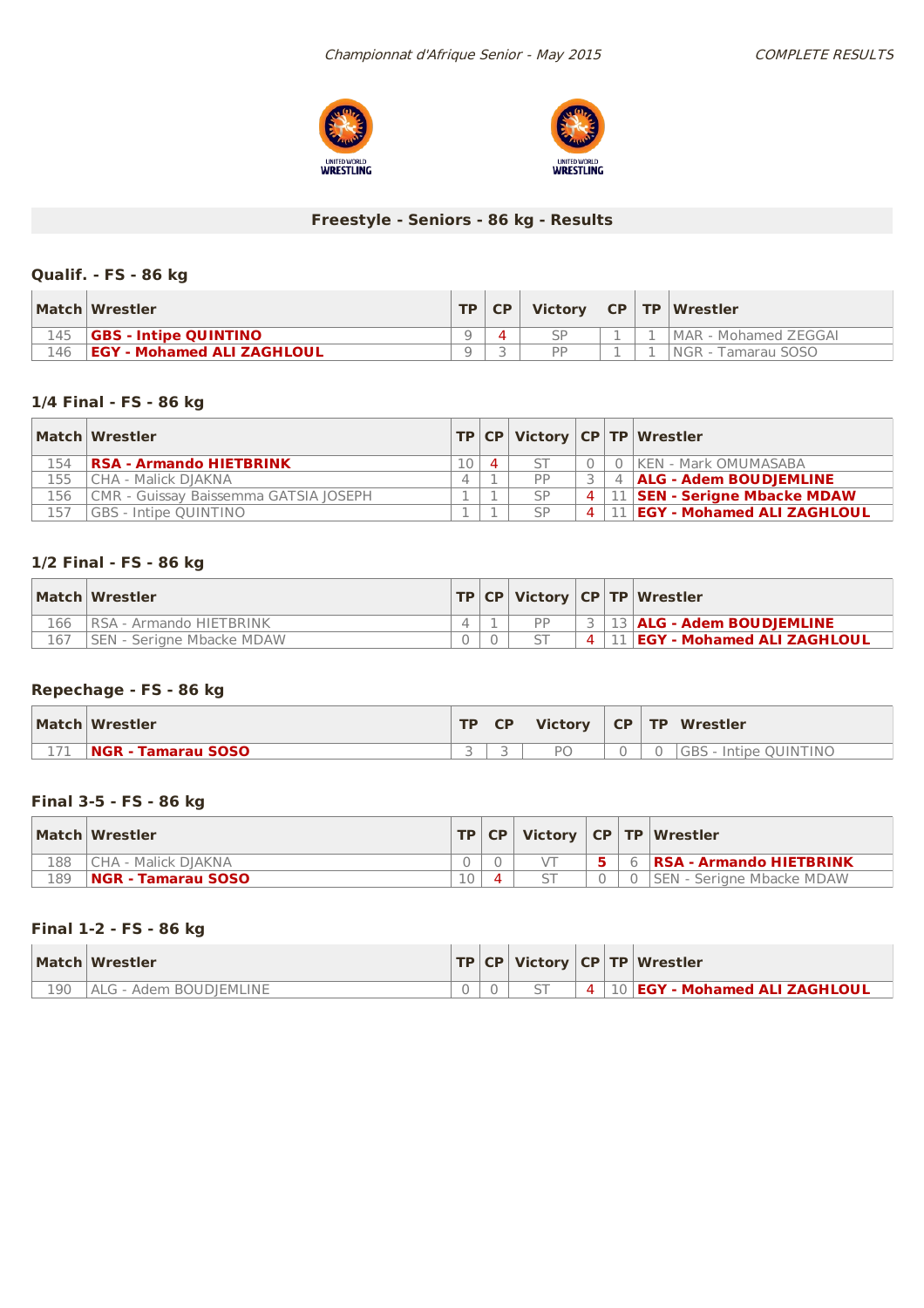|             |            | FS - 97 kg                 |                       |  |               |
|-------------|------------|----------------------------|-----------------------|--|---------------|
| Number Team |            | <b>Name</b>                | Engagement License MC |  | <b>Weight</b> |
| 26          | ALG        | Lounas BOUZID              |                       |  |               |
| 46          | CHA        | Dieudonne BASILE           |                       |  |               |
| 3           | <b>CMR</b> | Nyamsi Tchouga CEDRIC YVAN |                       |  |               |
| 11          | EGY        | Aly HAMDY AMIN             |                       |  |               |
| 63          | <b>MAR</b> | Anas EL MKABBER            |                       |  |               |
| 18          | <b>NGR</b> | Daufa ROBERT               |                       |  |               |
| 48          | <b>RSA</b> | <b>Martin ERASMUS</b>      |                       |  |               |
| 14          | <b>SLE</b> | Mohamed A B BARRIE         |                       |  |               |
| 67          | <b>TUN</b> | Mohamed SAADAOUI           |                       |  |               |
|             |            |                            |                       |  |               |
|             |            |                            |                       |  |               |
|             |            |                            |                       |  |               |
|             |            |                            |                       |  |               |
|             |            |                            |                       |  |               |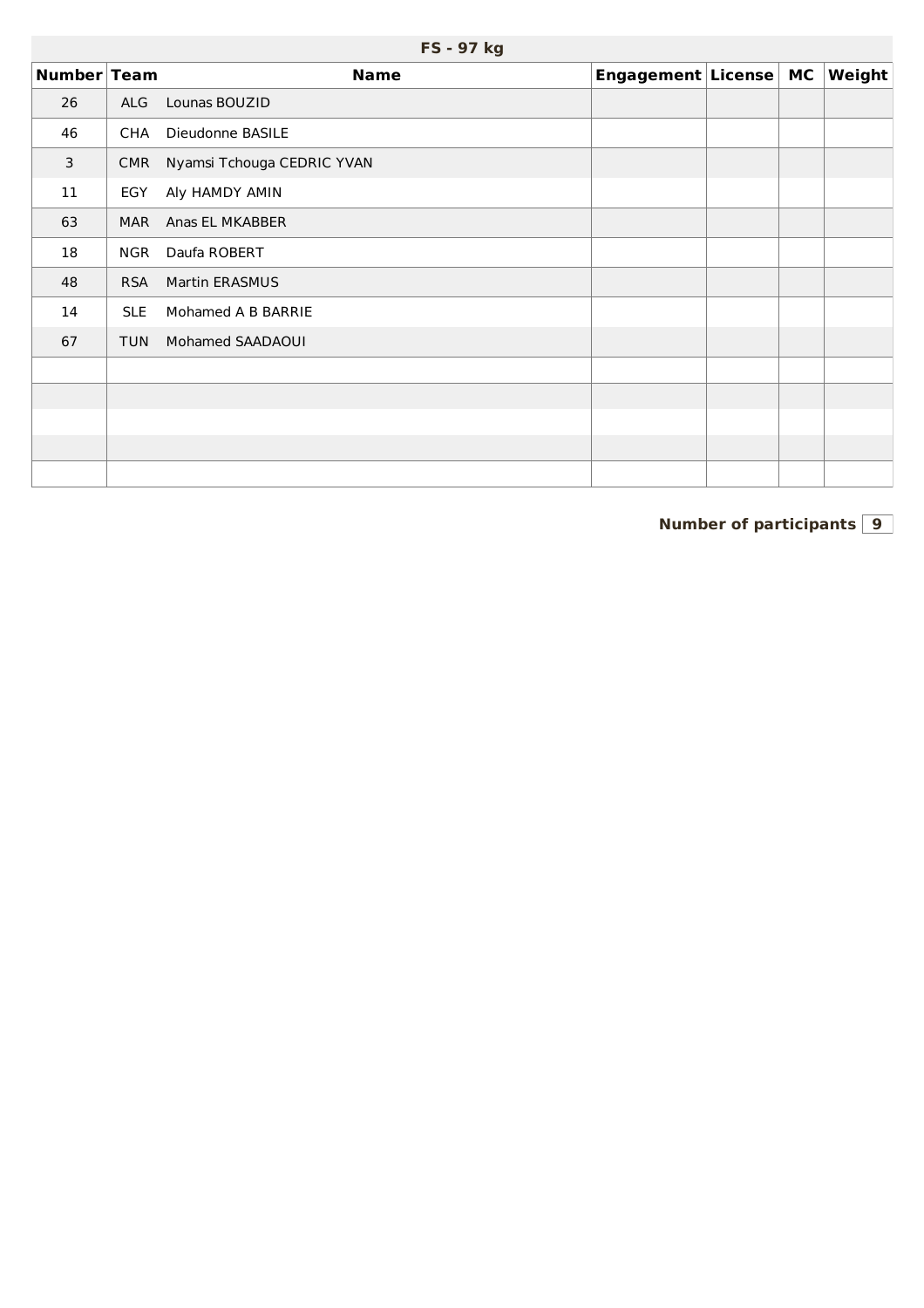



## **Freestyle - Seniors - 97 kg**

| Rank | <b>Team</b> | Wrestler                   | <b>CP</b> | <b>VT</b> | <b>ST</b>     | <b>TP</b>      | <b>TP Gvn</b> | <b>Team</b><br><b>Rank Pts</b> |
|------|-------------|----------------------------|-----------|-----------|---------------|----------------|---------------|--------------------------------|
| 1.   | EGY         | Aly HAMDY AMIN             | 11        | $\Omega$  | $\mathcal{L}$ | 30             | 3             | 10                             |
| 2.   | <b>RSA</b>  | Martin ERASMUS             | 11        |           | $\Omega$      | 11             | 12            | 9                              |
| 3.   | <b>CMR</b>  | Nyamsi Tchouga CEDRIC YVAN | 3         | $\Omega$  | $\Omega$      | 6              | 12            | 8                              |
| 3.   | <b>ALG</b>  | Lounas BOUZID              |           | $\Omega$  |               | 16             |               | 8                              |
| 5.   | <b>NGR</b>  | Daufa ROBERT               | 6         | $\Omega$  |               | 14             | 14            | 6                              |
| 5.   | <b>TUN</b>  | Mohamed SAADAOUI           | 5         | $\Omega$  |               | 18             | 15            | 6                              |
| 7.   | <b>MAR</b>  | Anas EL MKABBER            |           | $\bigcap$ | $\Omega$      | $\overline{4}$ | 15            | $\overline{4}$                 |
| 8.   | <b>SLE</b>  | Mohamed A B BARRIE         | O         | $\Omega$  | $\Omega$      | $\Omega$       | 10            | 3                              |
| 9.   | <b>CHA</b>  | Dieudonne BASILE           | 0         | $\Omega$  | $\Omega$      | $\Omega$       | 11            | $\mathcal{P}$                  |

**CP** Classification Points<br> **VT** Victories by fall, def **VT** Victories by fall, default/forfeit/disqualification (5-0)<br>**ST** Victories by superiority (4-0 / 4-1) Victories by superiority (4-0 / 4-1) **TP** Technical Points obtained<br> **TP Gvn** Technical Points given **Technical Points given** 

#### **If three or more teams have an equal number of victories**

The following principle will apply to rank the worst team(s):

- The fewest classification points
- The fewest victories by « Fall »
- The fewest match victories by superiority
- The fewest technical points scored in the whole competition
- The most technical points given in the whole competition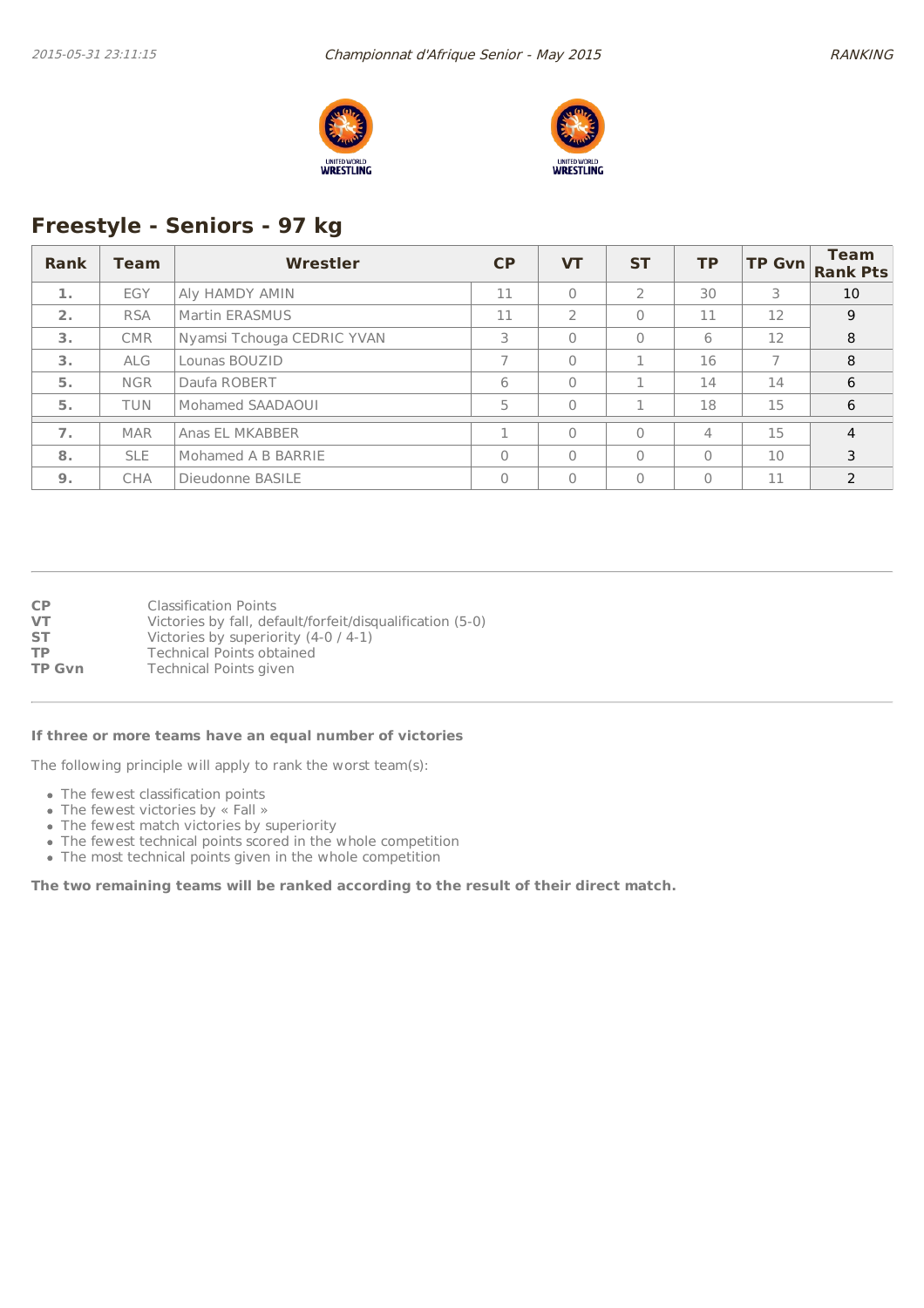**Final 3-5**

**191**

 $\overline{C}$  CMR NYAMSI TCHOUGA CEDR 3-1(6-2) by PP - 06:00 **NGR** DAUFA ROBERT (4)

| Qualif.                         | 1/4 Final                                        | 1/2 Final                   | <b>Final 1-2</b>                                             |
|---------------------------------|--------------------------------------------------|-----------------------------|--------------------------------------------------------------|
|                                 |                                                  |                             |                                                              |
|                                 |                                                  |                             |                                                              |
|                                 |                                                  |                             |                                                              |
|                                 | <b>CMR NYAMSI TCHOUGA CEDRIC YVAN (1)</b>        |                             |                                                              |
|                                 |                                                  | EGY ALY HAMDY AMIN (2)      |                                                              |
|                                 | 158                                              | $3-1(8-2)$ by PP - 06:00    |                                                              |
|                                 | EGY ALY HAMDY AMIN (2<br>4-0(10-0) by ST - 01:44 |                             |                                                              |
|                                 |                                                  | 168                         | <b>EGY ALY HAMDY AMIN (2)</b><br>$4-1(12-1)$ by $SP - 02:10$ |
|                                 | SLE MOHAMED A B BARRIE (3)                       |                             |                                                              |
|                                 | 159                                              | <b>NGR DAUFA ROBERT (4)</b> |                                                              |
|                                 | <b>NGR DAUFA ROBERT (4)</b>                      |                             |                                                              |
|                                 | 4-0(10-0) by ST - 02:30                          |                             |                                                              |
|                                 | <b>ALG LOUNAS BOUZID (5)</b>                     |                             | 193                                                          |
|                                 | 4-0(11-0) by ST - 04:34                          |                             |                                                              |
|                                 | 160                                              | ALG LOUNAS BOUZID (5)       |                                                              |
|                                 | <b>CHA DIEUDONNE BASILE (6</b>                   |                             |                                                              |
|                                 |                                                  | 169                         | <b>RSA MARTIN ERASMUS (7)</b>                                |
|                                 | <b>RSA MARTIN ERASMUS (7)</b>                    |                             |                                                              |
|                                 | 5-0(6-0) by VT - 00:45                           | <b>RSA MARTIN ERASMUS (</b> |                                                              |
| MAR ANAS EL MKABBER (8)         | 161<br>TUN MOHAMED SAADAOUI                      | 5-0(4-0) by VT - 01:33      |                                                              |
| 147<br><b>TUN MOHAMED SAADA</b> |                                                  |                             |                                                              |
| 4-1(15-4) by SP - 03:15         |                                                  |                             |                                                              |
|                                 |                                                  |                             |                                                              |
|                                 |                                                  |                             |                                                              |
|                                 |                                                  |                             |                                                              |
|                                 | Final 3-5                                        |                             |                                                              |
|                                 |                                                  |                             |                                                              |
|                                 | TUN MOHAMED SAADAOUI (9)                         |                             |                                                              |
|                                 | 192                                              |                             |                                                              |
|                                 | ALG LOUNAS BOUZID (5                             |                             |                                                              |
|                                 | $3-1(5-3)$ by PP                                 |                             |                                                              |
|                                 |                                                  |                             |                                                              |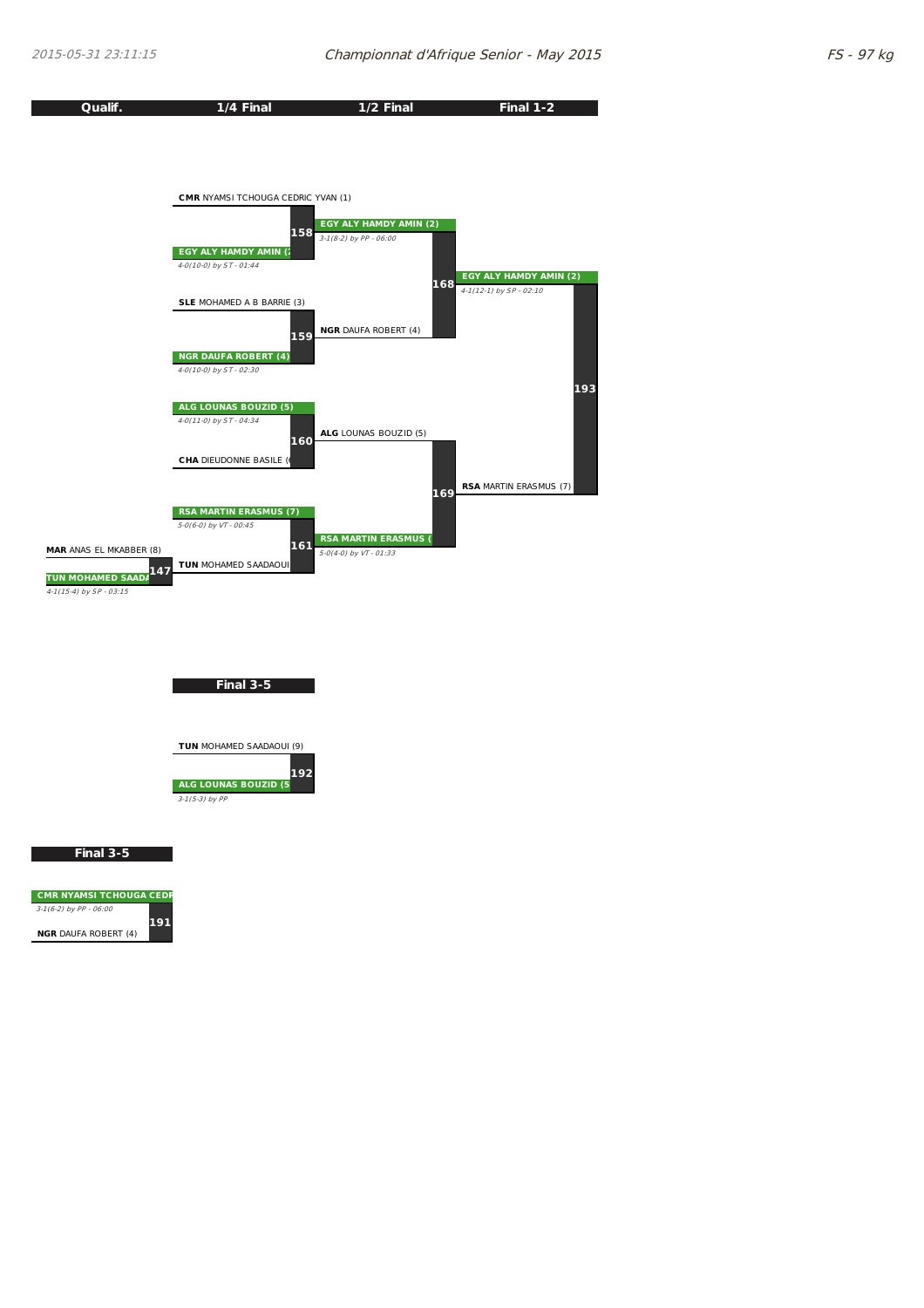



## **Freestyle - Seniors - 97 kg - Results**

### **Qualif. - FS - 97 kg**

| Match Wrestler          |  |  | <b>TP CP Victory CP TP Wrestler</b> |
|-------------------------|--|--|-------------------------------------|
| l MAR - Anas EL MKABBER |  |  | $+4$   15   TUN - Mohamed SAADAOUI  |

### **1/4 Final - FS - 97 kg**

|     | Match Wrestler                   |   | TP   CP |                | Victory $ CP TP $ Wrestler    |
|-----|----------------------------------|---|---------|----------------|-------------------------------|
| 158 | CMR - Nyamsi Tchouga CEDRIC YVAN |   |         | $\overline{4}$ | 10   EGY - Aly HAMDY AMIN     |
| L59 | SLE - Mohamed A B BARRIE         |   |         | $\Delta$       | 10   NGR - Daufa ROBERT       |
| 160 | <b>ALG - Lounas BOUZID</b>       |   |         |                | CHA - Dieudonne BASILE        |
| 161 | <b>RSA - Martin ERASMUS</b>      | 6 |         |                | <b>TUN - Mohamed SAADAOUI</b> |

### **1/2 Final - FS - 97 kg**

|     | Match Wrestler              | TP   CP | Victory   CP   TP   Wrestler |  |                             |
|-----|-----------------------------|---------|------------------------------|--|-----------------------------|
| 168 | <b>EGY - Alv HAMDY AMIN</b> |         | <b>DD</b>                    |  | <b>INGR - Daufa ROBERT</b>  |
| 169 | I ALG - Lounas BOUZID       |         |                              |  | <b>RSA - Martin ERASMUS</b> |

### **Final 3-5 - FS - 97 kg**

|     | Match Wrestler                          | <b>TP</b> | CP | <b>Victory</b> |  | $\vert$ CP $\vert$ TP $\vert$ Wrestler |
|-----|-----------------------------------------|-----------|----|----------------|--|----------------------------------------|
| 191 | <b>CMR - Nyamsi Tchouga CEDRIC YVAN</b> |           |    | DD             |  | <b>INGR - Daufa ROBERT</b>             |
| 192 | FUN - Mohamed SAADAOUI                  |           |    | <b>DD</b>      |  | <b>ALG - Lounas BOUZID</b>             |

### **Final 1-2 - FS - 97 kg**

|     | Match Wrestler              | TD. | <b>CP</b> | <b>Victory</b> |  | CP TP Wrestler        |
|-----|-----------------------------|-----|-----------|----------------|--|-----------------------|
| 193 | <b>EGY - AIV HAMDY AMIN</b> |     |           | $\varsigma$ F  |  | IRSA - Martin ERASMUS |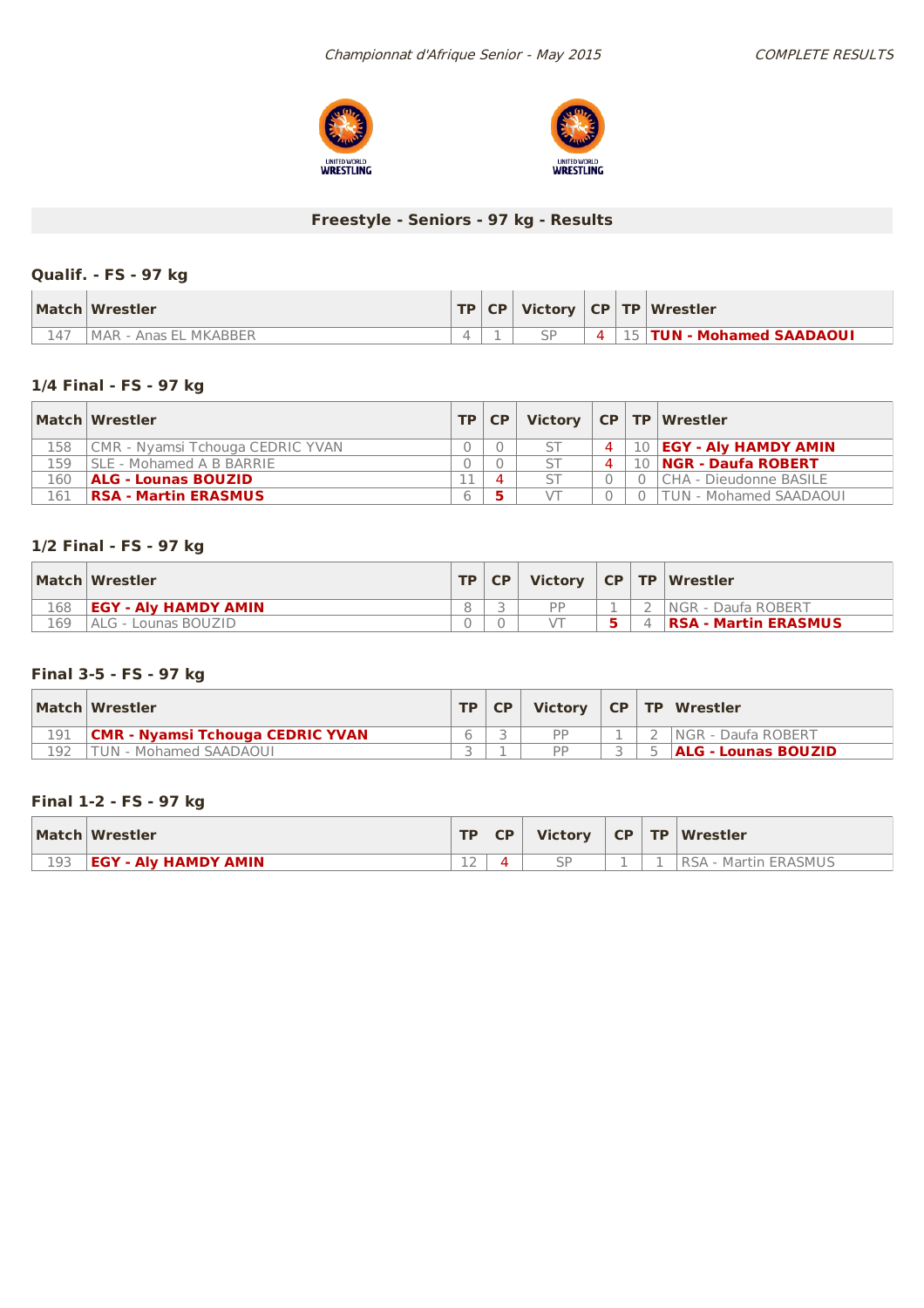| Number Team |            | <b>Name</b>            | Engagement License MC |  | $ \bm{\mathsf{Weight}} $ |
|-------------|------------|------------------------|-----------------------|--|--------------------------|
| 18          | <b>ALG</b> | Hamza HALOUI           |                       |  |                          |
| 68          | EGY        | Diaa ELDIN KAMAL GOUDA |                       |  |                          |
| 59          | <b>KEN</b> | Hollis Mkanga OCHIENG  |                       |  |                          |
| 20          | <b>SEN</b> | Thiaka FAYE            |                       |  |                          |
|             |            |                        |                       |  |                          |
|             |            |                        |                       |  |                          |
|             |            |                        |                       |  |                          |
|             |            |                        |                       |  |                          |
|             |            |                        |                       |  |                          |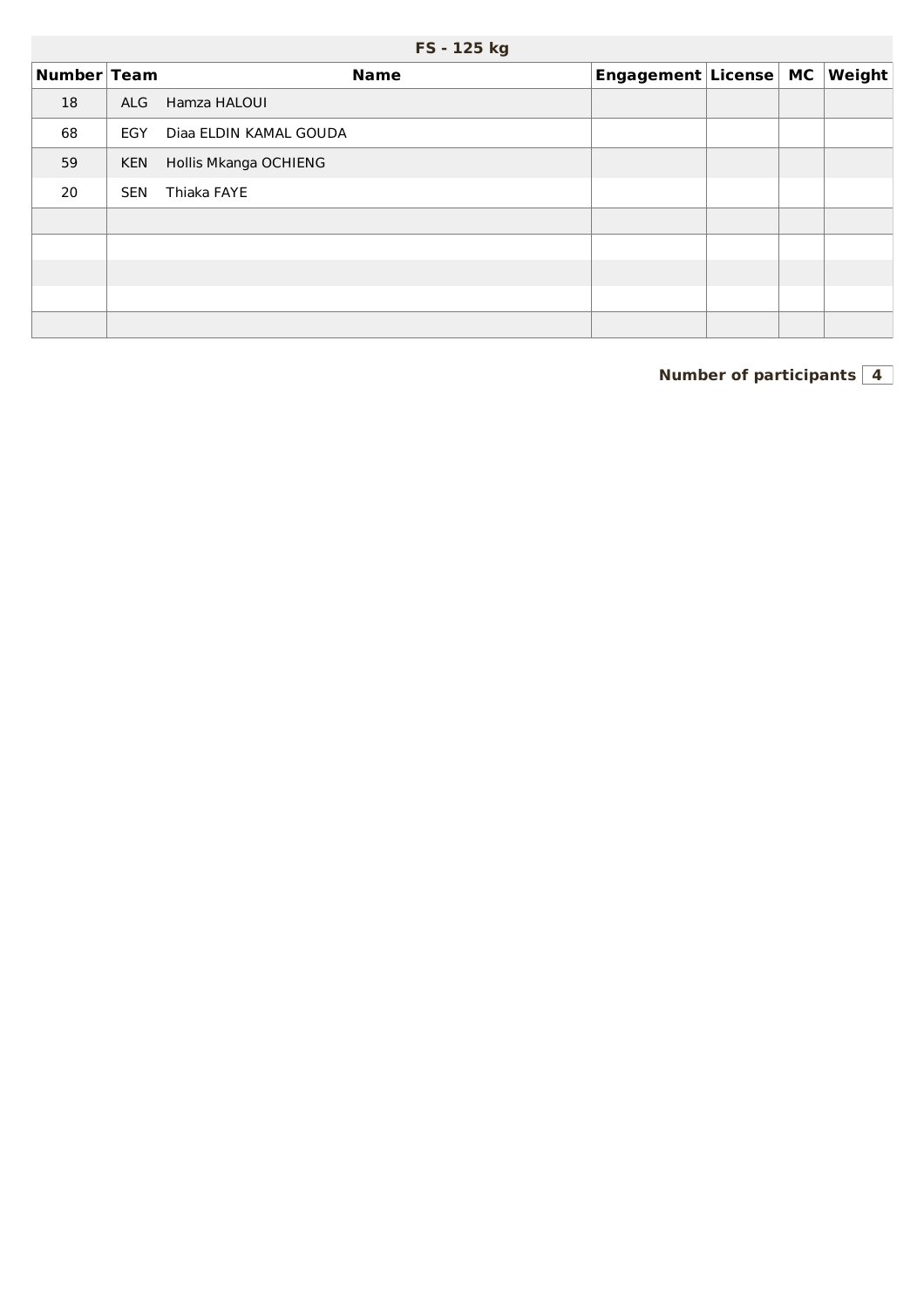



# **Freestyle - Seniors - 125 kg**

| Rank | Team       | Wrestler               | W | $\mathsf{C}\mathsf{P}$ | VТ | <b>ST</b> | <b>TP</b> |    | <b>Team</b><br>$\begin{vmatrix} \mathsf{TP} & \mathsf{Gvn} \\ \mathsf{Rank} & \mathsf{Pts} \end{vmatrix}$ |
|------|------------|------------------------|---|------------------------|----|-----------|-----------|----|-----------------------------------------------------------------------------------------------------------|
| ı.   | EGY        | Diaa ELDIN KAMAL GOUDA |   |                        |    |           | 23        |    | 10                                                                                                        |
| 2.   | <b>ALG</b> | Hamza HALOUI           |   |                        |    |           | 13        | 28 | Q                                                                                                         |
| З.   | <b>SEN</b> | hiaka FAYE             |   |                        |    |           | 14        |    |                                                                                                           |
| 4.   | <b>KEN</b> | Hollis Mkanga OCHIENG  |   |                        |    |           |           | 20 |                                                                                                           |

| <b>CP</b>     | <b>Classification Points</b>                              |
|---------------|-----------------------------------------------------------|
| <b>VT</b>     | Victories by fall, default/forfeit/disqualification (5-0) |
| <b>ST</b>     | Victories by superiority $(4-0/4-1)$                      |
| <b>TP</b>     | <b>Technical Points obtained</b>                          |
| <b>TP Gvn</b> | Technical Points given                                    |

#### In the Nordic tournament, the wrestler with the highest number of victories will be ranked first, regardless of the **total number of classification points.**

If two wrestlers have an equal number of classification points, their direct match will determine the winner. The wrestler who won against his opponent will be ranked before the other one.

If more than two wrestlers have an equal number of classification points, the last of the ex-aequo group will be determined following these criteria until only two wrestlers remain:

- The fewest victories by « Fall »
- The fewest match victories by superiority
- The fewest technical points scored in the whole competition
- The most technical points given in the whole competition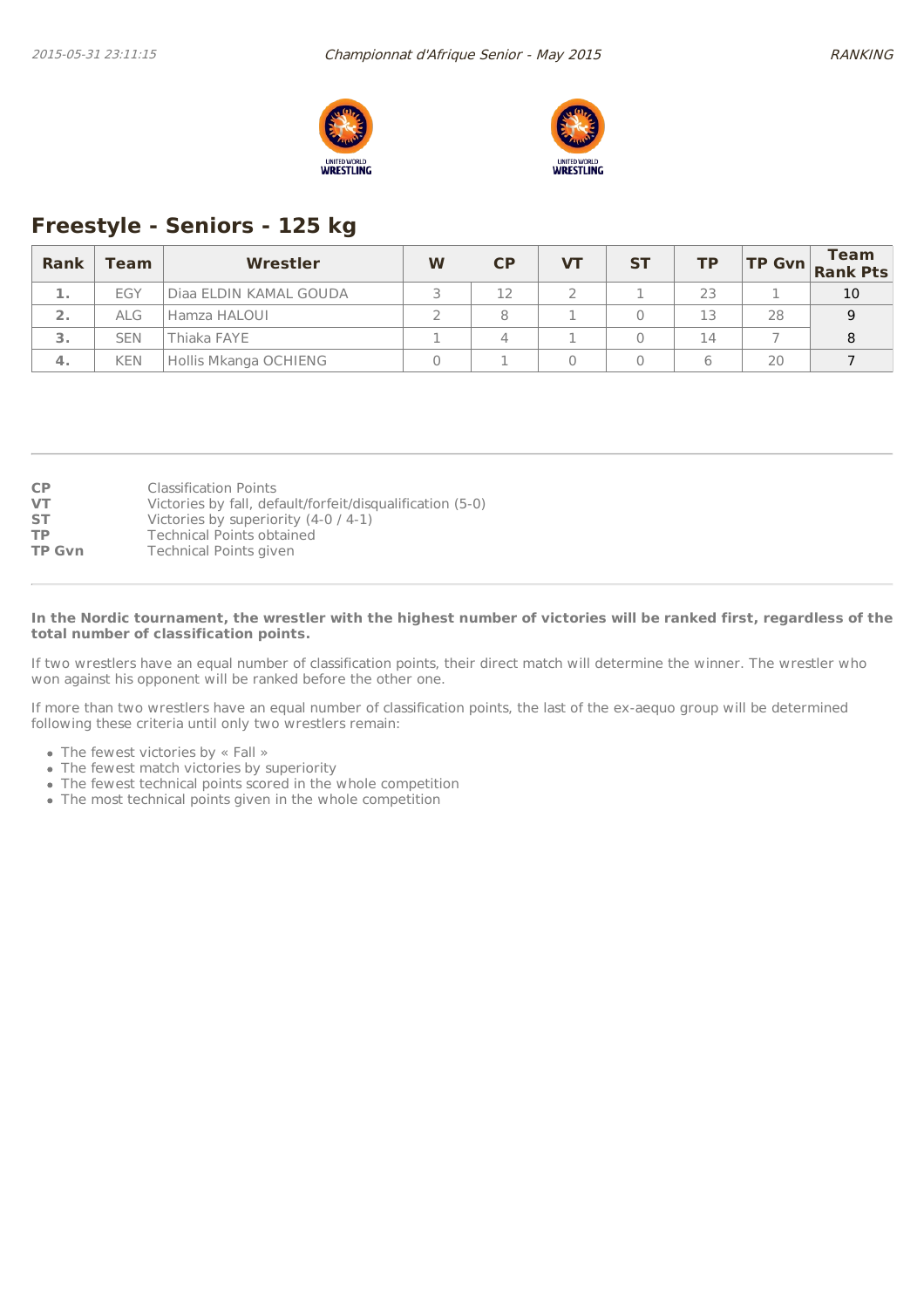





## **Freestyle - Seniors - 125 kg**

|                         |                                                                      | 1                                      | $\overline{\mathbf{2}}$     | 3                                                         | 4                                                                    |               |             |                |             |           |                  |                |
|-------------------------|----------------------------------------------------------------------|----------------------------------------|-----------------------------|-----------------------------------------------------------|----------------------------------------------------------------------|---------------|-------------|----------------|-------------|-----------|------------------|----------------|
|                         |                                                                      | <b>Hamza</b><br><b>HALOUI</b><br>(ALG) | <b>Thiaka FAYE</b><br>(SEN) | <b>Hollis</b><br><b>Mkanga</b><br><b>OCHIENG</b><br>(KEN) | <b>Diaa</b><br><b>ELDIN</b><br><b>KAMAL</b><br><b>GOUDA</b><br>(EGY) | W             | <b>CP</b>   | <b>VT</b>      | <b>ST</b>   | <b>TP</b> | <b>TP</b><br>Gvn | Rank           |
| 1                       | <b>Hamza</b><br><b>HALOUI</b><br>(ALG)                               |                                        | 4-0(2-10) by VT             | $3-1(10-6)$ by<br>PP - 06:00                              | $4-1(12-1)$<br>by SP -<br>01:49                                      | $\mathcal{P}$ | 8           | $\mathbf 1$    | $\Omega$    | 13        | 28               | $\overline{2}$ |
| $\overline{\mathbf{2}}$ | <b>Thiaka</b><br><b>FAYE</b><br>(SEN)                                | $4-0(2-10)$ by VT                      |                             | $4-0(4-0)$ by<br>$VT - 00:30$                             | $4-0(5-0)$<br>by VT -<br>02:29                                       | $\mathbf 1$   | 4           | 1              | $\Omega$    | 14        | 7                | 3              |
| 3                       | <b>Hollis</b><br><b>Mkanga</b><br><b>OCHIENG</b><br>(KEN)            | $3-1(10-6)$ by PP -<br>06:00           | 4-0(4-0) by $VT -$<br>00:30 |                                                           | $4-0(6-0)$<br>by VT -<br>01:01                                       | $\mathbf{0}$  | $\mathbf 1$ | $\Omega$       | $\Omega$    | 6         | 20               | 4              |
| $\overline{\mathbf{4}}$ | <b>Diaa</b><br><b>ELDIN</b><br><b>KAMAL</b><br><b>GOUDA</b><br>(EGY) | $4-1(12-1)$ by SP -<br>01:49           | 4-0(5-0) by $VT -$<br>02:29 | $4-0(6-0)$ by<br>$VT - 01:01$                             |                                                                      | 3             | 12          | $\overline{2}$ | $\mathbf 1$ | 23        | $\mathbf{1}$     | 1              |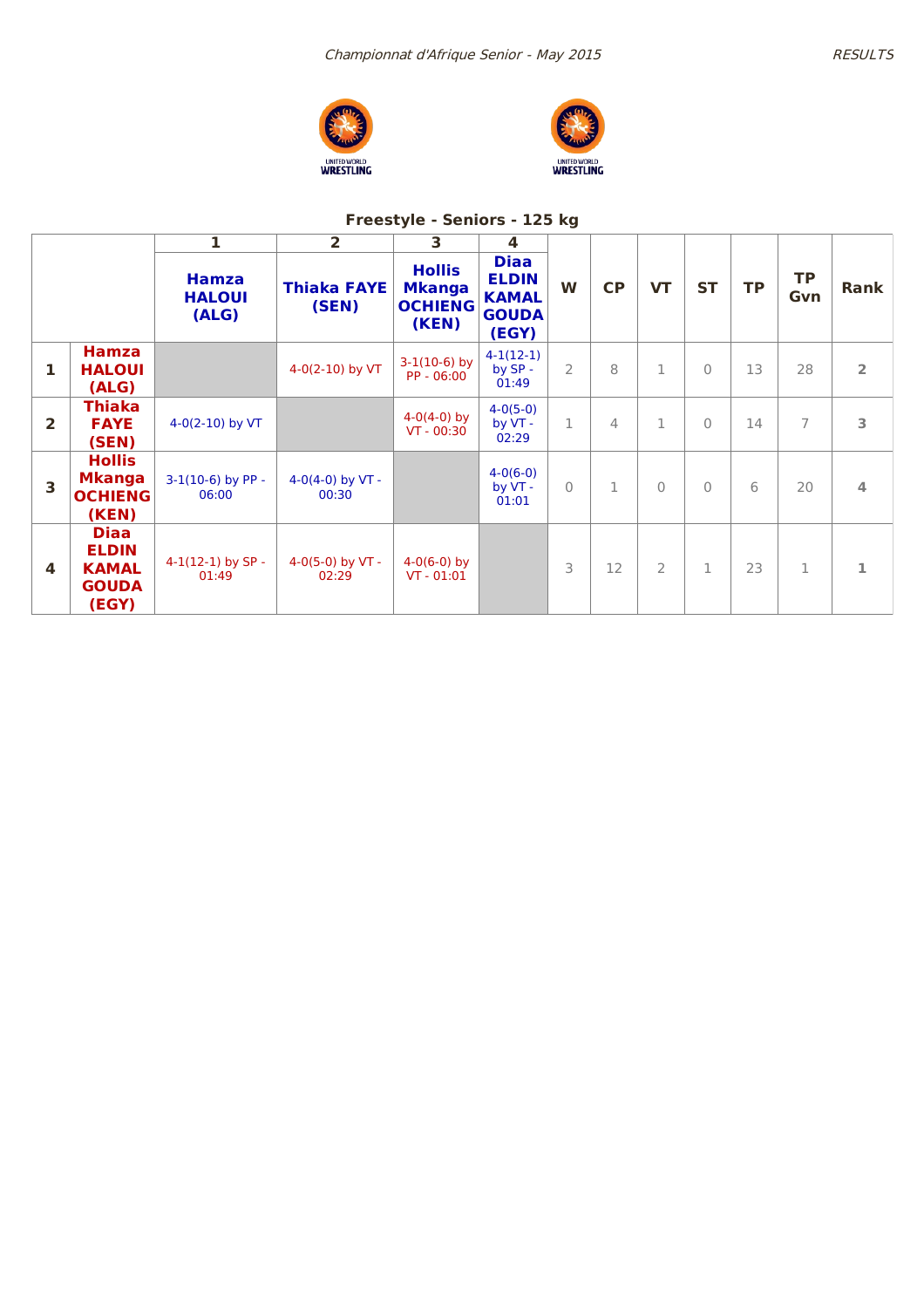



## **Freestyle - Seniors - 125 kg - Results**

## **Round 1 - FS - 125 kg**

|     | Match Wrestler              |  |           | TP   CP   Victory   CP   TP   Wrestler  |
|-----|-----------------------------|--|-----------|-----------------------------------------|
| 148 | <b>ALG - Hamza HALOUI</b>   |  |           | 10   SEN - Thiaka FAYE                  |
| 149 | KEN - Hollis Mkanga OCHIENG |  | $\vert$ 4 | 6 <b>  EGY - Diaa ELDIN KAMAL GOUDA</b> |

## **Round 2 - FS - 125 kg**

|     | Match Wrestler            |  |    |           | <b>TP CP Victory CP TP Wrestler</b>          |
|-----|---------------------------|--|----|-----------|----------------------------------------------|
| 162 | <b>ALG - Hamza HALOUI</b> |  | DD |           | 6 KEN - Hollis Mkanga OCHIENG                |
| 163 | 'SEN - Thiaka FAYE        |  |    | $\vert$ 4 | <b>S <b>EGY - Diaa ELDIN KAMAL GOUDA</b></b> |

## **Round 3 - FS - 125 kg**

|     | Match Wrestler     |  |  | TP   CP   Victory   CP   TP   Wrestler |
|-----|--------------------|--|--|----------------------------------------|
| 194 | ALG - Hamza HALOUI |  |  | 4   12   EGY - Diaa ELDIN KAMAL GOUDA  |
| 195 | SEN - Thiaka FAYE  |  |  | KEN - Hollis Mkanga OCHIENG            |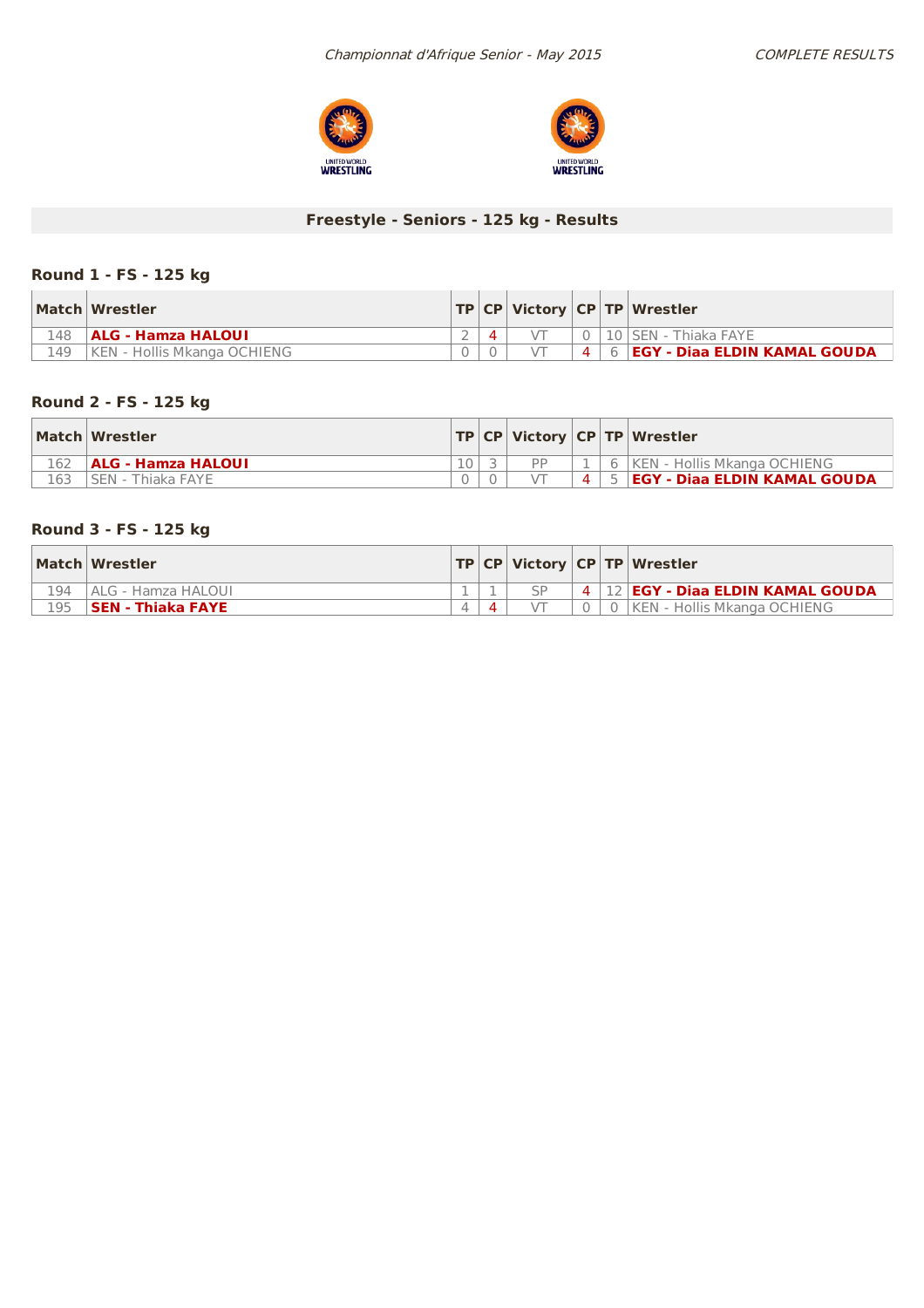



## **Female Wrestling Teams**

| $\bullet$              | ALGERIA        | ALG        |
|------------------------|----------------|------------|
|                        | CONGO          | CGO        |
|                        | CHAD           | CHA        |
|                        | CAMEROON       | <b>CMR</b> |
| $\frac{1}{2}$          | <b>EGYPT</b>   | EGY        |
| $\Rightarrow$          | KENYA          | KEN        |
| a d                    | <b>NIGERIA</b> | <b>NGR</b> |
| X                      | SOUTH AFRICA   | <b>RSA</b> |
| $\left  \cdot \right $ | SENEGAL        | <b>SEN</b> |
|                        | SIERRA LEONE   | <b>SLE</b> |
| $\circledcirc$         | TUNISIA        | <b>TUN</b> |
|                        |                |            |

**Number of Teams 11**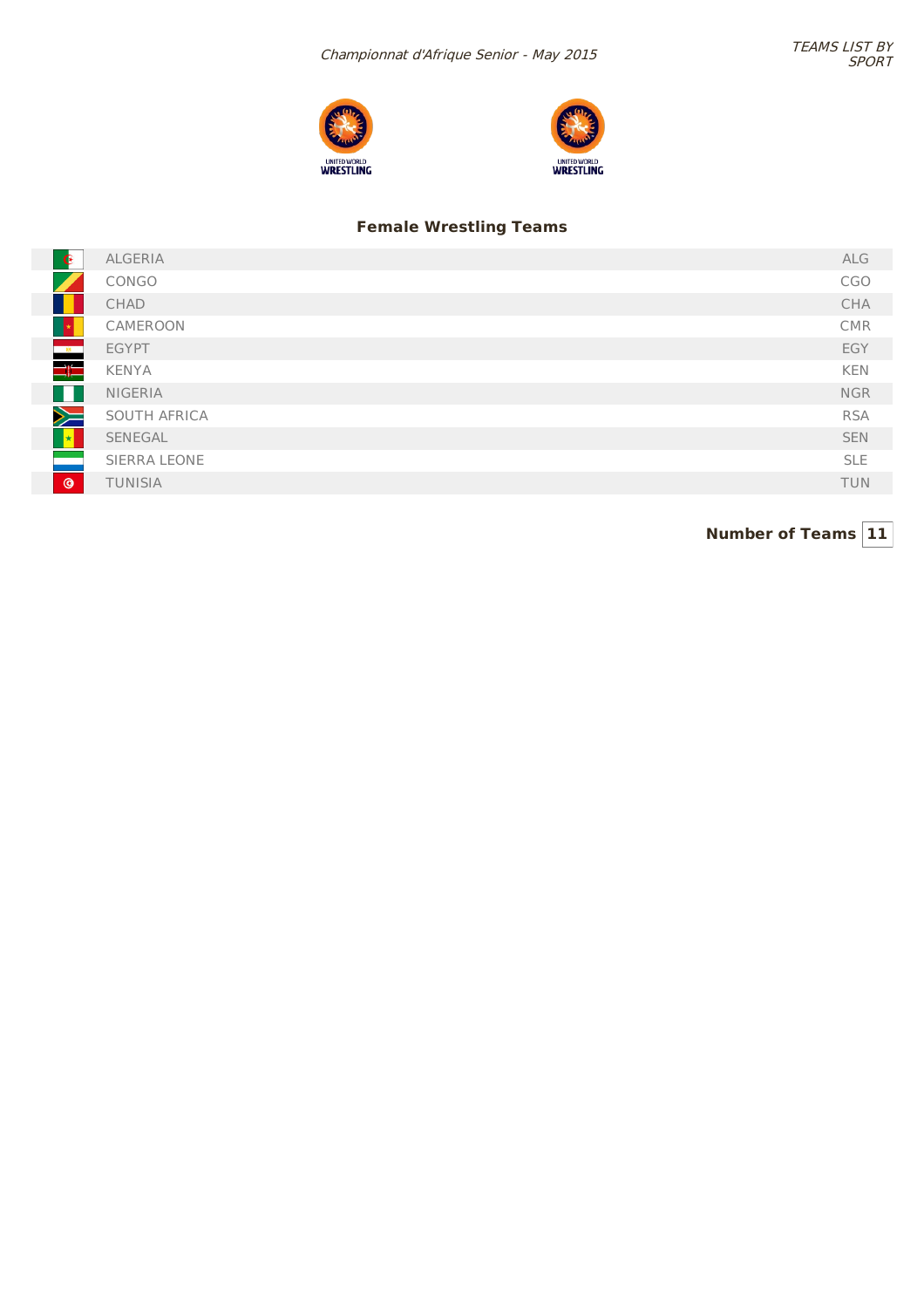



## **Female Wrestling**

| <b>Teams</b>                           | 48 kg        | 53 kg        | 55 kg        | <b>58 kg</b> | <b>60 kg</b> | 63 kg          | 69 kg        | <b>75 kg</b> | <b>TOTAL</b>            |
|----------------------------------------|--------------|--------------|--------------|--------------|--------------|----------------|--------------|--------------|-------------------------|
| ALG<br>$\bullet$                       | $\mathbf{0}$ | $\mathbf{0}$ | 1            | $\Omega$     | $\Omega$     | $\Omega$       | $\mathbf{0}$ | $\Omega$     | 1                       |
| $\overline{\mathscr{I}}$<br><b>CGO</b> | $\mathbf{0}$ | $\Omega$     | $\mathbf{1}$ | $\Omega$     | $\mathbf{0}$ | $\overline{0}$ | $\mathbf{0}$ | $\Omega$     | 1                       |
| $\blacksquare$<br>CHA                  | $\mathbf{0}$ | $\mathbf{0}$ | $\mathbf{0}$ | $\Omega$     | п.           | 1              | 1            | 1            | $\overline{\mathbf{4}}$ |
| <b>Expertise</b><br><b>CMR</b>         | 1            | 0            | 1            | $\Omega$     | п.           | п.             | 1            | 1            | 6                       |
| $-8$<br>EGY                            | 1            | 1            | 1            | 1.           | 1            | 1              | 1            | 1            | 8                       |
| $\equiv$<br><b>KEN</b>                 | $\mathbf{0}$ | $\mathbf{0}$ | $\mathbf{0}$ | 0            | $\Omega$     | п.             | 1.           | 0            | $\overline{2}$          |
| $\Box$<br><b>NGR</b>                   | $\circ$      | 1            | $\Omega$     | п.           | $\Omega$     | 1              | 1            | $\Omega$     | 4                       |
| $\geq$<br><b>RSA</b>                   | $\mathbf{0}$ | $\Omega$     | 1            | 1.           | $\mathbf{0}$ | $\Omega$       | 1            | 1            | $\overline{\mathbf{4}}$ |
| $\mathbf{r}$<br><b>SEN</b>             | 1            | п.           | $\Omega$     | п.           | п.           | п.             | 1            | 1            | 7                       |
| <b>SLE</b>                             | $\mathbf{0}$ | $\Omega$     | $\Omega$     | 0            | $\Omega$     | $\Omega$       | $\mathbf{0}$ | 1            | 1                       |
| <b>TUN</b><br>$\bullet$                | 1            | п.           | 1            | п.           | п.           | 0              | 1            | $\Omega$     | 6                       |
| <b>TOTAL</b>                           | 4            | 4            | 6            | 5            | 5            | 6              | 8            | 6            | 44                      |

**Number of Teams 11**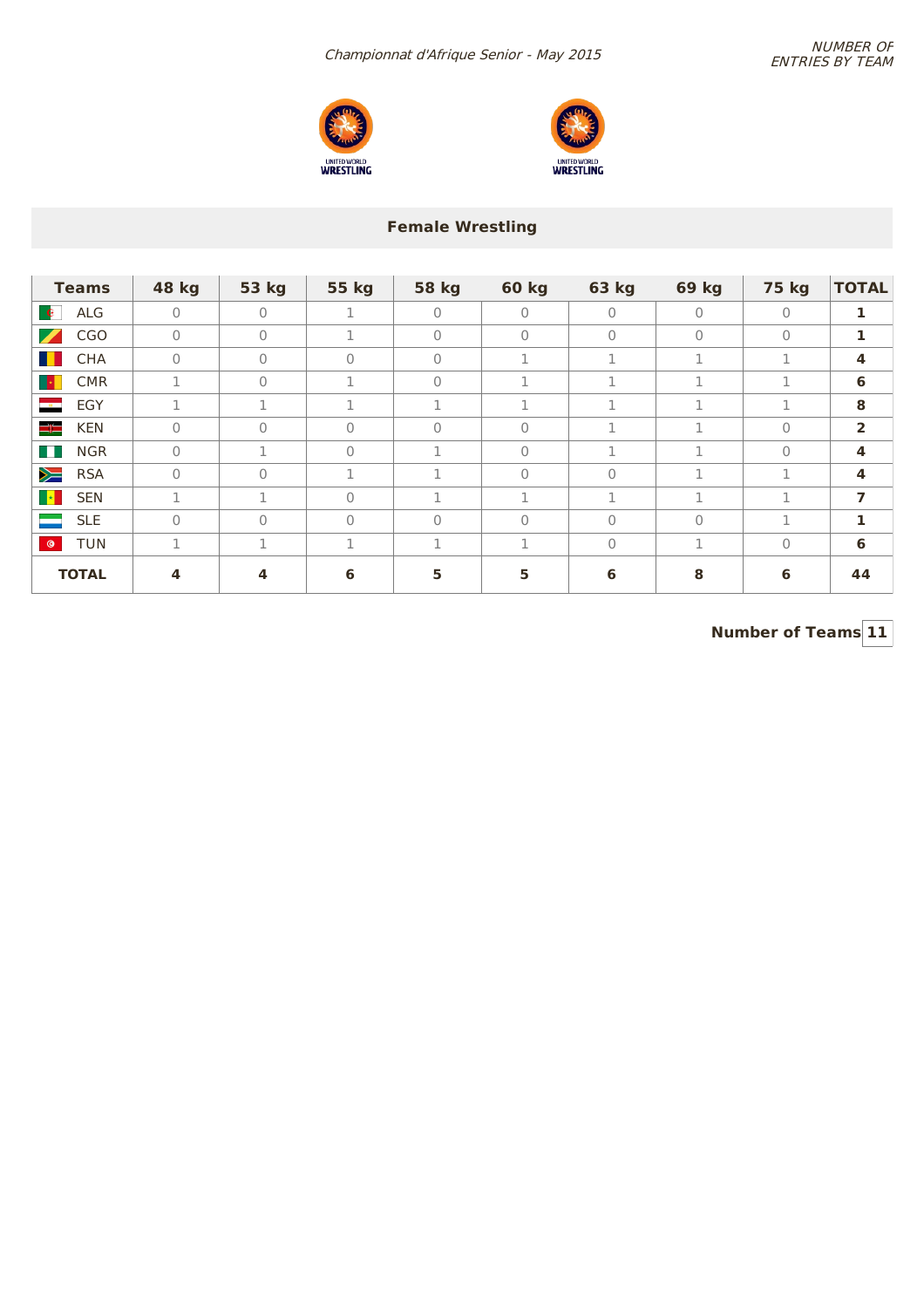



# **Female Wrestling Teams Ranking**

|                     | <b>Team</b>    | 48 kg          | 53 kg          | 55 kg          | 58 kg          | 60 kg          | 63 kg | 69 kg | 75 kg | <b>Total</b> |
|---------------------|----------------|----------------|----------------|----------------|----------------|----------------|-------|-------|-------|--------------|
| $-10$               | <b>EGYPT</b>   | 8              | $\overline{7}$ | 6              | 7              | 10             | 9     | 10    | 8     | 65           |
|                     | CAMEROON       | 10             |                | 8              |                | $\overline{9}$ | 8     | 9     | 10    | 54           |
| $\vert \star \vert$ | <b>SENEGAL</b> | 7              | $\overline{9}$ |                | 8              | $\overline{7}$ | 8     | 8     | 6     | 53           |
| $\circ$             | <b>TUNISIA</b> | $\overline{9}$ | 8              | 10             | 10             | 8              |       | 4     |       | 49           |
|                     | <b>NIGERIA</b> |                | 10             |                | $\overline{9}$ |                | 10    | 6     |       | 35           |
| $\geq$              | SOUTH AFRICA   |                |                | 8              | 6              |                |       | 8     | 9     | 31           |
|                     | <b>CHAD</b>    |                |                |                |                | 6              | 6     | 3     | 5     | 20           |
| $\equiv$            | <b>KENYA</b>   |                |                |                |                |                | 5     | 6     |       | 11           |
| $\bullet$           | <b>ALGERIA</b> |                |                | $\overline{9}$ |                |                |       |       |       | 9            |
|                     | SIERRA LEONE   |                |                |                |                |                |       |       | 8     | 8            |
|                     | CONGO          |                |                | 5              |                |                |       |       |       | 5            |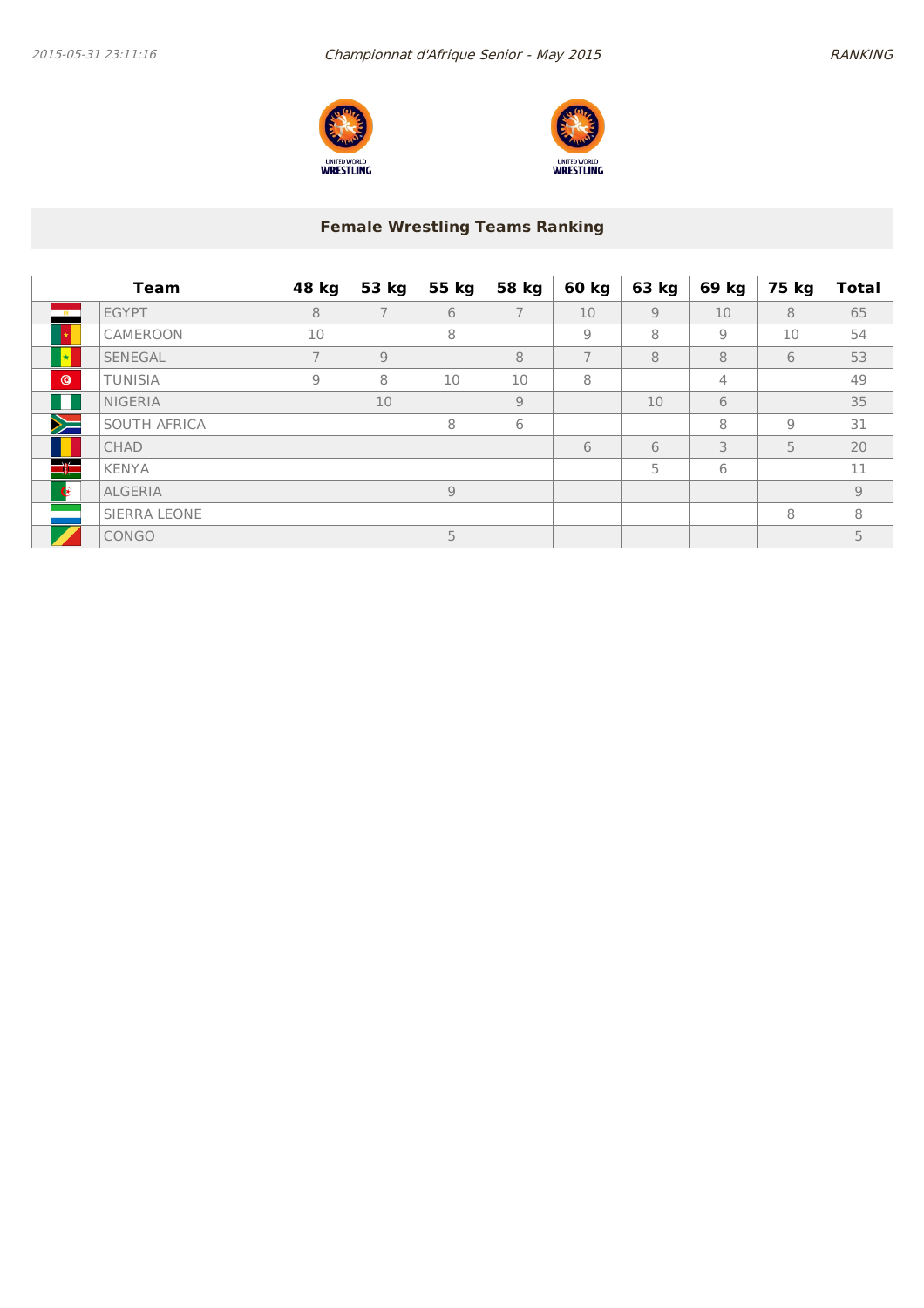| FW - 48 kg |  |
|------------|--|
|------------|--|

| Number Team |            | <b>Name</b>          | Engagement License MC |  | $\vert$ Weight $\vert$ |
|-------------|------------|----------------------|-----------------------|--|------------------------|
| 25          | <b>CMR</b> | Rebecca Ndolo MUAMBO |                       |  |                        |
| 46          | EGY        | Amira BADR MAHMOUD   |                       |  |                        |
| 73          | <b>SEN</b> | Binette DIATA        |                       |  |                        |
| 40          | <b>TUN</b> | Marwa MEZIEN         |                       |  |                        |
|             |            |                      |                       |  |                        |
|             |            |                      |                       |  |                        |
|             |            |                      |                       |  |                        |
|             |            |                      |                       |  |                        |
|             |            |                      |                       |  |                        |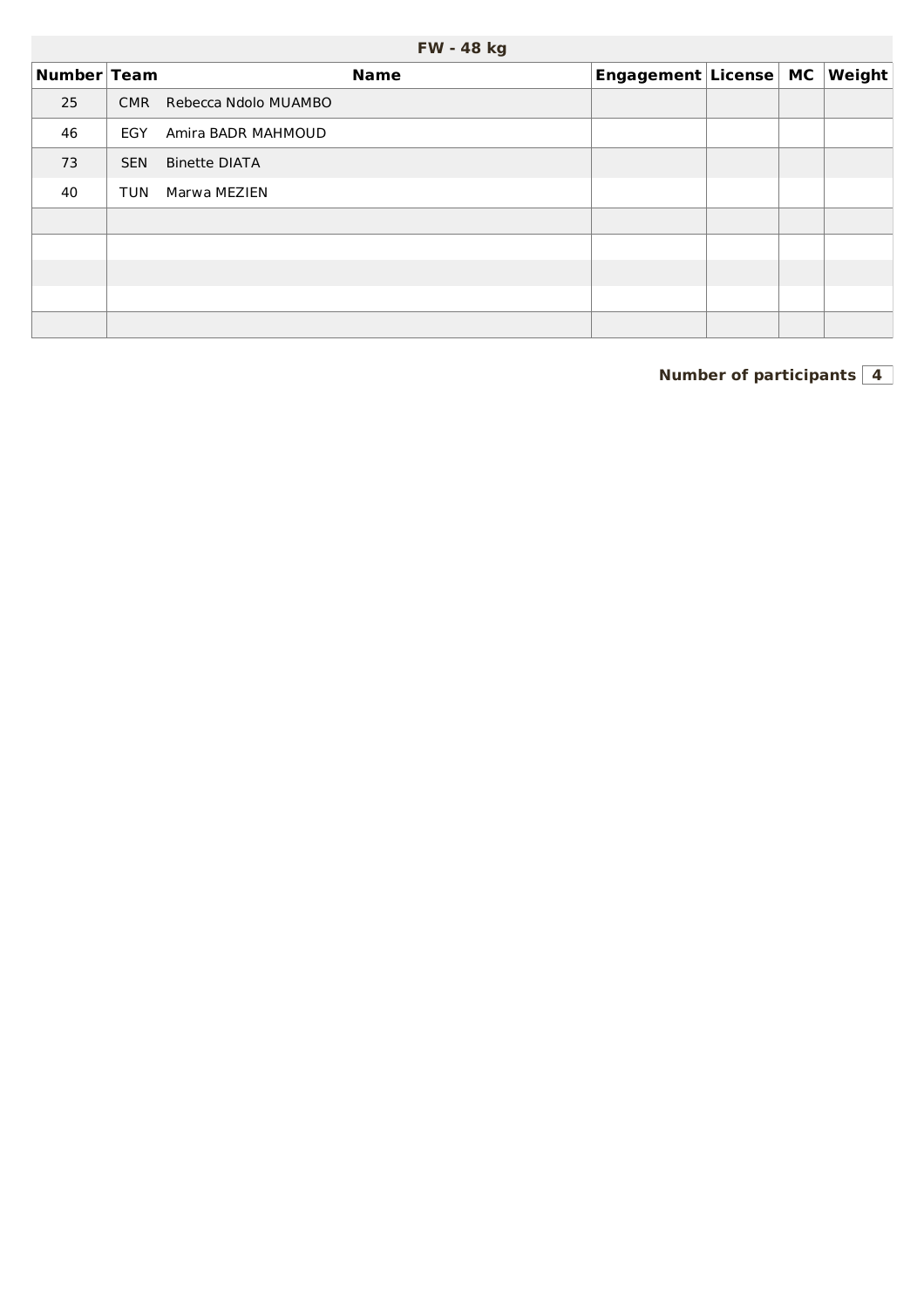



# **Female Wrestling - Seniors - 48 kg**

| Rank         | Team       | Wrestler             | W | <b>CP</b> | VТ | <b>ST</b> | ТP |    | <b>Team</b><br>$\begin{vmatrix} \mathsf{TP} & \mathsf{Gvn} \\ \mathsf{Rank} & \mathsf{Pts} \end{vmatrix}$ |
|--------------|------------|----------------------|---|-----------|----|-----------|----|----|-----------------------------------------------------------------------------------------------------------|
| -14          | <b>CMR</b> | Rebecca Ndolo MUAMBO |   |           |    |           | 29 | 4  | 10                                                                                                        |
| $\mathbf{2}$ | TUN        | Marwa MEZIEN         |   |           |    |           |    | 11 |                                                                                                           |
| 3            | EGY        | Amira BADR MAHMOUD   |   |           |    |           |    | 14 |                                                                                                           |
| 4.           | <b>SEN</b> | Binette DIATA        |   |           |    |           |    | 24 |                                                                                                           |

| <b>CP</b>     | <b>Classification Points</b>                              |
|---------------|-----------------------------------------------------------|
| <b>VT</b>     | Victories by fall, default/forfeit/disqualification (5-0) |
| <b>ST</b>     | Victories by superiority $(4-0/4-1)$                      |
| <b>TP</b>     | <b>Technical Points obtained</b>                          |
| <b>TP Gvn</b> | Technical Points given                                    |

#### In the Nordic tournament, the wrestler with the highest number of victories will be ranked first, regardless of the **total number of classification points.**

If two wrestlers have an equal number of classification points, their direct match will determine the winner. The wrestler who won against his opponent will be ranked before the other one.

If more than two wrestlers have an equal number of classification points, the last of the ex-aequo group will be determined following these criteria until only two wrestlers remain:

- The fewest victories by « Fall »
- The fewest match victories by superiority
- The fewest technical points scored in the whole competition
- The most technical points given in the whole competition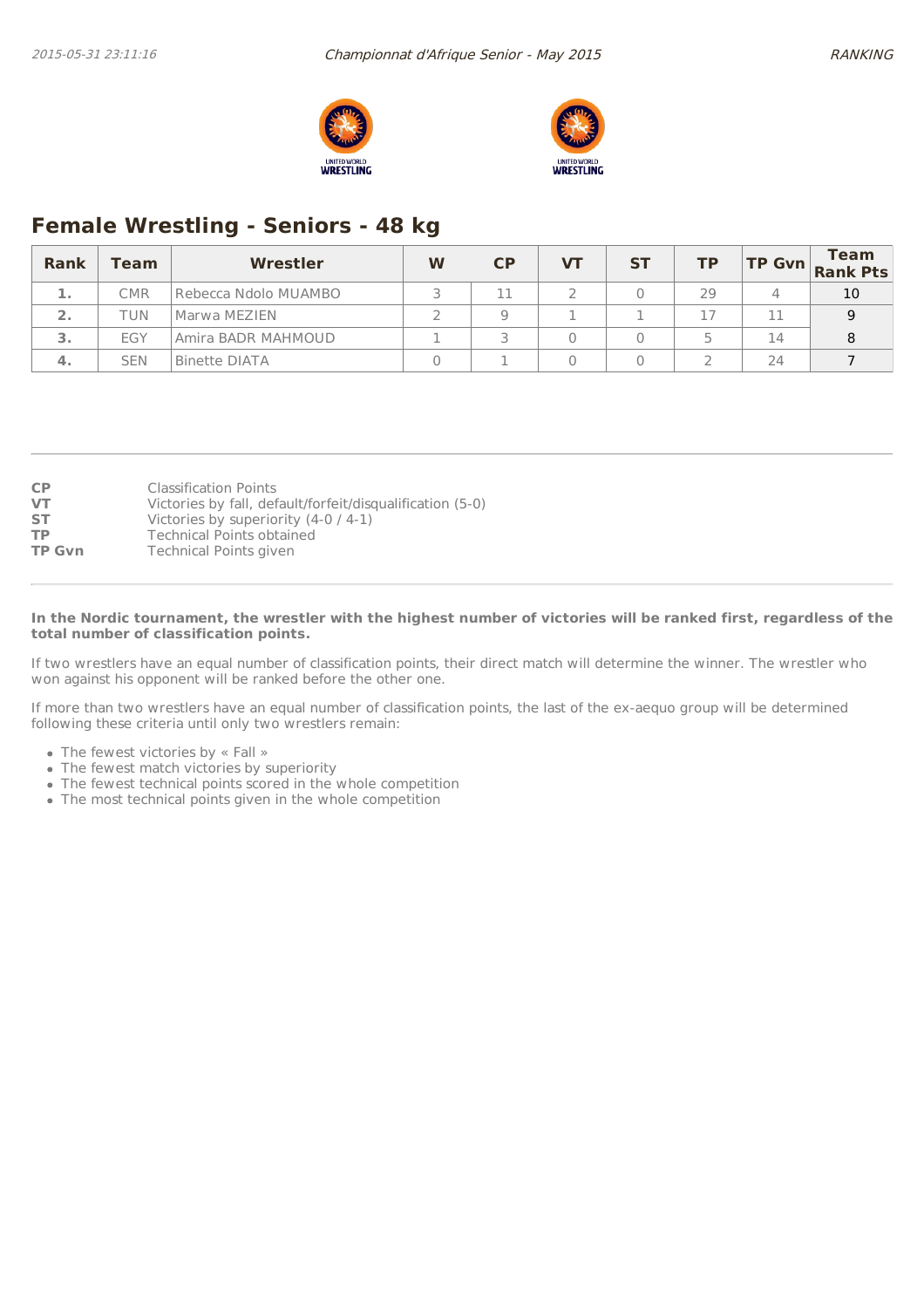





## **Female Wrestling - Seniors - 48 kg**

|                |                                                          |                                                          | $\mathbf{2}$                           | 3                                               | 4                                       |                |                |                |              |                |                  |                |
|----------------|----------------------------------------------------------|----------------------------------------------------------|----------------------------------------|-------------------------------------------------|-----------------------------------------|----------------|----------------|----------------|--------------|----------------|------------------|----------------|
|                |                                                          | <b>Rebecca</b><br><b>Ndolo</b><br><b>MUAMBO</b><br>(CMR) | <b>Marwa</b><br><b>MEZIEN</b><br>(TUN) | Amira<br><b>BADR</b><br><b>MAHMOUD</b><br>(EGY) | <b>Binette</b><br><b>DIATA</b><br>(SEN) | W              | <b>CP</b>      | <b>VT</b>      | <b>ST</b>    | <b>TP</b>      | <b>TP</b><br>Gvn | Rank           |
| 1              | <b>Rebecca</b><br><b>Ndolo</b><br><b>MUAMBO</b><br>(CMR) |                                                          | $3-1(11-3)$ by PP -<br>06:00           | $4-0(8-1)$ by VT<br>$-02:33$                    | 4-0(10-0) by $VT -$<br>01:04            | 3              | 11             | $\overline{2}$ | $\bigcap$    | 29             | 4                | 1              |
| $\overline{2}$ | <b>Marwa</b><br><b>MEZIEN</b><br>(TUN)                   | $3-1(11-3)$ by<br>PP - 06:00                             |                                        | 4-0(4-0) by $VT$<br>$-00:42$                    | 4-0(10-0) by $ST -$<br>01:07            | $\overline{2}$ | $\overline{9}$ | $\mathbf{1}$   | $\mathbf{1}$ | 17             | 11               | $\overline{2}$ |
| 3              | <b>Amira</b><br><b>BADR</b><br><b>MAHMOUD</b><br>(EGY)   | $4-0(8-1)$ by<br>$VT - 02:33$                            | 4-0(4-0) by VT -<br>00:42              |                                                 | $3-1(4-2)$ by PP -<br>06:00             | $\mathbf 1$    | 3              | $\bigcap$      | $\bigcap$    | 5              | 14               | 3              |
| 4              | <b>Binette</b><br><b>DIATA</b><br>(SEN)                  | $4-0(10-0)$ by<br>$VT - 01:04$                           | $4-0(10-0)$ by ST -<br>01:07           | $3-1(4-2)$ by PP<br>$-06:00$                    |                                         | $\Omega$       | 1              | $\Omega$       | $\Omega$     | $\overline{2}$ | 24               | 4              |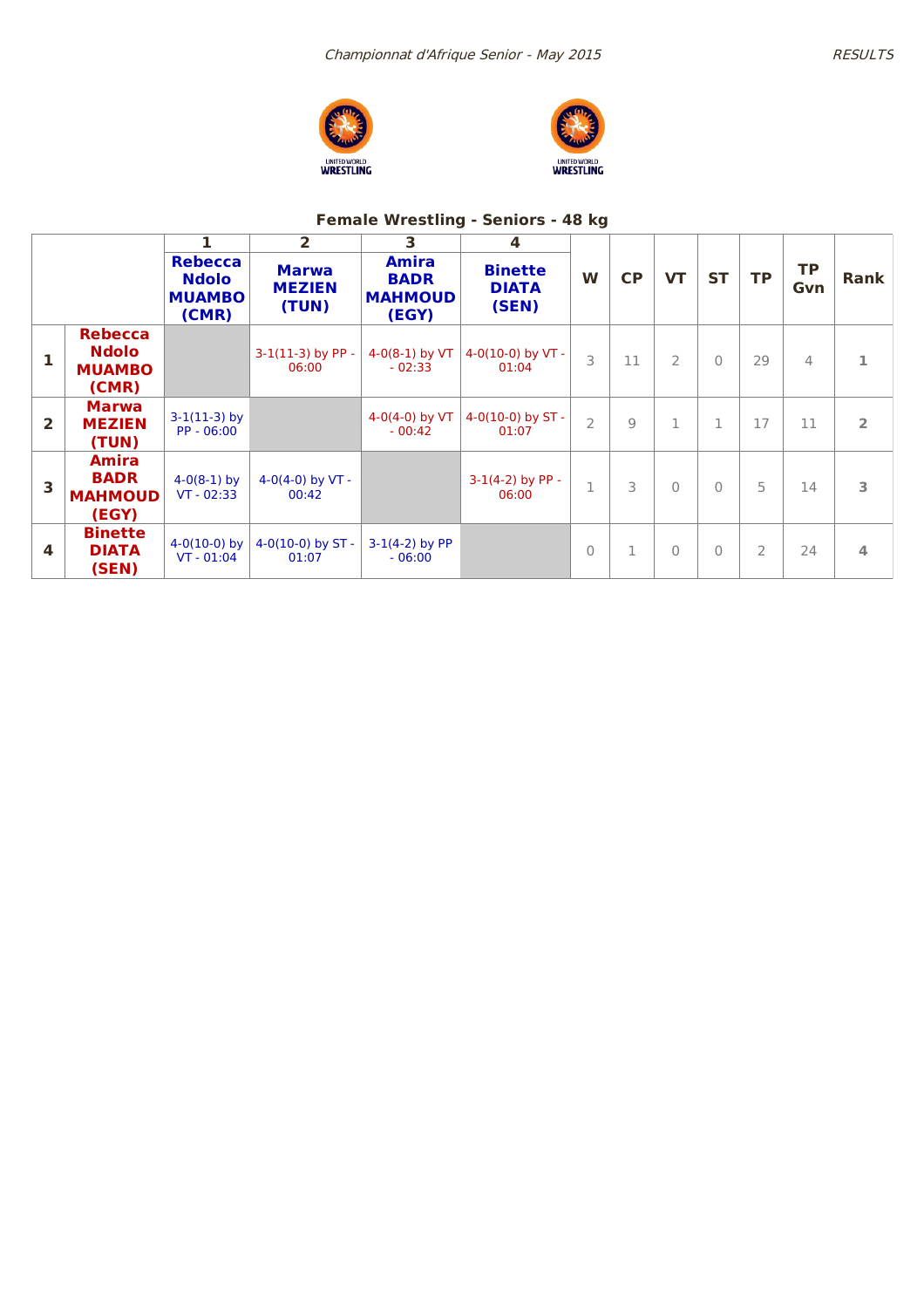



## **Female Wrestling - Seniors - 48 kg - Results**

## **Round 1 - FW - 48 kg**

|    | Match Wrestler                    | TD. | <b>Victory</b> | TCP | <b>TP Wrestler</b>         |
|----|-----------------------------------|-----|----------------|-----|----------------------------|
|    | <b>EGY - Amira BADR MAHMOUD</b>   |     | DD             |     | <b>SEN - Binette DIATA</b> |
| 46 | <b>CMR - Rebecca Ndolo MUAMBO</b> |     | DD             |     | TUN - Marwa MEZIEN         |

## **Round 2 - FW - 48 kg**

|    | Match Wrestler             |                 | TP CP |  | Victory $ CP TP Wrestler$  |
|----|----------------------------|-----------------|-------|--|----------------------------|
|    | TUN - Marwa MEZIEN         | 10 <sup>°</sup> |       |  | l SEN - Binette DIATA      |
| 63 | CMR - Rebecca Ndolo MUAMBO |                 |       |  | I EGY - Amira BADR MAHMOUD |

## **Round 3 - FW - 48 kg**

|     | Match Wrestler                    |    |  |  | <b>TP CP Victory CP TP Wrestler</b> |
|-----|-----------------------------------|----|--|--|-------------------------------------|
|     | <b>TUN - Marwa MEZIEN</b>         |    |  |  | <b>IEGY - Amira BADR MAHMOUD</b>    |
| 104 | <b>CMR - Rebecca Ndolo MUAMBO</b> | 10 |  |  | <b>ISEN - Binette DIATA</b>         |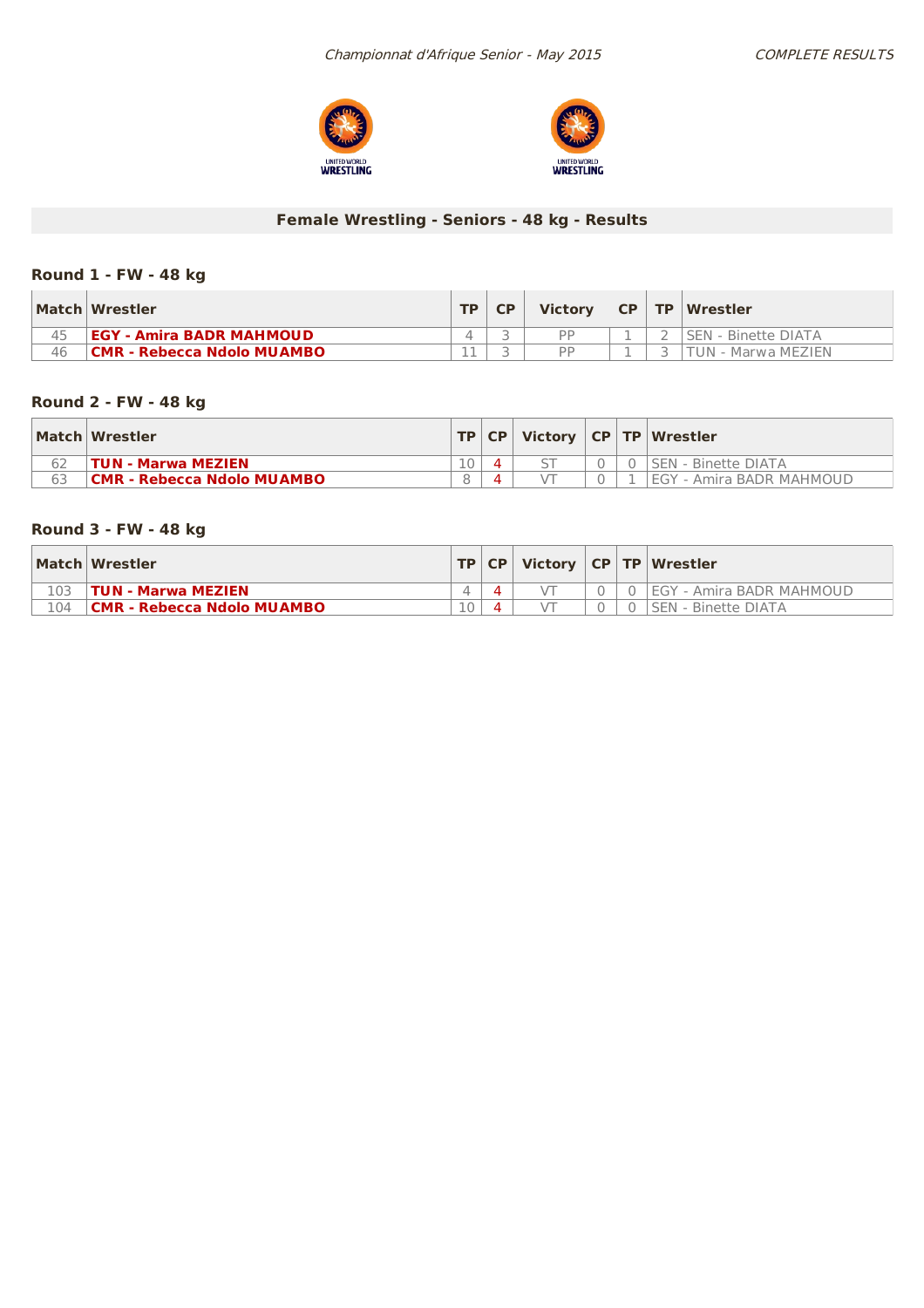|  | <b>FW - 53 kg</b> |
|--|-------------------|
|--|-------------------|

| Number Team |            | <b>Name</b>        | Engagement License MC |  | $\vert$ Weight $\vert$ |
|-------------|------------|--------------------|-----------------------|--|------------------------|
| 68          | EGY        | Mona SAMIR MAHMOUD |                       |  |                        |
| 2           | <b>NGR</b> | Adekuoroye ODUNAYO |                       |  |                        |
| 51          | <b>SEN</b> | Isabelle SAMBOU    |                       |  |                        |
| 89          | TUN        | Dorsaf ELGHARSI    |                       |  |                        |
|             |            |                    |                       |  |                        |
|             |            |                    |                       |  |                        |
|             |            |                    |                       |  |                        |
|             |            |                    |                       |  |                        |
|             |            |                    |                       |  |                        |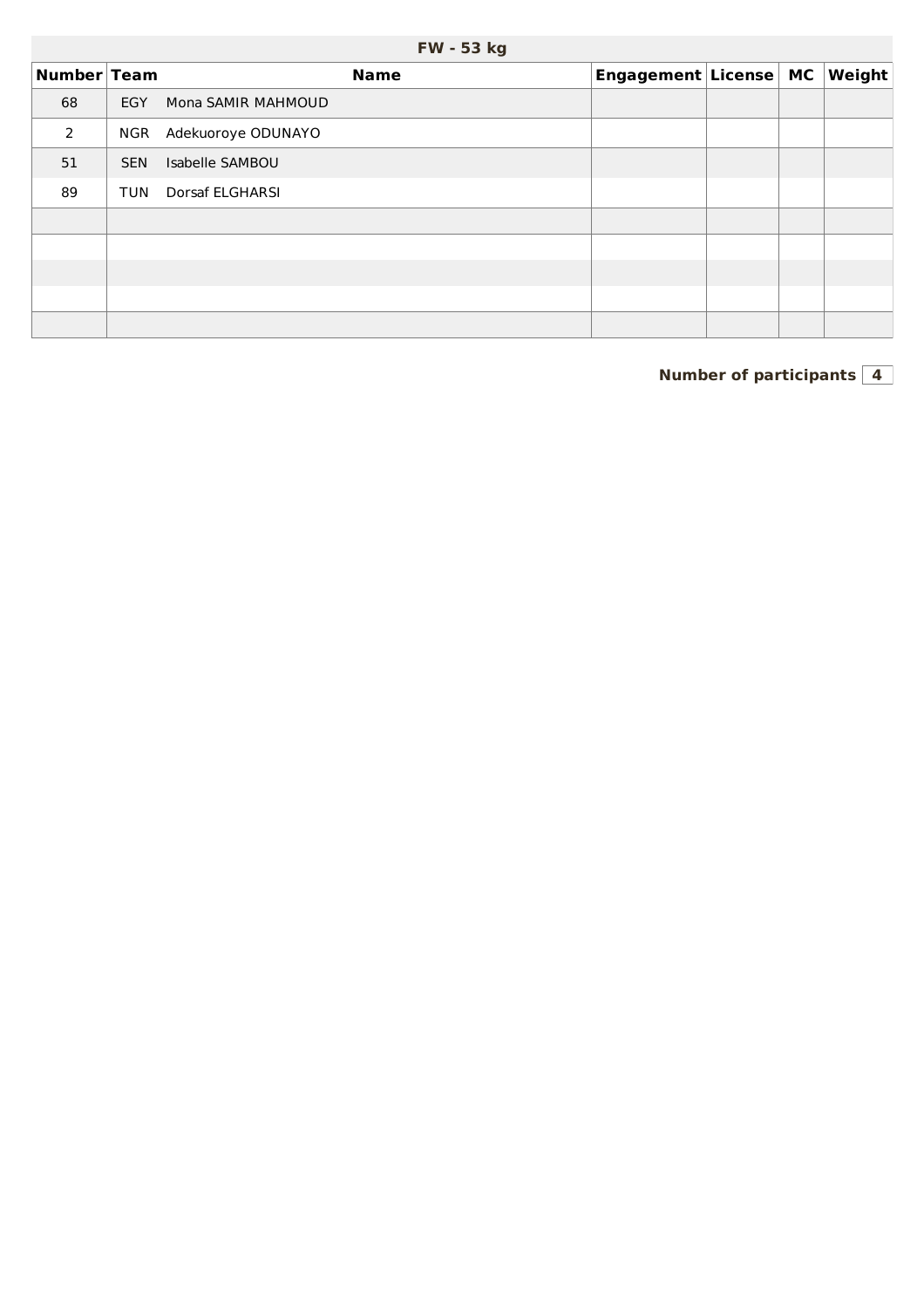



# **Female Wrestling - Seniors - 53 kg**

| <b>Rank</b>    | Team       | Wrestler           | W | CP | VТ | <b>ST</b> | ТP |    | <b>TP Gvn</b> Team |
|----------------|------------|--------------------|---|----|----|-----------|----|----|--------------------|
| 1.             | <b>NGR</b> | Adekuoroye ODUNAYO |   |    |    |           | 28 |    | 10                 |
| $\mathbf{2}$ . | <b>SEN</b> | Isabelle SAMBOU    |   |    |    |           | 18 |    |                    |
| 3.             | TUN        | Dorsaf ELGHARSI    |   |    |    |           |    | 24 |                    |
| 4.             | EGY        | Mona SAMIR MAHMOUD |   |    |    |           |    | 18 |                    |

| <b>CP</b>     | <b>Classification Points</b>                              |
|---------------|-----------------------------------------------------------|
| <b>VT</b>     | Victories by fall, default/forfeit/disqualification (5-0) |
| <b>ST</b>     | Victories by superiority $(4-0/4-1)$                      |
| <b>TP</b>     | <b>Technical Points obtained</b>                          |
| <b>TP Gvn</b> | Technical Points given                                    |

#### In the Nordic tournament, the wrestler with the highest number of victories will be ranked first, regardless of the **total number of classification points.**

If two wrestlers have an equal number of classification points, their direct match will determine the winner. The wrestler who won against his opponent will be ranked before the other one.

If more than two wrestlers have an equal number of classification points, the last of the ex-aequo group will be determined following these criteria until only two wrestlers remain:

- The fewest victories by « Fall »
- The fewest match victories by superiority
- The fewest technical points scored in the whole competition
- The most technical points given in the whole competition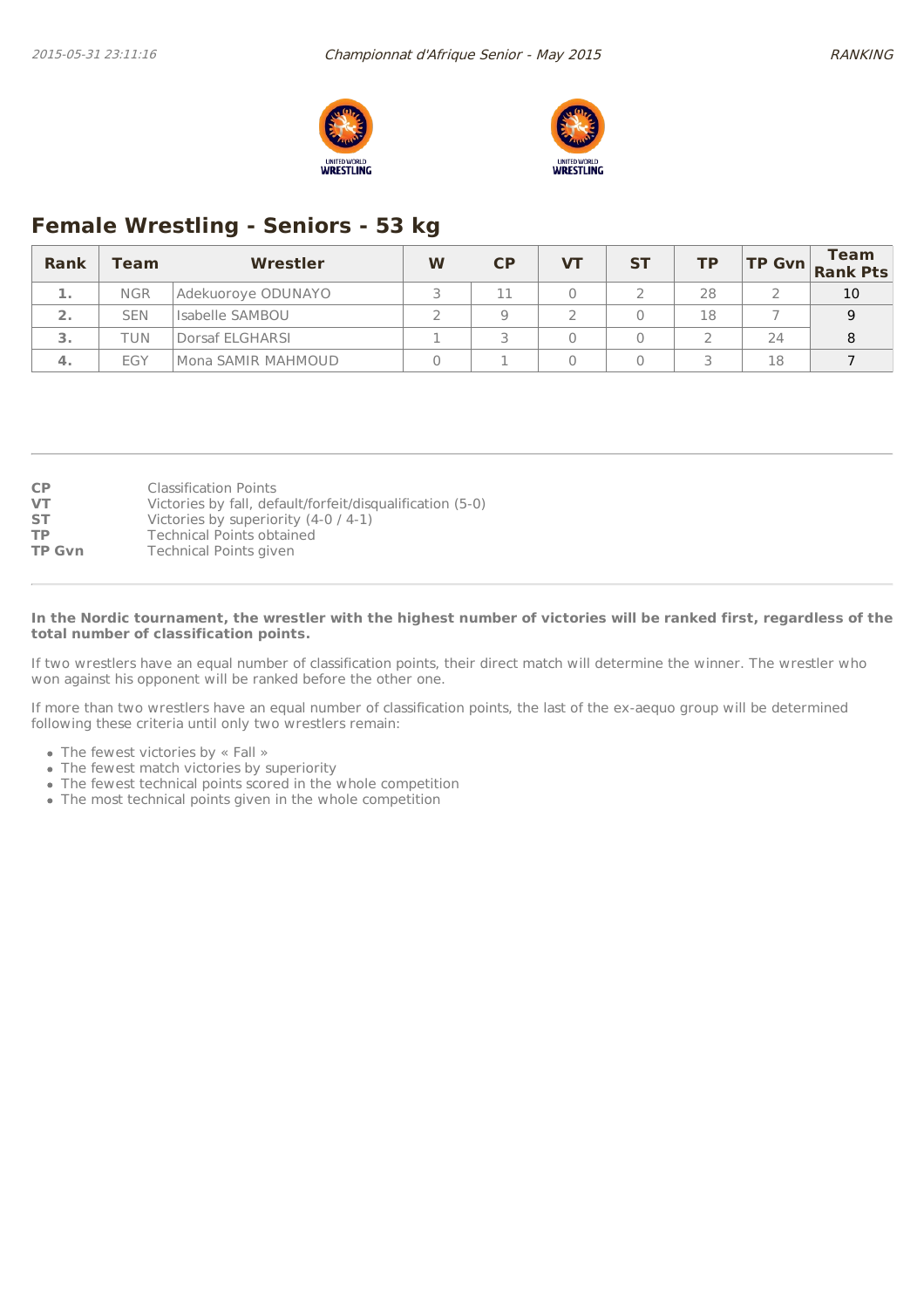





# **Female Wrestling - Seniors - 53 kg**

|                |                                                 |                                              | $\mathbf{2}$                              | 3                                                      | 4                                         |                |               |                |                |                               |                |                |
|----------------|-------------------------------------------------|----------------------------------------------|-------------------------------------------|--------------------------------------------------------|-------------------------------------------|----------------|---------------|----------------|----------------|-------------------------------|----------------|----------------|
|                |                                                 | <b>Adekuoroye</b><br><b>ODUNAYO</b><br>(NGR) | <b>Isabelle</b><br><b>SAMBOU</b><br>(SEN) | <b>Mona</b><br><b>SAMIR</b><br><b>MAHMOUD</b><br>(EGY) | <b>Dorsaf</b><br><b>ELGHARSI</b><br>(TUN) | W              | CP            | <b>VT</b>      | <b>ST</b>      | <b>TP</b><br><b>TP</b><br>Gvn |                | Rank           |
| 1              | <b>Adekuoroye</b><br><b>ODUNAYO</b><br>(NGR)    |                                              | $3-1(6-2)$ by PP -<br>06:00               | 4-0(10-0) by $ST$<br>$-00:38$                          | $4-0(12-0)$ by ST -<br>00:44              | 3              | 11            | $\Omega$       | $\overline{2}$ | 28                            | $\overline{2}$ | 1              |
| $\overline{2}$ | <b>Isabelle</b><br><b>SAMBOU</b><br>(SEN)       | $3-1(6-2)$ by PP -<br>06:00                  |                                           | $4-0(6-1)$ by VT<br>$-02:55$                           | 4-0(10-0) by $VT -$<br>02:23              | $\overline{2}$ | $\mathcal{Q}$ | $\overline{2}$ | $\Omega$       | 18                            | 7              | $\overline{2}$ |
| 3              | Mona<br><b>SAMIR</b><br><b>MAHMOUD</b><br>(EGY) | 4-0(10-0) by $ST -$<br>00:38                 | $4-0(6-1)$ by VT -<br>02:55               |                                                        | $3-1(2-2)$ by PP -<br>06:00               | $\overline{0}$ | $\mathbf{1}$  | $\Omega$       | $\Omega$       | 3                             | 18             | 4              |
| 4              | <b>Dorsaf</b><br><b>ELGHARSI</b><br>(TUN)       | $4-0(12-0)$ by ST -<br>00:44                 | $4-0(10-0)$ by VT<br>$-02:23$             | $3-1(2-2)$ by PP<br>$-06:00$                           |                                           | $\mathbf 1$    | 3             | $\Omega$       | $\mathbf{0}$   | 2                             | 24             | 3              |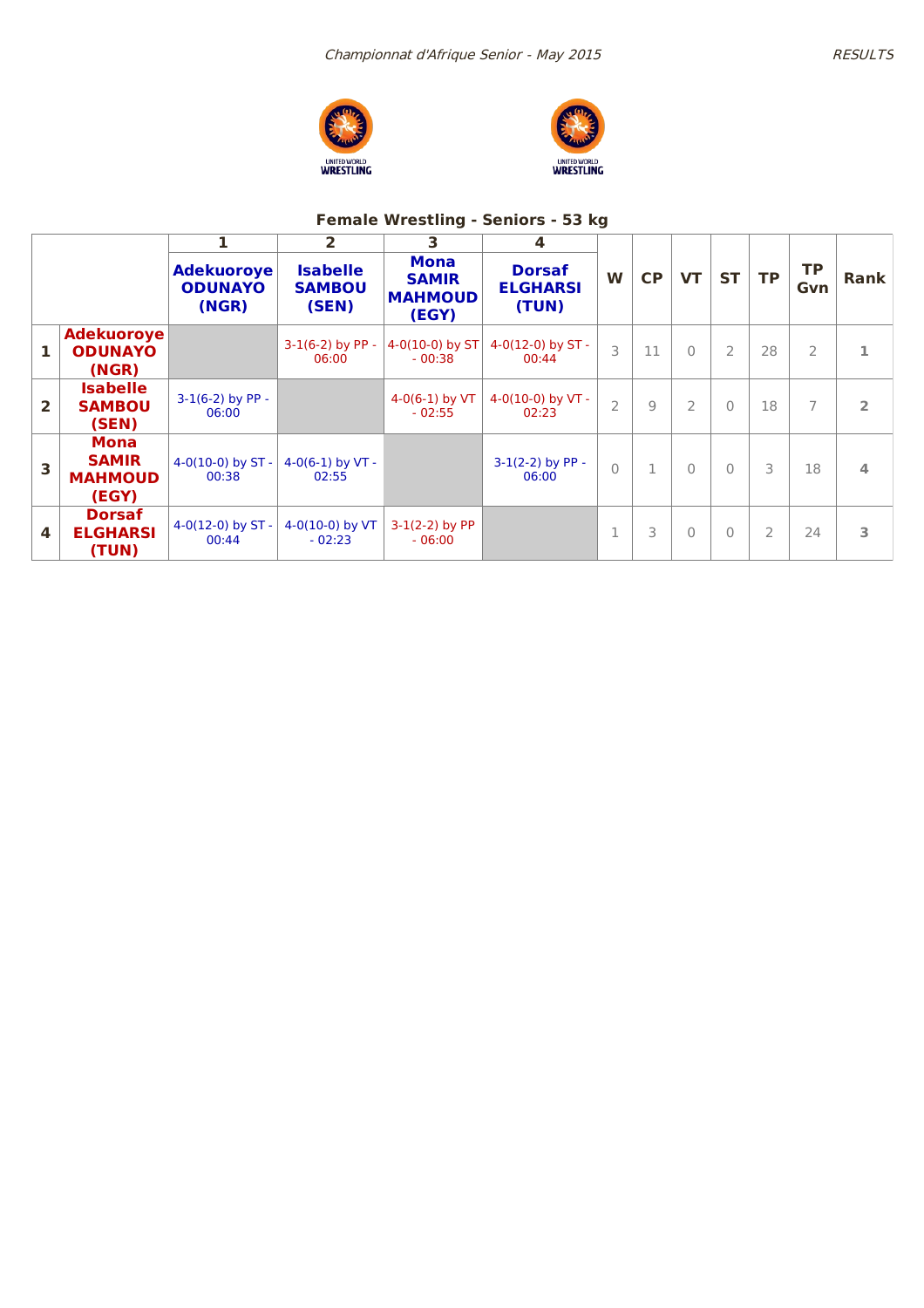



## **Female Wrestling - Seniors - 53 kg - Results**

## **Round 1 - FW - 53 kg**

|    | Match Wrestler                  |  | $TP   CP  $ Victory $  CP   TP  $ Wrestler |  |                              |
|----|---------------------------------|--|--------------------------------------------|--|------------------------------|
|    | I EGY - Mona SAMIR MAHMOUD      |  | <b>DD</b>                                  |  | <b>TUN - Dorsaf ELGHARSI</b> |
| 48 | <b>NGR - Adekuorove ODUNAYO</b> |  | <b>DD</b>                                  |  | 'SEN - Isabelle SAMBOU       |

## **Round 2 - FW - 53 kg**

|    | Match Wrestler                  |    |  |  | TP   CP   Victory   CP   TP   Wrestler |
|----|---------------------------------|----|--|--|----------------------------------------|
| 64 | <b>SEN - Isabelle SAMBOU</b>    |    |  |  | TUN - Dorsaf ELGHARSI                  |
| 65 | <b>NGR - Adekuorove ODUNAYO</b> | 10 |  |  | 'EGY - Mona SAMIR MAHMOUD              |

## **Round 3 - FW - 53 kg**

|     | Match Wrestler                  |  |  | $ TP CP $ Victory $ CP TP $ Wrestler |
|-----|---------------------------------|--|--|--------------------------------------|
| 105 | <b>SEN - Isabelle SAMBOU</b>    |  |  | l EGY - Mona SAMIR MAHMOUD           |
| 106 | <b>NGR - Adekuorove ODUNAYO</b> |  |  | UN - Dorsaf ELGHARSI                 |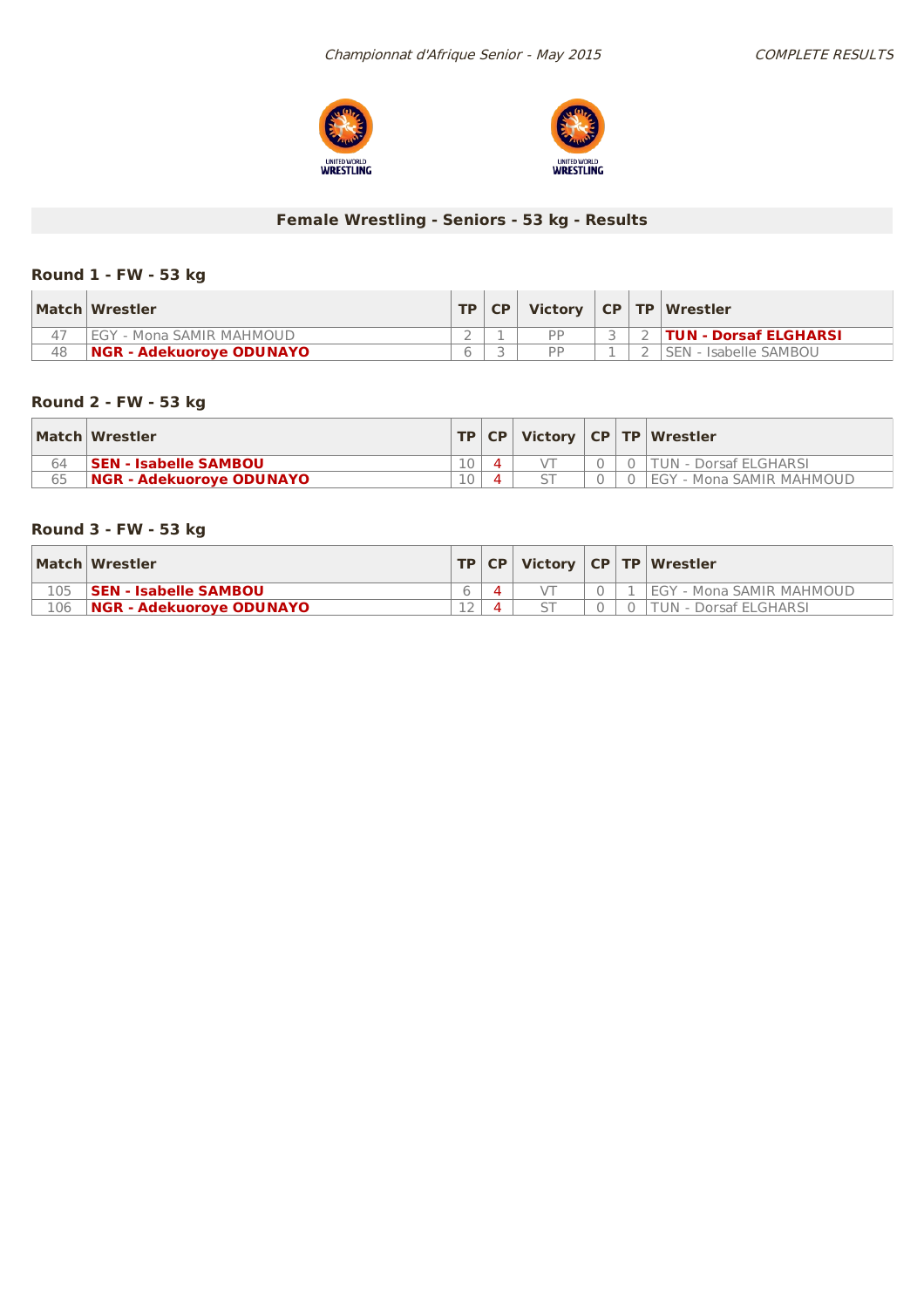|             |            | <b>FW - 55 kg</b>    |                       |  |        |
|-------------|------------|----------------------|-----------------------|--|--------|
| Number Team |            | <b>Name</b>          | Engagement License MC |  | Weight |
| 6           | ALG        | Rabia LAMALSA        |                       |  |        |
| 82          | CGO        | Parfaite MAMBOU      |                       |  |        |
| 63          | <b>CMR</b> | Tiako Joseph ESSOMBE |                       |  |        |
| 90          | <b>EGY</b> | Nahla ABDALLAH TAHA  |                       |  |        |
| 15          | <b>RSA</b> | Jeanne-Marie COETZER |                       |  |        |
| 67          | TUN        | Rim AYARI            |                       |  |        |
|             |            |                      |                       |  |        |
|             |            |                      |                       |  |        |
|             |            |                      |                       |  |        |
|             |            |                      |                       |  |        |
|             |            |                      |                       |  |        |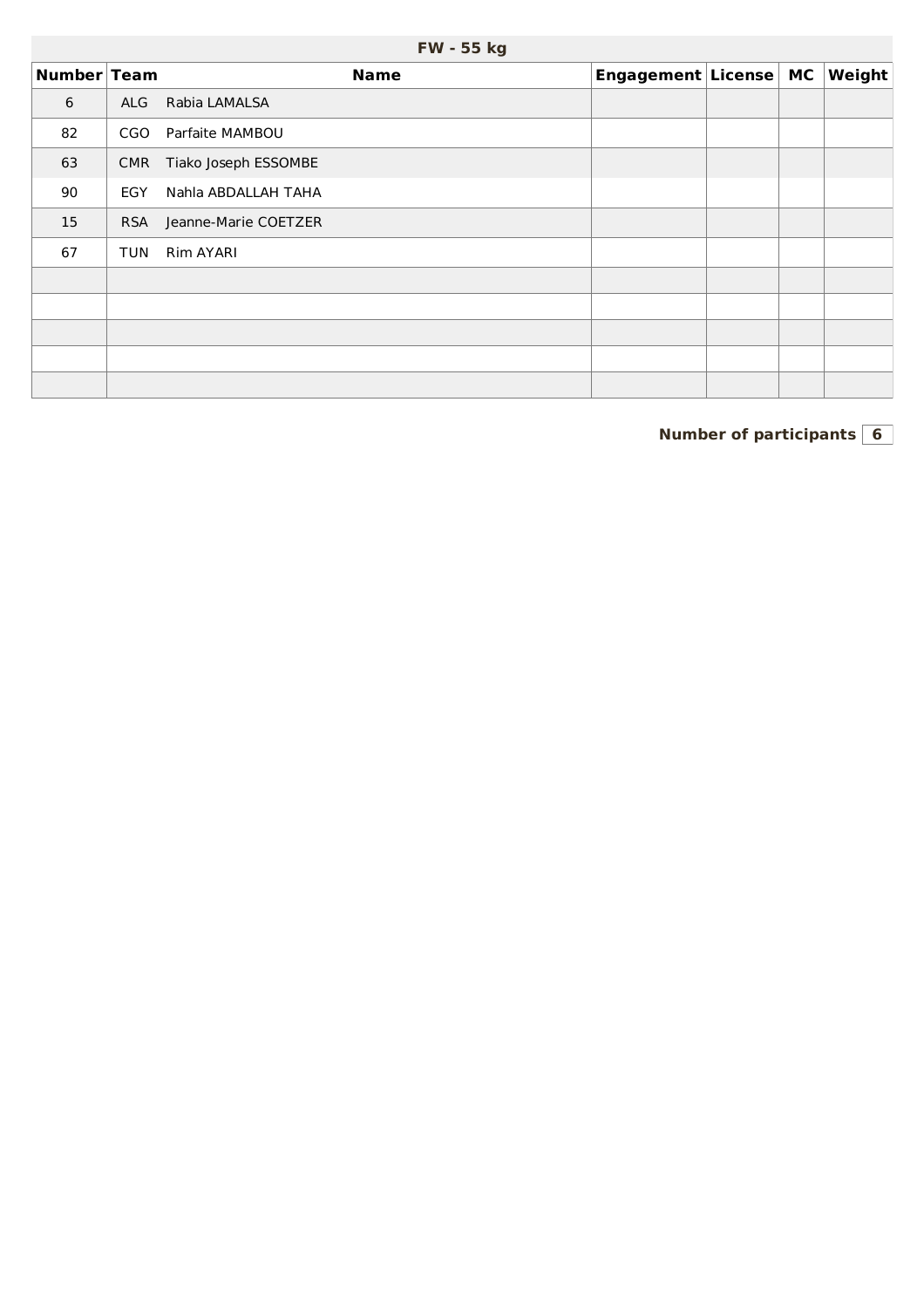



# **Female Wrestling - Seniors - 55 kg**

| Rank | Team       | Wrestler             | CP | <b>VT</b> | <b>ST</b> | <b>TP</b> |               | <b>Team</b><br>TP Gvn Rank Pts |
|------|------------|----------------------|----|-----------|-----------|-----------|---------------|--------------------------------|
| 1.   | TUN        | Rim AYARI            | 11 |           |           | 30        |               | 10                             |
| 2.   | <b>ALG</b> | Rabia LAMALSA        |    |           |           |           | 18            | 9                              |
| 3.   | <b>RSA</b> | Jeanne-Marie COETZER |    | $\Omega$  |           | 6         | $\mathcal{D}$ | 8                              |
| 3.   | <b>CMR</b> | Tiako Joseph ESSOMBE | 6  |           |           | 10        | 9             | 8                              |
| 5.   | EGY        | Nahla ABDALLAH TAHA  |    |           | 0         | 5         | 18            | 6                              |
| 6.   | <b>CGO</b> | Parfaite MAMBOU      |    |           |           |           | 4             |                                |

#### **If three or more teams have an equal number of victories**

The following principle will apply to rank the worst team(s):

- The fewest classification points
- The fewest victories by « Fall »
- The fewest match victories by superiority
- The fewest technical points scored in the whole competition
- The most technical points given in the whole competition

**The two remaining teams will be ranked according to the result of their direct match.**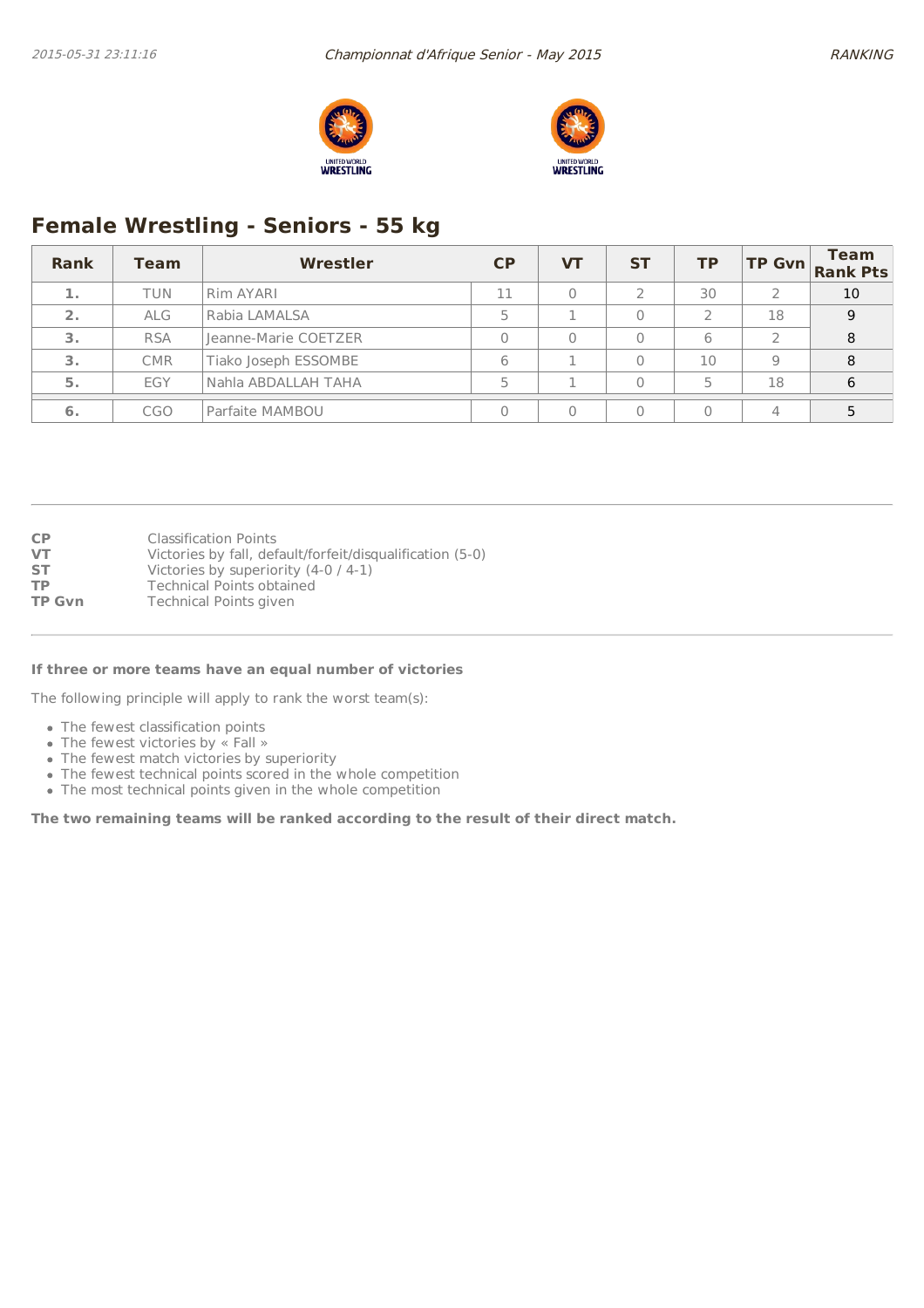

**Final 3-5**

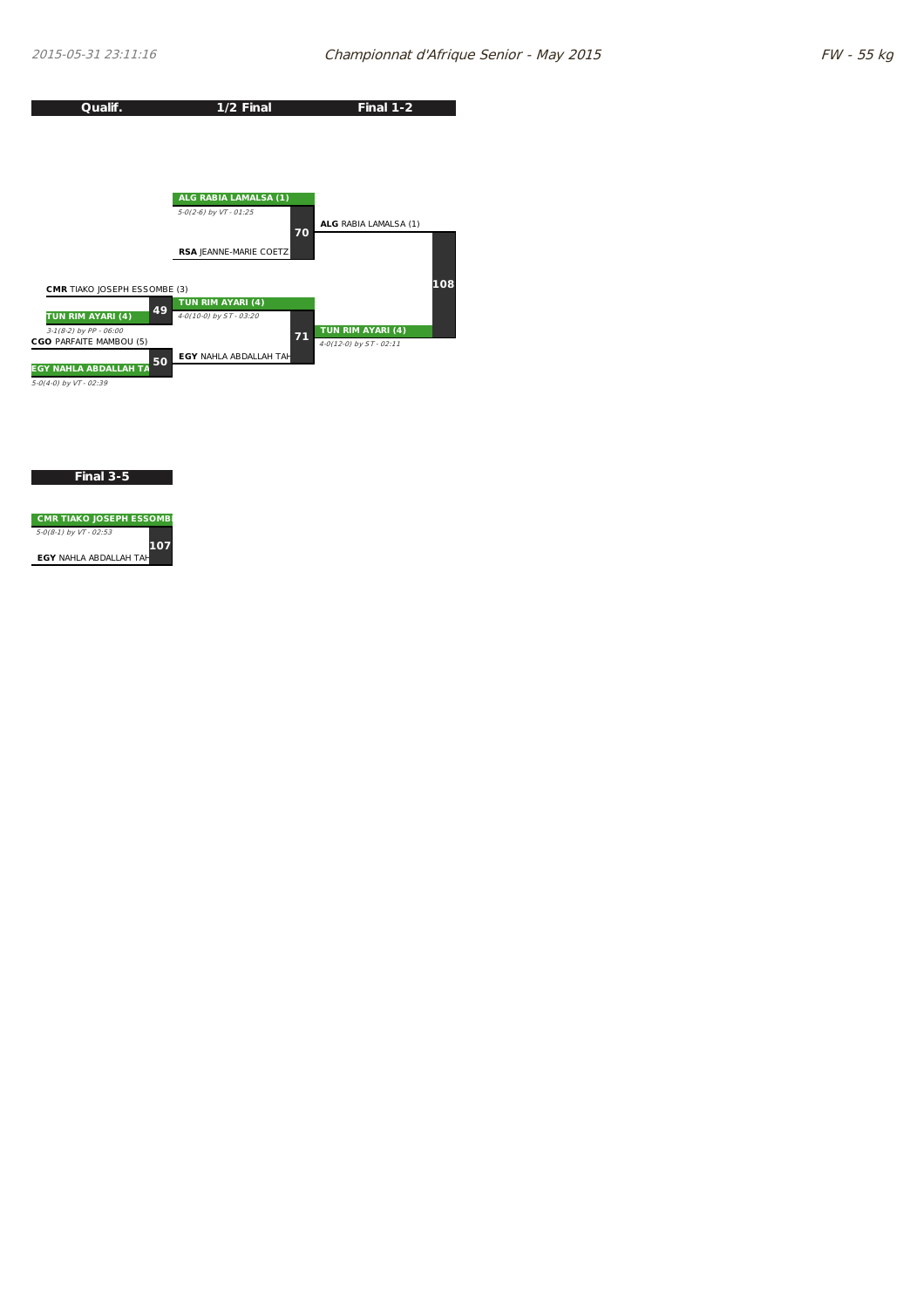



## **Female Wrestling - Seniors - 55 kg - Results**

## **Qualif. - FW -55 kg**

|    | Match Wrestler                    |  |    |  | TP   CP   Victory   CP   TP   Wrestler |
|----|-----------------------------------|--|----|--|----------------------------------------|
| 49 | <b>CMR - Tiako Joseph ESSOMBE</b> |  | DD |  | 8 <b>TUN - Rim AYARI</b>               |
| 50 | CGO - Parfaite MAMBOU             |  |    |  | <b>EGY - Nahla ABDALLAH TAHA</b>       |

## **1/2 Final - FW - 55 kg**

| Match Wrestler             |  |  | TP CP   Victory   CP   TP   Wrestler |
|----------------------------|--|--|--------------------------------------|
| <b>ALG - Rabia LAMALSA</b> |  |  | 6   RSA - Jeanne-Marie COETZER       |
| 'TUN - Rim AYARI           |  |  | <b>IEGY - Nahla ABDALLAH TAHA</b>    |

## **Final 3-5 - FW -55 kg**

| Match Wrestler                    |  |  | $\vert$ TP $\vert$ CP $\vert$ Victory $\vert$ CP $\vert$ TP $\vert$ Wrestler |
|-----------------------------------|--|--|------------------------------------------------------------------------------|
| <b>CMR - Tiako Joseph ESSOMBE</b> |  |  | EGY - Nahla ABDALLAH TAHA                                                    |

### **Final 1-2 - FW -55 kg**

|     | Match Wrestler      | TD. | <b>CP</b> | <b>Victory</b> | CP | <b>TP</b> | Wrestler        |
|-----|---------------------|-----|-----------|----------------|----|-----------|-----------------|
| 108 | ALG - Rabia LAMALSA | 0   |           |                |    | 12<br>∸   | TUN - Rim AYARI |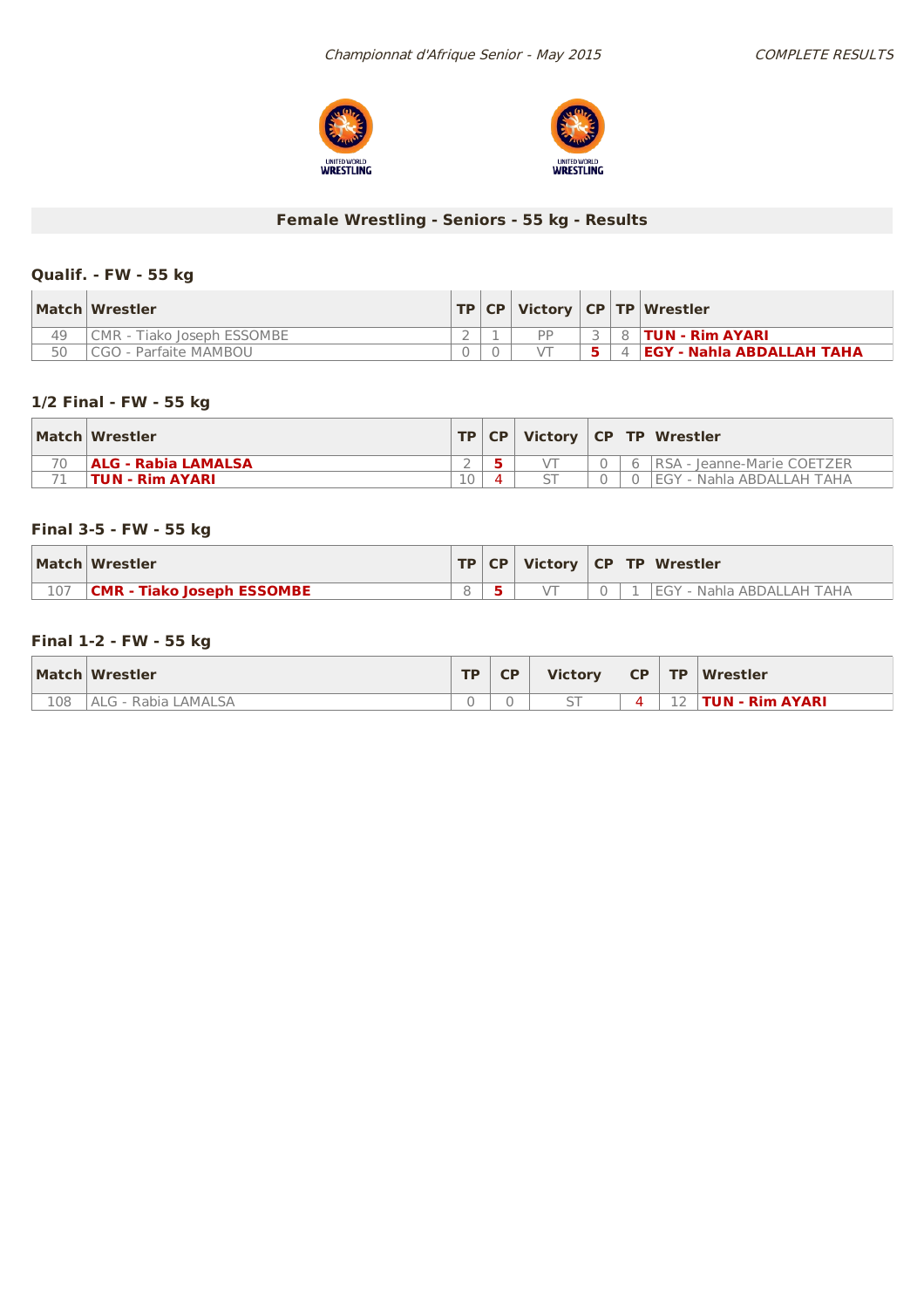|             |            | .                    |                       |  |                        |
|-------------|------------|----------------------|-----------------------|--|------------------------|
| Number Team |            | <b>Name</b>          | Engagement License MC |  | $\vert$ Weight $\vert$ |
| 44          | <b>EGY</b> | Rabab EID SAYED AWAD |                       |  |                        |
| 86          | NGR        | Adeniyi AMINAT       |                       |  |                        |
| 24          | <b>RSA</b> | Norma GORDON         |                       |  |                        |
| 91          | <b>SEN</b> | Safietou GOUDIABY    |                       |  |                        |
| 87          | <b>TUN</b> | Marwa AMRI           |                       |  |                        |
|             |            |                      |                       |  |                        |
|             |            |                      |                       |  |                        |
|             |            |                      |                       |  |                        |
|             |            |                      |                       |  |                        |
|             |            |                      |                       |  |                        |

## **FW - 58 kg**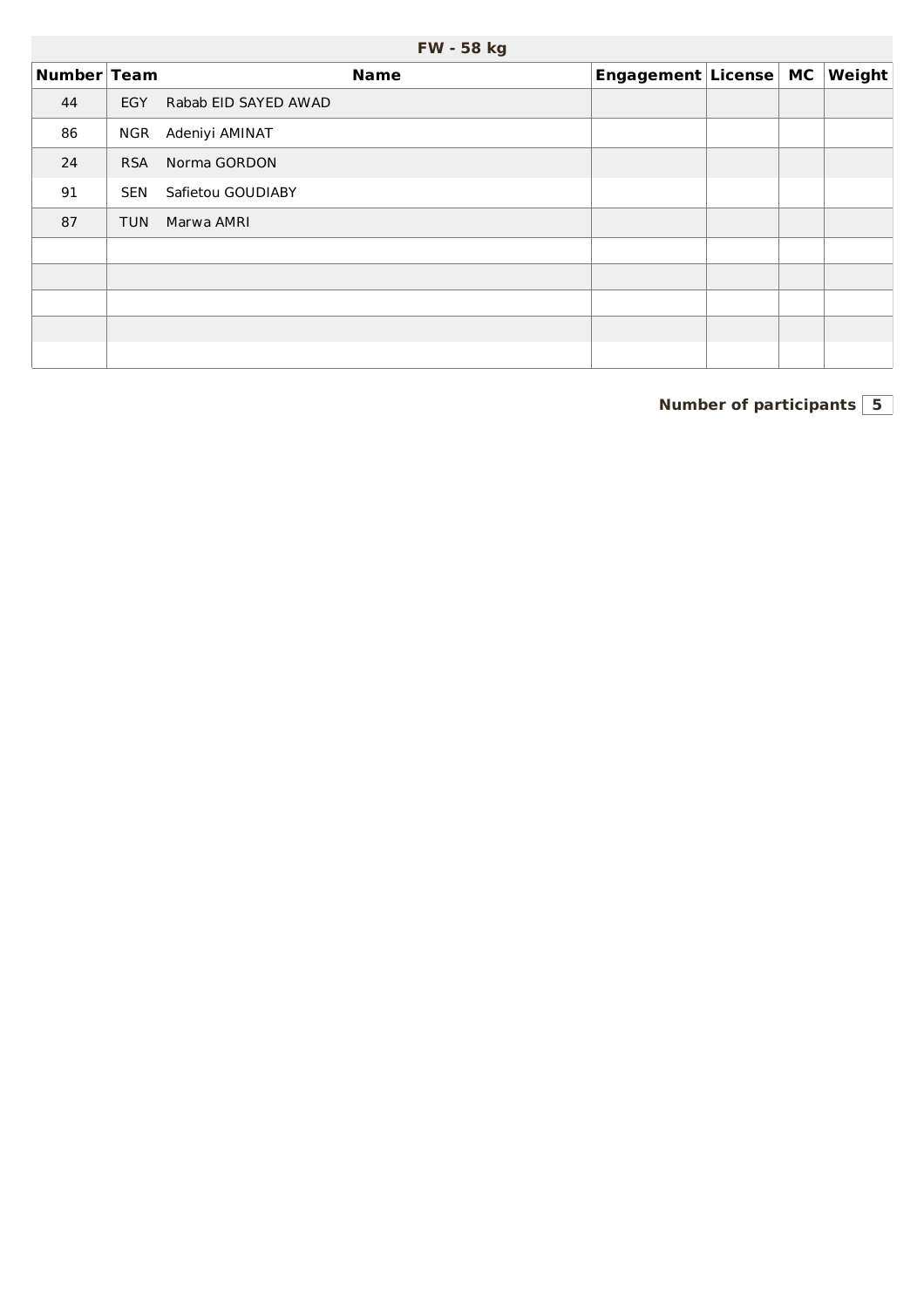



# **Female Wrestling - Seniors - 58 kg**

| <b>Rank</b> | Team       | Wrestler             | W | CP | VТ | <b>ST</b> | ΤP |    | <b>Team</b><br>$T$ P Gvn Rank Pts |
|-------------|------------|----------------------|---|----|----|-----------|----|----|-----------------------------------|
| 1.          | TUN        | Marwa AMRI           |   | 16 |    |           | 32 |    | 10                                |
| 2.          | <b>NGR</b> | Adeniyi AMINAT       |   | 12 |    |           | 24 | 8  | 9                                 |
| 3.          | <b>SEN</b> | Safietou GOUDIABY    |   |    |    |           | 10 | 15 | 8                                 |
| 4.          | EGY        | Rabab EID SAYED AWAD |   |    |    |           | 15 | 26 |                                   |
| 5.          | <b>RSA</b> | Norma GORDON         |   |    |    |           |    | 33 | 6                                 |

| <b>CP</b>     | <b>Classification Points</b>                              |
|---------------|-----------------------------------------------------------|
| <b>VT</b>     | Victories by fall, default/forfeit/disqualification (5-0) |
| <b>ST</b>     | Victories by superiority $(4-0/4-1)$                      |
| <b>TP</b>     | Technical Points obtained                                 |
| <b>TP Gvn</b> | <b>Technical Points given</b>                             |

#### In the Nordic tournament, the wrestler with the highest number of victories will be ranked first, regardless of the **total number of classification points.**

If two wrestlers have an equal number of classification points, their direct match will determine the winner. The wrestler who won against his opponent will be ranked before the other one.

If more than two wrestlers have an equal number of classification points, the last of the ex-aequo group will be determined following these criteria until only two wrestlers remain:

- The fewest victories by « Fall »
- The fewest match victories by superiority
- The fewest technical points scored in the whole competition
- The most technical points given in the whole competition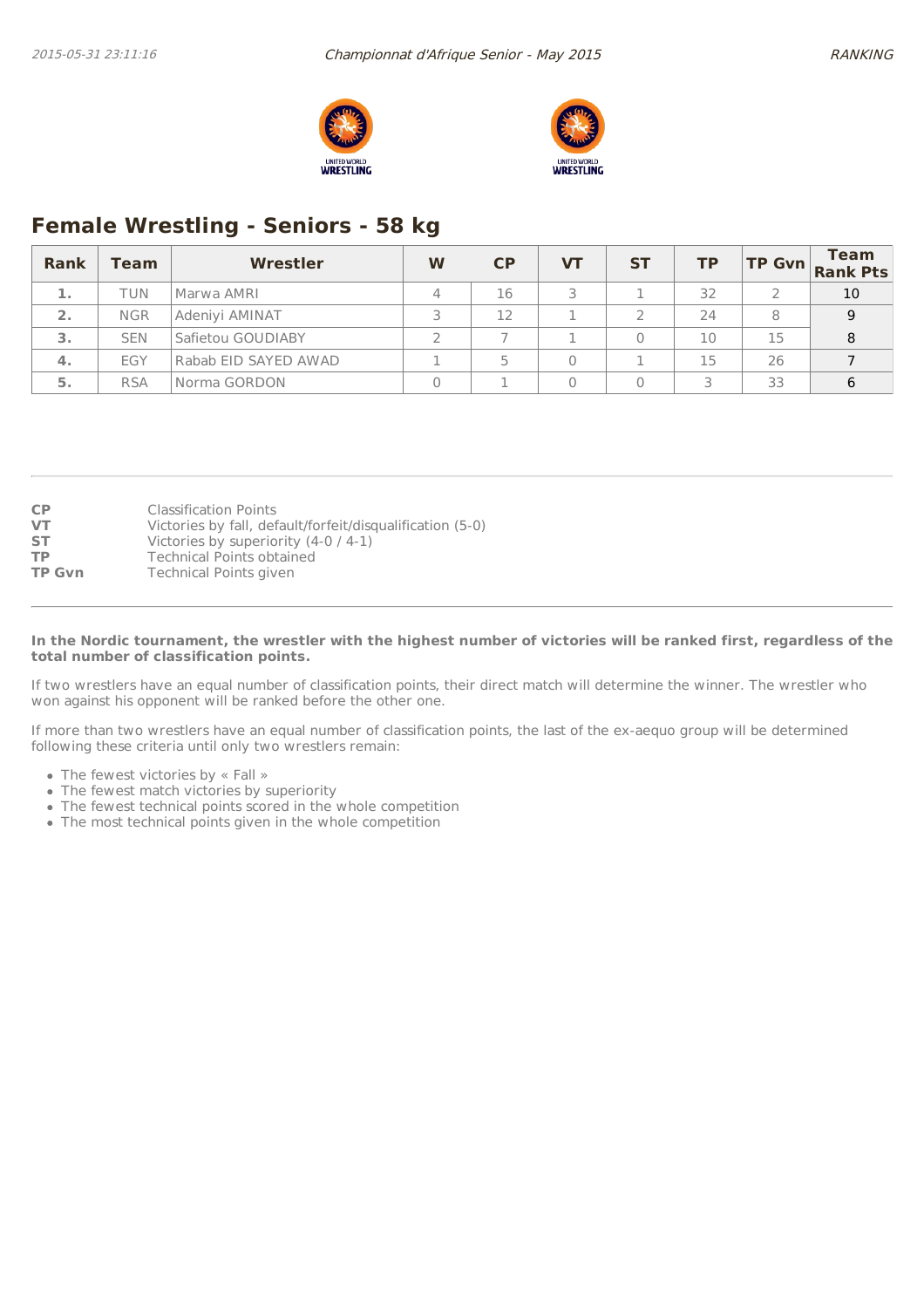



## **Female Wrestling - Seniors - 58 kg**

|              |                                                          | 1                                      | $\overline{2}$                                                     | 3                                        | 4                                    | 5                                           |                |                |           |                |           |                  |                |
|--------------|----------------------------------------------------------|----------------------------------------|--------------------------------------------------------------------|------------------------------------------|--------------------------------------|---------------------------------------------|----------------|----------------|-----------|----------------|-----------|------------------|----------------|
|              |                                                          | <b>Norma</b><br><b>GORDON</b><br>(RSA) | <b>Rabab</b><br><b>EID</b><br><b>SAYED</b><br><b>AWAD</b><br>(EGY) | <b>Adeniyi</b><br><b>AMINAT</b><br>(NGR) | <b>Marwa</b><br><b>AMRI</b><br>(TUN) | <b>Safietou</b><br><b>GOUDIABY</b><br>(SEN) | W              | CP             | <b>VT</b> | <b>ST</b>      | <b>TP</b> | <b>TP</b><br>Gvn | <b>Rank</b>    |
| $\mathbf{1}$ | <b>Norma</b><br><b>GORDON</b><br>(RSA)                   |                                        | $4 - 0(11 - 0)$<br>by ST -<br>02:19                                | $4-0(10-0)$ by<br>$ST - 01:23$           | $4-0(6-0)$ by<br>$VT - 00:37$        | $3-1(6-3)$ by PP -<br>06:00                 | $\bigcap$      | $\mathbf{1}$   | $\Omega$  | $\Omega$       | 3         | 33               | 5              |
| 2            | <b>Rabab EID</b><br><b>SAYED</b><br><b>AWAD</b><br>(EGY) | $4-0(11-0)$ by ST<br>$-02:19$          |                                                                    | $4-0(10-0)$ by<br>$ST - 02:02$           | $4-1(12-2)$ by<br>$SP - 02:03$       | $4-0(4-2)$ by VT -<br>02:02                 | $\mathbf{1}$   | 5              | $\Omega$  | $\mathbf{1}$   | 15        | 26               | 4              |
| 3            | <b>Adeniyi</b><br><b>AMINAT</b><br>(NGR)                 | 4-0(10-0) by ST<br>$-01:23$            | $4-0(10-0)$<br>by $ST -$<br>02:02                                  |                                          | $4-0(8-0)$ by<br>$VT - 04:29$        | 4-0(4-0) by $VT -$<br>02:02                 | 3              | 12             | 1         | $\overline{2}$ | 24        | 8                | $\overline{2}$ |
| 4            | <b>Marwa</b><br><b>AMRI</b><br>(TUN)                     | 4-0(6-0) by $VT -$<br>00:37            | $4-1(12-2)$<br>by SP -<br>02:03                                    | 4-0(8-0) by VT<br>$-04:29$               |                                      | $4-0(6-0)$ by VT -<br>00:51                 | $\Delta$       | 16             | 3         | $\mathbf 1$    | 32        | $\overline{2}$   | 1              |
| 5.           | <b>Safietou</b><br><b>GOUDIABY</b><br>(SEN)              | 3-1(6-3) by PP -<br>06:00              | $4-0(4-2)$<br>by VT -<br>02:02                                     | 4-0(4-0) by $VT$<br>$-02:02$             | $4-0(6-0)$ by<br>$VT - 00:51$        |                                             | $\overline{2}$ | $\overline{7}$ | 1         | $\Omega$       | 10        | 15               | 3              |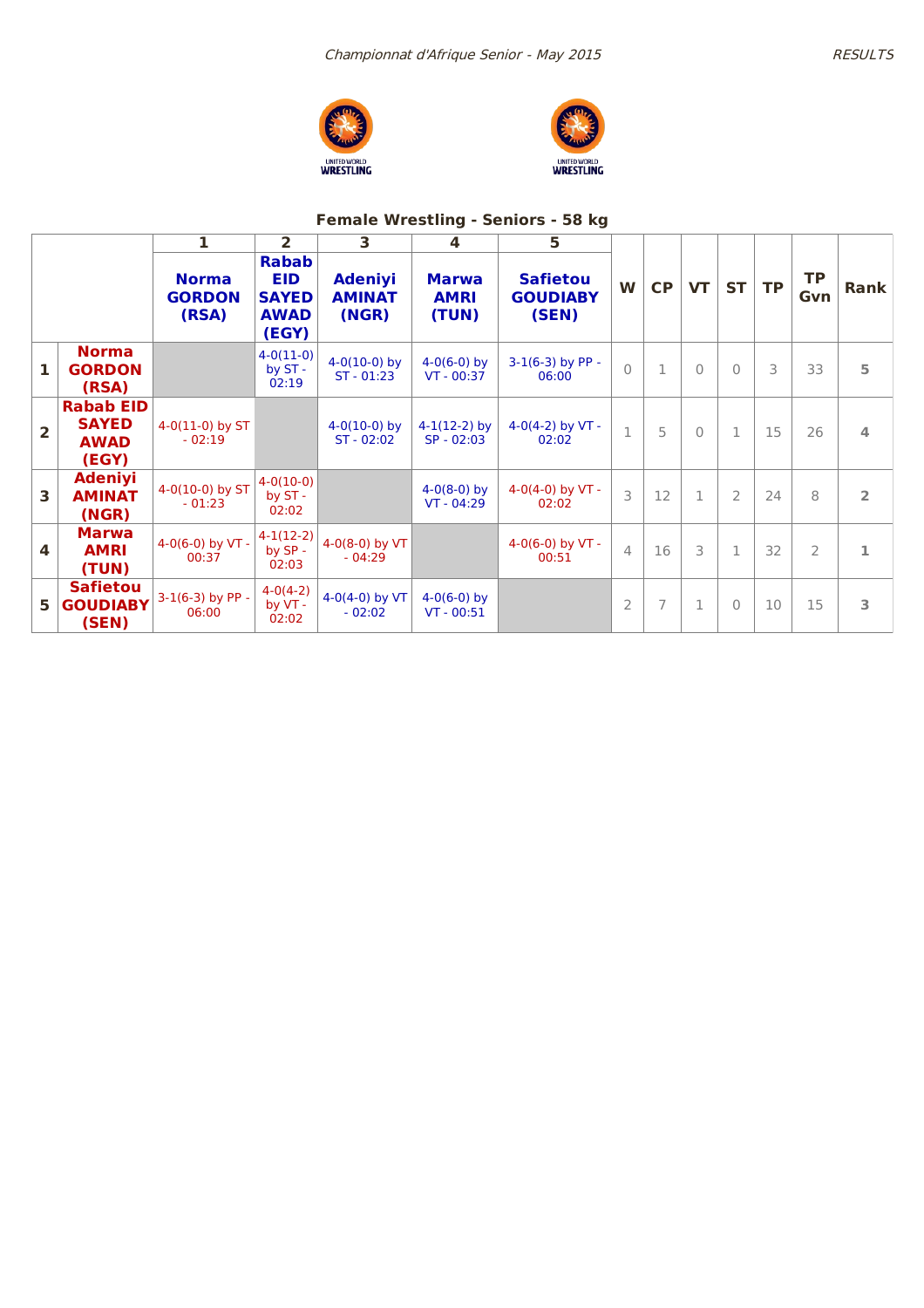



## **Female Wrestling - Seniors - 58 kg - Results**

## **Round 1 - FW - 58 kg**

| Match Wrestler        |  |                | TP   CP   Victory   CP   TP   Wrestler |
|-----------------------|--|----------------|----------------------------------------|
| INGR - Adenivi AMINAT |  | 4 <sup>1</sup> | 8   TUN - Marwa AMRI                   |
| RSA - Norma GORDON    |  | 4 <sup>1</sup> | 11   EGY - Rabab EID SAYED AWAD        |

## **Round 2 - FW - 58 kg**

|    | Match Wrestler                     | <b>TP</b> | <b>CP</b> | Victory $ CP TP Wrestler$ |  |                               |
|----|------------------------------------|-----------|-----------|---------------------------|--|-------------------------------|
| 66 | <b>IEGY - Rabab EID SAYED AWAD</b> |           |           |                           |  | 4   10   NGR - Adenivi AMINAT |
|    | <b>SEN - Safietou GOUDIABY</b>     |           |           | <b>DD</b>                 |  | √   RSA - Norma GORDON        |

### **Round 3 - FW - 58 kg**

| Match Wrestler                  |  |  | TP   CP   Victory   CP   TP   Wrestler |
|---------------------------------|--|--|----------------------------------------|
| <b>ISEN - Safietou GOUDIABY</b> |  |  | I FGY - Rabab EID SAYED AWAD           |
| <b>TUN - Marwa AMRI</b>         |  |  | RSA - Norma GORDON                     |

### **Round 4 - FW - 58 kg**

|    | Match Wrestler              | <b>TP CP</b> |  | Victory $ CP TP Wrestler$      |
|----|-----------------------------|--------------|--|--------------------------------|
|    | <b>TUN - Marwa AMRI</b>     |              |  | <b>SEN - Safietou GOUDIABY</b> |
| 83 | <b>NGR - Adeniyi AMINAT</b> |              |  | RSA - Norma GORDON             |

## **Round 5 - FW - 58 kg**

|     | Match Wrestler              | <b>TP</b> | CP. |  | Victory   CP   TP   Wrestler   |
|-----|-----------------------------|-----------|-----|--|--------------------------------|
| 109 | <b>NGR - Adenivi AMINAT</b> |           |     |  | <b>SEN - Safietou GOUDIABY</b> |
| 110 | EGY - Rabab EID SAYED AWAD  |           |     |  | <b>TUN - Marwa AMRI</b>        |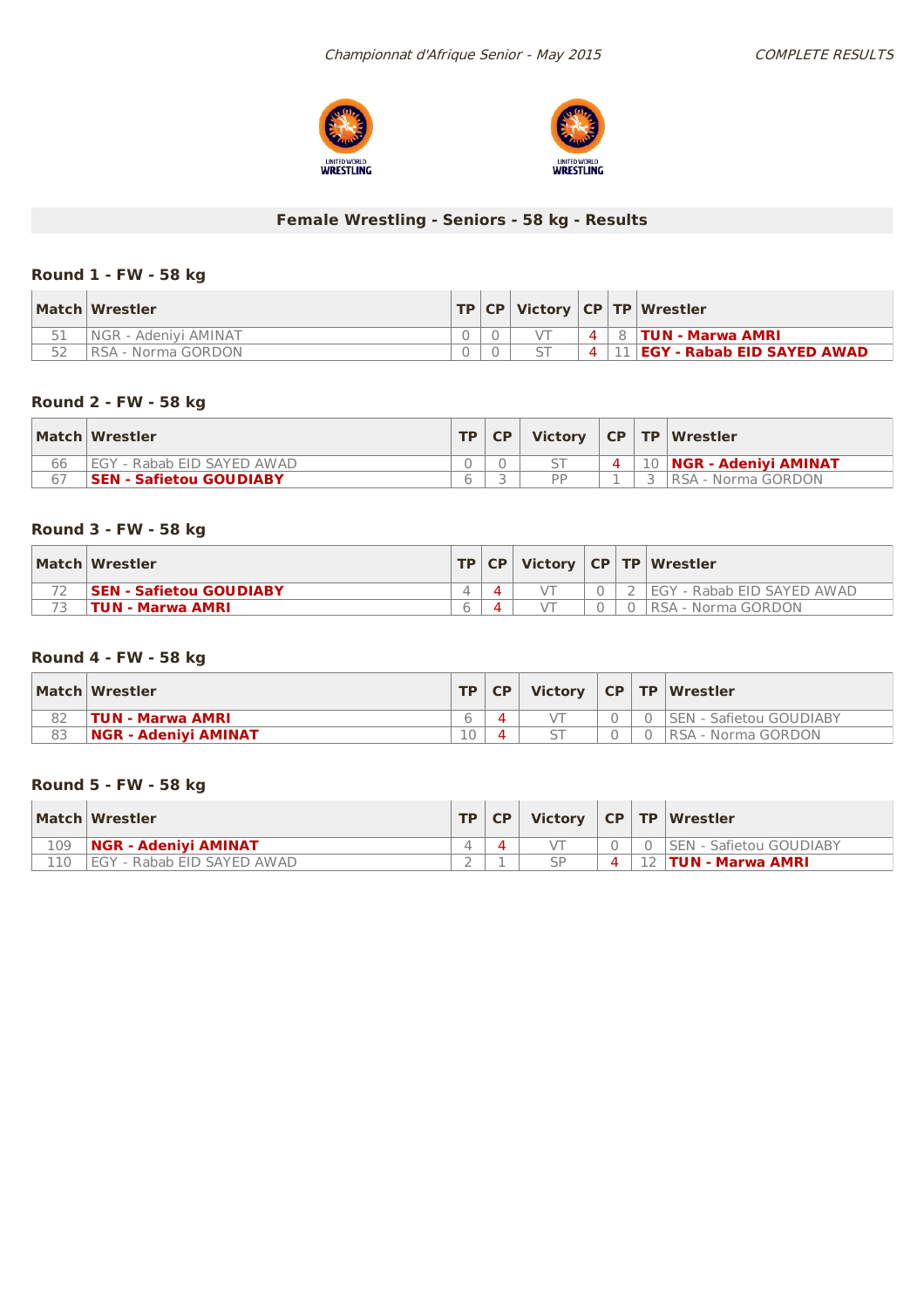|             | <b>FW - 60 kg</b> |                          |                       |  |  |                        |  |  |  |  |  |  |
|-------------|-------------------|--------------------------|-----------------------|--|--|------------------------|--|--|--|--|--|--|
| Number Team |                   | <b>Name</b>              | Engagement License MC |  |  | $\vert$ Weight $\vert$ |  |  |  |  |  |  |
| 98          | <b>CHA</b>        | Agatha MAGMASSOU         |                       |  |  |                        |  |  |  |  |  |  |
| 36          | <b>CMR</b>        | Eyia Edwige NGONO        |                       |  |  |                        |  |  |  |  |  |  |
| 52          | EGY               | Habiba Tarek FATHI ATTIA |                       |  |  |                        |  |  |  |  |  |  |
| 76          | <b>SEN</b>        | <b>Gezartine DIATTA</b>  |                       |  |  |                        |  |  |  |  |  |  |
| 70          | <b>TUN</b>        | Syrine ISSAWI            |                       |  |  |                        |  |  |  |  |  |  |
|             |                   |                          |                       |  |  |                        |  |  |  |  |  |  |
|             |                   |                          |                       |  |  |                        |  |  |  |  |  |  |
|             |                   |                          |                       |  |  |                        |  |  |  |  |  |  |
|             |                   |                          |                       |  |  |                        |  |  |  |  |  |  |
|             |                   |                          |                       |  |  |                        |  |  |  |  |  |  |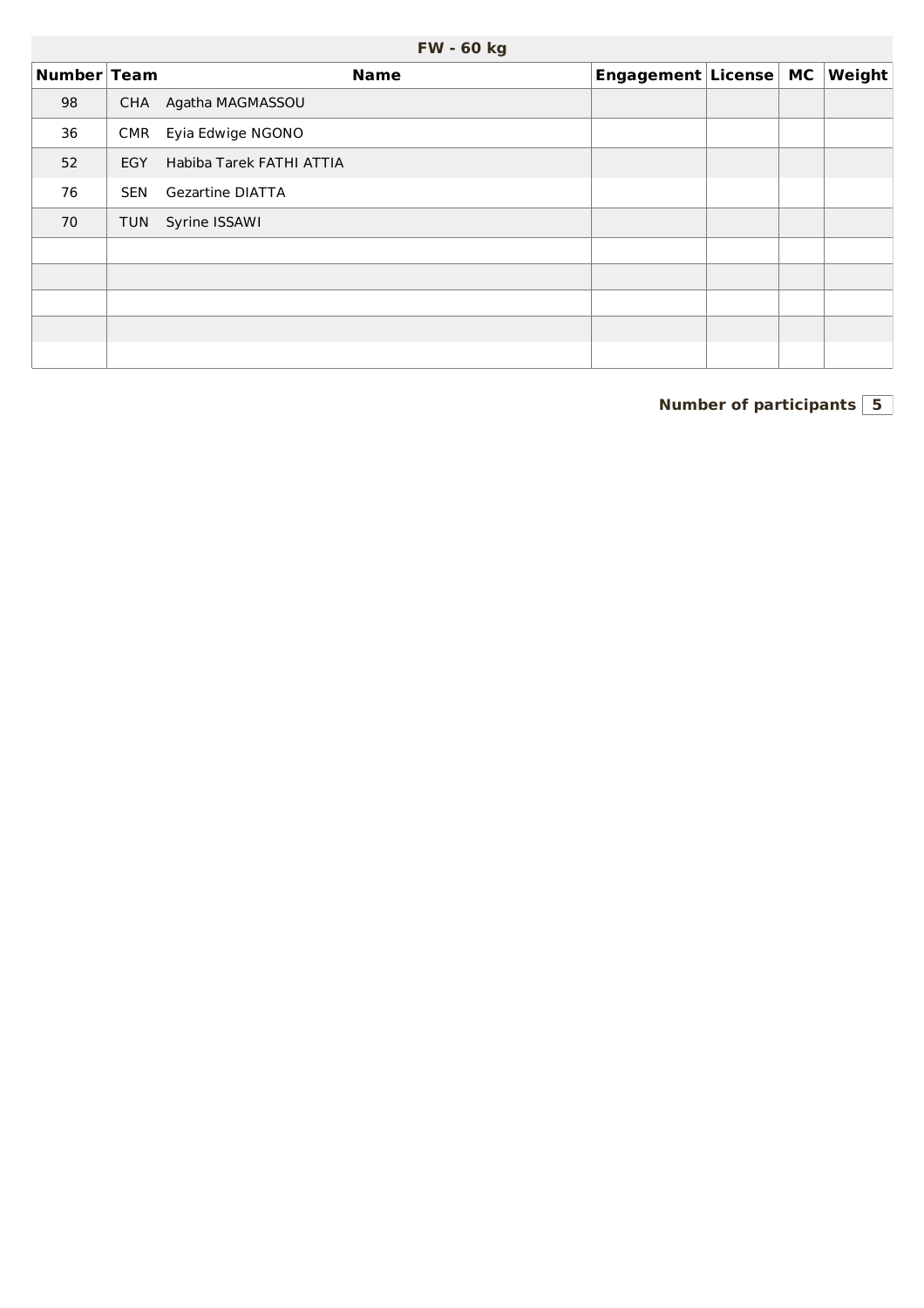



# **Female Wrestling - Seniors - 60 kg**

| <b>Rank</b> | Team       | <b>Wrestler</b>          | W | CP | VТ | <b>ST</b> | <b>TP</b> |    | <b>Team</b><br>TP Gvn Rank Pts |
|-------------|------------|--------------------------|---|----|----|-----------|-----------|----|--------------------------------|
| ak a        | EGY        | Habiba Tarek FATHI ATTIA |   | 15 |    |           | 23        |    | 10                             |
| 2.          | <b>CMR</b> | Eyia Edwige NGONO        |   | 11 |    |           | 34        | 10 | 9                              |
| з.          | TUN        | Syrine ISSAWI            |   |    |    |           | 22        | 13 | 8                              |
| -4.         | <b>SEN</b> | Gezartine DIATTA         |   |    |    |           | 10        | 28 |                                |
| 5.          | CHA        | Agatha MAGMASSOU         |   |    |    |           |           | 38 | 6                              |

| <b>CP</b>     | <b>Classification Points</b>                              |
|---------------|-----------------------------------------------------------|
| <b>VT</b>     | Victories by fall, default/forfeit/disqualification (5-0) |
| <b>ST</b>     | Victories by superiority $(4-0/4-1)$                      |
| <b>TP</b>     | Technical Points obtained                                 |
| <b>TP Gvn</b> | <b>Technical Points given</b>                             |

#### In the Nordic tournament, the wrestler with the highest number of victories will be ranked first, regardless of the **total number of classification points.**

If two wrestlers have an equal number of classification points, their direct match will determine the winner. The wrestler who won against his opponent will be ranked before the other one.

If more than two wrestlers have an equal number of classification points, the last of the ex-aequo group will be determined following these criteria until only two wrestlers remain:

- The fewest victories by « Fall »
- The fewest match victories by superiority
- The fewest technical points scored in the whole competition
- The most technical points given in the whole competition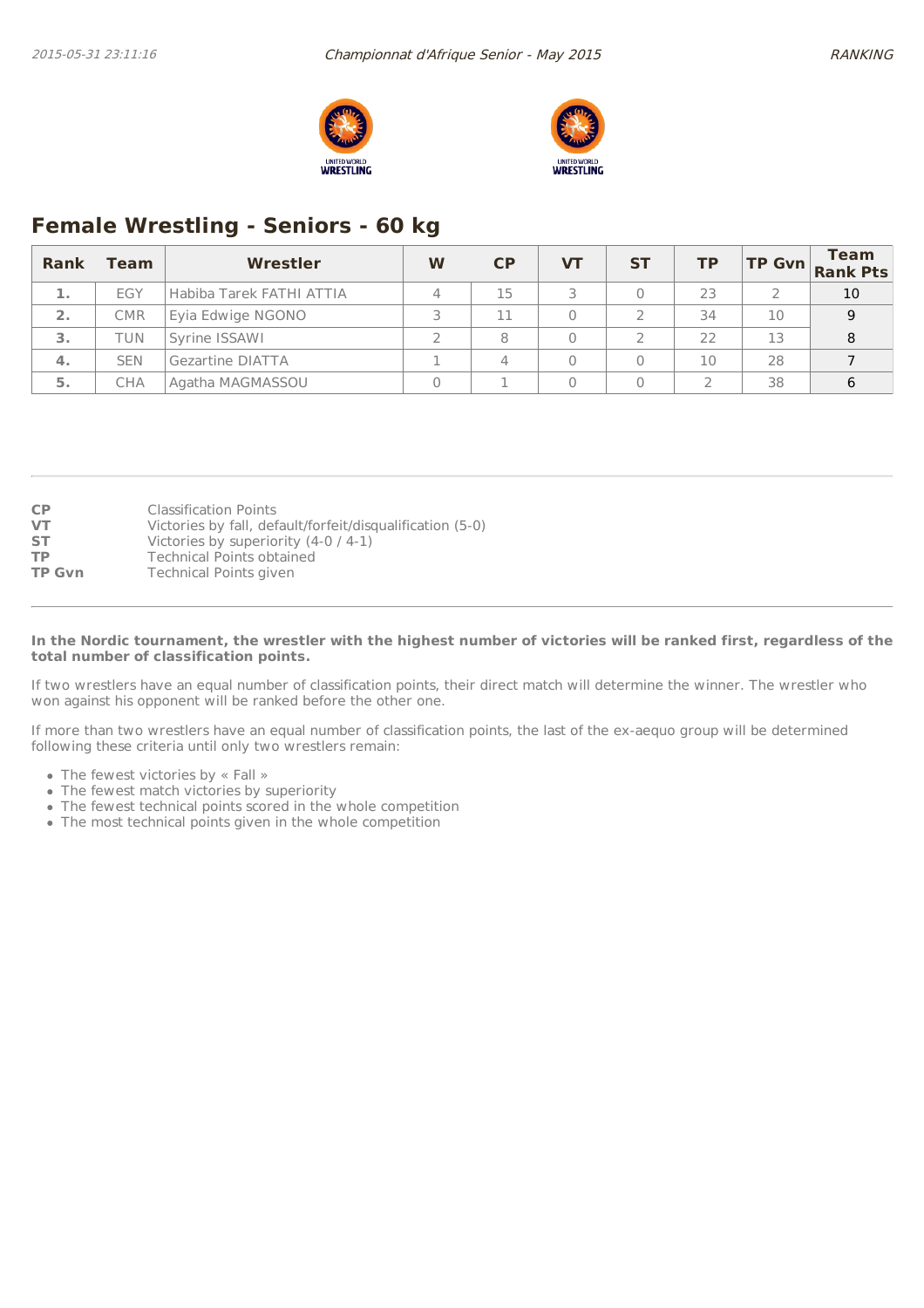



## **Female Wrestling - Seniors - 60 kg**

|                         |                                                           | 1                                                     | 2                                                                      | 3                                       | 4                                          | 5                                          |                |    |              |                |                |                  |                |
|-------------------------|-----------------------------------------------------------|-------------------------------------------------------|------------------------------------------------------------------------|-----------------------------------------|--------------------------------------------|--------------------------------------------|----------------|----|--------------|----------------|----------------|------------------|----------------|
|                         |                                                           | <b>Eyia</b><br><b>Edwige</b><br><b>NGONO</b><br>(CMR) | <b>Habiba</b><br><b>Tarek</b><br><b>FATHI</b><br><b>ATTIA</b><br>(EGY) | <b>Syrine</b><br><b>ISSAWI</b><br>(TUN) | <b>Gezartine</b><br><b>DIATTA</b><br>(SEN) | <b>Agatha</b><br><b>MAGMASSOU</b><br>(CHA) | W              | CP | <b>VT</b>    | <b>ST</b>      | <b>TP</b>      | <b>TP</b><br>Gvn | <b>Rank</b>    |
| $\mathbf{1}$            | <b>Eyia Edwige</b><br><b>NGONO</b><br>(CMR)               |                                                       | $4-0(8-2)$<br>by VT -<br>03:36                                         | $3-0(9-0)$ by<br>$PO - 06:00$           | $4-1(12-2)$ by SP<br>$-03:40$              | $4-0(11-0)$ by ST -<br>01:28               | 3              | 11 | $\Omega$     | $\overline{2}$ | 34             | 10               | $\overline{2}$ |
| $\overline{2}$          | <b>Habiba</b><br><b>Tarek FATHI</b><br><b>ATTIA (EGY)</b> | $4-0(8-2)$<br>by VT -<br>03:36                        |                                                                        | $4-0(4-0)$ by<br>$VT - 03:29$           | 4-0(2-0) by $VT -$<br>00:16                | $3-0(9-0)$ by PO -<br>06:00                | $\overline{4}$ | 15 | 3            | $\Omega$       | 23             | $\overline{2}$   | 1              |
| 3                       | <b>Syrine</b><br><b>ISSAWI</b><br>(TUN)                   | $3-0(9-0)$<br>by PO -<br>06:00                        | $4-0(4-0)$<br>by VT -<br>03:29                                         |                                         | $4-0(12-0)$ by ST<br>$-03:32$              | 4-0(10-0) by $ST -$<br>02:16               | $\overline{2}$ | 8  | $\Omega$     | $\overline{2}$ | 22             | 13               | 3              |
| $\overline{\mathbf{A}}$ | <b>Gezartine</b><br><b>DIATTA</b><br>(SEN)                | $4-1(12-2)$<br>$by SP -$<br>03:40                     | $4-0(2-0)$<br>by VT -<br>00:16                                         | $4-0(12-0)$ by<br>ST - 03:32            |                                            | $3-1(8-2)$ by PP -<br>06:00                | $\mathbf{1}$   | 4  | $\Omega$     | $\Omega$       | 10             | 28               | 4              |
| 5                       | <b>Agatha</b><br><b>MAGMASSOU</b><br>(CHA)                | $4-0(11-0)$<br>by ST -<br>01:28                       | $3-0(9-0)$<br>by PO -<br>06:00                                         | $4-0(10-0)$ by<br>$ST - 02:16$          | $3-1(8-2)$ by PP -<br>06:00                |                                            | $\Omega$       |    | $\mathbf{0}$ | $\Omega$       | $\overline{2}$ | 38               | 5              |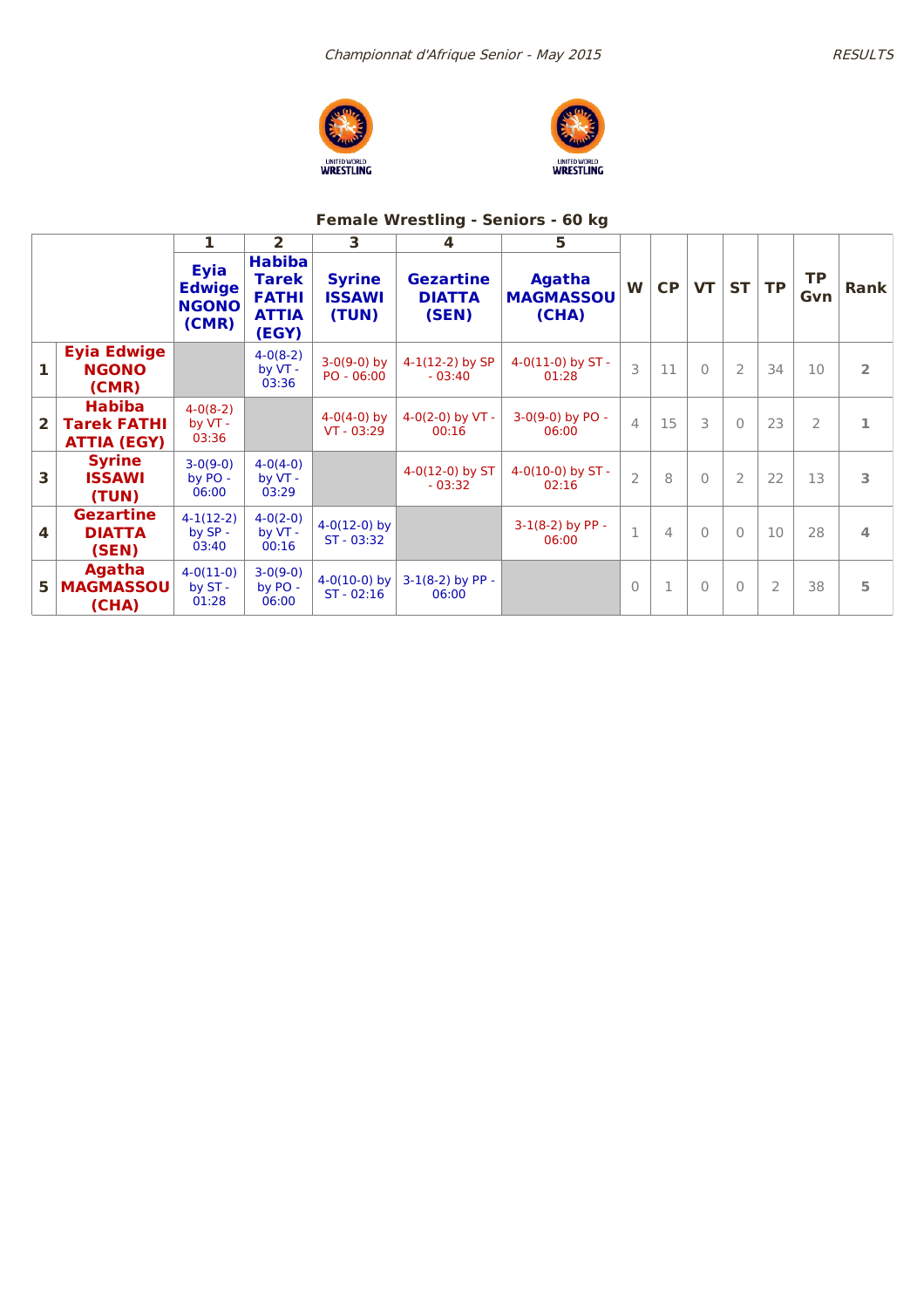



## **Female Wrestling - Seniors - 60 kg - Results**

## **Round 1 - FW - 60 kg**

|    | Match Wrestler                 |  |  | $ TP CP $ Victory $ CP TP $ Wrestler           |
|----|--------------------------------|--|--|------------------------------------------------|
|    | <b>TUN - Syrine ISSAWI</b>     |  |  | 0 SEN - Gezartine DIATTA                       |
| 54 | <b>CMR - Evia Edwige NGONO</b> |  |  | $4 \mid 8 \mid$ EGY - Habiba Tarek FATHI ATTIA |

## **Round 2 - FW - 60 kg**

|    | Match Wrestler                         |  |  | $\top$ TP $ $ CP $ $ Victory $ $ CP $ $ TP $ $ Wrestler |
|----|----------------------------------------|--|--|---------------------------------------------------------|
| 68 | <b>LEGY - Habiba Tarek FATHI ATTIA</b> |  |  | 0   TUN - Svrine ISSAWI                                 |
| 69 | I CHA - Agatha MAGMASSOU               |  |  | $4 \mid 11 \mid$ CMR - Eyia Edwige NGONO                |

## **Round 3 - FW - 60 kg**

| Match Wrestler         |  |  | TP   CP   Victory   CP   TP   Wrestler    |
|------------------------|--|--|-------------------------------------------|
| CHA - Agatha MAGMASSOU |  |  | 3 9 <b>EGY - Habiba Tarek FATHI ATTIA</b> |
| SEN - Gezartine DIATTA |  |  | 4   12   CMR - Eyia Edwige NGONO          |

### **Round 4 - FW - 60 kg**

|    | Match Wrestler         |  |  | TP CP   Victory   CP   TP   Wrestler |
|----|------------------------|--|--|--------------------------------------|
|    | TUN - Svrine ISSAWI    |  |  | │ 9 <b> CMR - Evia Edwige NGONO</b>  |
| 84 | SEN - Gezartine DIATTA |  |  | CHA - Agatha MAGMASSOU               |

## **Round 5 - FW - 60 kg**

| Match Wrestler                        |    | $TP   CP  $ Victory $  CP   TP  $ Wrestler |  |                               |
|---------------------------------------|----|--------------------------------------------|--|-------------------------------|
| <b>EGY - Habiba Tarek FATHI ATTIA</b> |    |                                            |  | <b>SEN - Gezartine DIATTA</b> |
| <b>TUN - Syrine ISSAWI</b>            | 10 |                                            |  | I CHA - Agatha MAGMASSOU      |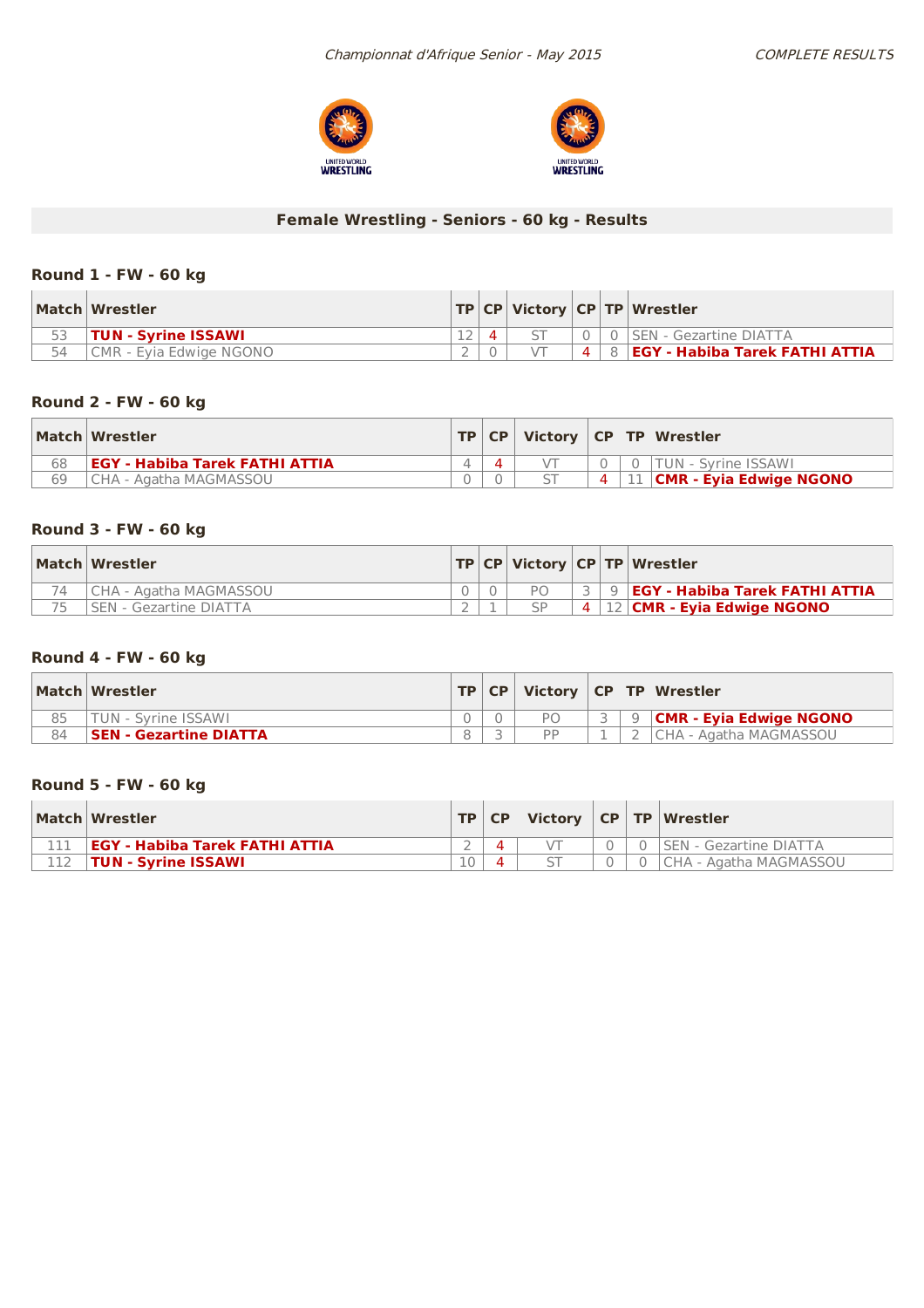| FW - 63 kg |  |  |
|------------|--|--|
|------------|--|--|

| Number Team    |            | <b>Name</b>                | Engagement License MC |  | Weight |
|----------------|------------|----------------------------|-----------------------|--|--------|
| 32             | CHA        | Rosine AISSATOU            |                       |  |        |
| 97             | <b>CMR</b> | Ngolle Beothe ETANE        |                       |  |        |
| 43             | <b>EGY</b> | <b>Haiat FARAG YOUSSEF</b> |                       |  |        |
| 33             | <b>KEN</b> | Lilian KIENDE NTINGA       |                       |  |        |
| 29             | <b>NGR</b> | Oborududu BLESSING         |                       |  |        |
| $\overline{7}$ | <b>SEN</b> | Anta SAMBOU                |                       |  |        |
|                |            |                            |                       |  |        |
|                |            |                            |                       |  |        |
|                |            |                            |                       |  |        |
|                |            |                            |                       |  |        |
|                |            |                            |                       |  |        |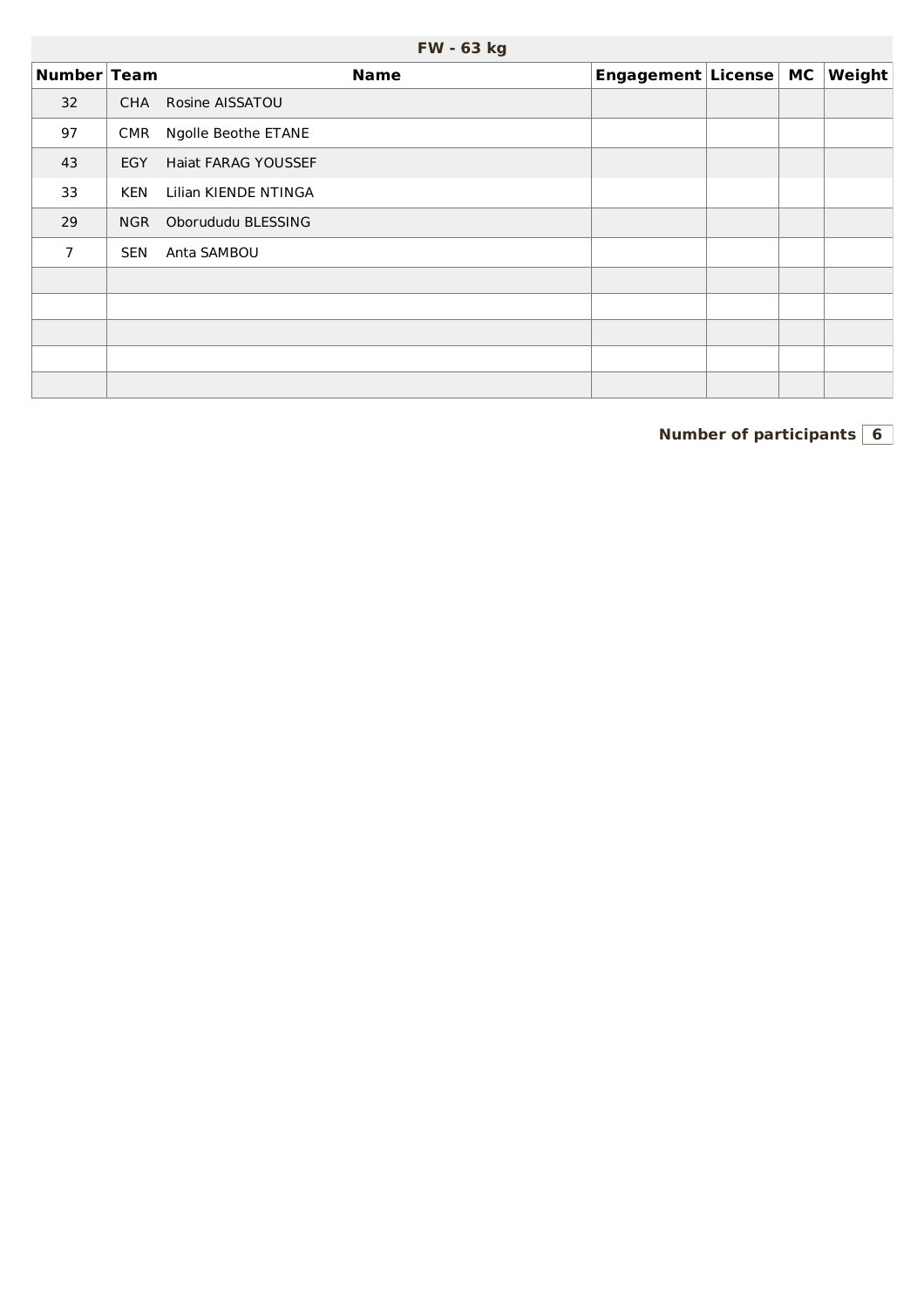



# **Female Wrestling - Seniors - 63 kg**

| Rank | <b>Team</b> | Wrestler             | CP | <b>VT</b> | <b>ST</b> | <b>TP</b> | <b>TP Gvn</b> | <b>Team</b><br><b>Rank Pts</b> |
|------|-------------|----------------------|----|-----------|-----------|-----------|---------------|--------------------------------|
| 1.   | <b>NGR</b>  | Oborududu BLESSING   |    |           |           | 18        |               | 10                             |
| 2.   | EGY         | Haiat FARAG YOUSSEF  | 10 |           |           | 16        | 12            | 9                              |
| з.   | <b>SEN</b>  | Anta SAMBOU          |    |           |           |           | 12            | 8                              |
| 3.   | <b>CMR</b>  | Ngolle Beothe ETANE  | 4  |           |           | 16        | 6             | 8                              |
| 5.   | CHA         | Rosine AISSATOU      |    |           |           | 4         | 20            | 6                              |
| 6.   | <b>KEN</b>  | Lilian KIENDE NTINGA |    |           |           |           | $\Delta$      |                                |

| <b>CP</b>     | <b>Classification Points</b>                              |
|---------------|-----------------------------------------------------------|
| VT            | Victories by fall, default/forfeit/disqualification (5-0) |
| <b>ST</b>     | Victories by superiority $(4-0/4-1)$                      |
| <b>TP</b>     | <b>Technical Points obtained</b>                          |
| <b>TP Gvn</b> | <b>Technical Points given</b>                             |
|               |                                                           |

#### **If three or more teams have an equal number of victories**

The following principle will apply to rank the worst team(s):

- The fewest classification points
- The fewest victories by « Fall »
- The fewest match victories by superiority
- The fewest technical points scored in the whole competition
- The most technical points given in the whole competition

**The two remaining teams will be ranked according to the result of their direct match.**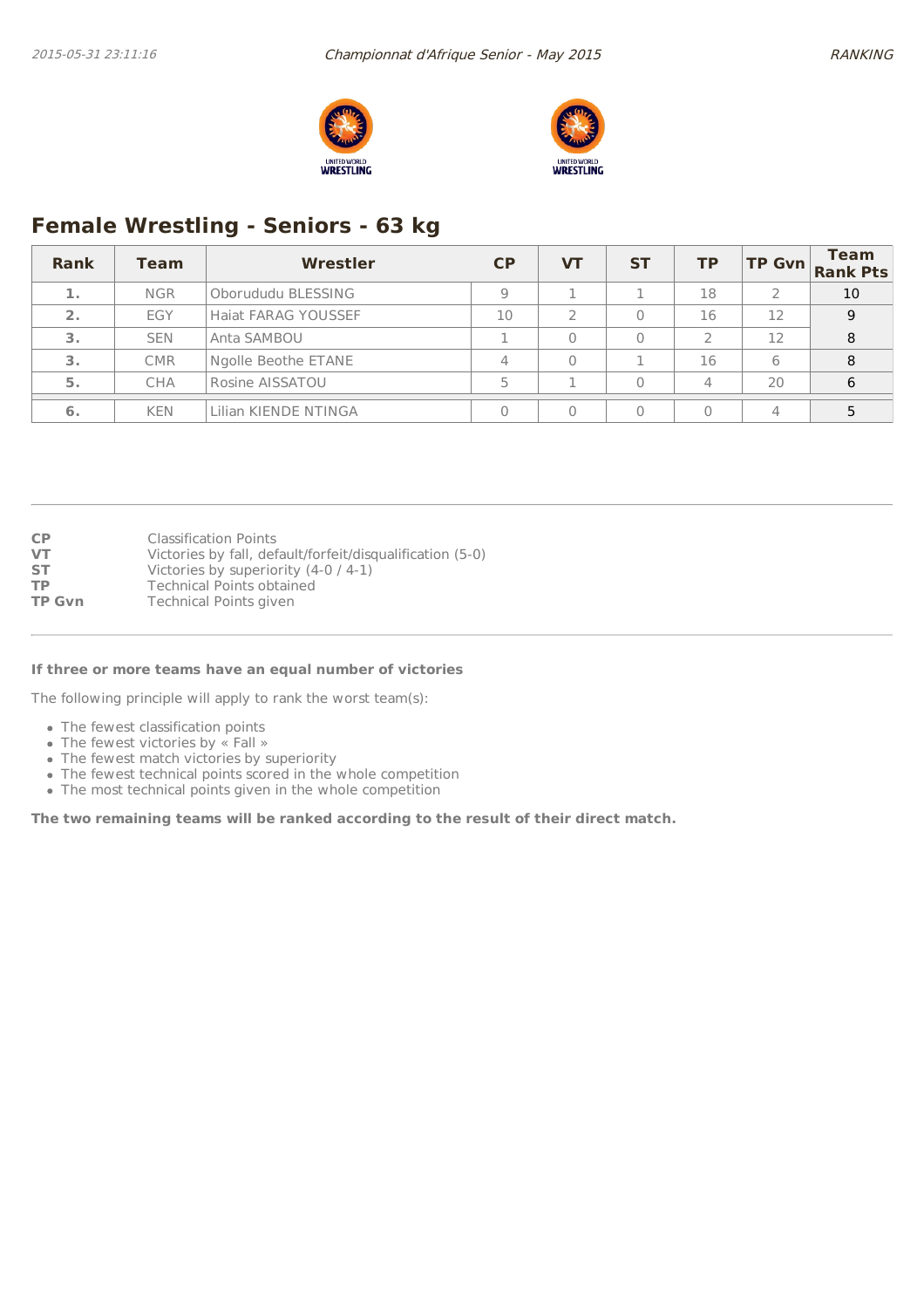

#### **Final 3-5**

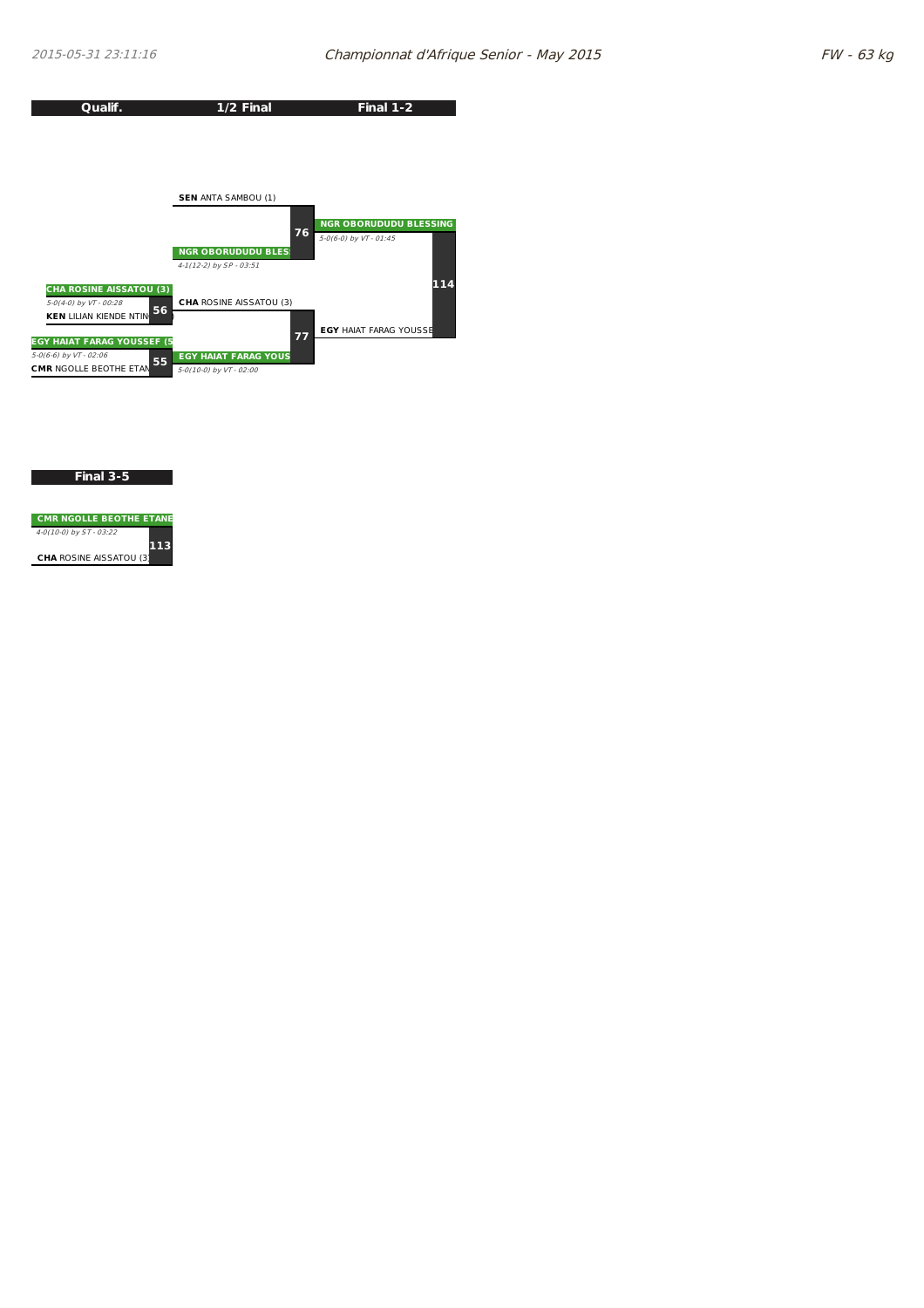



## **Female Wrestling - Seniors - 63 kg - Results**

## **Qualif. - FW -63 kg**

|    | Match Wrestler                   | TP | <b>CP</b> | Victory |  | CP TP Wrestler             |
|----|----------------------------------|----|-----------|---------|--|----------------------------|
| 55 | <b>EGY - Haiat FARAG YOUSSEF</b> |    |           |         |  | CMR - Ngolle Beothe ETANE  |
| 56 | CHA - Rosine AISSATOU            |    |           |         |  | KEN - Lilian KIENDE NTINGA |

## **1/2 Final - FW - 63 kg**

| Match Wrestler          |  |  | TP   CP   Victory   CP   TP   Wrestler |
|-------------------------|--|--|----------------------------------------|
| SEN - Anta SAMBOU       |  |  | . 12 <b>NGR - Oborududu BLESSING</b>   |
| l CHA - Rosine AISSATOU |  |  | 10 <b>EGY - Haiat FARAG YOUSSEF</b>    |

### **Final 3-5 - FW -63 kg**

| Match Wrestler                   | TD.    | <b>CP</b> | Victory                  |  | CP   TP   Wrestler    |
|----------------------------------|--------|-----------|--------------------------|--|-----------------------|
| <b>CMR - Ngolle Beothe ETANE</b> | $\sim$ |           | $\overline{\phantom{m}}$ |  | CHA - Rosine AISSATOU |

## **Final 1-2 - FW -63 kg**

|     | Match Wrestler                  |  |  | TP CP Victory CP TP Wrestler      |
|-----|---------------------------------|--|--|-----------------------------------|
| 114 | <b>NGR - Oborududu BLESSING</b> |  |  | <b>IEGY - Haiat FARAG YOUSSEF</b> |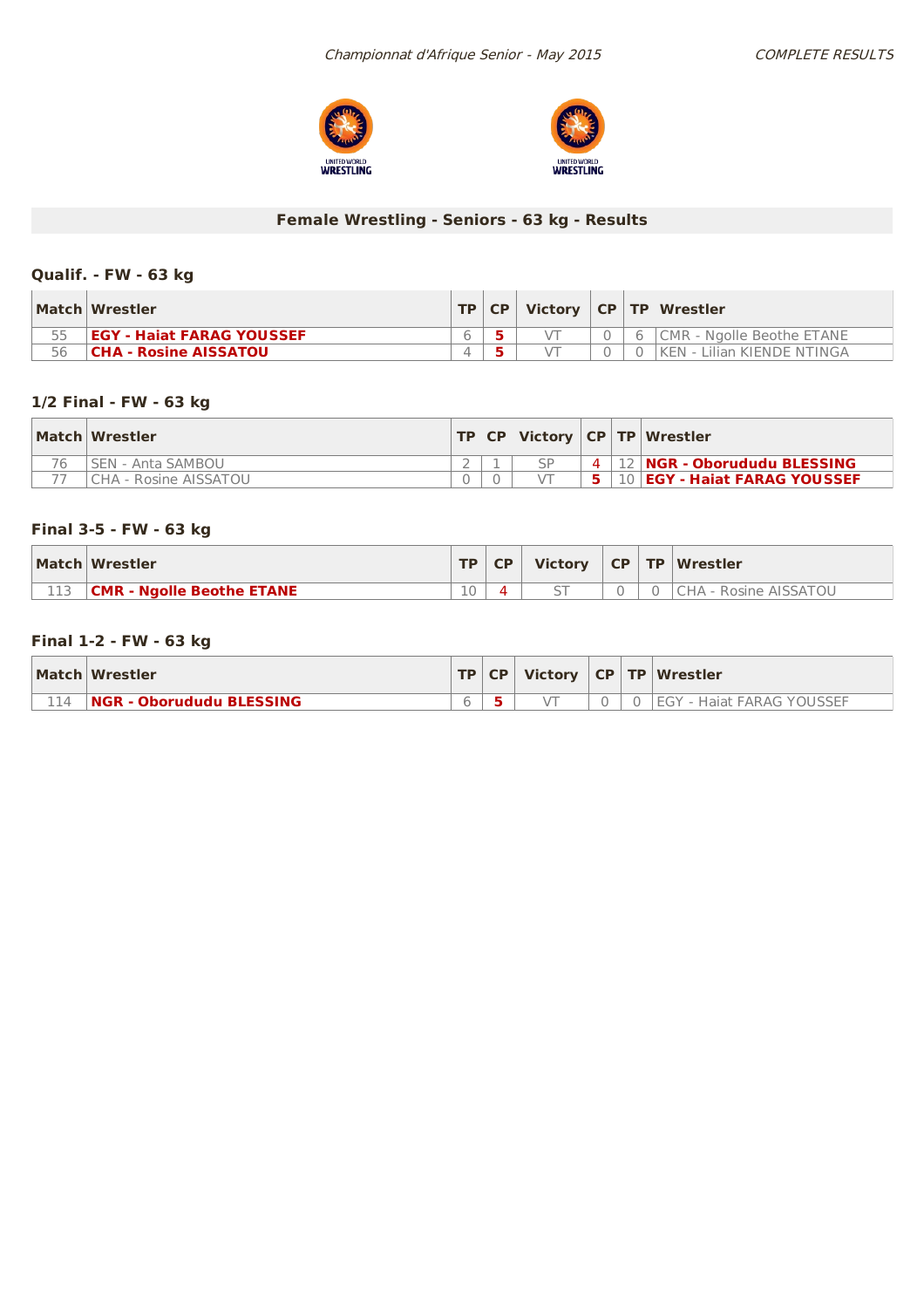| Number Team    |            | <b>Name</b>          | Engagement License MC |  | Weight |
|----------------|------------|----------------------|-----------------------|--|--------|
| 3              | CHA        | Jemos MEMNELOUN      |                       |  |        |
| 1              | <b>CMR</b> | Metaza EPANGA        |                       |  |        |
| 8              | <b>EGY</b> | Enas MOSTAFA YOUSSEF |                       |  |        |
| $\overline{7}$ | <b>KEN</b> | Fridah MBOGO KARIMI  |                       |  |        |
| $\overline{2}$ | NGR        | Ruben HANNAH         |                       |  |        |
| 4              | <b>RSA</b> | Zumicke GERINGER     |                       |  |        |
| 5              | <b>SEN</b> | <b>Binta SENGHOR</b> |                       |  |        |
| 6              | <b>TUN</b> | Wiem TRABELSI        |                       |  |        |
|                |            |                      |                       |  |        |
|                |            |                      |                       |  |        |
|                |            |                      |                       |  |        |
|                |            |                      |                       |  |        |
|                |            |                      |                       |  |        |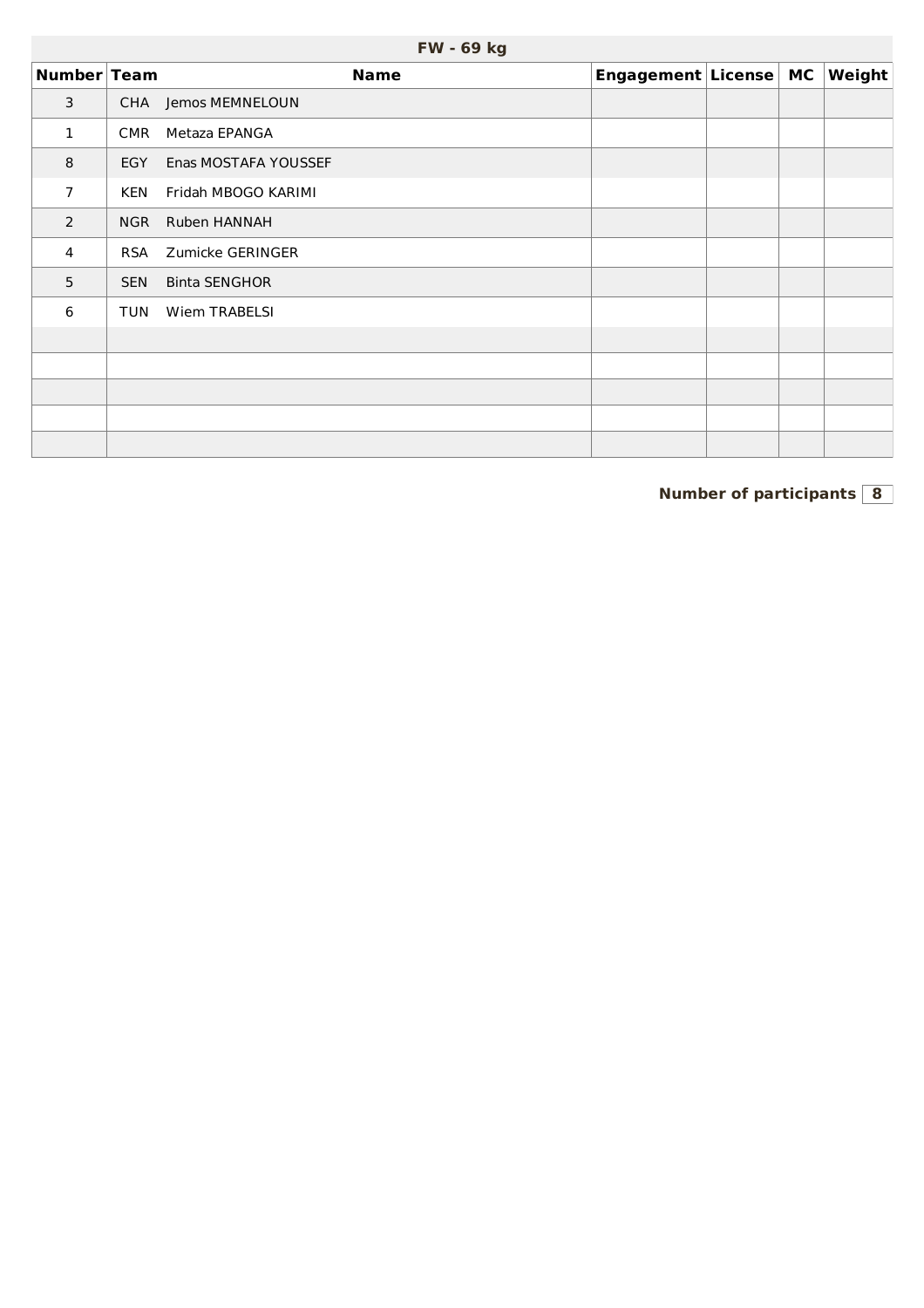



# **Female Wrestling - Seniors - 69 kg**

| Rank             | Team       | <b>Wrestler</b>        | <b>CP</b> | <b>VT</b> | <b>ST</b>     | <b>TP</b> | <b>TP Gvn</b> | <b>Team</b><br><b>Rank Pts</b> |
|------------------|------------|------------------------|-----------|-----------|---------------|-----------|---------------|--------------------------------|
| 1.               | EGY        | Enas MOSTAFA YOUSSEF   | 15        | 3         | 0             | 16        | 4             | 10                             |
| $\overline{2}$ . | <b>CMR</b> | Metaza EPANGA          | 6         | $\Omega$  | $\Omega$      | 29        | 19            | 9                              |
| 3.               | <b>RSA</b> | Zumicke GERINGER       | 11        |           | $\theta$      | 19        | 20            | 8                              |
| 3.               | <b>SEN</b> | <b>Binta SENGHOR</b>   | 8         | $\Omega$  | $\mathcal{L}$ | 24        | 5             | 8                              |
| 5.               | <b>NGR</b> | Ruben HANNAH           |           | $\Omega$  | $\Omega$      |           | 14            | 6                              |
| 5.               | <b>KEN</b> | Fridah MBOGO KARIMI    |           | $\Omega$  | $\Omega$      | $\Omega$  | 14            | 6                              |
| $\overline{7}$ . | <b>TUN</b> | Wiem TRABELSI          |           | $\Omega$  | $\Omega$      |           | 13            | 4                              |
| 8.               | <b>CHA</b> | <b>Jemos MEMNELOUN</b> |           | $\Omega$  | $\Omega$      | 4         | 11            | 3                              |

**CP** Classification Points **VT** Victories by fall, default/forfeit/disqualification (5-0) **ST** Victories by superiority (4-0 / 4-1)<br> **TP** Technical Points obtained **TP** Technical Points obtained<br> **TP Gvn** Technical Points given **Technical Points given** 

#### **If three or more teams have an equal number of victories**

The following principle will apply to rank the worst team(s):

- The fewest classification points
- The fewest victories by « Fall »
- The fewest match victories by superiority
- The fewest technical points scored in the whole competition
- The most technical points given in the whole competition

**The two remaining teams will be ranked according to the result of their direct match.**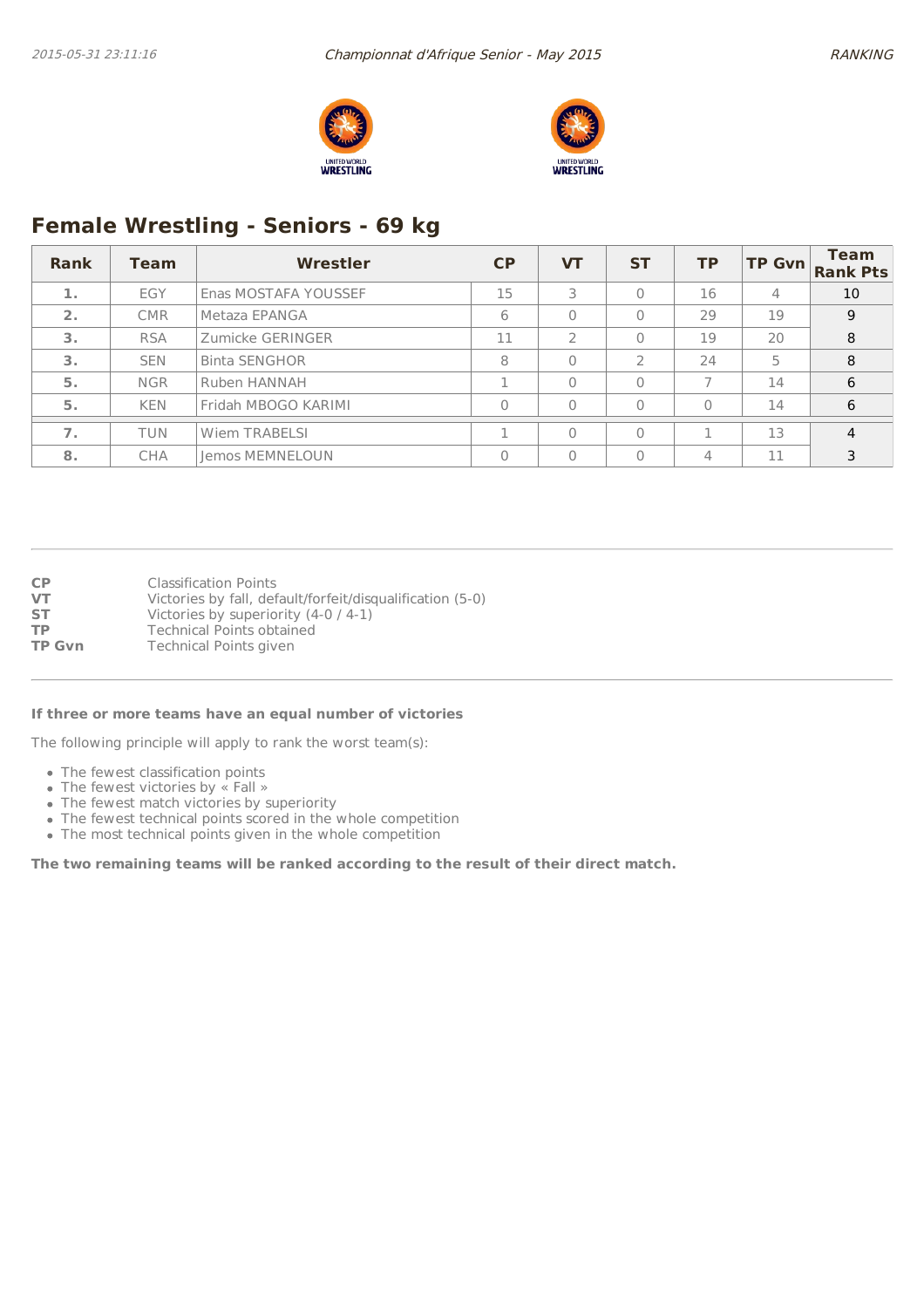**1/4 Final**

**Final 1-2**



**1/2 Final**

5-0(4-0) by VT

#### **Final 3-5**

| <b>KEN FRIDAH MBOGO KARIMI (7)</b> |  |
|------------------------------------|--|
| 204                                |  |
| <b>SEN BINTA SENGHOR (5</b>        |  |
| $4 - O(10 - 0)$ by $ST$            |  |

### **Final 3-5**

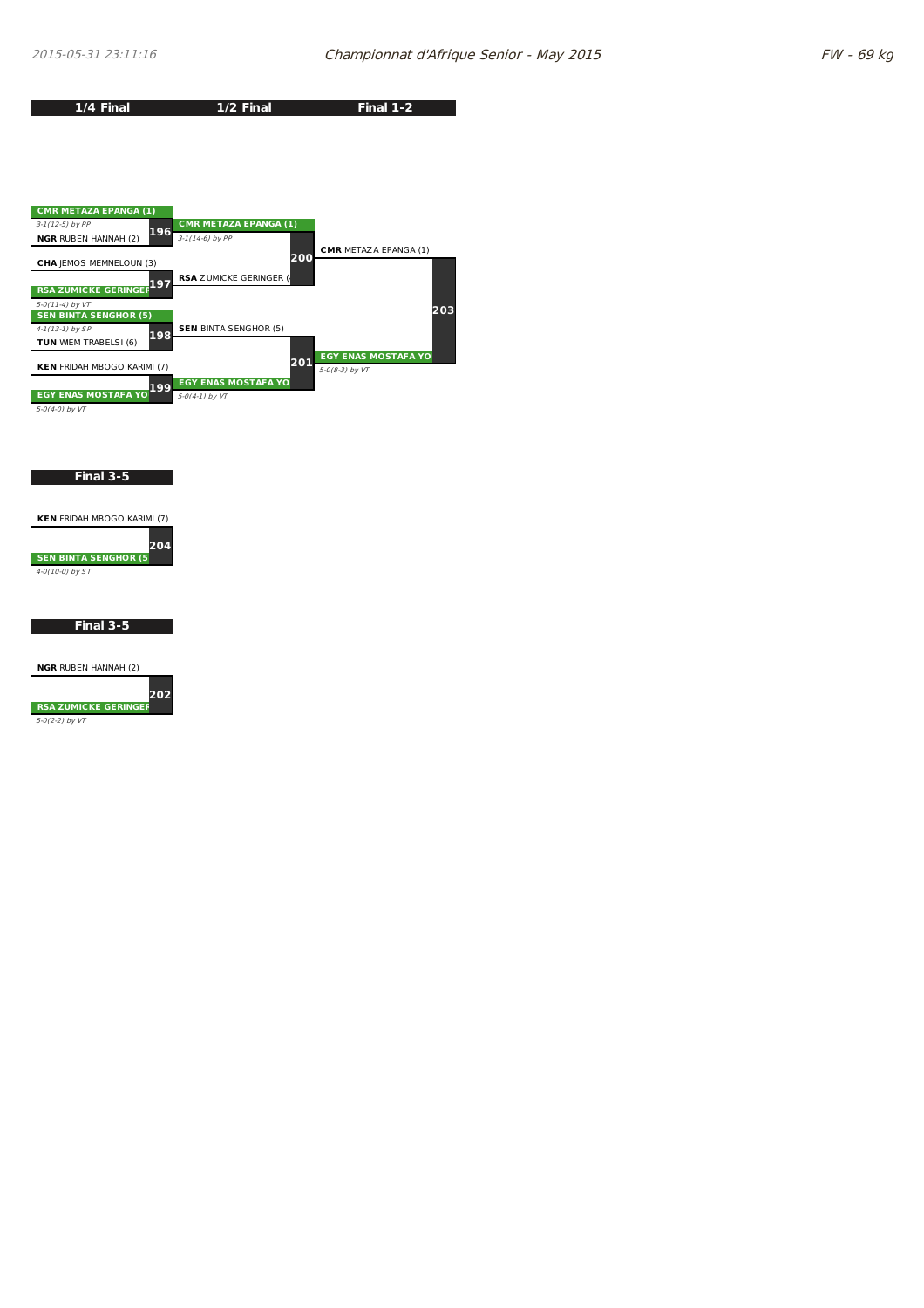



## **Female Wrestling - Seniors - 69 kg - Results**

## **1/4 Final - FW - 69 kg**

|     | Match Wrestler             |          |   |           |    | TP   CP   Victory   CP   TP   Wrestler |
|-----|----------------------------|----------|---|-----------|----|----------------------------------------|
| 196 | CMR - Metaza EPANGA        |          |   | <b>DD</b> |    | 5 INGR - Ruben HANNAH                  |
| 197 | CHA - Iemos MEMNELOUN      | $\Delta$ |   |           | 51 | <b>11   RSA - Zumicke GERINGER</b>     |
| 198 | <b>SEN - Binta SENGHOR</b> |          | Δ | SP        |    | TUN - Wiem TRABELSI                    |
| 199 | KEN - Fridah MBOGO KARIMI  |          |   |           |    | <b>EGY - Enas MOSTAFA YOUSSEF</b>      |

## **1/2 Final - FW - 69 kg**

| Match Wrestler              |  |    |   | <b>TP CP Victory CP TP Wrestler</b> |
|-----------------------------|--|----|---|-------------------------------------|
| <b>CMR - Metaza EPANGA</b>  |  | DD | 6 | IRSA - Zumicke GERINGER             |
| <b>ISEN - Binta SENGHOR</b> |  |    |   | 4 <b>EGY - Enas MOSTAFA YOUSSEF</b> |

## **Final 3-5 - FW -69 kg**

|     | Match Wrestler             | TP   CP |          | Victory   CP   TP   Wrestler  |
|-----|----------------------------|---------|----------|-------------------------------|
|     | INGR - Ruben HANNAH        |         |          | <b>RSA - Zumicke GERINGER</b> |
| 204 | IKEN - Fridah MBOGO KARIMI |         | $\Delta$ | 10 <b>SEN - Binta SENGHOR</b> |

## **Final 1-2 - FW -69 kg**

|     | Match Wrestler      |  |  | $ TP CP $ Victory $ CP TP $ Wrestler  |
|-----|---------------------|--|--|---------------------------------------|
| 203 | CMR - Metaza EPANGA |  |  | <b>5 8 EGY - Enas MOSTAFA YOUSSEF</b> |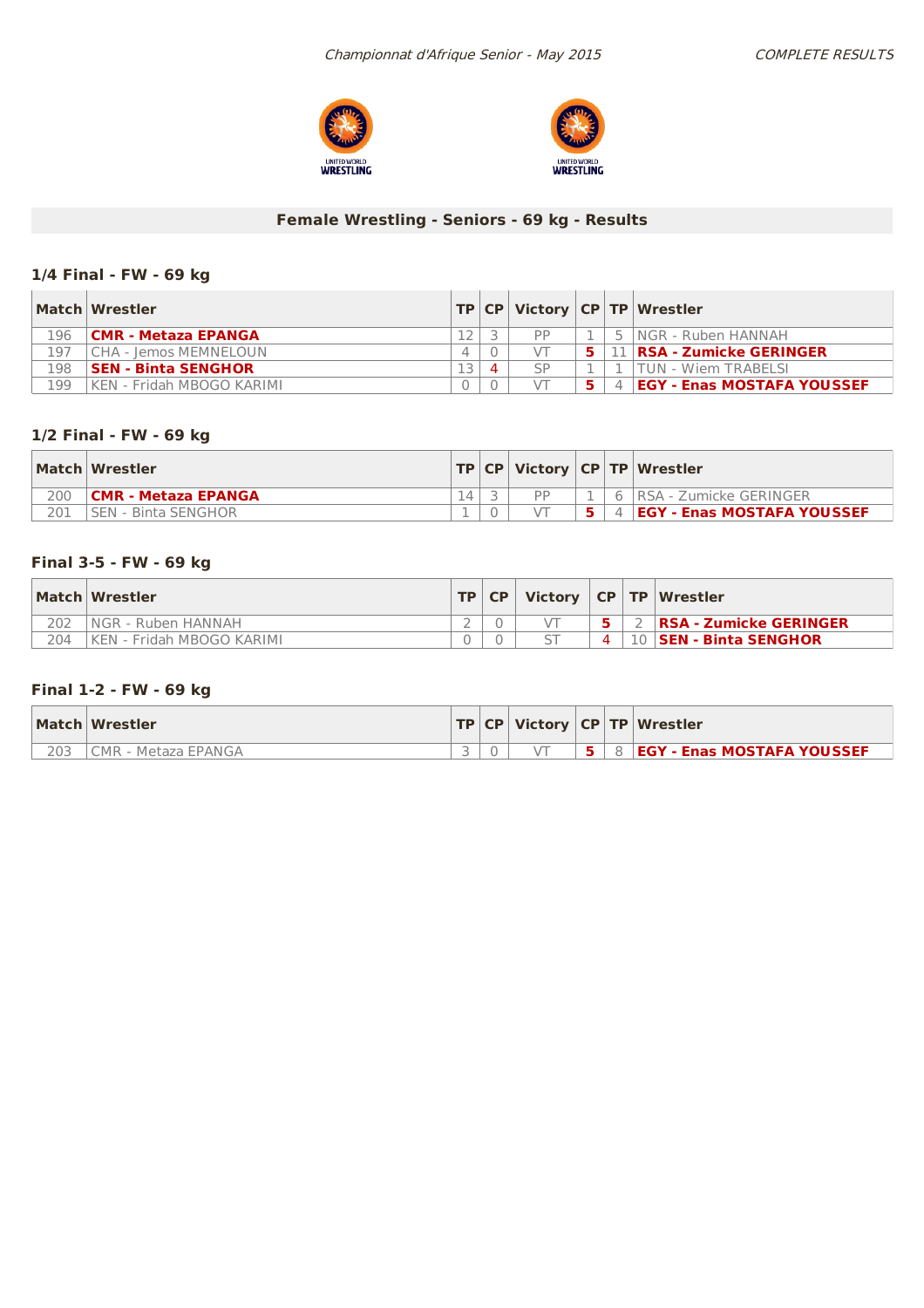|             | FW - 75 kg |                        |                       |  |  |        |  |  |  |  |  |
|-------------|------------|------------------------|-----------------------|--|--|--------|--|--|--|--|--|
| Number Team |            | <b>Name</b>            | Engagement License MC |  |  | Weight |  |  |  |  |  |
| 74          | <b>CHA</b> | Fatime DARCOUR         |                       |  |  |        |  |  |  |  |  |
| 37          | <b>CMR</b> | Annabel Laure ALI      |                       |  |  |        |  |  |  |  |  |
| 45          | <b>EGY</b> | Nadia ANTAR YASSIN     |                       |  |  |        |  |  |  |  |  |
| 12          | <b>RSA</b> | Refliwe MOLONGWANA     |                       |  |  |        |  |  |  |  |  |
| 75          | <b>SEN</b> | Siere Fina DIEDHIOU    |                       |  |  |        |  |  |  |  |  |
| 13          | <b>SLE</b> | Haiaratu MARHMA KAMARA |                       |  |  |        |  |  |  |  |  |
|             |            |                        |                       |  |  |        |  |  |  |  |  |
|             |            |                        |                       |  |  |        |  |  |  |  |  |
|             |            |                        |                       |  |  |        |  |  |  |  |  |
|             |            |                        |                       |  |  |        |  |  |  |  |  |
|             |            |                        |                       |  |  |        |  |  |  |  |  |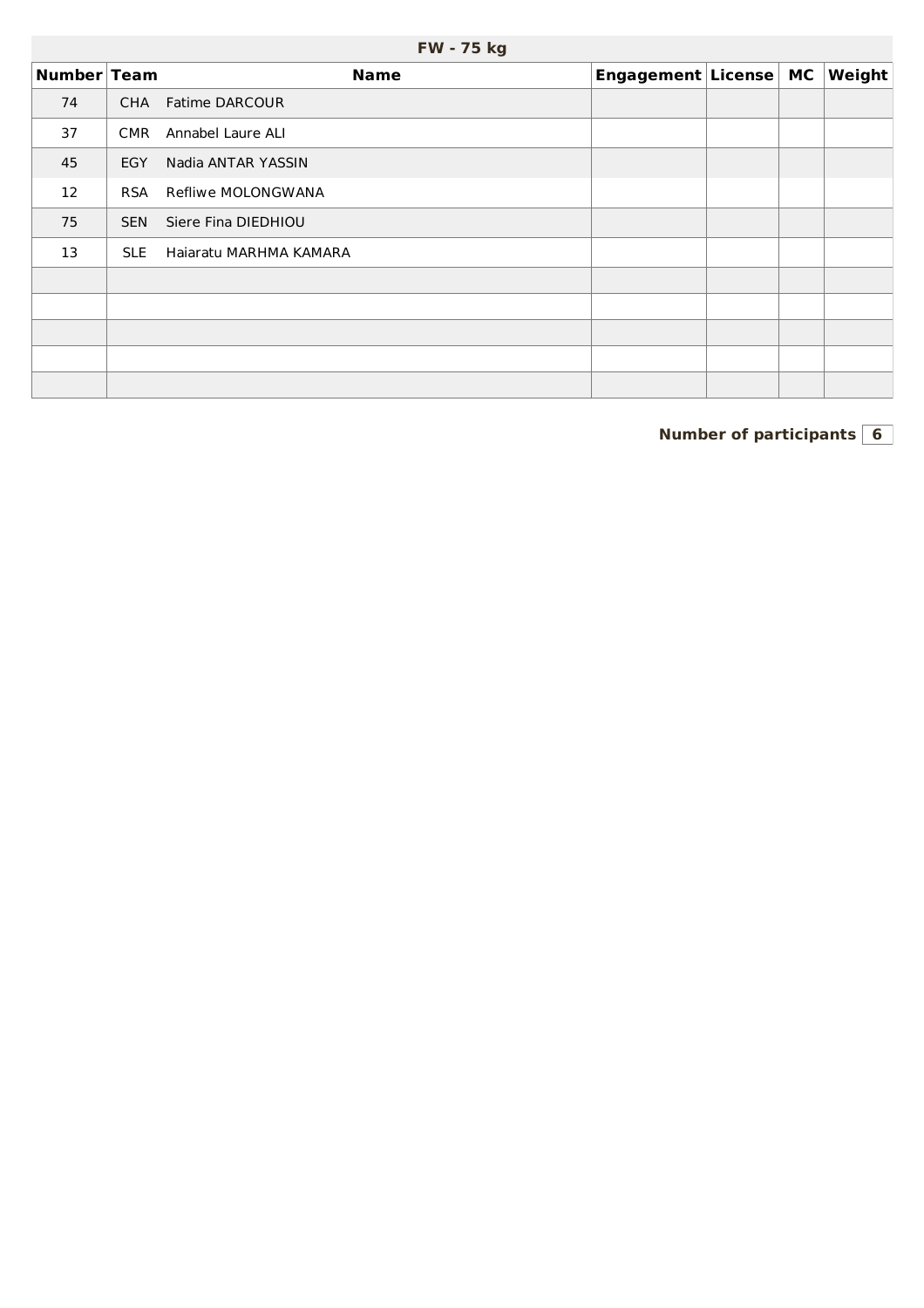



# **Female Wrestling - Seniors - 75 kg**

| Rank   | <b>Team</b> | Wrestler               | CP | VТ | <b>ST</b> | <b>TP</b> |    | <b>Team</b><br>TP Gvn Rank Pts |
|--------|-------------|------------------------|----|----|-----------|-----------|----|--------------------------------|
| ali se | <b>CMR</b>  | Annabel Laure ALI      | 14 |    |           | 18        |    | 10                             |
| 2.     | <b>RSA</b>  | Refliwe MOLONGWANA     |    |    |           | 8         |    | 9                              |
| 3.     | <b>SLE</b>  | Haiaratu MARHMA KAMARA |    |    |           |           | 8  | 8                              |
| 3.     | EGY         | Nadia ANTAR YASSIN     |    |    |           |           | 4  | 8                              |
| 5.     | <b>SEN</b>  | Siere Fina DIEDHIOU    |    |    |           | 6         | 14 | 6                              |
| 6.     | <b>CHA</b>  | Fatime DARCOUR         |    |    |           |           | 6  |                                |

| <b>CP</b>     | <b>Classification Points</b>                              |
|---------------|-----------------------------------------------------------|
| <b>VT</b>     | Victories by fall, default/forfeit/disqualification (5-0) |
| <b>ST</b>     | Victories by superiority (4-0 / 4-1)                      |
| <b>TP</b>     | <b>Technical Points obtained</b>                          |
| <b>TP Gvn</b> | Technical Points given                                    |
|               |                                                           |

#### **If three or more teams have an equal number of victories**

The following principle will apply to rank the worst team(s):

- The fewest classification points
- The fewest victories by « Fall »
- The fewest match victories by superiority
- The fewest technical points scored in the whole competition
- The most technical points given in the whole competition

**The two remaining teams will be ranked according to the result of their direct match.**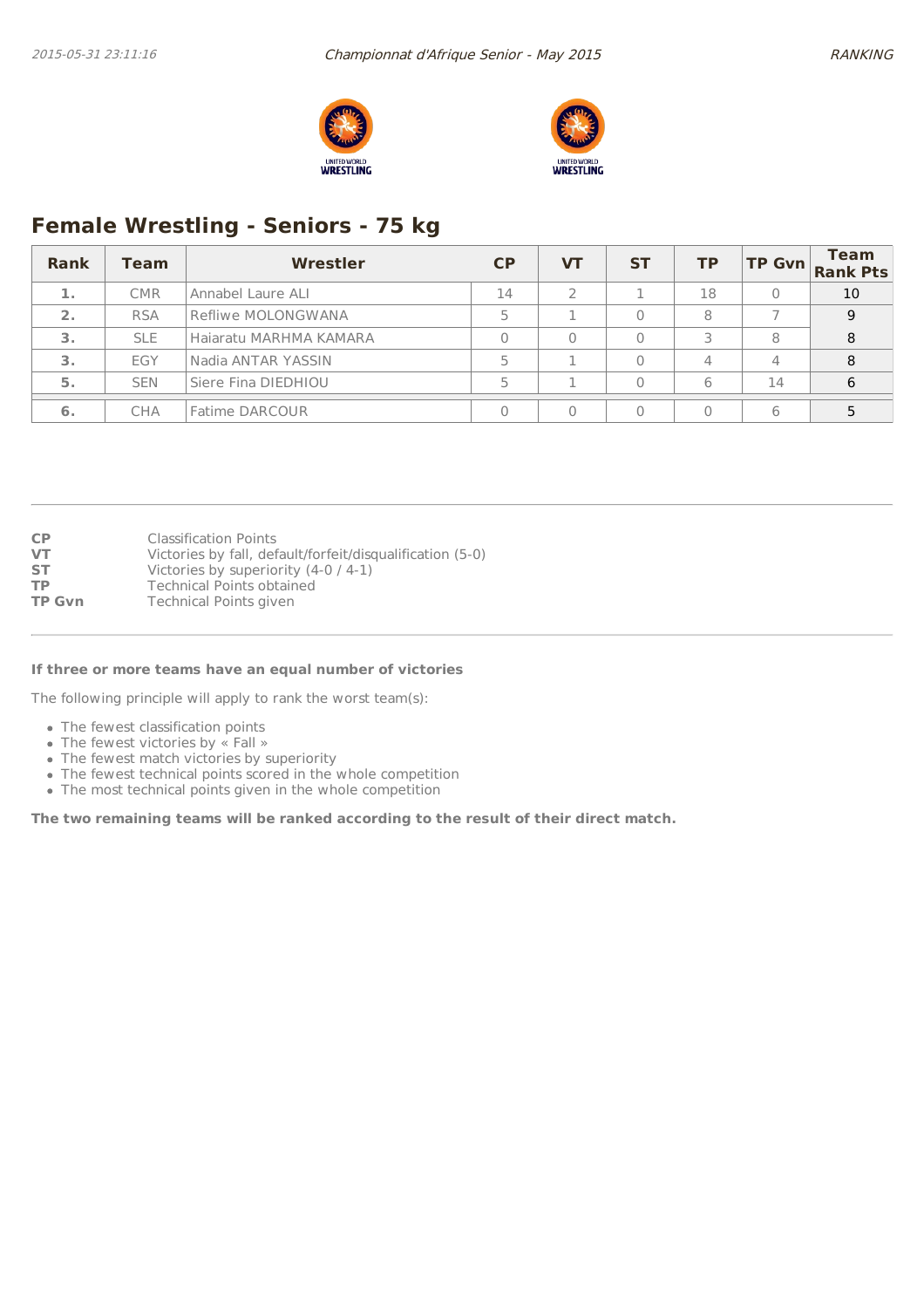

**Final 3-5**

| <b>EGY NADIA ANTAR YASSIN (4)</b> |   |
|-----------------------------------|---|
| 5-0(4-0) by VT - 00:27            |   |
| <b>SEN SIERE FINA DIEDHIOU</b>    | н |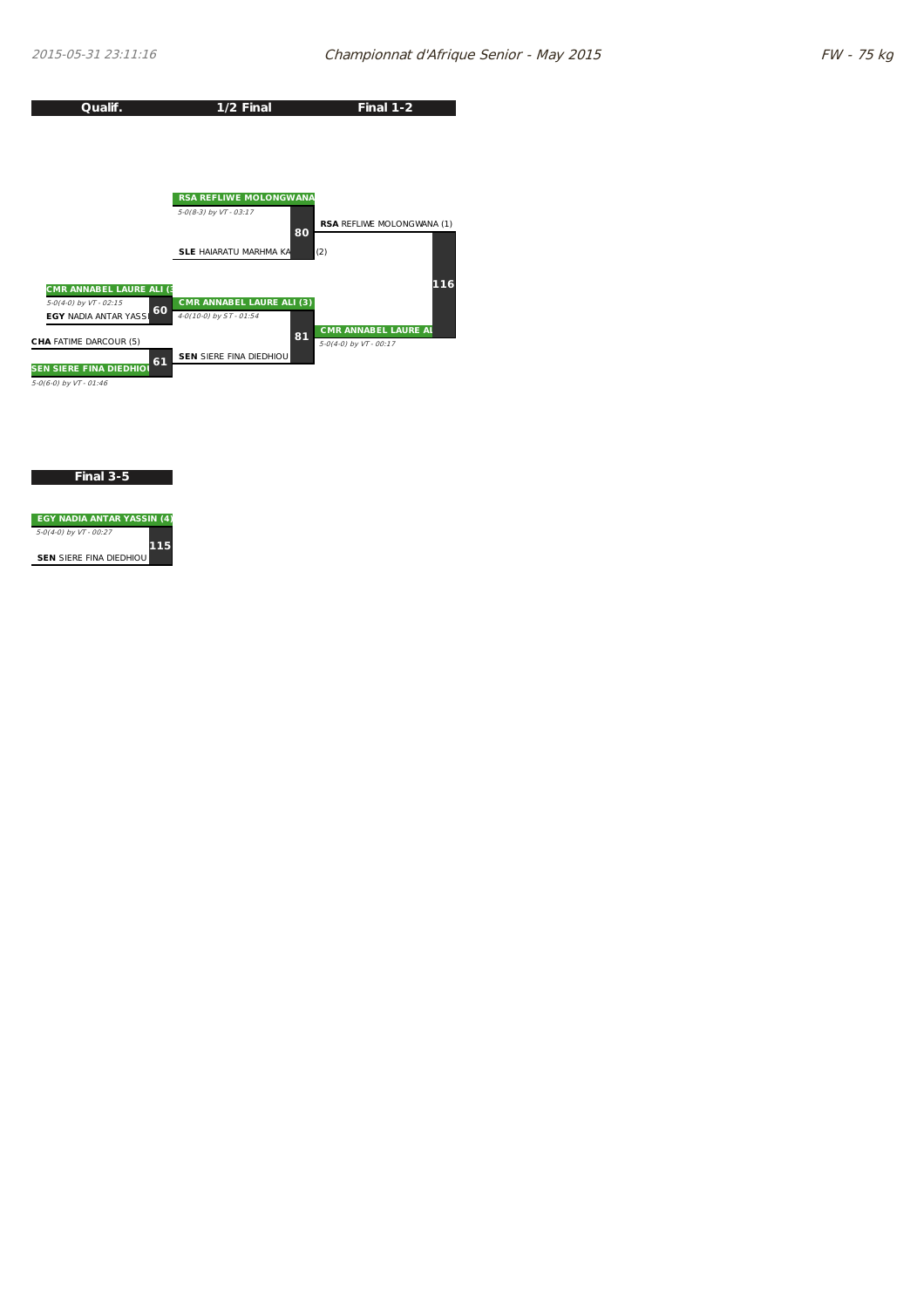



## **Female Wrestling - Seniors - 75 kg - Results**

## **Qualif. - FW -75 kg**

|    | Match Wrestler          |  |  | TP   CP   Victory   CP   TP   Wrestler    |
|----|-------------------------|--|--|-------------------------------------------|
| 60 | CMR - Annabel Laure ALI |  |  | .     O    I EGY  -   Nadia ANTAR  YASSIN |
|    | CHA - Fatime DARCOUR    |  |  | <b>6 SEN - Siere Fina DIEDHIOU</b>        |

## **1/2 Final - FW - 75 kg**

|    | Match Wrestler                  |  |  | TP   CP   Victory   CP   TP   Wrestler |
|----|---------------------------------|--|--|----------------------------------------|
| 80 | <b>RSA - Refliwe MOLONGWANA</b> |  |  | . 3 ISLE - Haiaratu MARHMA KAMARA      |
|    | <b>CMR - Annabel Laure ALI</b>  |  |  | 0 SEN - Siere Fina DIEDHIOU            |

## **Final 3-5 - FW -75 kg**

| Match Wrestler                  | TD. | <b>CP</b> | <b>Victory</b> |  | CP   TP   Wrestler         |
|---------------------------------|-----|-----------|----------------|--|----------------------------|
| <b>EGY - Nadia ANTAR YASSIN</b> |     |           |                |  | Siere Fina DIEDHIOU<br>SEN |

## **Final 1-2 - FW -75 kg**

|     | Match Wrestler            | TP   CP |  | Victory CP TP Wrestler         |
|-----|---------------------------|---------|--|--------------------------------|
| 116 | IRSA - Refliwe MOLONGWANA |         |  | <b>CMR - Annabel Laure ALI</b> |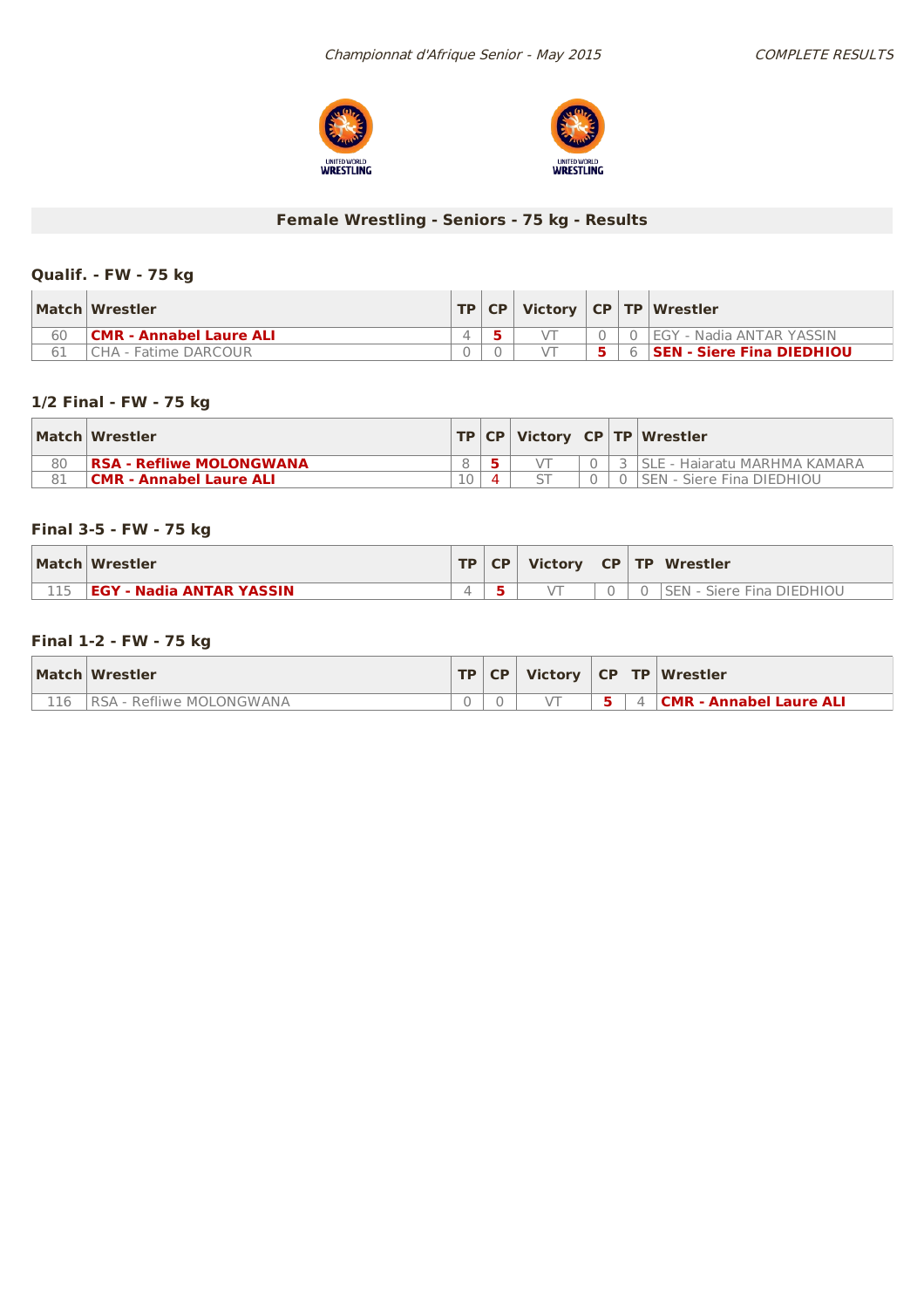



## **Greco-Roman Teams**

| $\bullet$      | ALGERIA        | ALG        |
|----------------|----------------|------------|
|                | CONGO          | CGO        |
|                | CHAD           | CHA        |
|                | CAMEROON       | <b>CMR</b> |
| $\frac{1}{2}$  | <b>EGYPT</b>   | EGY        |
| <u> HF</u>     | <b>KENYA</b>   | <b>KEN</b> |
| $\pm$          | MOROCCO        | <b>MAR</b> |
| - III          | <b>NIGERIA</b> | <b>NGR</b> |
| $\geq$         | SOUTH AFRICA   | <b>RSA</b> |
|                | SIERRA LEONE   | <b>SLE</b> |
| $\circledcirc$ | TUNISIA        | <b>TUN</b> |
|                |                |            |

**Number of Teams 11**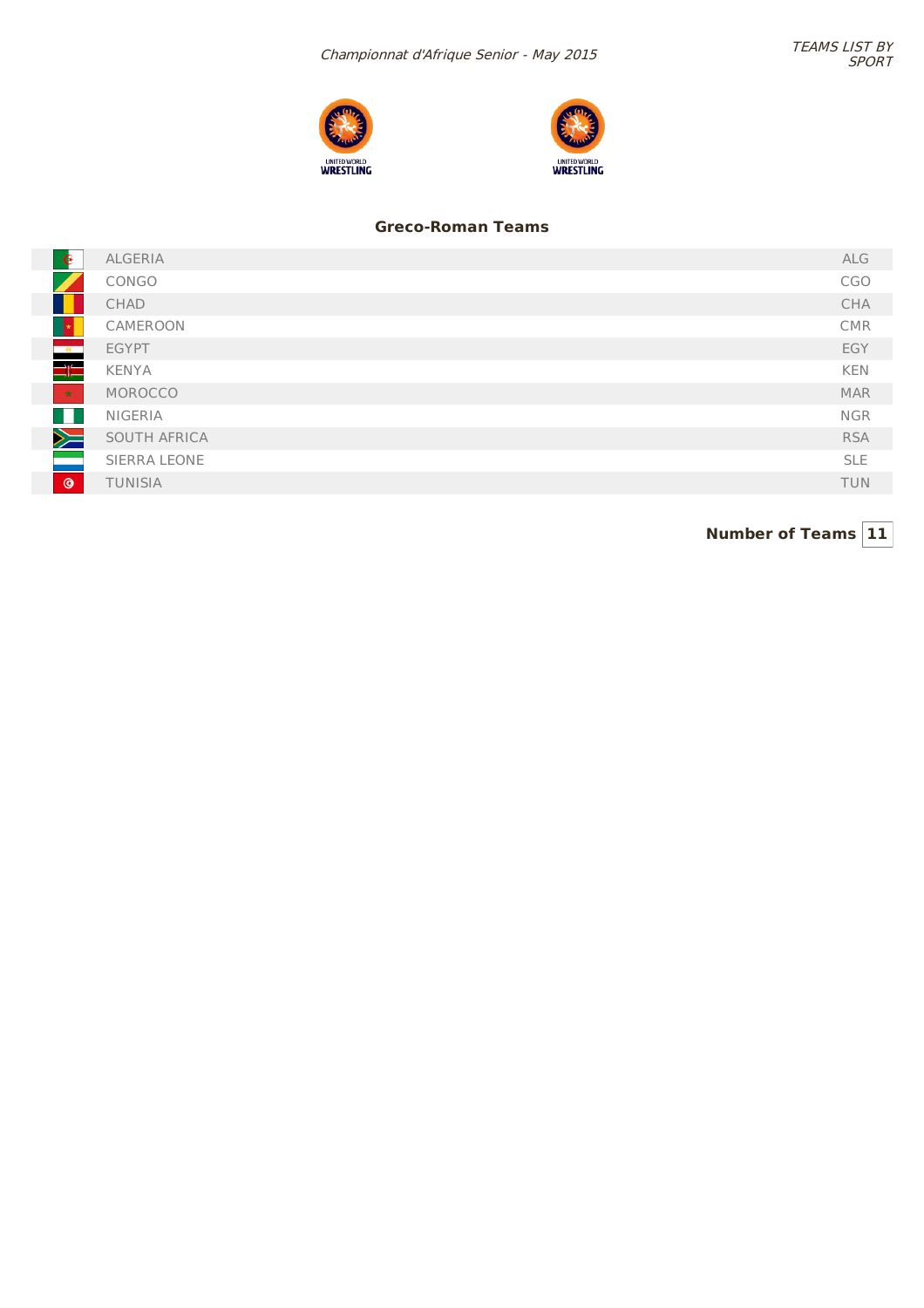NUMBER OF<br>Number of the Senior - May 2015





## **Greco-Roman**

| <b>Teams</b>                           | <b>59 kg</b> | <b>66 kg</b> | <b>71 kg</b> | <b>75 kg</b> | <b>80 kg</b> | 85 kg          | 98 kg     | 130 kg   | <b>TOTAL</b>            |
|----------------------------------------|--------------|--------------|--------------|--------------|--------------|----------------|-----------|----------|-------------------------|
| ALG<br>$\bullet$                       | 1            | п            | 1            | $\Omega$     | T            | п.             | 1         | $\Omega$ | 6                       |
| Z<br><b>CGO</b>                        | $\mathbf{0}$ | 1            | $\mathbf{0}$ | $\Omega$     | $\mathbf 0$  | $\overline{0}$ | $\bigcap$ | $\Omega$ | 1                       |
| H.<br>CHA                              | $\circ$      |              | $\mathbf{0}$ | $\Omega$     | $\mathbf{0}$ | $\Omega$       | 1.        | п.       | 3                       |
| <b>CMR</b><br><b>IX</b>                | $\mathbf 0$  | n.           | $\Omega$     | п.           | $\circ$      | п.             | $\Omega$  | $\Omega$ | 3                       |
| $\frac{1}{\sqrt{2}}$<br>EGY            | 1            | п.<br>÷.     | п.           | 1            | 1            | 1              | 1         | п.       | 8                       |
| ≡⊫<br><b>KEN</b>                       | $\mathbf{0}$ | 0            | п.           | $\Omega$     | п.           | п.             | $\bigcap$ | п.       | 4                       |
| $\langle \rangle_{\mathcal{H}}$<br>MAR | 1            | п.           | п.           | п.           | n.<br>÷.     | 1              | п.        | n.       | 8                       |
| <b>NGR</b><br><b>TILL</b>              | 1            | п.           | $\Omega$     | 1            | $\mathbf{0}$ | 1              | 1         | $\Omega$ | 5                       |
| $\geq$<br><b>RSA</b>                   | 1            | п.           | п.           | п.           | п.<br>T      | $\Omega$       | п.        | п.       | $\overline{\mathbf{z}}$ |
| <b>SLE</b>                             | $\Omega$     | $\Omega$     | $\Omega$     | п.           | $\bigcap$    | $\Omega$       | $\bigcap$ | $\Omega$ | $\mathbf{1}$            |
| TUN<br>$\bullet$                       | 1            |              | $\mathbf{0}$ | $\Omega$     |              | $\mathbf{0}$   | $\Omega$  | $\Omega$ | 3                       |
| <b>TOTAL</b>                           | 6            | 9            | 5            | 6            | 6            | 6              | 6         | 5        | 49                      |

**Number of Teams 11**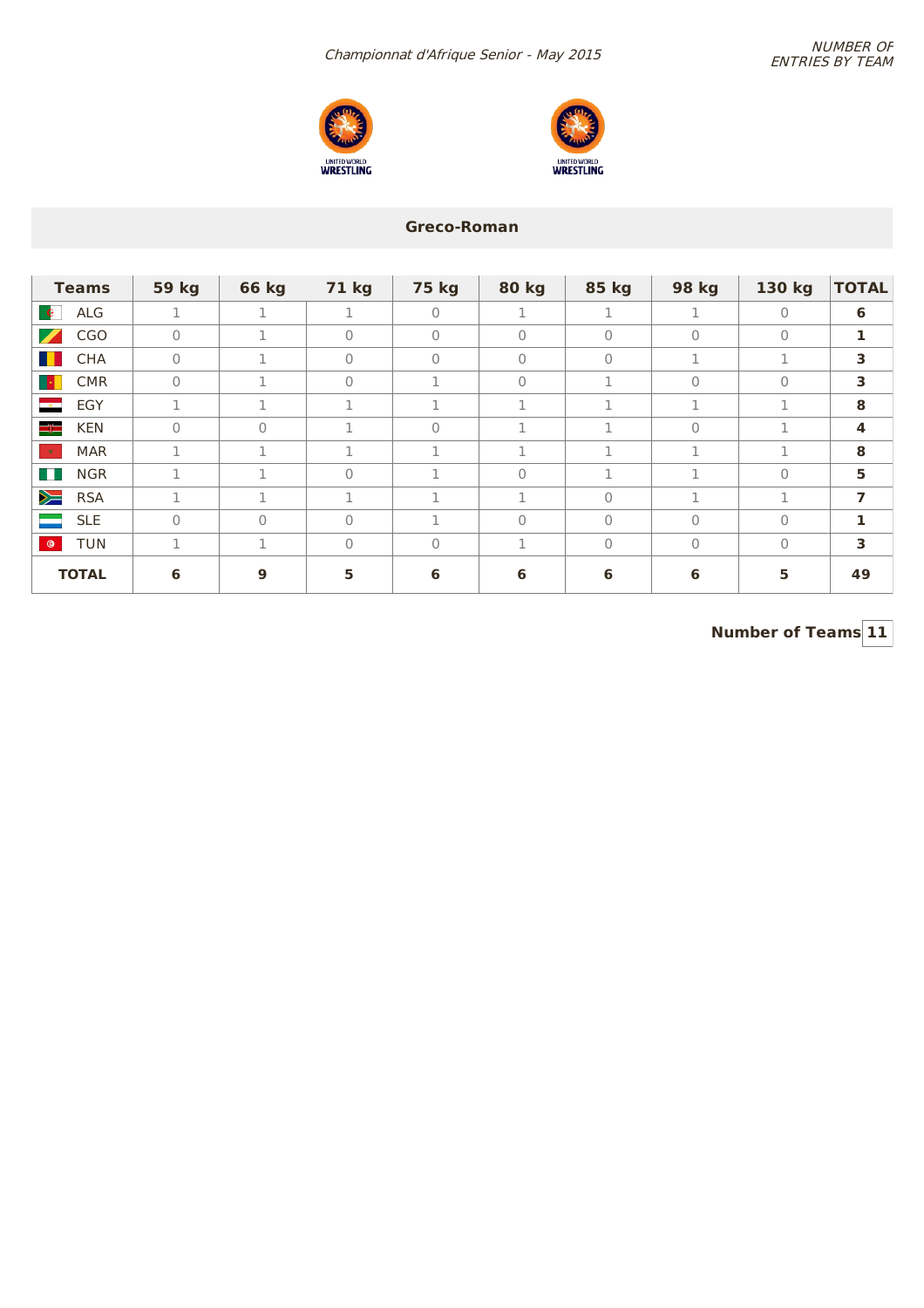



## **Greco-Roman Teams Ranking**

|                | <b>Team</b>    | 59 kg          | 66 kg          | 71 kg          | 75 kg | 80 kg          | 85 kg          | 98 kg | 130 kg         | <b>Total</b>   |
|----------------|----------------|----------------|----------------|----------------|-------|----------------|----------------|-------|----------------|----------------|
| $-18 -$        | <b>EGYPT</b>   | 10             | 10             | 10             | 9     | 10             | 10             | 10    | 10             | 79             |
| $\star$        | MOROCCO        | 8              | 6              | 9              | 10    | $\overline{9}$ | 8              | 8     | $\overline{9}$ | 67             |
| $\bullet$      | <b>ALGERIA</b> | $\overline{9}$ | 8              | 8              |       | 8              | $\overline{9}$ | 9     |                | 51             |
| $\searrow$     | SOUTH AFRICA   | 8              | 9              | $\overline{7}$ | 5     | 6              |                | 8     | 8              | 51             |
|                | <b>NIGERIA</b> | 5              | 8              |                | 8     |                | 5              | 5     |                | 31             |
| $\equiv$       | <b>KENYA</b>   |                |                | 6              |       | 5              | 8              |       | $\overline{7}$ | 26             |
|                | CAMEROON       |                | 6              |                | 6     |                | 6              |       |                | 18             |
| $\circledcirc$ | <b>TUNISIA</b> | 6              | $\overline{2}$ |                |       | 8              |                |       |                | 16             |
|                | <b>CHAD</b>    |                | 3              |                |       |                |                | 6     | 6              | 15             |
|                | SIERRA LEONE   |                |                |                | 8     |                |                |       |                | 8              |
|                | CONGO          |                | 4              |                |       |                |                |       |                | $\overline{4}$ |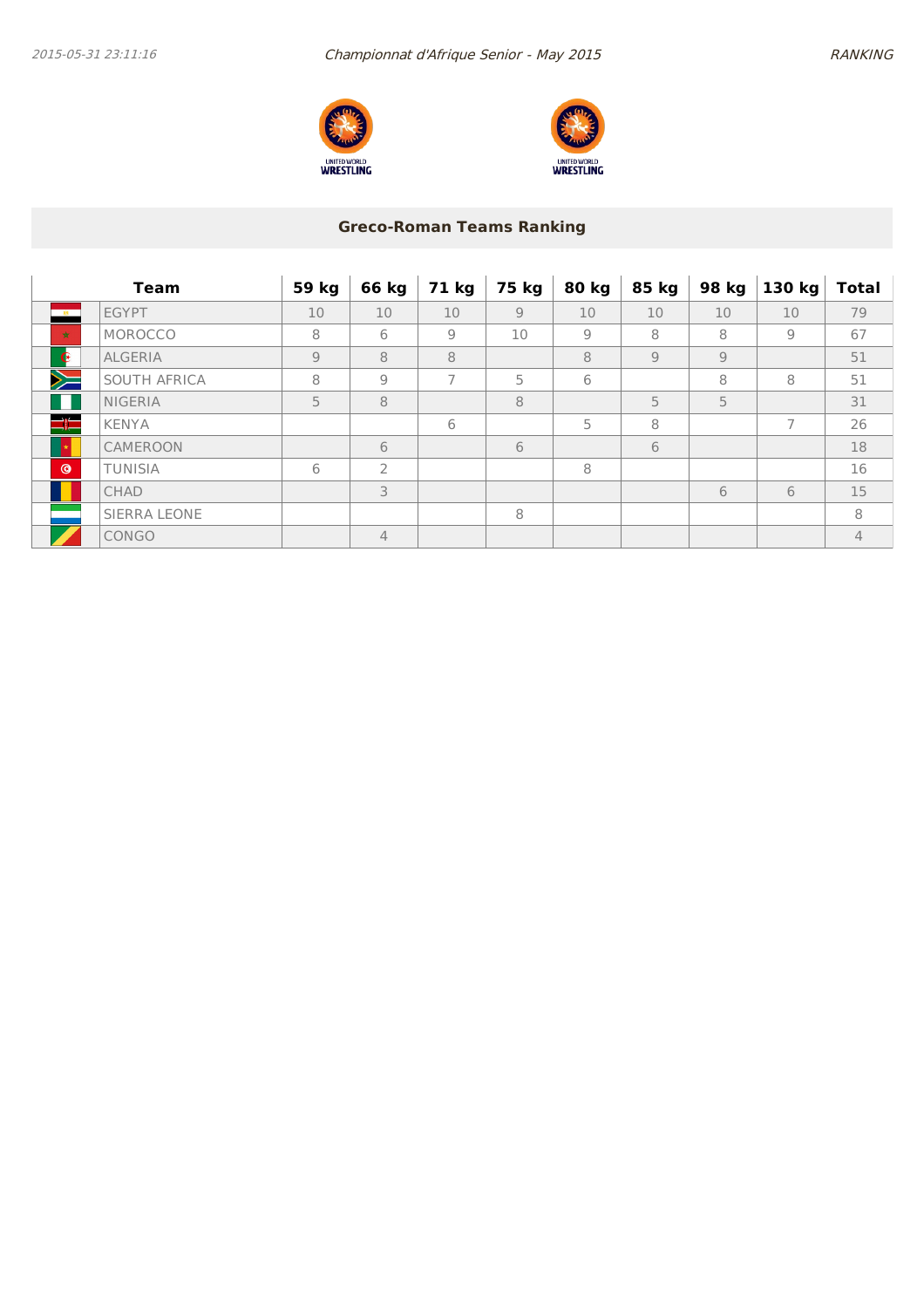| Number Team |            | <b>Name</b>           | Engagement License MC |  | $\vert$ Weight $\vert$ |
|-------------|------------|-----------------------|-----------------------|--|------------------------|
| 95          | <b>ALG</b> | Hamza SALAH SOFIAN    |                       |  |                        |
| 31          | EGY        | Haithem MAHMOUD AHMED |                       |  |                        |
| 3           | <b>MAR</b> | Messoud EL MAHADI     |                       |  |                        |
| 37          | <b>NGR</b> | Christopher MORONYE   |                       |  |                        |
| 32          | <b>RSA</b> | Jan COMBRINCK         |                       |  |                        |
| 55          | TUN        | Solymene NASR         |                       |  |                        |
|             |            |                       |                       |  |                        |
|             |            |                       |                       |  |                        |
|             |            |                       |                       |  |                        |
|             |            |                       |                       |  |                        |
|             |            |                       |                       |  |                        |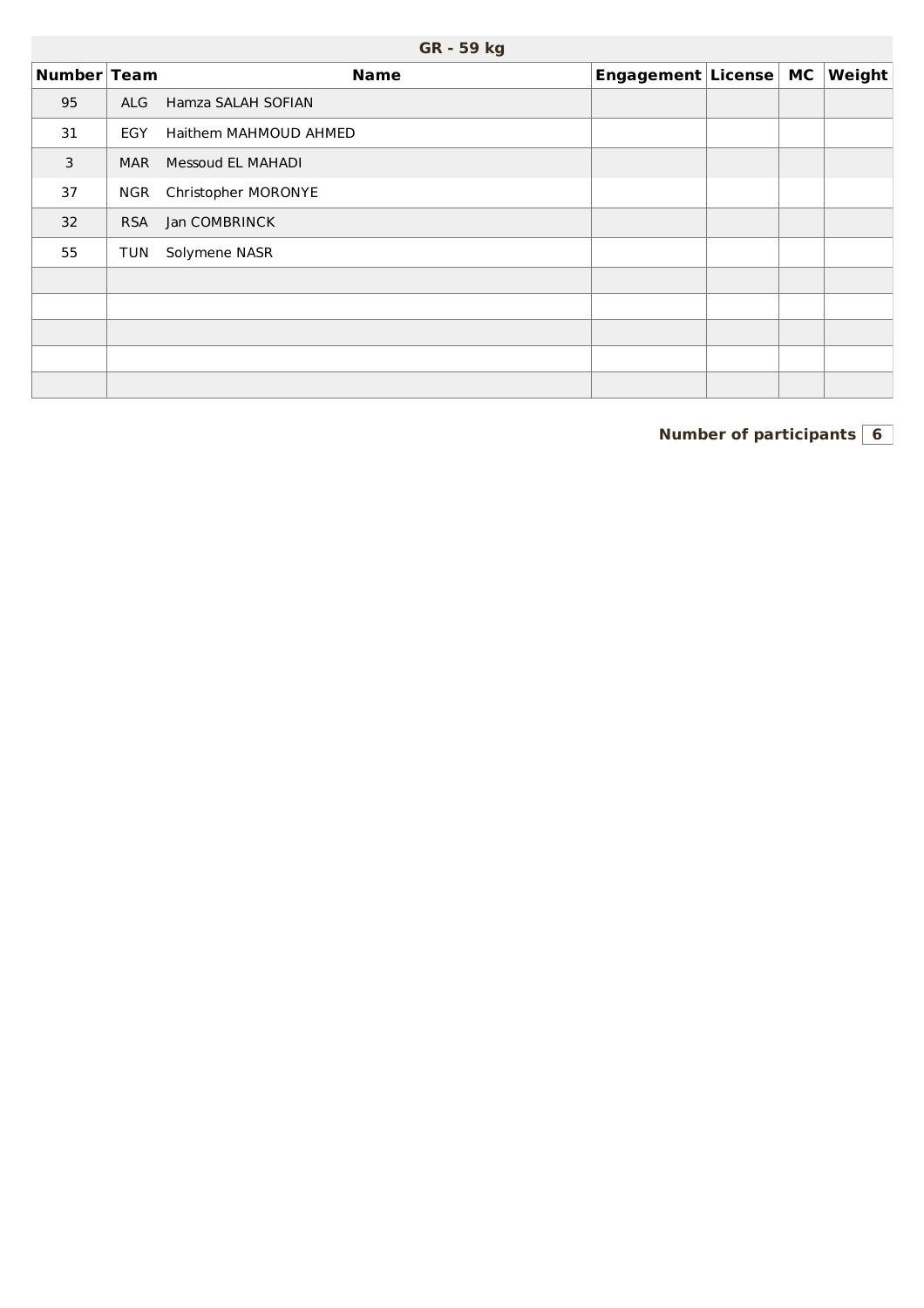



# **Greco-Roman - Seniors - 59 kg**

| Rank | <b>Team</b> | Wrestler              | CP | <b>VT</b> | <b>ST</b> | <b>TP</b> | <b>TP Gvn</b> | <b>Team</b><br><b>Rank Pts</b> |
|------|-------------|-----------------------|----|-----------|-----------|-----------|---------------|--------------------------------|
| 1.   | EGY         | Haithem MAHMOUD AHMED | Q  |           |           | 21        |               | 10                             |
| 2.   | <b>ALG</b>  | Hamza SALAH SOFIAN    |    |           |           | 18        | 13            | 9                              |
| 3.   | <b>MAR</b>  | Messoud EL MAHADI     |    |           |           |           | 11            | 8                              |
| 3.   | <b>RSA</b>  | <b>Ian COMBRINCK</b>  | 10 |           |           | 18        | 11            | 8                              |
| 5.   | TUN         | Solymene NASR         |    |           |           | ς         | 15            | 6                              |
| 6.   | <b>NGR</b>  | Christopher MORONYE   |    |           |           |           | 8             |                                |

| <b>CP</b>     | <b>Classification Points</b>                              |
|---------------|-----------------------------------------------------------|
| VT            | Victories by fall, default/forfeit/disqualification (5-0) |
| <b>ST</b>     | Victories by superiority $(4-0/4-1)$                      |
| <b>TP</b>     | <b>Technical Points obtained</b>                          |
| <b>TP Gvn</b> | <b>Technical Points given</b>                             |
|               |                                                           |

#### **If three or more teams have an equal number of victories**

The following principle will apply to rank the worst team(s):

- The fewest classification points
- The fewest victories by « Fall »
- The fewest match victories by superiority
- The fewest technical points scored in the whole competition
- The most technical points given in the whole competition

**The two remaining teams will be ranked according to the result of their direct match.**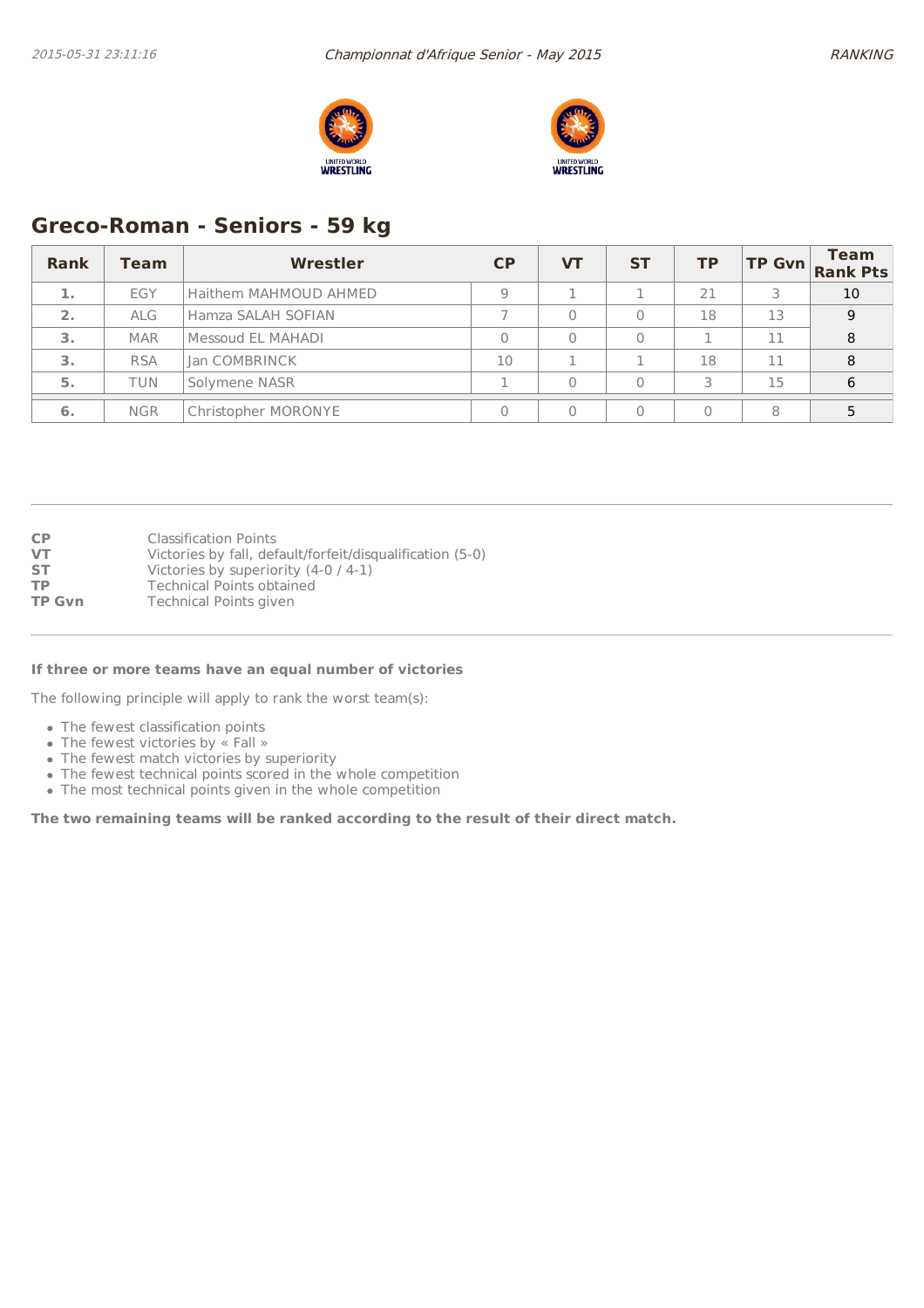

**Final 3-5**

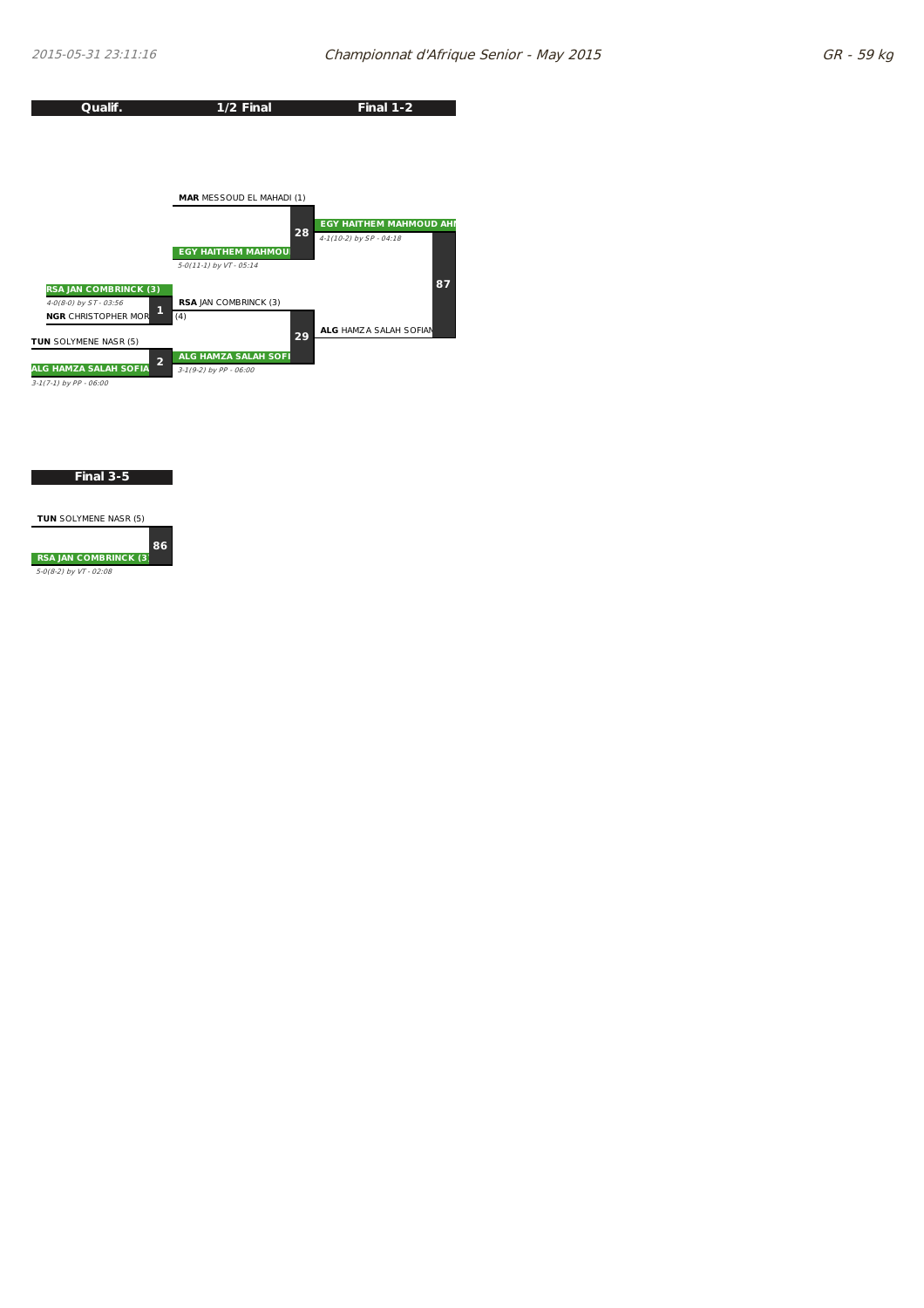



# **Greco-Roman - Seniors - 59 kg - Results**

## **Qualif. - GR - 59 kg**

| Match Wrestler              | TP CP |           |  | Victory   CP   TP   Wrestler    |
|-----------------------------|-------|-----------|--|---------------------------------|
| <b>IRSA - Ian COMBRINCK</b> |       |           |  | INGR - Christopher MORONYE      |
| TUN - Solvmene NASR         |       | <b>DD</b> |  | <b>ALG - Hamza SALAH SOFIAN</b> |

## **1/2 Final - GR - 59 kg**

|    | Match Wrestler          |  |           |  | TP   CP   Victory   CP   TP   Wrestler              |
|----|-------------------------|--|-----------|--|-----------------------------------------------------|
| 28 | MAR - Messoud EL MAHADI |  |           |  | $+$ 5 $+$ 11 <b>EGY - Haithem MAHMOUD AHMED</b> $+$ |
|    | IRSA - Ian COMBRINCK    |  | <b>DD</b> |  | 3 9 ALG - Hamza SALAH SOFIAN                        |

## **Final 3-5 - GR - 59 kg**

|    | Match Wrestler | <b>TD</b> | CP |  | Victory $\vert$ CP $\vert$ TP $\vert$ Wrestler |
|----|----------------|-----------|----|--|------------------------------------------------|
| 86 | Solvmene NASR  | -         |    |  | <b>RSA - Jan COMBRINCK</b>                     |

## **Final 1-2 - GR - 59 kg**

| Match Wrestler                     |    |  |  | TP CP   Victory   CP   TP   Wrestler |
|------------------------------------|----|--|--|--------------------------------------|
| <b>EGY - Haithem MAHMOUD AHMED</b> | 10 |  |  | IALG - Hamza SALAH SOFIAN            |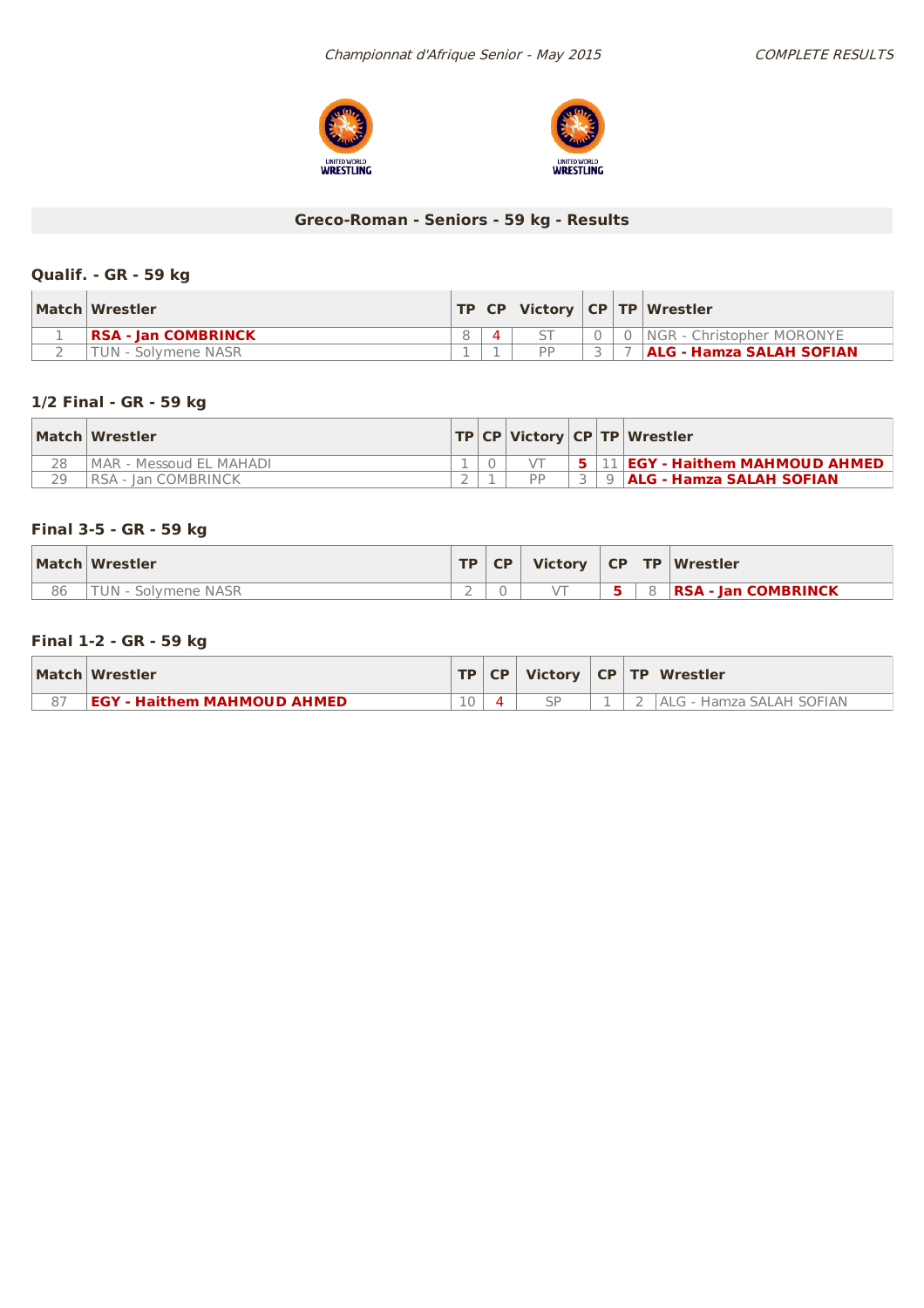| GR - 66 kg |  |  |
|------------|--|--|
|------------|--|--|

| Number Team |            | <b>Name</b>              | Engagement License MC |  | Weight |
|-------------|------------|--------------------------|-----------------------|--|--------|
| 54          | <b>ALG</b> | Tarek Aziz BEN AISSA     |                       |  |        |
| 33          | <b>CGO</b> | Noel MBOUMA NDZORI       |                       |  |        |
| 36          | <b>CHA</b> | Kasimir MADJADOUM        |                       |  |        |
| 5           | <b>CMR</b> | Abel AKRIM               |                       |  |        |
| 96          | EGY        | Ibrahim MAHMOUD HAMED    |                       |  |        |
| 40          | MAR        | Fouad FAJARI             |                       |  |        |
| 23          | <b>NGR</b> | Ituru OKE                |                       |  |        |
| 20          | <b>RSA</b> | <b>Barend BADENHORST</b> |                       |  |        |
| 97          | <b>TUN</b> | Mohamed CHAMLELI         |                       |  |        |
|             |            |                          |                       |  |        |
|             |            |                          |                       |  |        |
|             |            |                          |                       |  |        |
|             |            |                          |                       |  |        |
|             |            |                          |                       |  |        |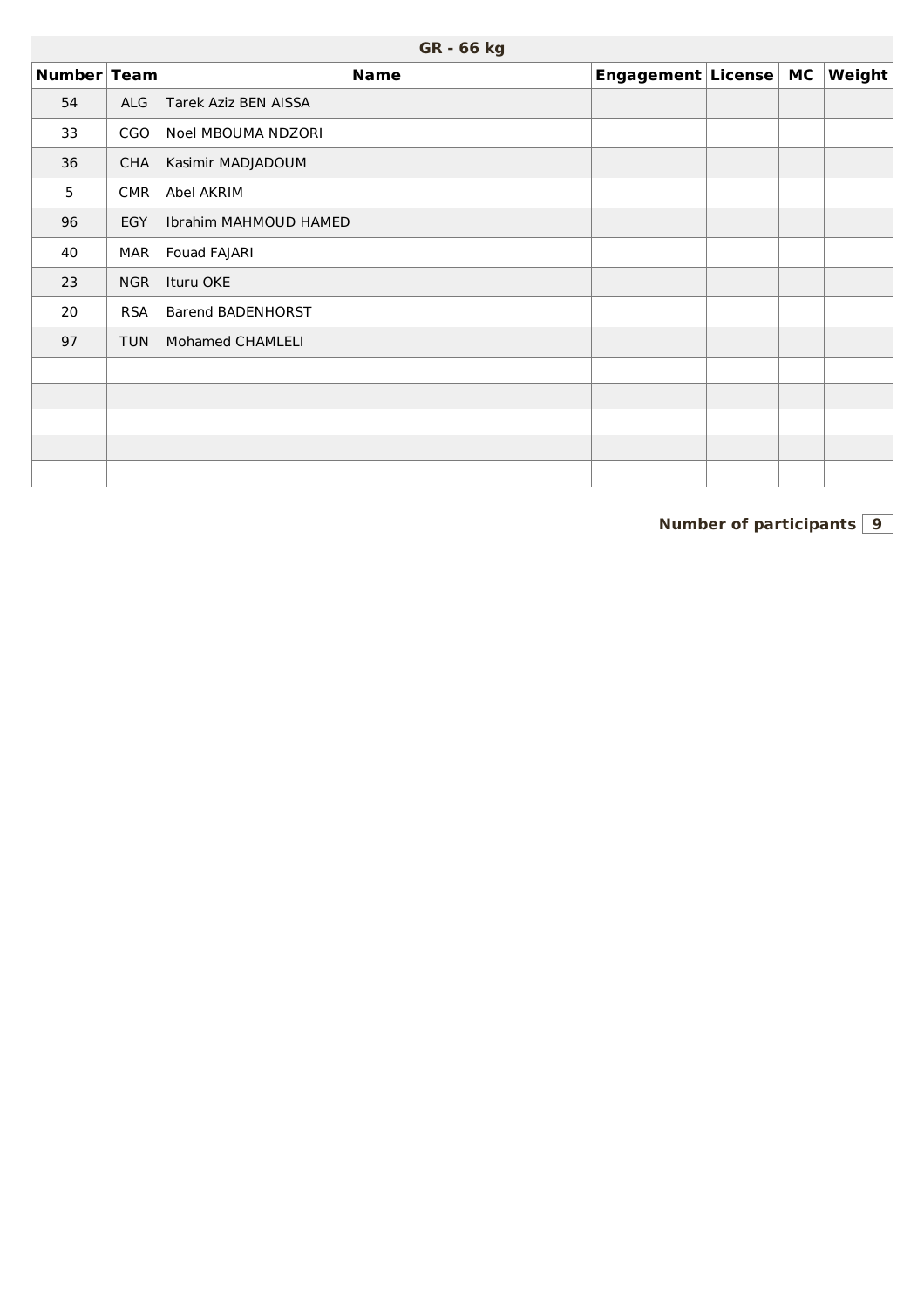



# **Greco-Roman - Seniors - 66 kg**

| <b>Rank</b>      | <b>Team</b> | Wrestler                     | <b>CP</b> | <b>VT</b> | <b>ST</b>      | <b>TP</b>      | <b>TP Gvn</b> | <b>Team</b><br><b>Rank Pts</b> |
|------------------|-------------|------------------------------|-----------|-----------|----------------|----------------|---------------|--------------------------------|
| 1.               | EGY         | <b>Ibrahim MAHMOUD HAMED</b> | 15        | $\Omega$  | 3              | 31             | 2             | 10                             |
| 2.               | <b>RSA</b>  | <b>Barend BADENHORST</b>     | 9         | $\Omega$  | $\overline{2}$ | 20             | 12            | 9                              |
| 3.               | <b>NGR</b>  | Ituru OKE                    |           | $\Omega$  |                | 14             | 9             | 8                              |
| 3.               | <b>ALG</b>  | <b>Tarek Aziz BEN AISSA</b>  | 8         | $\Omega$  | $\mathcal{L}$  | 16             | $\mathcal{P}$ | 8                              |
| 5.               | <b>CMR</b>  | Abel AKRIM                   |           | $\Omega$  | $\mathbf{0}$   |                | 19            | 6                              |
| 5.               | <b>MAR</b>  | Fouad FAJARI                 | 4         | $\Omega$  | п              | $\overline{9}$ | 16            | 6                              |
| $\overline{7}$ . | CGO         | Noel MBOUMA NDZORI           |           | $\Omega$  | $\Omega$       |                | 5             | $\overline{4}$                 |
| 8.               | <b>CHA</b>  | Kasimir MADJADOUM            | $\Omega$  | $\bigcap$ | $\Omega$       | $\Omega$       | 9             | 3                              |
| 9 <sub>1</sub>   | <b>TUN</b>  | Mohamed CHAMLELI             | $\Omega$  | $\Omega$  | $\mathbf{0}$   | $\Omega$       | 18            | $\mathcal{P}$                  |

**CP** Classification Points<br> **VT** Victories by fall, def **VT** Victories by fall, default/forfeit/disqualification (5-0)<br>**ST** Victories by superiority (4-0 / 4-1) Victories by superiority (4-0 / 4-1) **TP** Technical Points obtained<br> **TP Gvn** Technical Points given **Technical Points given** 

#### **If three or more teams have an equal number of victories**

The following principle will apply to rank the worst team(s):

- The fewest classification points
- The fewest victories by « Fall »
- The fewest match victories by superiority
- The fewest technical points scored in the whole competition
- The most technical points given in the whole competition

**The two remaining teams will be ranked according to the result of their direct match.**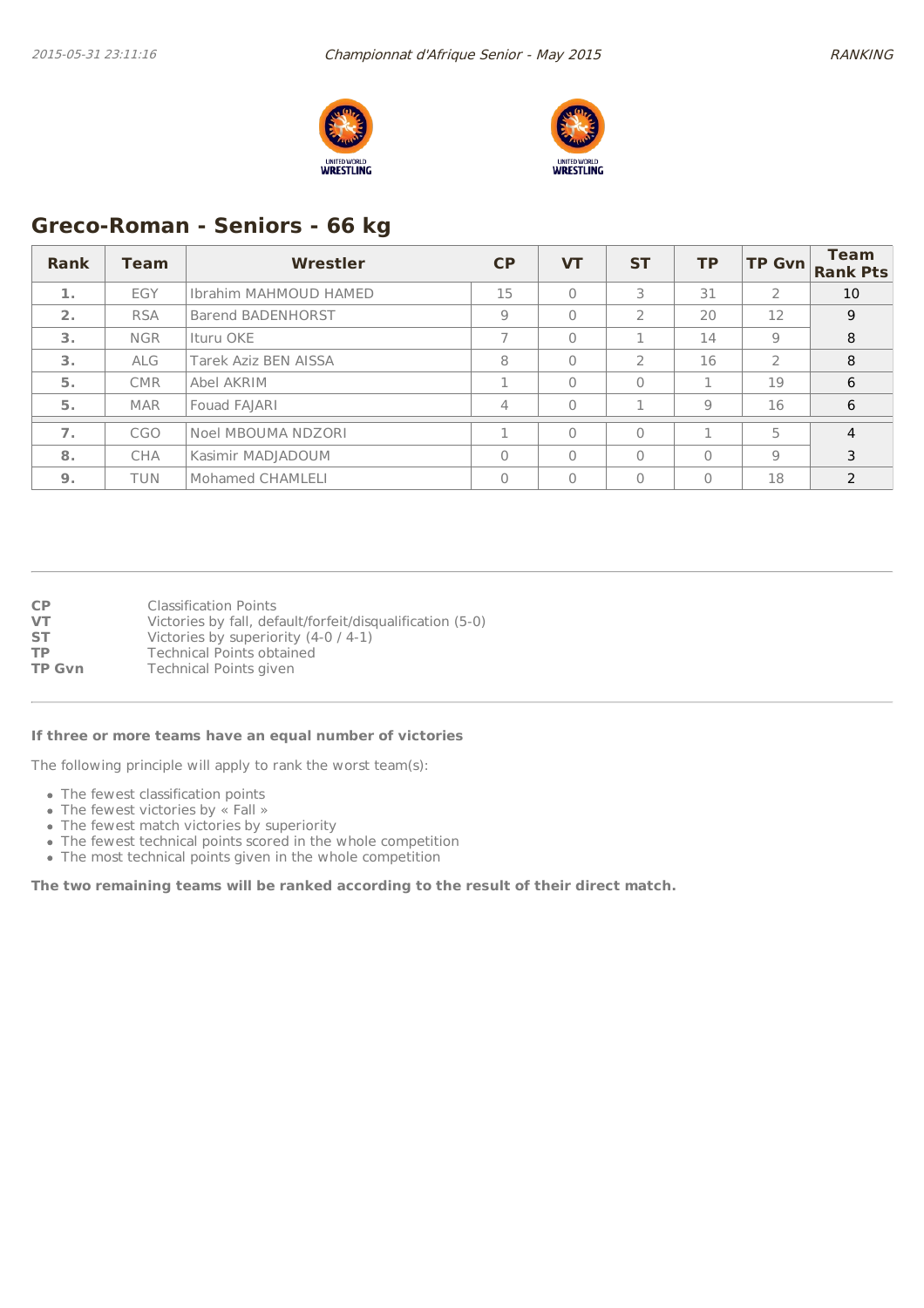



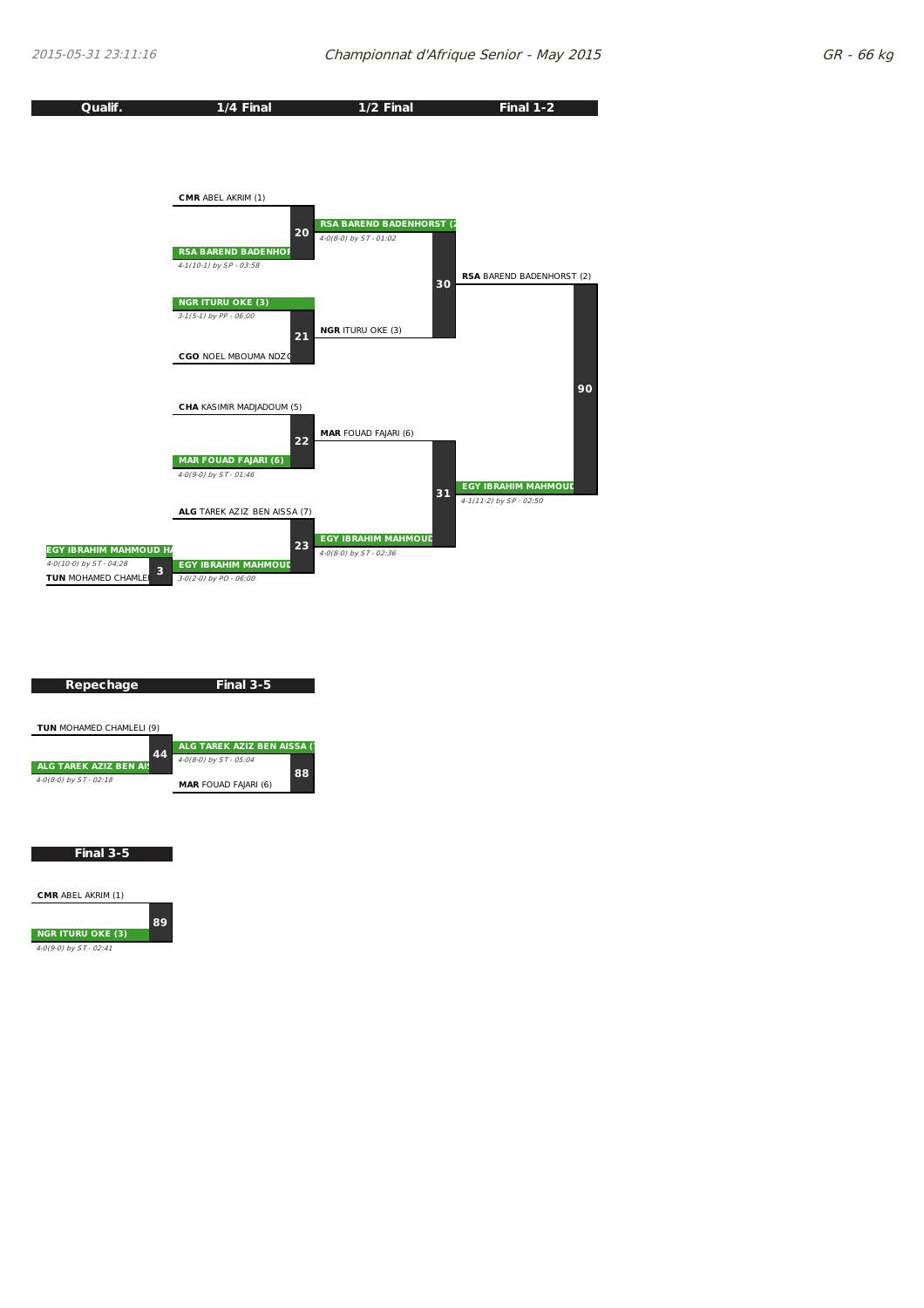



# **Greco-Roman - Seniors - 66 kg - Results**

## **Qualif. - GR - 66 kg**

| Match Wrestler                     |    | TP   CP | <b>Victory</b> |  | CP   TP   Wrestler     |
|------------------------------------|----|---------|----------------|--|------------------------|
| <b>EGY - Ibrahim MAHMOUD HAMED</b> | 10 |         |                |  | TUN - Mohamed CHAMLELI |

## **1/4 Final - GR - 66 kg**

|    | Match Wrestler             |   |                |                    | <b>TP CP Victory CP TP Wrestler</b> |
|----|----------------------------|---|----------------|--------------------|-------------------------------------|
| 20 | CMR - Abel AKRIM           |   | $\varsigma_P$  |                    | 4   10   RSA - Barend BADENHORST    |
| 21 | $ NGR - It$ uru OKE        |   | PP             |                    | .  CGO - Noel MBOUMA NDZORI         |
|    | CHA - Kasimir MADIADOUM    | า |                | $\mathbf{\Lambda}$ | $9$  MAR - Fouad FAJARI             |
| 23 | ALG - Tarek Aziz BEN AISSA |   | P <sub>O</sub> |                    | <b>EGY - Ibrahim MAHMOUD HAMED</b>  |

## **1/2 Final - GR - 66 kg**

| Match Wrestler                 |  |                | <b>TP CP Victory CP TP Wrestler</b>  |
|--------------------------------|--|----------------|--------------------------------------|
| <b>RSA - Barend BADENHORST</b> |  |                | 0   NGR - Ituru OKE                  |
| IMAR - Fouad FAIARI            |  | $\overline{4}$ | 8 <b>EGY - Ibrahim MAHMOUD HAMED</b> |

## **Repechage - GR - 66 kg**

| Match Wrestler            |  |          | $ TP CP $ Victory $ CP TP $ Wrestler |
|---------------------------|--|----------|--------------------------------------|
| - Mohamed CHAMLELI<br>JN. |  | $\Delta$ | 8 <b>ALG - Tarek Aziz BEN AISSA</b>  |

## **Final 3-5 - GR - 66 kg**

|    | Match Wrestler                    | <b>TP</b> | <b>CP</b> | <b>Victory</b> | <b>CP</b> | <b>TP</b> | Wrestler            |
|----|-----------------------------------|-----------|-----------|----------------|-----------|-----------|---------------------|
| 88 | <b>ALG - Tarek Aziz BEN AISSA</b> |           |           |                |           |           | IMAR - Fouad FAIARI |
| 89 | CMR - Abel AKRIM                  |           |           |                |           | Q         | $ NGR - It$ uru OKE |

## **Final 1-2 - GR - 66 kg**

|    | <b>Match Wrestler</b>    |  |  | <b>TP CP Victory CP TP Wrestler</b> |
|----|--------------------------|--|--|-------------------------------------|
| 90 | IRSA - Barend BADENHORST |  |  | <b>EGY - Ibrahim MAHMOUD HAMED</b>  |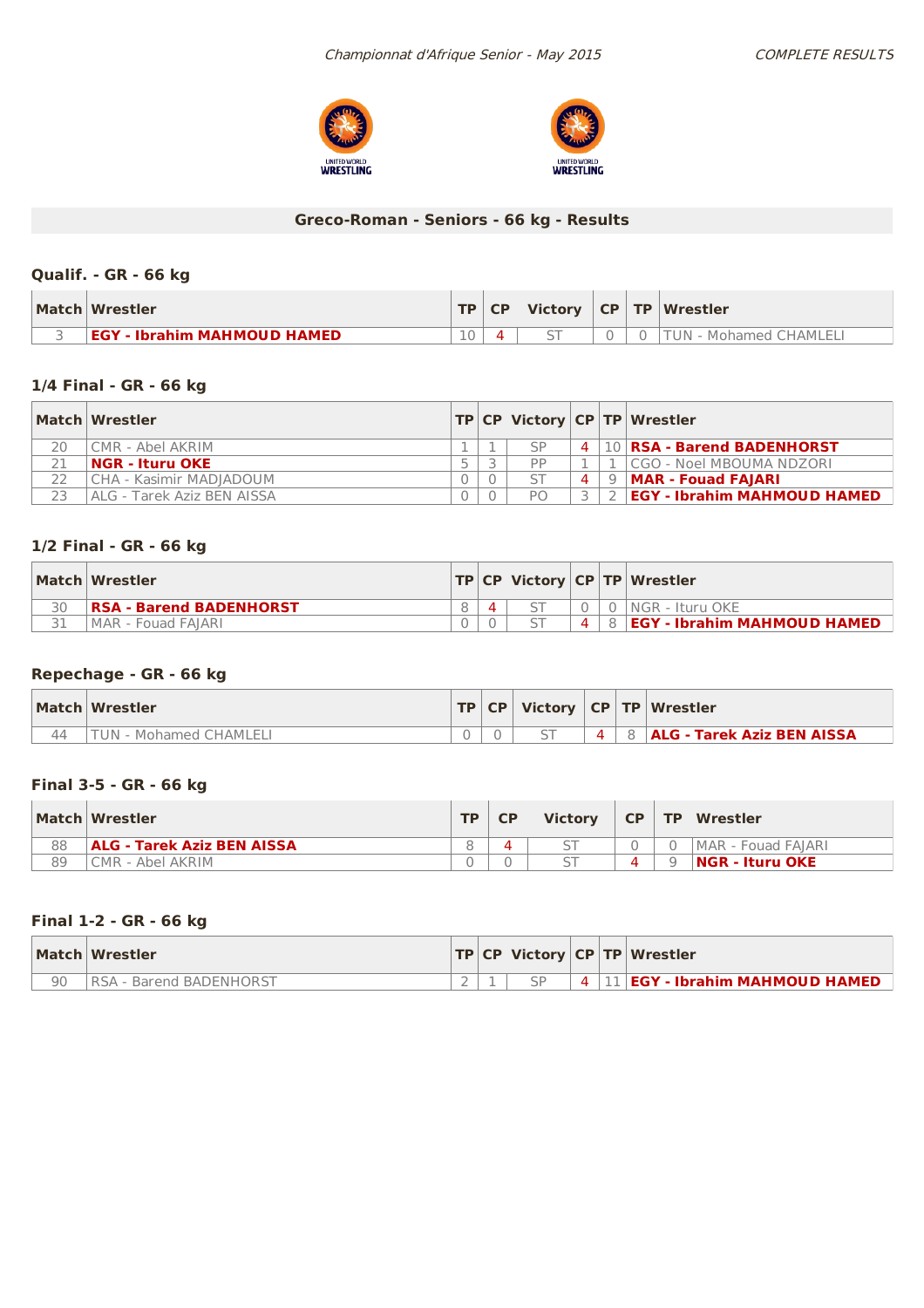| Number Team |            | <b>Name</b>            | Engagement License MC |  | $\vert$ Weight $\vert$ |
|-------------|------------|------------------------|-----------------------|--|------------------------|
| 25          | ALG        | Akrem BOUDJEMLINE      |                       |  |                        |
| 88          | EGY        | Ibrahim NASSER IBRAHIM |                       |  |                        |
| 68          | <b>KEN</b> | Vincent OKYONY         |                       |  |                        |
| 28          | MAR        | Aziz BOUALEM           |                       |  |                        |
| 67          | <b>RSA</b> | Reinhart HUMAN         |                       |  |                        |
|             |            |                        |                       |  |                        |
|             |            |                        |                       |  |                        |
|             |            |                        |                       |  |                        |
|             |            |                        |                       |  |                        |
|             |            |                        |                       |  |                        |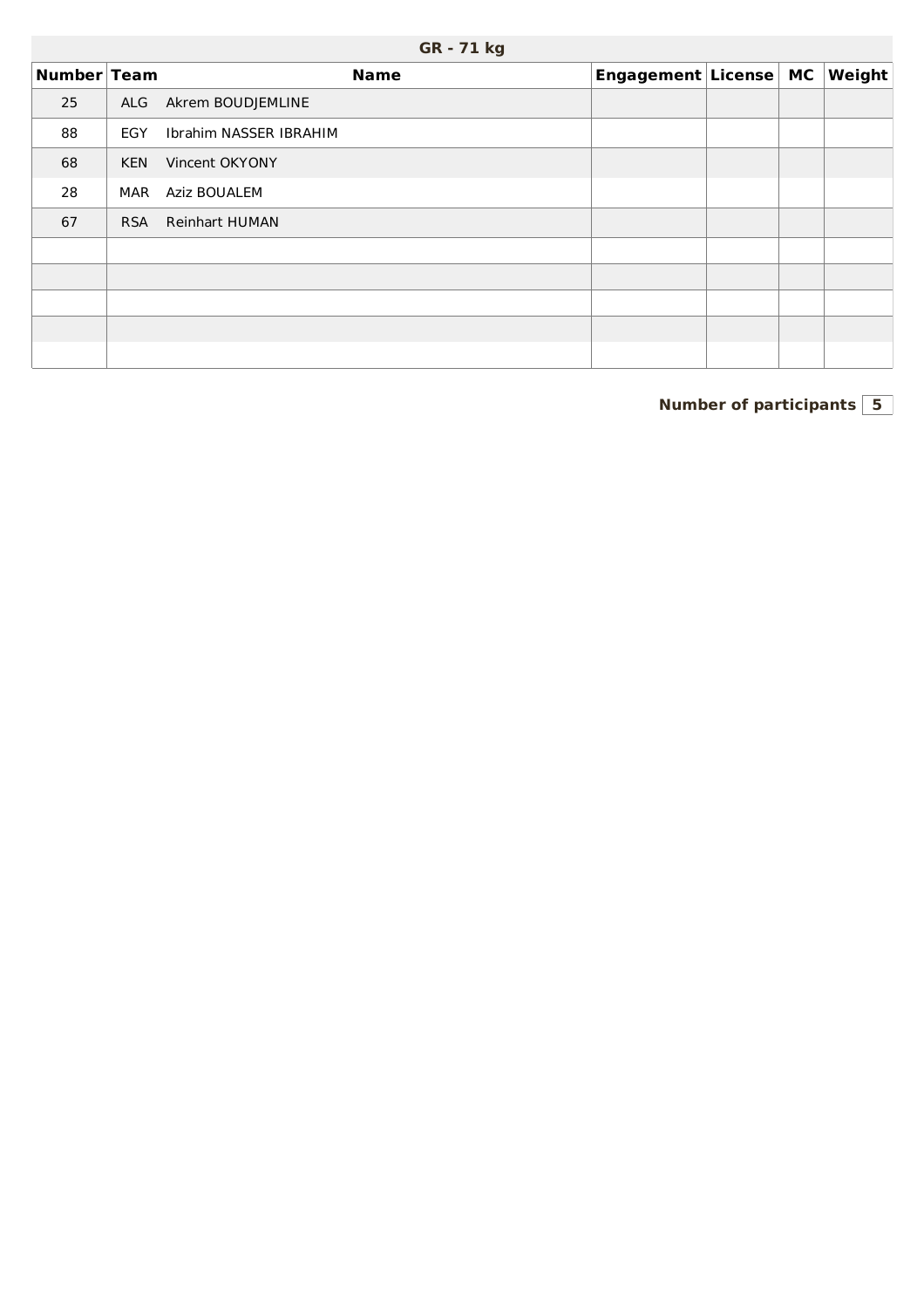



# **Greco-Roman - Seniors - 71 kg**

| Rank         | <b>Team</b> | Wrestler               | W | CP | VТ | <b>ST</b> | <b>TP</b> |    | <b>Team</b><br>$\begin{vmatrix} \mathsf{TP} & \mathsf{Gvn} \\ \mathsf{Rank} & \mathsf{Pts} \end{vmatrix}$ |
|--------------|-------------|------------------------|---|----|----|-----------|-----------|----|-----------------------------------------------------------------------------------------------------------|
|              | EGY         | Ibrahim NASSER IBRAHIM |   | 16 |    |           | 31        |    | 10                                                                                                        |
| $\mathbf{2}$ | <b>MAR</b>  | Aziz BOUALEM           |   | 10 |    |           | 14        | q  | 9                                                                                                         |
| 3.           | <b>ALG</b>  | Akrem BOUDJEMLINE      |   | 10 |    |           | 20        | 13 | 8                                                                                                         |
| $\mathbf 4.$ | <b>RSA</b>  | <b>Reinhart HUMAN</b>  |   |    |    |           | 8         | 23 |                                                                                                           |
| 5.           | <b>KEN</b>  | Vincent OKYONY         |   |    |    |           |           | 26 | 6                                                                                                         |

| <b>CP</b>     | <b>Classification Points</b>                              |
|---------------|-----------------------------------------------------------|
| <b>VT</b>     | Victories by fall, default/forfeit/disqualification (5-0) |
| <b>ST</b>     | Victories by superiority $(4-0/4-1)$                      |
| <b>TP</b>     | Technical Points obtained                                 |
| <b>TP Gvn</b> | <b>Technical Points given</b>                             |

#### In the Nordic tournament, the wrestler with the highest number of victories will be ranked first, regardless of the **total number of classification points.**

If two wrestlers have an equal number of classification points, their direct match will determine the winner. The wrestler who won against his opponent will be ranked before the other one.

If more than two wrestlers have an equal number of classification points, the last of the ex-aequo group will be determined following these criteria until only two wrestlers remain:

- The fewest victories by « Fall »
- The fewest match victories by superiority
- The fewest technical points scored in the whole competition
- The most technical points given in the whole competition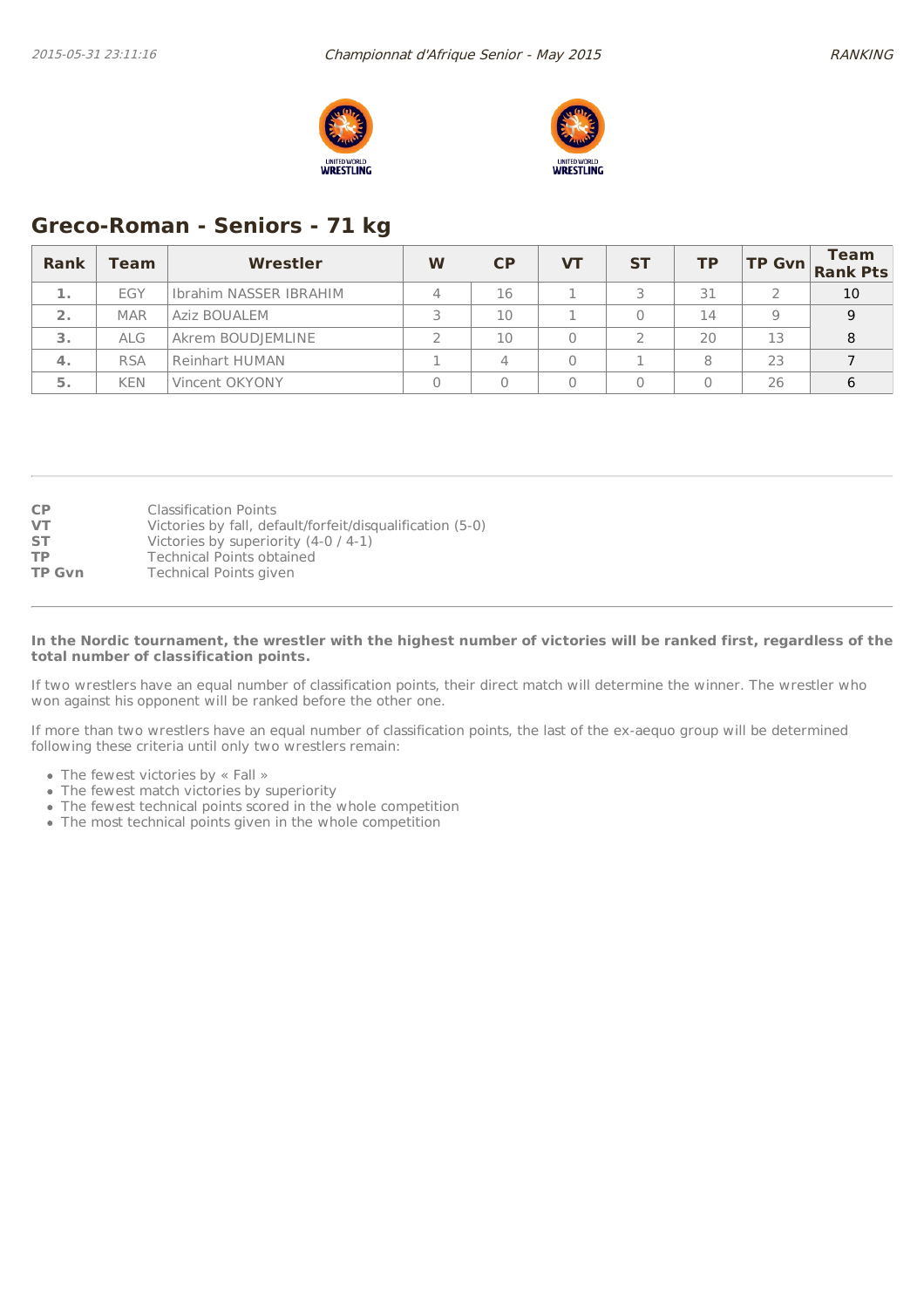



# **Greco-Roman - Seniors - 71 kg**

|                         |                                                            |                                             | $\overline{2}$                         | 3                                        | 4                                        | 5                                                          |                |                |              |                |           |                  |                |
|-------------------------|------------------------------------------------------------|---------------------------------------------|----------------------------------------|------------------------------------------|------------------------------------------|------------------------------------------------------------|----------------|----------------|--------------|----------------|-----------|------------------|----------------|
|                         |                                                            | <b>Akrem</b><br><b>BOUDJEMLINE</b><br>(ALG) | <b>Aziz</b><br><b>BOUALEM</b><br>(MAR) | <b>Reinhart</b><br><b>HUMAN</b><br>(RSA) | <b>Vincent</b><br><b>OKYONY</b><br>(KEN) | <b>Ibrahim</b><br><b>NASSER</b><br><b>IBRAHIM</b><br>(EGY) | W              | CP             |              | VT ST TP       |           | <b>TP</b><br>Gvn | <b>Rank</b>    |
| $\mathbf{1}$            | <b>Akrem</b><br><b>BOUDJEMLINE</b><br>(ALG)                |                                             | $3-1(2-1)$ by PP<br>$-06:00$           | $4-0(9-0)$ by<br>$ST - 02:53$            | $4-0(8-0)$ by<br>$ST - 00:20$            | $4-1(11-2)$<br>by SP -<br>02:12                            | $\overline{2}$ | 10             | $\bigcap$    | $\overline{2}$ | 20        | 13               | 3              |
| $\overline{\mathbf{2}}$ | <b>Aziz</b><br><b>BOUALEM</b><br>(MAR)                     | $3-1(2-1)$ by PP -<br>06:00                 |                                        | $3-0(6-0)$ by<br>$PO - 06:00$            | $4-0(6-0)$ by<br>$VT - 02:33$            | $4-0(8-0)$ by<br><b>ST</b>                                 | 3              | 10             | 1            | $\Omega$       | 14        | $\overline{9}$   | $\overline{2}$ |
| $\overline{\mathbf{3}}$ | <b>Reinhart</b><br><b>HUMAN (RSA)</b>                      | 4-0(9-0) by $ST -$<br>02:53                 | $3-0(6-0)$ by<br>$PO - 06:00$          |                                          | $4-0(8-0)$ by<br>$ST - 00:50$            | $4-0(8-0)$ by<br>$ST - 00:32$                              | $\overline{1}$ | $\overline{4}$ | $\bigcap$    | $\mathbf{1}$   | 8         | 23               | 4              |
| $\overline{\mathbf{4}}$ | <b>Vincent</b><br><b>OKYONY</b><br>(KEN)                   | 4-0(8-0) by $ST -$<br>00:20                 | $4-0(6-0)$ by VT<br>$-02:33$           | $4-0(8-0)$ by<br>ST - 00:50              |                                          | $4-0(4-0)$ by<br><b>VT</b>                                 | $\bigcap$      | $\bigcap$      | $\bigcap$    | $\Omega$       | $\bigcap$ | 26               | 5              |
| 5                       | <b>Ibrahim</b><br><b>NASSER</b><br><b>IBRAHIM</b><br>(EGY) | $4-1(11-2)$ by SP -<br>02:12                | 4-0(8-0) by ST                         | $4-0(8-0)$ by<br>ST - 00:32              | $4-0(4-0)$ by<br><b>VT</b>               |                                                            | $\overline{4}$ | 16             | $\mathbf{1}$ | 3              | 31        | $\overline{2}$   | 1              |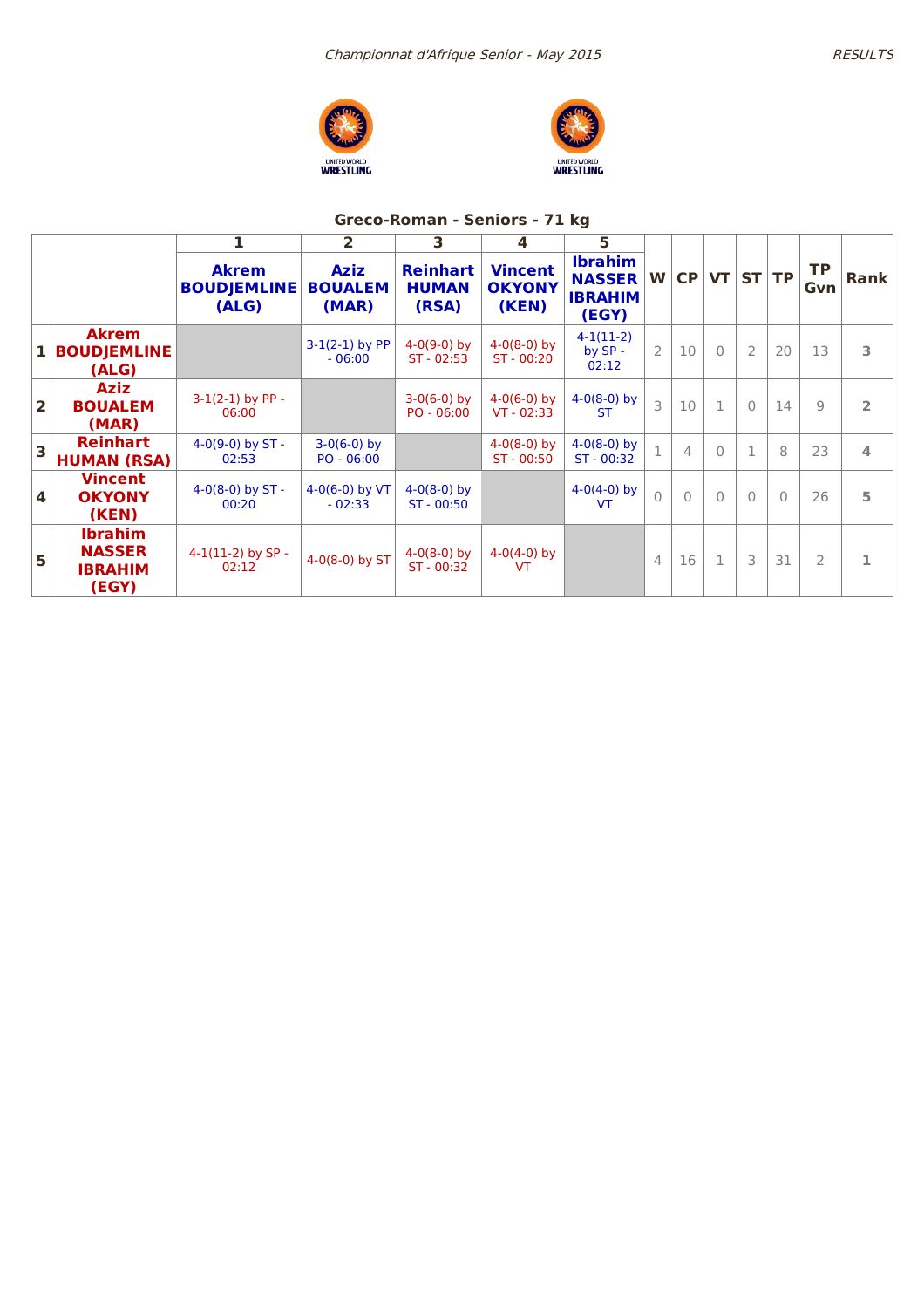



# **Greco-Roman - Seniors - 71 kg - Results**

## **Round 1 - GR - 71 kg**

| Match Wrestler                  | TD. | <b>Victory</b> |  | $C$ P $\mid$ TP $\mid$ Wrestler |
|---------------------------------|-----|----------------|--|---------------------------------|
| <b>IALG - Akrem BOUDIEMLINE</b> |     | PP             |  | MAR - Aziz BOUALEM              |
| RSA - Reinhart HUMAN            |     |                |  | <b>IKEN - Vincent OKYONY</b>    |

## **Round 2 - GR - 71 kg**

|    | Match Wrestler                      | TP | <b>CP</b> | Victory |  | CP   TP   Wrestler      |
|----|-------------------------------------|----|-----------|---------|--|-------------------------|
| 16 | <b>EGY - Ibrahim NASSER IBRAHIM</b> |    |           |         |  | ALG - Akrem BOUDIEMLINE |
|    | <b>MAR - Aziz BOUALEM</b>           |    |           |         |  | RSA - Reinhart HUMAN    |

## **Round 3 - GR - 71 kg**

| Match Wrestler                      |  |  | TP   CP   Victory   CP   TP   Wrestler |
|-------------------------------------|--|--|----------------------------------------|
| KFN - Vincent OKYONY                |  |  | 8 <b>ALG - Akrem BOUDIEMLINE</b>       |
| <b>EGY - Ibrahim NASSER IBRAHIM</b> |  |  | I MAR - Aziz BOUALEM                   |

## **Round 4 - GR - 71 kg**

| Match Wrestler        |  |                |    | TP   CP   Victory   CP   TP   Wrestler |
|-----------------------|--|----------------|----|----------------------------------------|
| RSA - Reinhart HUMAN  |  | $\overline{4}$ |    | 9   ALG - Akrem BOUDJEMLINE            |
| IKEN - Vincent OKYONY |  | $\Delta$       | 41 | <b>EGY - Ibrahim NASSER IBRAHIM</b>    |

## **Round 5 - GR - 71 kg**

|    | Match Wrestler       |  |                | TP   CP   Victory   CP   TP   Wrestler |
|----|----------------------|--|----------------|----------------------------------------|
| 91 | MAR - Aziz BOUALEM   |  |                | 0   KEN - Vincent OKYONY               |
| 92 | RSA - Reinhart HUMAN |  | $\overline{a}$ | <b>EGY - Ibrahim NASSER IBRAHIM</b>    |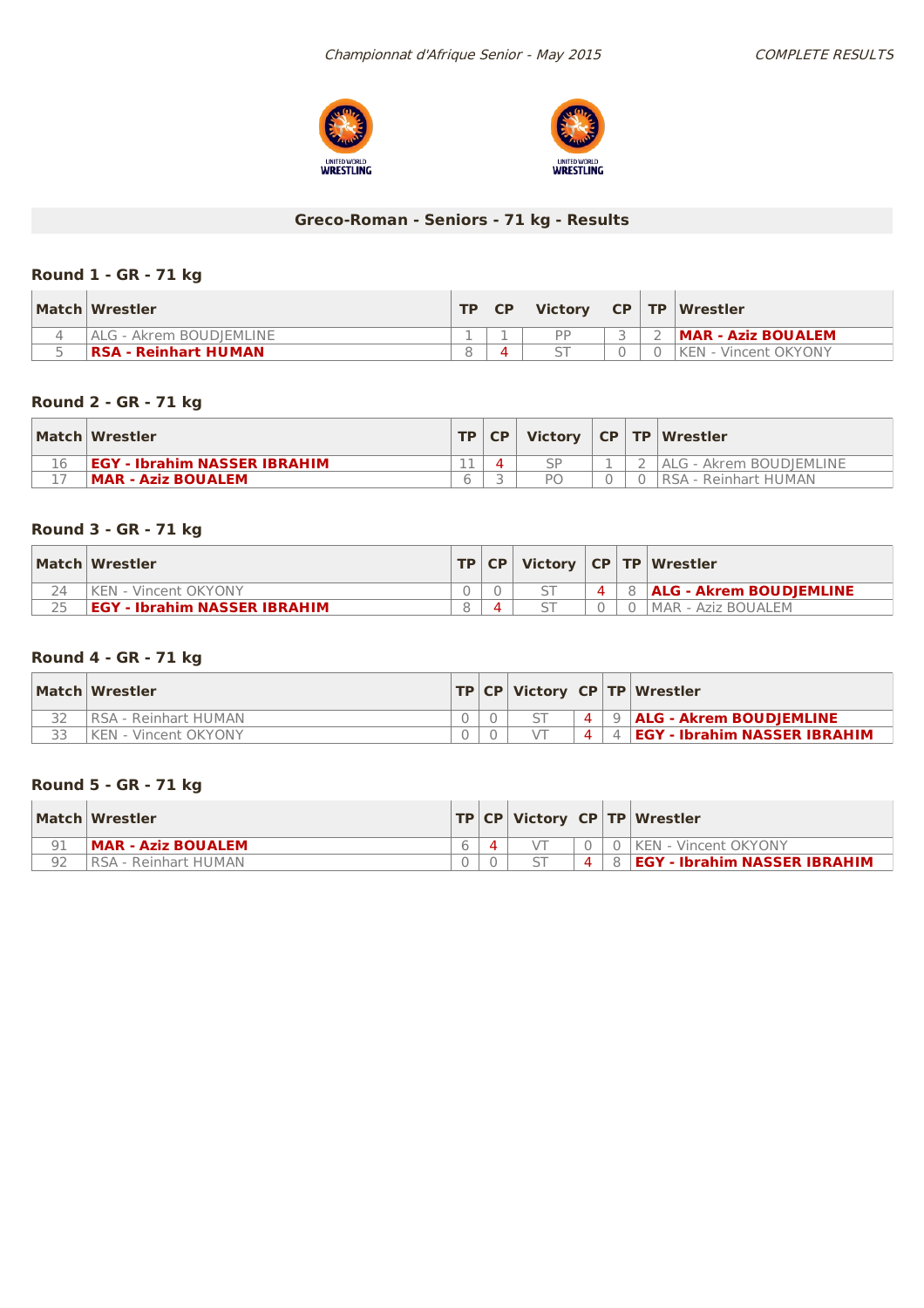| Number Team |            | <b>Name</b>             | Engagement License MC |  | Weight |
|-------------|------------|-------------------------|-----------------------|--|--------|
| 70          | <b>CMR</b> | Marcel DIBOMA           |                       |  |        |
| 87          | EGY        | Tarek MOHAMED ABDESALAM |                       |  |        |
| 16          | <b>MAR</b> | Zied AYOT IKRAM         |                       |  |        |
| 14          | <b>NGR</b> | <b>Emmanuel NWORIE</b>  |                       |  |        |
| 58          | <b>RSA</b> | Sarel BESTER            |                       |  |        |
| 56          | <b>SLE</b> | Abdulai SALAM           |                       |  |        |
|             |            |                         |                       |  |        |
|             |            |                         |                       |  |        |
|             |            |                         |                       |  |        |
|             |            |                         |                       |  |        |
|             |            |                         |                       |  |        |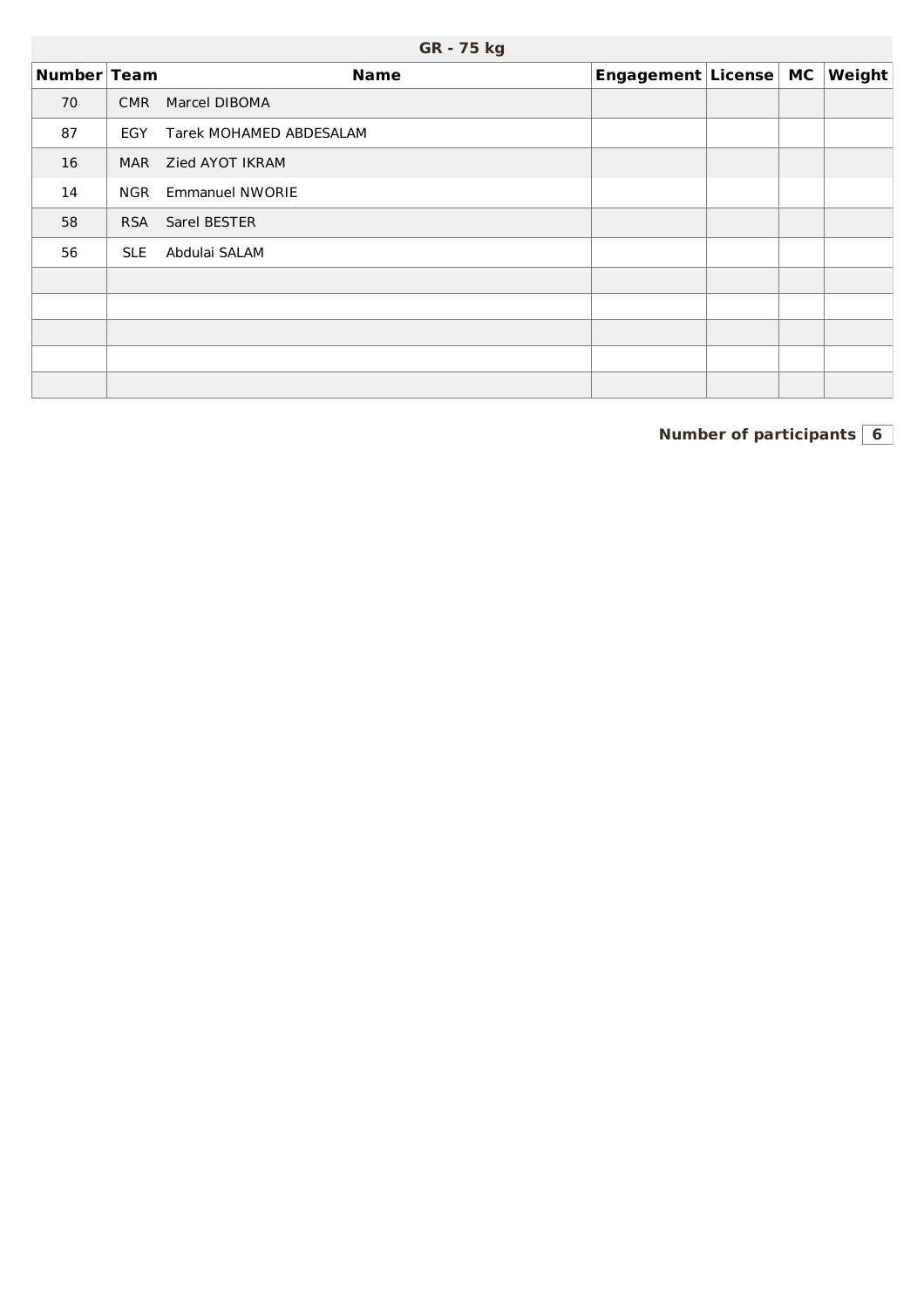



# **Greco-Roman - Seniors - 75 kg**

| Rank | Team       | Wrestler                | CP | <b>VT</b> | <b>ST</b> | <b>TP</b> | <b>TP Gvn</b> | <b>Team</b><br><b>Rank Pts</b> |
|------|------------|-------------------------|----|-----------|-----------|-----------|---------------|--------------------------------|
| 1.   | <b>MAR</b> | Zied AYOT IKRAM         | Q  |           |           | 17        | 4             | 10                             |
| 2.   | EGY        | Tarek MOHAMED ABDESALAM | 8  |           |           | 17        | 11            | 9                              |
| 3.   | <b>NGR</b> | Emmanuel NWORIE         |    |           |           |           | 9             | 8                              |
| 3.   | <b>SLE</b> | Abdulai SALAM           |    |           |           | 26        | 17            | 8                              |
| 5.   | <b>CMR</b> | Marcel DIBOMA           |    |           |           |           | 19            | 6                              |
| 6.   | <b>RSA</b> | Sarel BESTER            |    |           |           | 8         | 16            |                                |

| <b>CP</b>     | <b>Classification Points</b>                              |
|---------------|-----------------------------------------------------------|
| <b>VT</b>     | Victories by fall, default/forfeit/disqualification (5-0) |
| <b>ST</b>     | Victories by superiority $(4-0/4-1)$                      |
| <b>TP</b>     | <b>Technical Points obtained</b>                          |
| <b>TP Gvn</b> | <b>Technical Points given</b>                             |

#### **If three or more teams have an equal number of victories**

The following principle will apply to rank the worst team(s):

- The fewest classification points
- The fewest victories by « Fall »
- The fewest match victories by superiority
- The fewest technical points scored in the whole competition
- The most technical points given in the whole competition

**The two remaining teams will be ranked according to the result of their direct match.**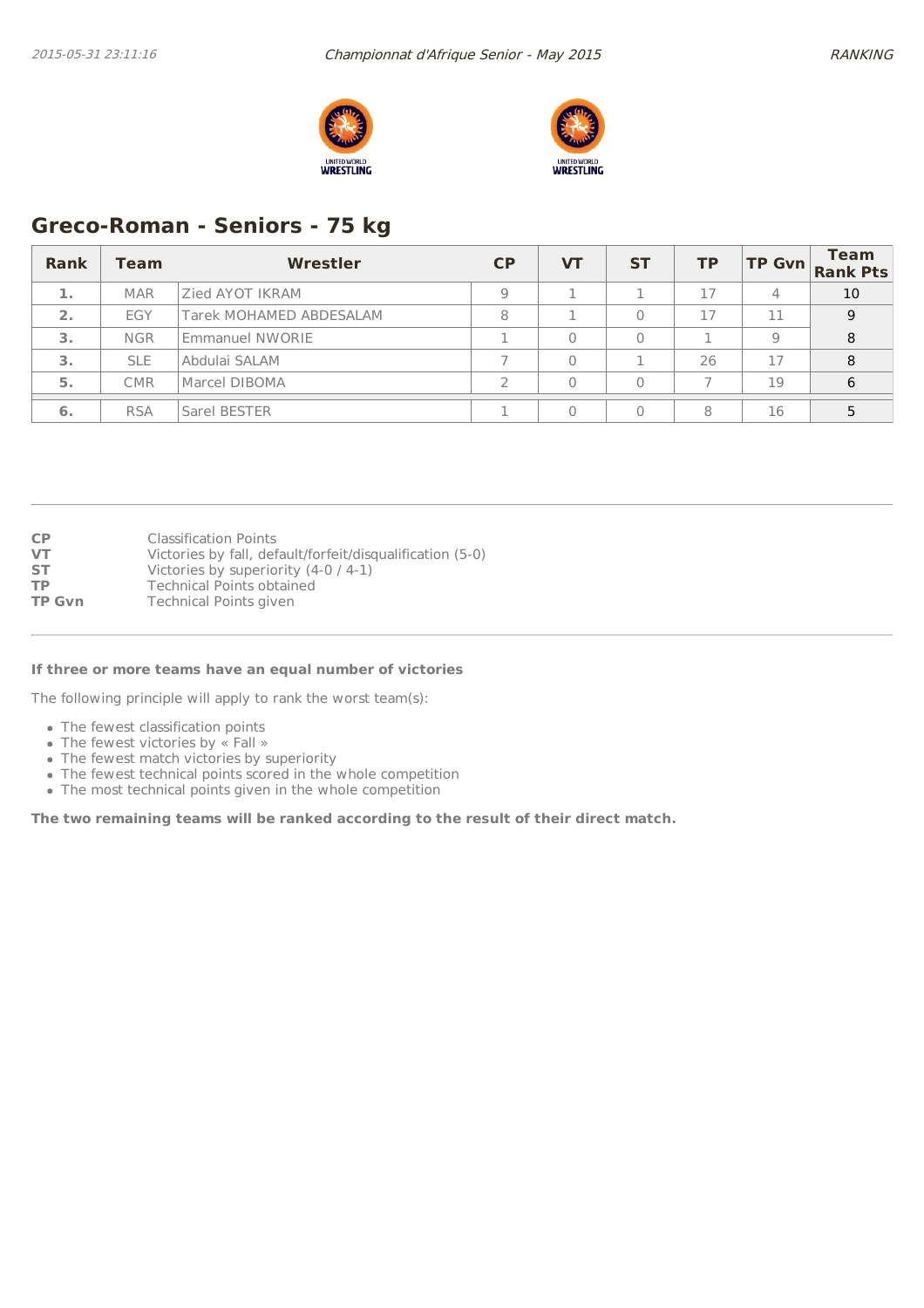

**Final 3-5**

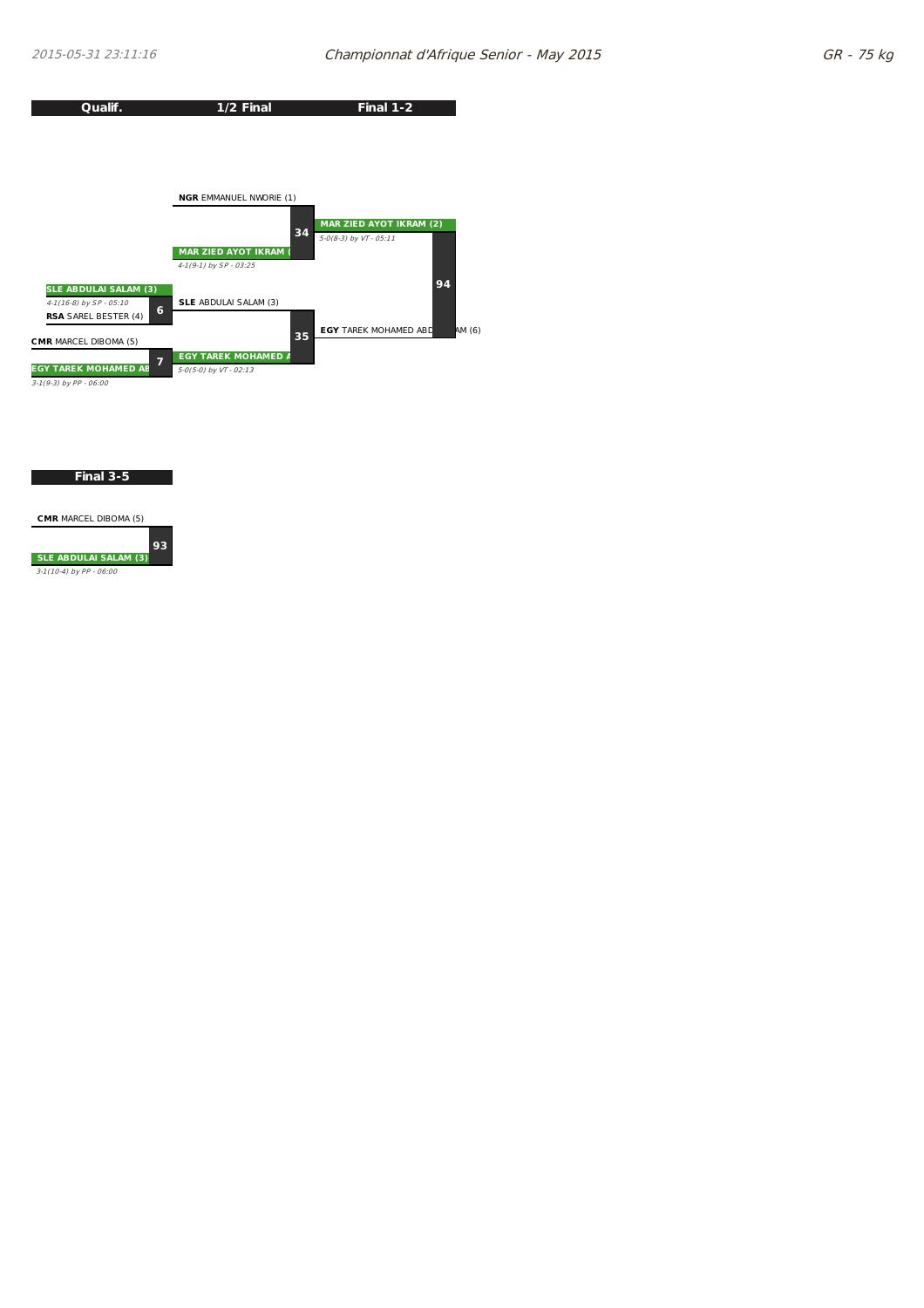



# **Greco-Roman - Seniors - 75 kg - Results**

## **Qualif. - GR - 75 kg**

| Match Wrestler             |    |           |  | TP   CP   Victory   CP   TP   Wrestler         |
|----------------------------|----|-----------|--|------------------------------------------------|
| <b>SLE - Abdulai SALAM</b> | 16 |           |  | 8   RSA - Sarel BESTER                         |
| l CMR - Marcel DIBOMA      |    | <b>DD</b> |  | <b>EGY - Tarek MOHAMED</b><br><b>ABDESALAM</b> |

## **1/2 Final - GR - 75 kg**

|    | Match Wrestler         |  |              | TP CP Victory CP TP Wrestler                   |
|----|------------------------|--|--------------|------------------------------------------------|
| 34 | INGR - Emmanuel NWORIE |  | $\mathbf{A}$ | 9   MAR - Zied AYOT IKRAM                      |
|    | ISLE - Abdulai SALAM   |  |              | <b>EGY - Tarek MOHAMED</b><br><b>ABDESALAM</b> |

## **Final 3-5 - GR - 75 kg**

| Match Wrestler      | <b>TP</b> | <b>CP</b> | <b>Victory</b> | CP TP                    | Wrestler               |
|---------------------|-----------|-----------|----------------|--------------------------|------------------------|
| CMR - Marcel DIBOMA |           |           | <b>DD</b>      | $\overline{\phantom{a}}$ | 10 SLE - Abdulai SALAM |

## **Final 1-2 - GR - 75 kg**

|    | Match Wrestler        |  |          | $  TP CP $ Victory $ CP TP $ Wrestler |  |  |  |
|----|-----------------------|--|----------|---------------------------------------|--|--|--|
| 94 | MAR - Zied AYOT IKRAM |  | $\Omega$ | IEGY - Tarek MOHAMED ABDESALAM        |  |  |  |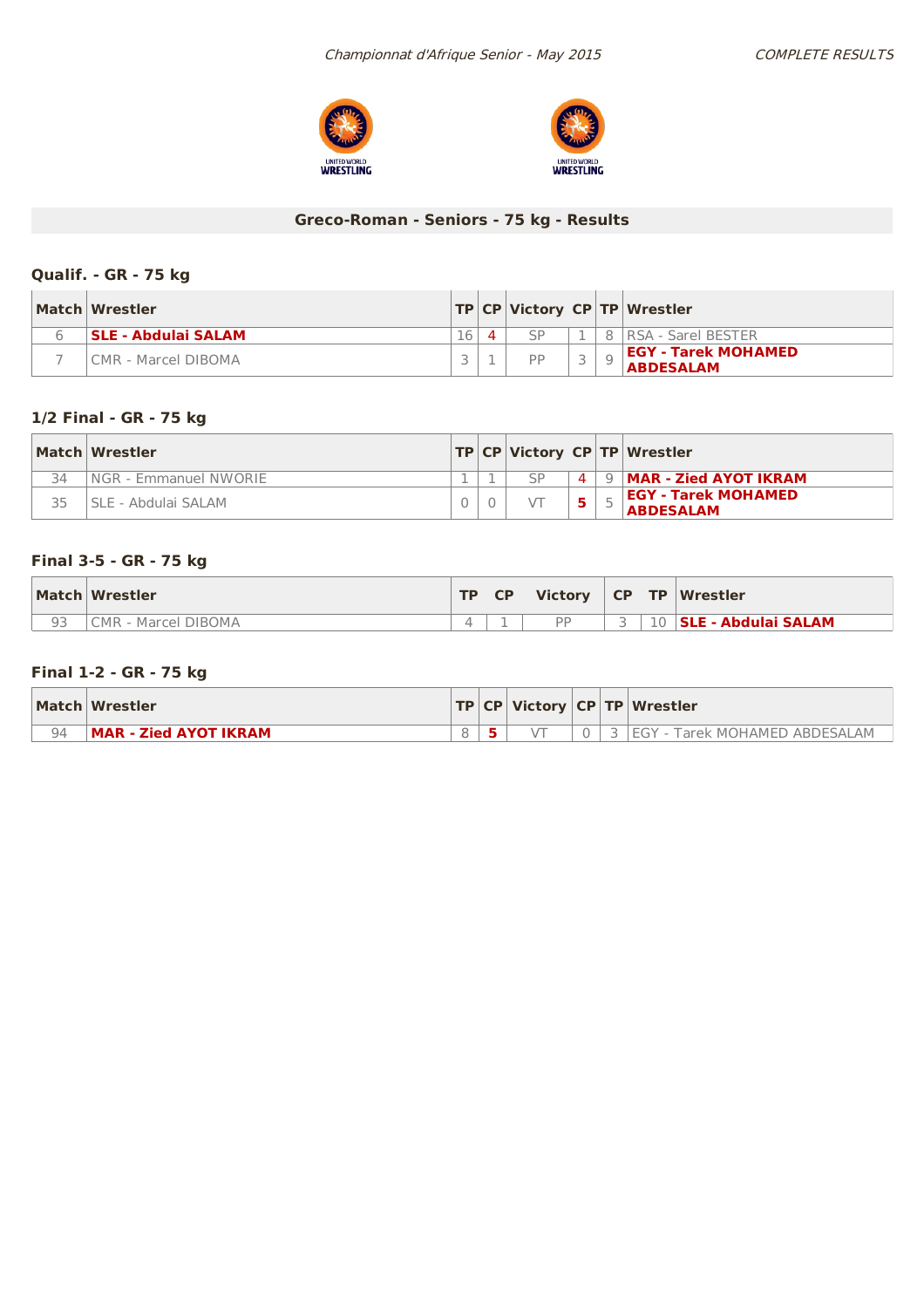| Number Team |            | <b>Name</b>           | Engagement License MC |  | Weight |
|-------------|------------|-----------------------|-----------------------|--|--------|
| 25          | ALG        | Adem BOUDJEMLINE      |                       |  |        |
| 28          | EGY        | Mohamed MOSTAFA AHMED |                       |  |        |
| 95          | <b>KEN</b> | Mark OMUMASABA        |                       |  |        |
| 43          | <b>MAR</b> | Khaled SAHLI          |                       |  |        |
| 93          | <b>RSA</b> | Shane BURGER          |                       |  |        |
| 98          | <b>TUN</b> | Ben Mesbah RACHED     |                       |  |        |
|             |            |                       |                       |  |        |
|             |            |                       |                       |  |        |
|             |            |                       |                       |  |        |
|             |            |                       |                       |  |        |
|             |            |                       |                       |  |        |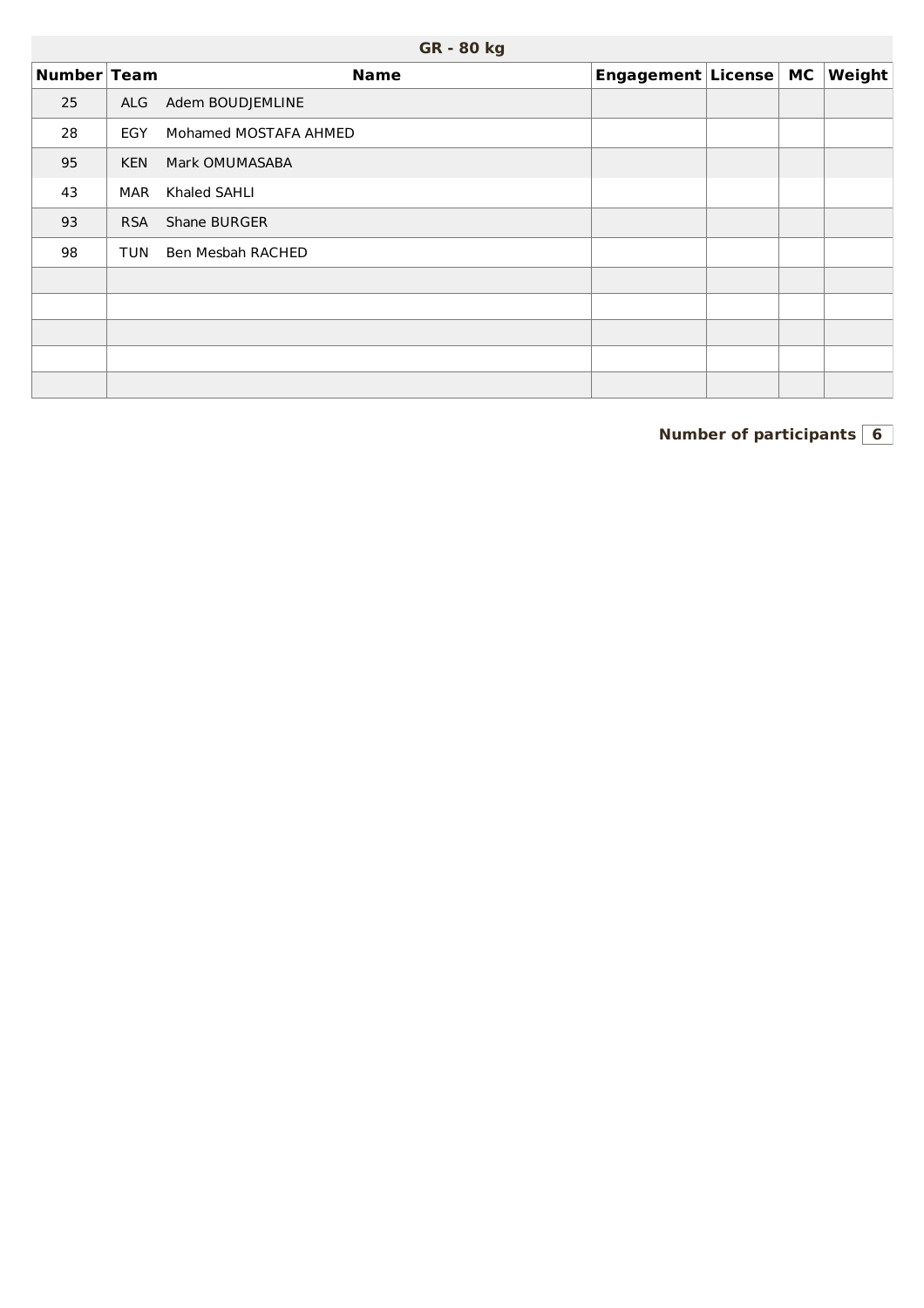



# **Greco-Roman - Seniors - 80 kg**

| Rank | <b>Team</b> | Wrestler              | CP | <b>VT</b> | <b>ST</b> | <b>TP</b> | <b>TP Gvn</b> | <b>Team</b><br><b>Rank Pts</b> |
|------|-------------|-----------------------|----|-----------|-----------|-----------|---------------|--------------------------------|
| 1.   | EGY         | Mohamed MOSTAFA AHMED | 8  |           |           | 9         | 0             | 10                             |
| 2.   | <b>MAR</b>  | Khaled SAHLI          |    |           |           | 12        |               | 9                              |
| 3.   | <b>ALG</b>  | Adem BOUDJEMLINE      |    |           |           |           | 5             | 8                              |
| 3.   | <b>TUN</b>  | Ben Mesbah RACHED     | Q  |           |           | 24        | 11            | 8                              |
| 5.   | <b>RSA</b>  | Shane BURGER          |    |           |           | 5         | 21            | 6                              |
| 6.   | <b>KEN</b>  | Mark OMUMASABA        |    |           |           |           | 10            |                                |

| <b>CP</b>     | <b>Classification Points</b>                              |
|---------------|-----------------------------------------------------------|
| VT            | Victories by fall, default/forfeit/disqualification (5-0) |
| <b>ST</b>     | Victories by superiority $(4-0/4-1)$                      |
| <b>TP</b>     | <b>Technical Points obtained</b>                          |
| <b>TP Gvn</b> | <b>Technical Points given</b>                             |
|               |                                                           |

#### **If three or more teams have an equal number of victories**

The following principle will apply to rank the worst team(s):

- The fewest classification points
- The fewest victories by « Fall »
- The fewest match victories by superiority
- The fewest technical points scored in the whole competition
- The most technical points given in the whole competition

**The two remaining teams will be ranked according to the result of their direct match.**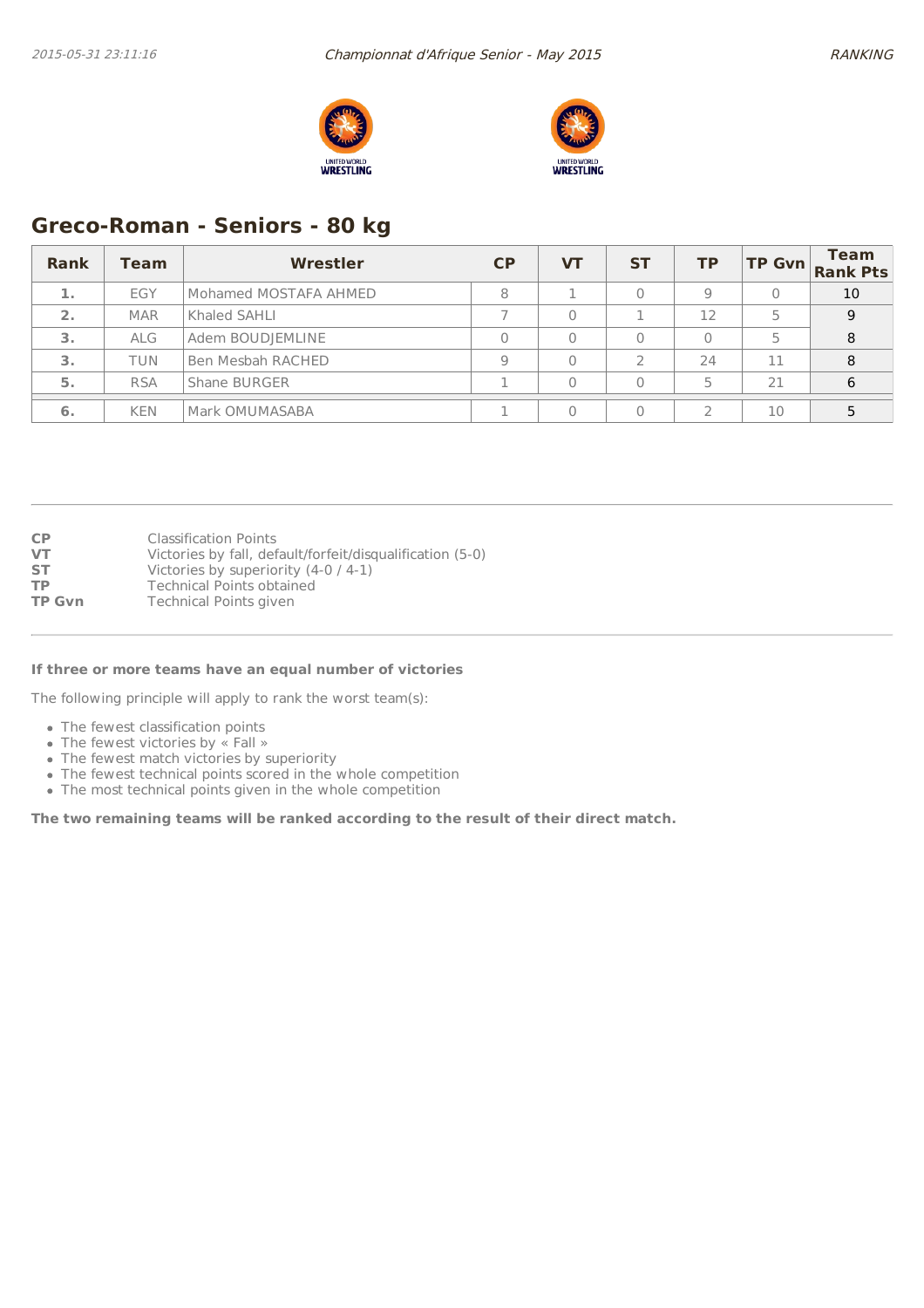

**Final 3-5**

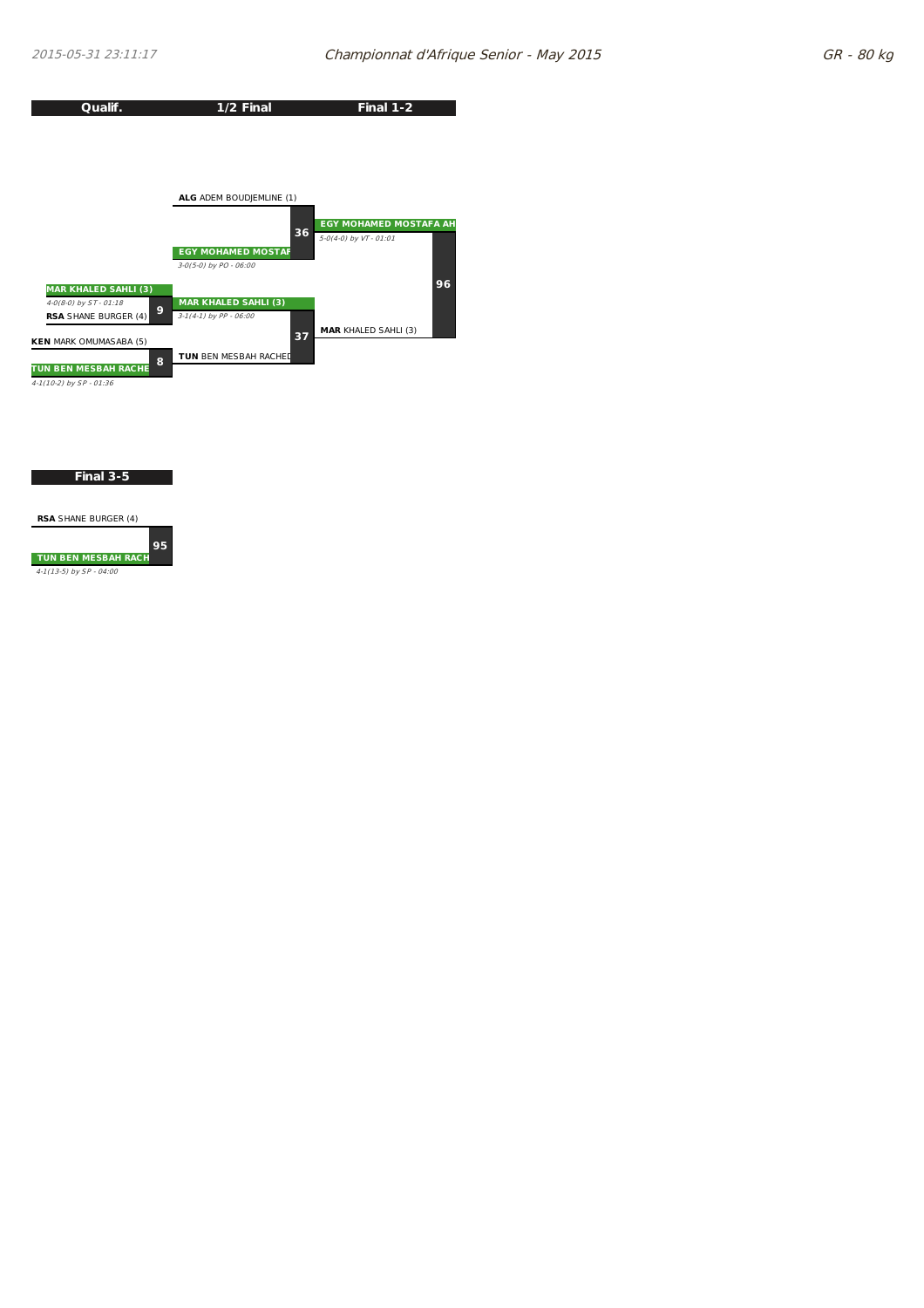



# **Greco-Roman - Seniors - 80 kg - Results**

## **Qualif. - GR - 80 kg**

| Match Wrestler        |  |  | TP   CP   Victory   CP   TP   Wrestler |
|-----------------------|--|--|----------------------------------------|
| IKEN - Mark OMUMASABA |  |  | 4   10   TUN - Ben Mesbah RACHED       |
| MAR - Khaled SAHLI    |  |  | IRSA - Shane BURGER                    |

## **1/2 Final - GR - 80 kg**

|    | Match Wrestler            |  |           |  | TP CP Victory CP TP Wrestler               |
|----|---------------------------|--|-----------|--|--------------------------------------------|
| 36 | IALG - Adem BOUDIEMLINE   |  |           |  | 3   5   <b>EGY - Mohamed MOSTAFA AHMED</b> |
|    | <b>MAR - Khaled SAHLI</b> |  | <b>DD</b> |  | ITUN - Ben Mesbah RACHED                   |

## **Final 3-5 - GR - 80 kg**

|    | Match Wrestler |  |           | TP   CP   Victory   CP   TP   Wrestler |
|----|----------------|--|-----------|----------------------------------------|
| QF | - Shane BURGER |  | $\Lambda$ | <b>13 TUN - Ben Mesbah RACHED</b>      |

## **Final 1-2 - GR - 80 kg**

|    | Match Wrestler                     | <b>TD</b> | <b>Victory</b> | $CP$ $TP$ | <b>Wrestler</b>    |
|----|------------------------------------|-----------|----------------|-----------|--------------------|
| 96 | <b>EGY - Mohamed MOSTAFA AHMED</b> |           |                |           | MAR - Khaled SAHLI |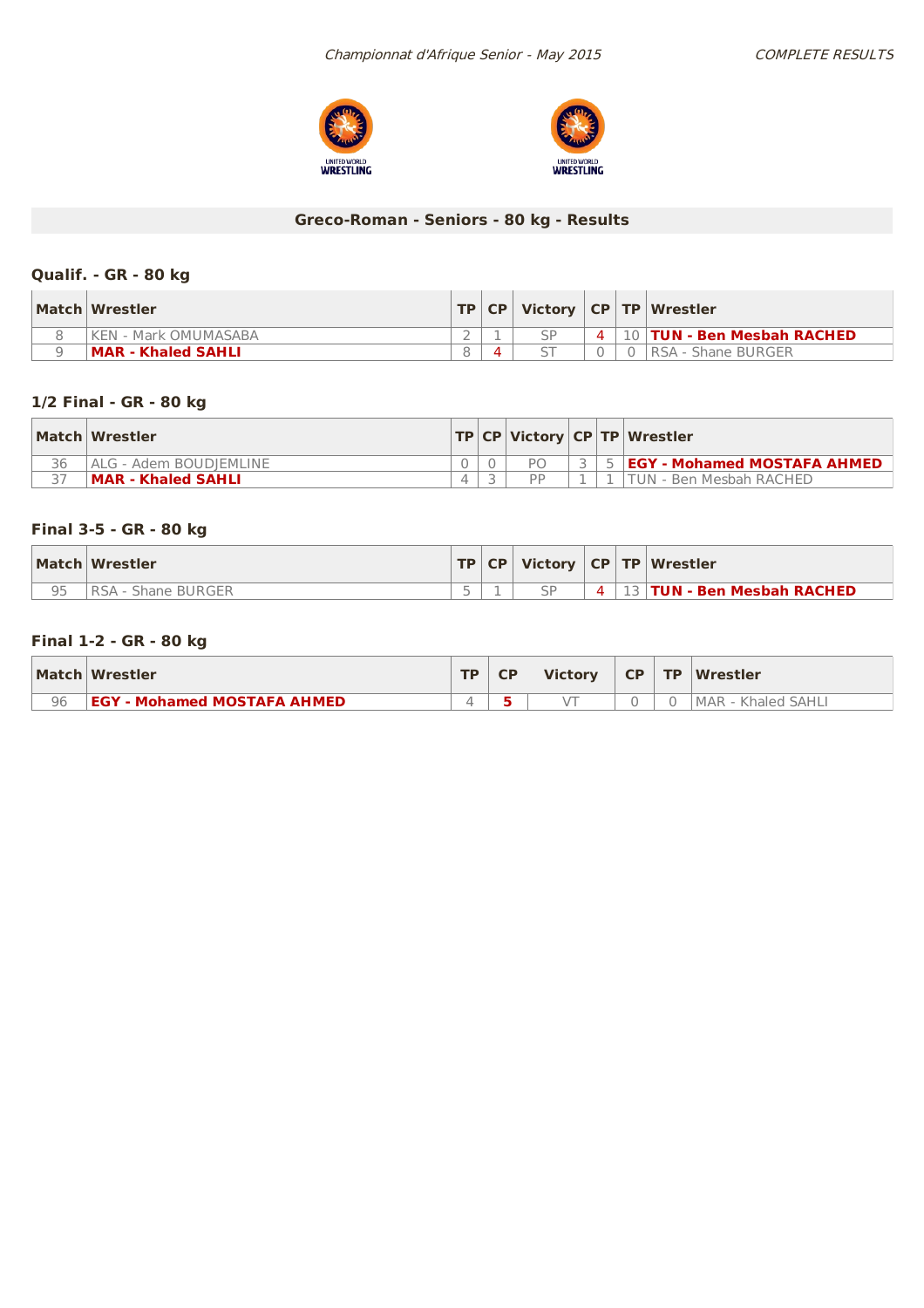|             | <b>GR - 85 kg</b> |                        |                       |  |  |        |  |  |  |  |  |  |  |
|-------------|-------------------|------------------------|-----------------------|--|--|--------|--|--|--|--|--|--|--|
| Number Team |                   | <b>Name</b>            | Engagement License MC |  |  | Weight |  |  |  |  |  |  |  |
| 41          | <b>ALG</b>        | <b>Bachir SIDAZARA</b> |                       |  |  |        |  |  |  |  |  |  |  |
| 51          | <b>CMR</b>        | <b>POUMEGNE</b>        |                       |  |  |        |  |  |  |  |  |  |  |
| 12          | <b>EGY</b>        | Ahmed MOHAMED IBRAHIM  |                       |  |  |        |  |  |  |  |  |  |  |
| 8           | <b>KEN</b>        | Chepin DAN AURA        |                       |  |  |        |  |  |  |  |  |  |  |
| 68          | <b>MAR</b>        | Hamza BOUMADIENE       |                       |  |  |        |  |  |  |  |  |  |  |
| 58          | <b>NGR</b>        | Samuel NATHANIEL       |                       |  |  |        |  |  |  |  |  |  |  |
|             |                   |                        |                       |  |  |        |  |  |  |  |  |  |  |
|             |                   |                        |                       |  |  |        |  |  |  |  |  |  |  |
|             |                   |                        |                       |  |  |        |  |  |  |  |  |  |  |
|             |                   |                        |                       |  |  |        |  |  |  |  |  |  |  |
|             |                   |                        |                       |  |  |        |  |  |  |  |  |  |  |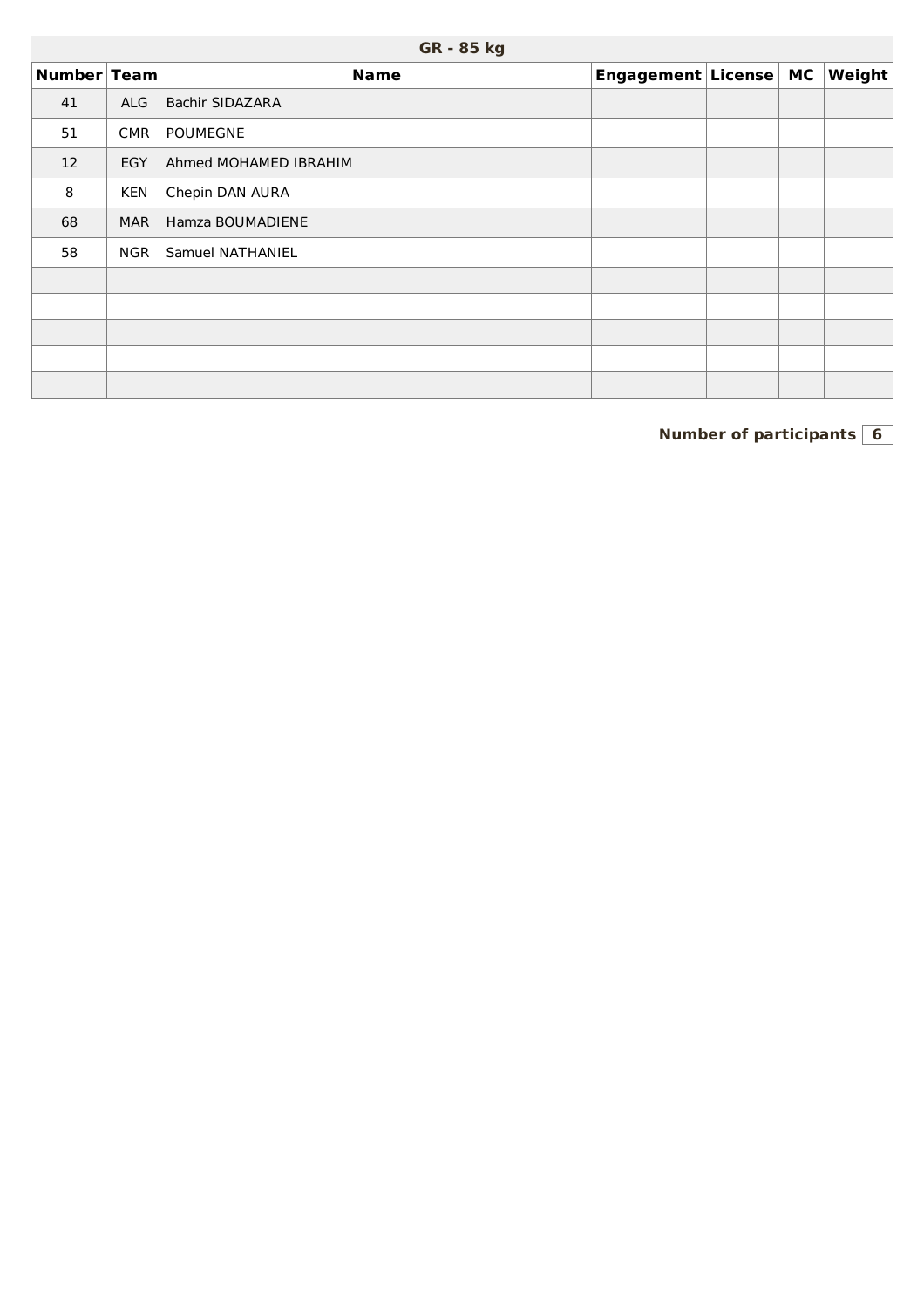



# **Greco-Roman - Seniors - 85 kg**

| <b>Rank</b> | Team       | Wrestler              | <b>CP</b> | <b>VT</b> | <b>ST</b> | <b>TP</b> | <b>TP Gvn</b> | <b>Team</b><br><b>Rank Pts</b> |
|-------------|------------|-----------------------|-----------|-----------|-----------|-----------|---------------|--------------------------------|
| 1.          | EGY        | Ahmed MOHAMED IBRAHIM |           |           |           | 14        |               | 10                             |
| 2.          | <b>ALG</b> | Bachir SIDAZARA       | 8         |           |           | 13        | 6             | 9                              |
| 3.          | <b>KEN</b> | Chepin DAN AURA       |           |           |           | $\Omega$  | 8             | 8                              |
| 3.          | <b>MAR</b> | Hamza BOUMADIENE      |           |           |           | 14        | 5             | 8                              |
| 5.          | <b>CMR</b> | <b>POUMEGNE</b>       |           |           |           | $\Omega$  | 16            | 6                              |
| 6.          | <b>NGR</b> | Samuel NATHANIEL      |           |           |           |           | 6             |                                |

| <b>CP</b>     | <b>Classification Points</b>                              |
|---------------|-----------------------------------------------------------|
| <b>VT</b>     | Victories by fall, default/forfeit/disqualification (5-0) |
| <b>ST</b>     | Victories by superiority $(4-0/4-1)$                      |
| <b>TP</b>     | <b>Technical Points obtained</b>                          |
| <b>TP Gvn</b> | <b>Technical Points given</b>                             |

#### **If three or more teams have an equal number of victories**

The following principle will apply to rank the worst team(s):

- The fewest classification points
- The fewest victories by « Fall »
- The fewest match victories by superiority
- The fewest technical points scored in the whole competition
- The most technical points given in the whole competition

**The two remaining teams will be ranked according to the result of their direct match.**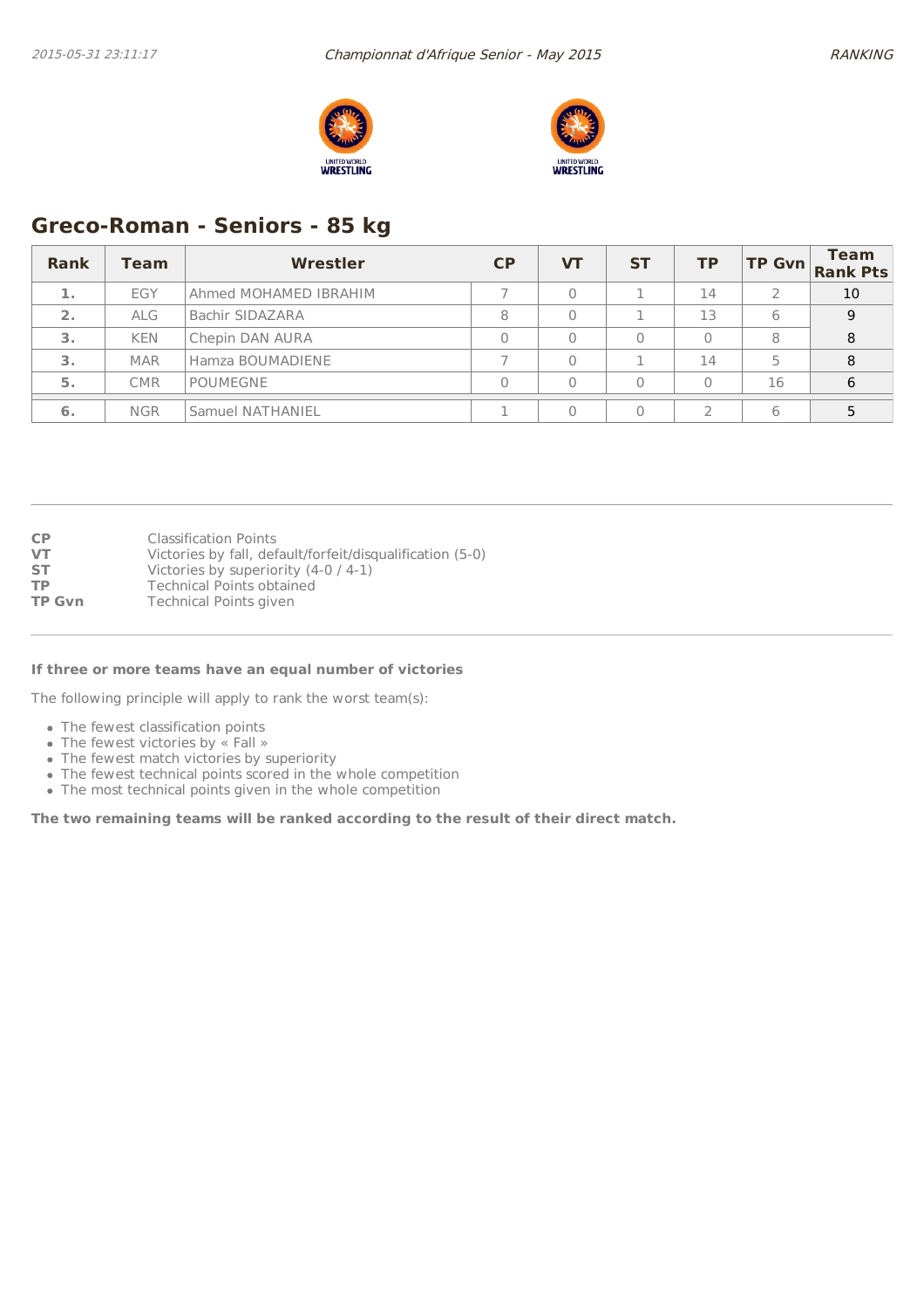

**Final 3-5**

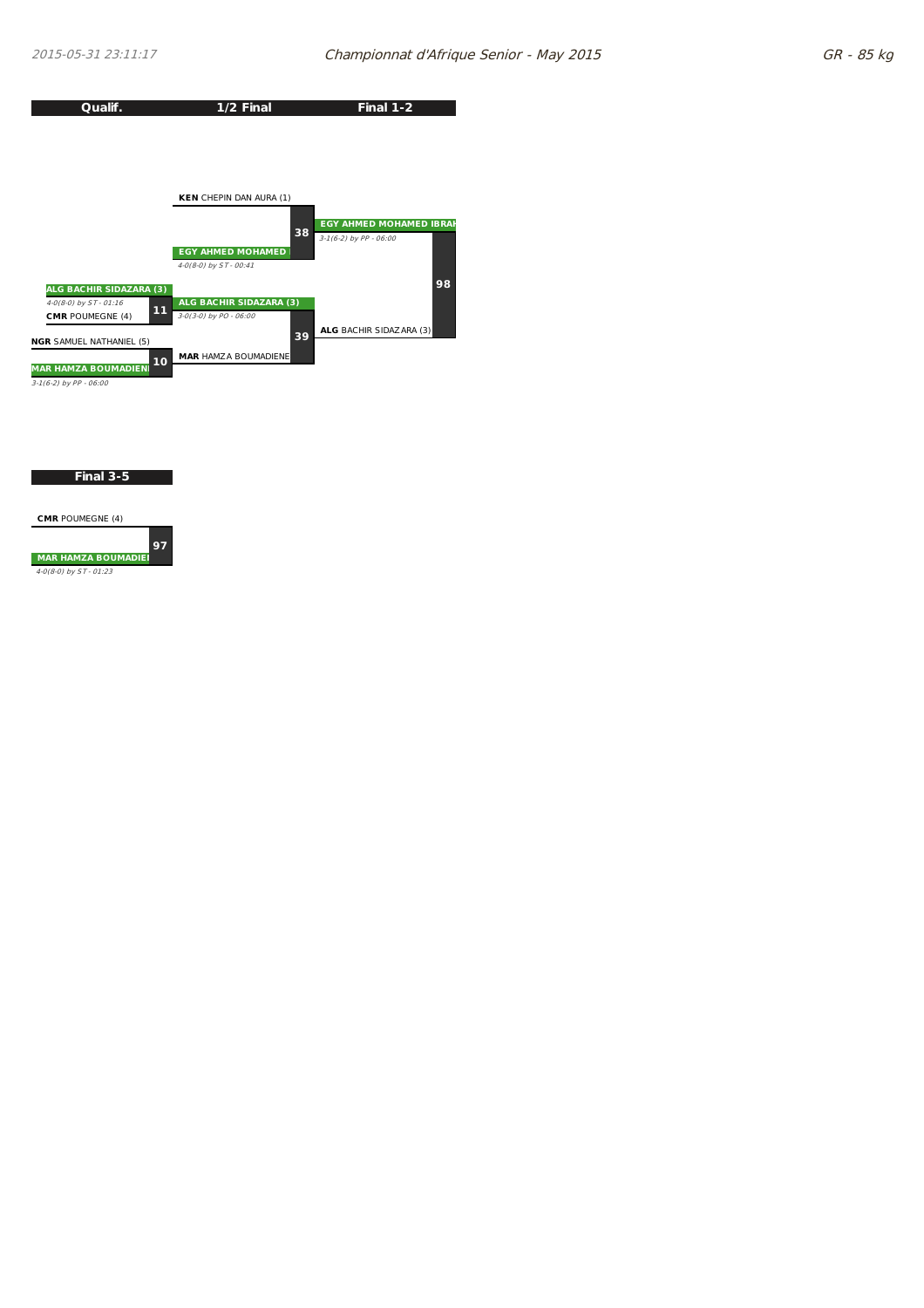



# **Greco-Roman - Seniors - 85 kg - Results**

## **Qualif. - GR - 85 kg**

| Match Wrestler         |  |  | TP   CP   Victory   CP   TP   Wrestler |
|------------------------|--|--|----------------------------------------|
| NGR - Samuel NATHANIEL |  |  | <b>MAR - Hamza BOUMADIENE</b>          |
| ALG - Bachir SIDAZARA  |  |  | CMR - POUMEGNE                         |

## **1/2 Final - GR - 85 kg**

|    | Match Wrestler        |  |   |     | TP CP Victory CP TP Wrestler       |
|----|-----------------------|--|---|-----|------------------------------------|
| 30 | ALG - Bachir SIDAZARA |  |   |     | MAR - Hamza BOUMADIENE             |
| 38 | KEN - Chepin DAN AURA |  | 4 | 8 I | <b>EGY - Ahmed MOHAMED IBRAHIM</b> |

## **Final 3-5 - GR - 85 kg**

| Match Wrestler |  |  |    | TP   CP   Victory   CP   TP   Wrestler |
|----------------|--|--|----|----------------------------------------|
| MR - POUMEGNE  |  |  | -8 | <b>MAR - Hamza BOUMADIENE</b>          |

## **Final 1-2 - GR - 85 kg**

|    | Match Wrestler                     | TD. | <b>CP</b> | <b>Victory</b> | $CP$ TP | Wrestler              |
|----|------------------------------------|-----|-----------|----------------|---------|-----------------------|
| 98 | <b>EGY - Ahmed MOHAMED IBRAHIM</b> |     |           | DD             |         | ALG - Bachir SIDAZARA |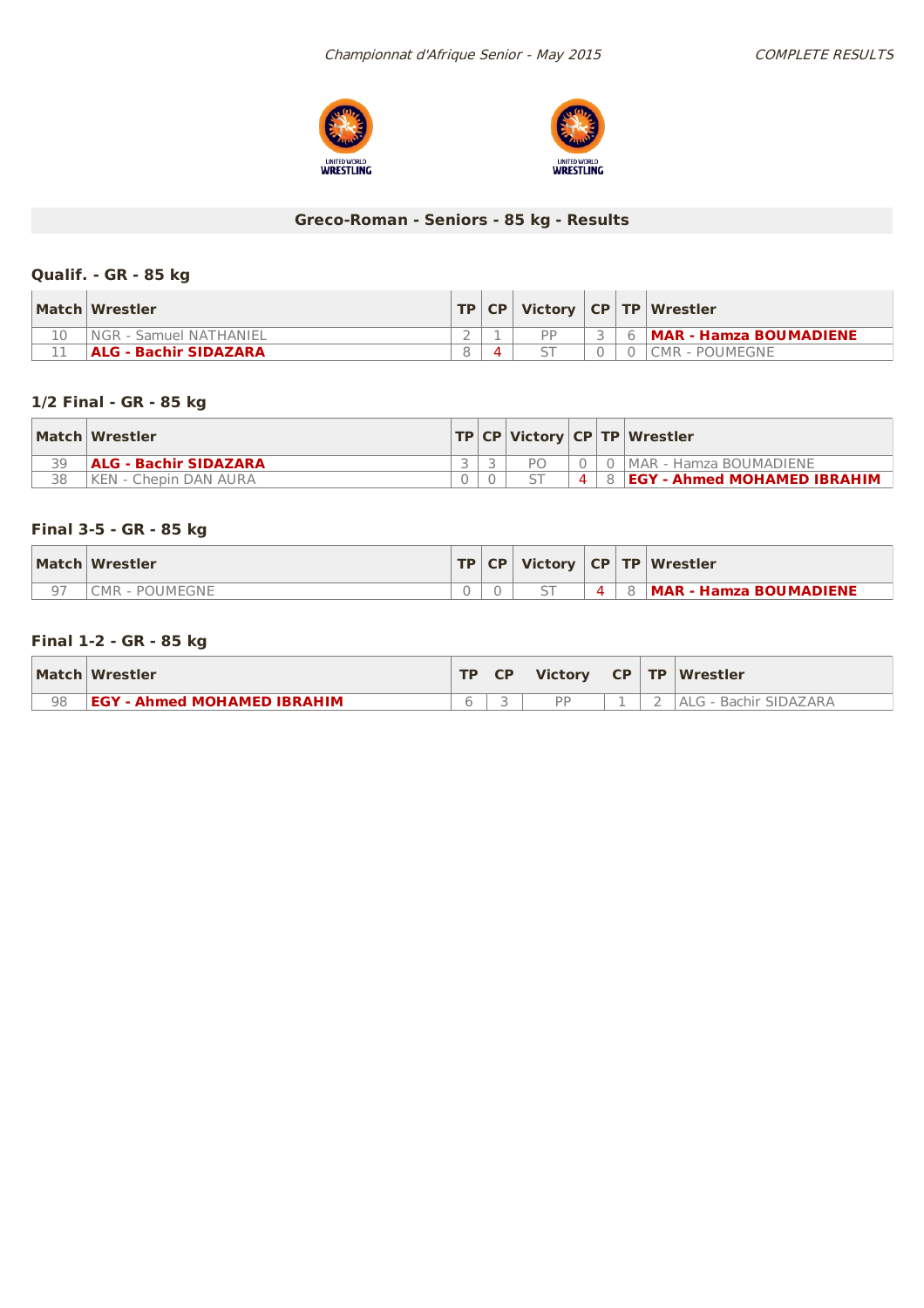|             | <b>GR - 98 kg</b> |                      |                       |  |  |        |  |  |  |  |  |  |  |
|-------------|-------------------|----------------------|-----------------------|--|--|--------|--|--|--|--|--|--|--|
| Number Team |                   | <b>Name</b>          | Engagement License MC |  |  | Weight |  |  |  |  |  |  |  |
| 42          | <b>ALG</b>        | Hamza HALOUI         |                       |  |  |        |  |  |  |  |  |  |  |
| 77          | CHA               | Dieudonne BASILE     |                       |  |  |        |  |  |  |  |  |  |  |
| 5           | EGY               | Hamdy MOSTAFA ELSAID |                       |  |  |        |  |  |  |  |  |  |  |
| 83          | MAR               | Choucri ATAFI        |                       |  |  |        |  |  |  |  |  |  |  |
| 86          | <b>NGR</b>        | Efionayi AGBONAVBARE |                       |  |  |        |  |  |  |  |  |  |  |
| 23          | <b>RSA</b>        | Tiaan VAN DER MERWE  |                       |  |  |        |  |  |  |  |  |  |  |
|             |                   |                      |                       |  |  |        |  |  |  |  |  |  |  |
|             |                   |                      |                       |  |  |        |  |  |  |  |  |  |  |
|             |                   |                      |                       |  |  |        |  |  |  |  |  |  |  |
|             |                   |                      |                       |  |  |        |  |  |  |  |  |  |  |
|             |                   |                      |                       |  |  |        |  |  |  |  |  |  |  |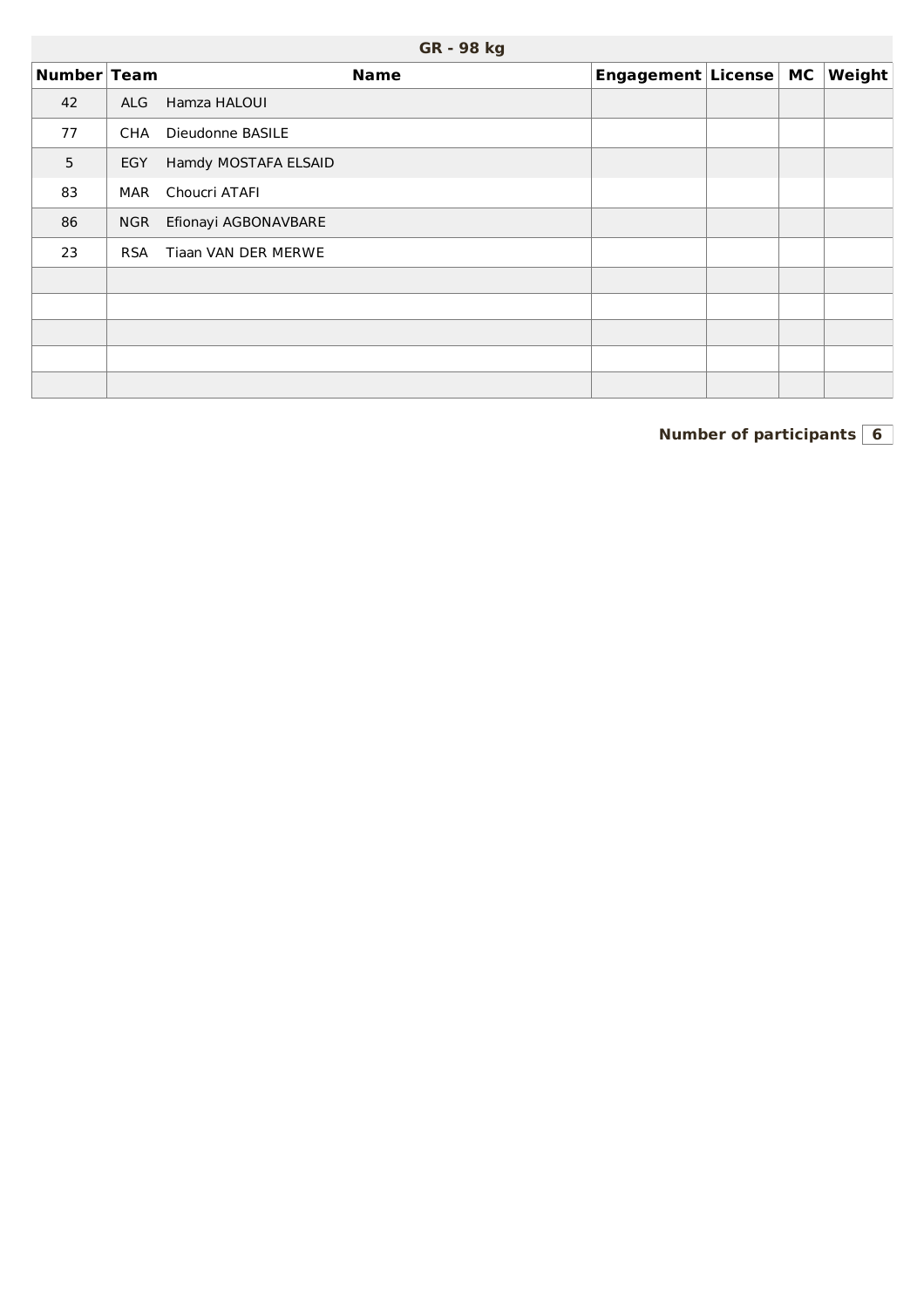



# **Greco-Roman - Seniors - 98 kg**

| Rank | Team       | Wrestler             | CP | <b>VT</b> | <b>ST</b> | <b>TP</b> |    | <b>Team</b><br>TP Gvn Rank Pts |
|------|------------|----------------------|----|-----------|-----------|-----------|----|--------------------------------|
| 1.   | EGY        | Hamdy MOSTAFA ELSAID | 8  |           |           | 16        |    | 10                             |
| 2.   | <b>ALG</b> | Hamza HALOUI         | 8  |           |           | 8         | 9  | <sup>Q</sup>                   |
| 3.   | <b>RSA</b> | Tiaan VAN DER MERWE  |    |           |           | 0         | 8  | 8                              |
| 3.   | <b>MAR</b> | Choucri ATAFI        |    |           |           | 15        |    | 8                              |
| 5.   | <b>CHA</b> | Dieudonne BASILE     |    |           |           |           | 12 | 6                              |
| 6.   | <b>NGR</b> | Efionayi AGBONAVBARE |    |           |           |           | 6  |                                |

| <b>CP</b>     | <b>Classification Points</b>                              |
|---------------|-----------------------------------------------------------|
| VT            | Victories by fall, default/forfeit/disqualification (5-0) |
| <b>ST</b>     | Victories by superiority $(4-0/4-1)$                      |
| <b>TP</b>     | <b>Technical Points obtained</b>                          |
| <b>TP Gvn</b> | <b>Technical Points given</b>                             |
|               |                                                           |

#### **If three or more teams have an equal number of victories**

The following principle will apply to rank the worst team(s):

- The fewest classification points
- The fewest victories by « Fall »
- The fewest match victories by superiority
- The fewest technical points scored in the whole competition
- The most technical points given in the whole competition

**The two remaining teams will be ranked according to the result of their direct match.**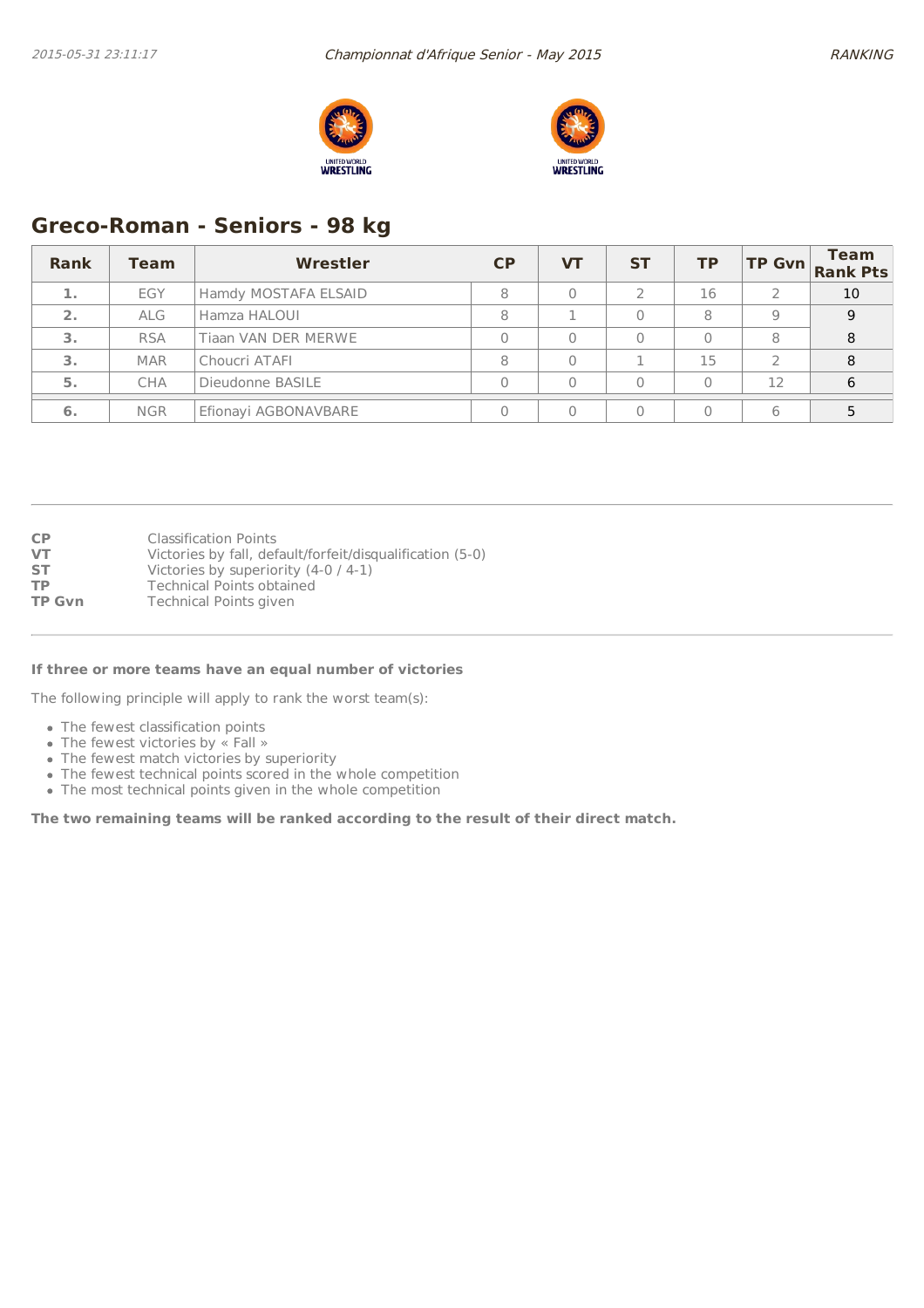

#### **Final 3-5**

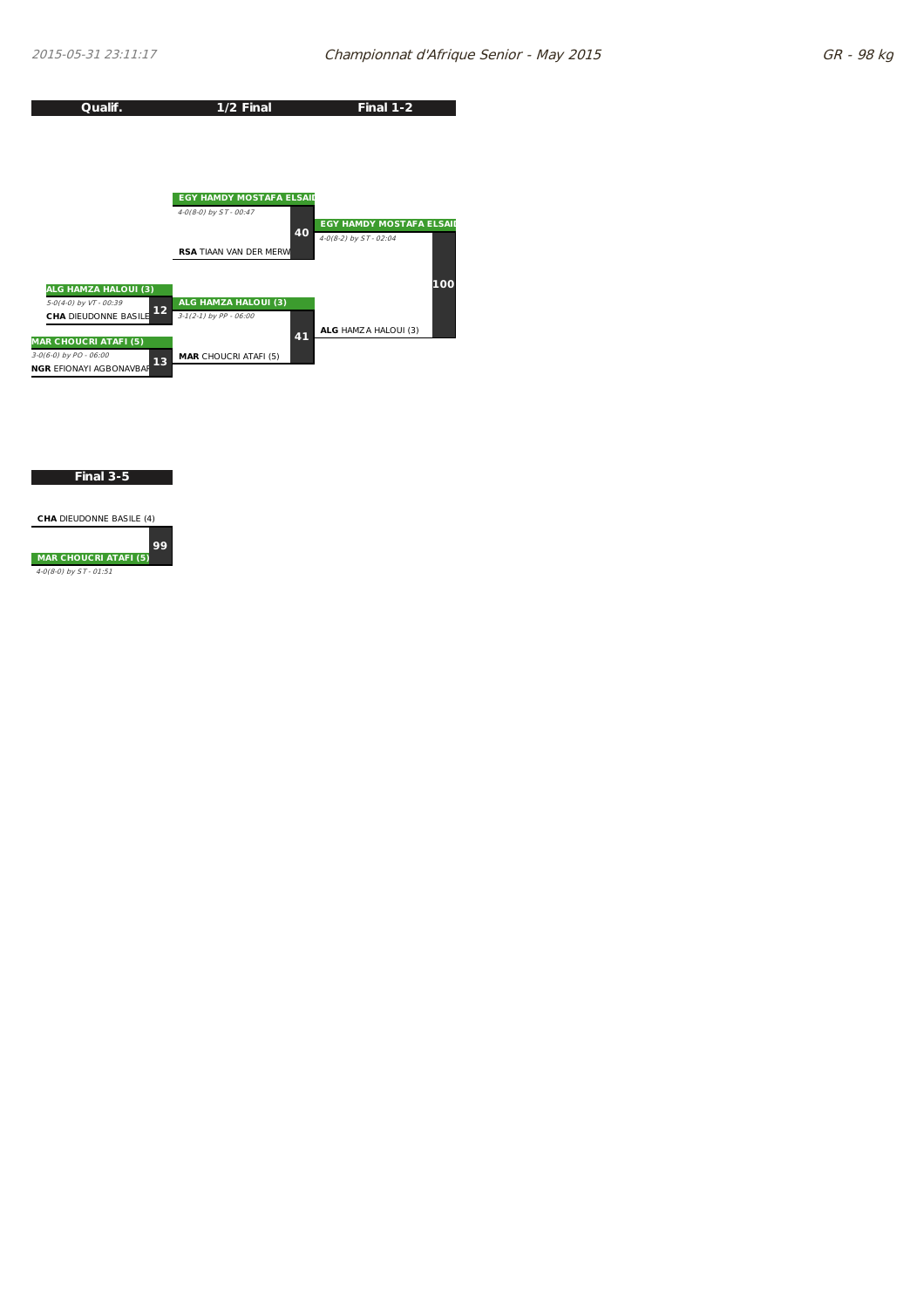



# **Greco-Roman - Seniors - 98 kg - Results**

## **Qualif. - GR - 98 kg**

| Match Wrestler            |  |  | TP   CP   Victory   CP   TP   Wrestler |
|---------------------------|--|--|----------------------------------------|
| <b>ALG - Hamza HALOUI</b> |  |  | 0 CHA - Dieudonne BASILE               |
| MAR - Choucri ATAFI       |  |  | <b>INGR - Efionavi AGBONAVBARE</b>     |

## **1/2 Final - GR - 98 kg**

|    | Match Wrestler                    |  |           |  | TP CP   Victory   CP   TP   Wrestler |
|----|-----------------------------------|--|-----------|--|--------------------------------------|
| 40 | <b>EGY - Hamdy MOSTAFA ELSAID</b> |  |           |  | 0   RSA - Tiaan VAN DER MERWE        |
|    | ALG - Hamza HALOUI                |  | <b>DD</b> |  | IMAR - Choucri ATAFI                 |

## **Final 3-5 - GR - 98 kg**

|    | Match Wrestler   | <b>TD</b> | <b>CP</b> | <b>Victory</b> |  | $CP$ TP Wrestler           |
|----|------------------|-----------|-----------|----------------|--|----------------------------|
| 99 | Dieudonne BASILE |           |           | --             |  | <b>MAR - Choucri ATAFI</b> |

## **Final 1-2 - GR - 98 kg**

|     | Match Wrestler                    | <b>TD</b> | <b>Victory</b> | $CP$ $TP$ | <b>Wrestler</b>    |
|-----|-----------------------------------|-----------|----------------|-----------|--------------------|
| 100 | <b>EGY - Hamdy MOSTAFA ELSAID</b> |           |                |           | ALG - Hamza HALOUI |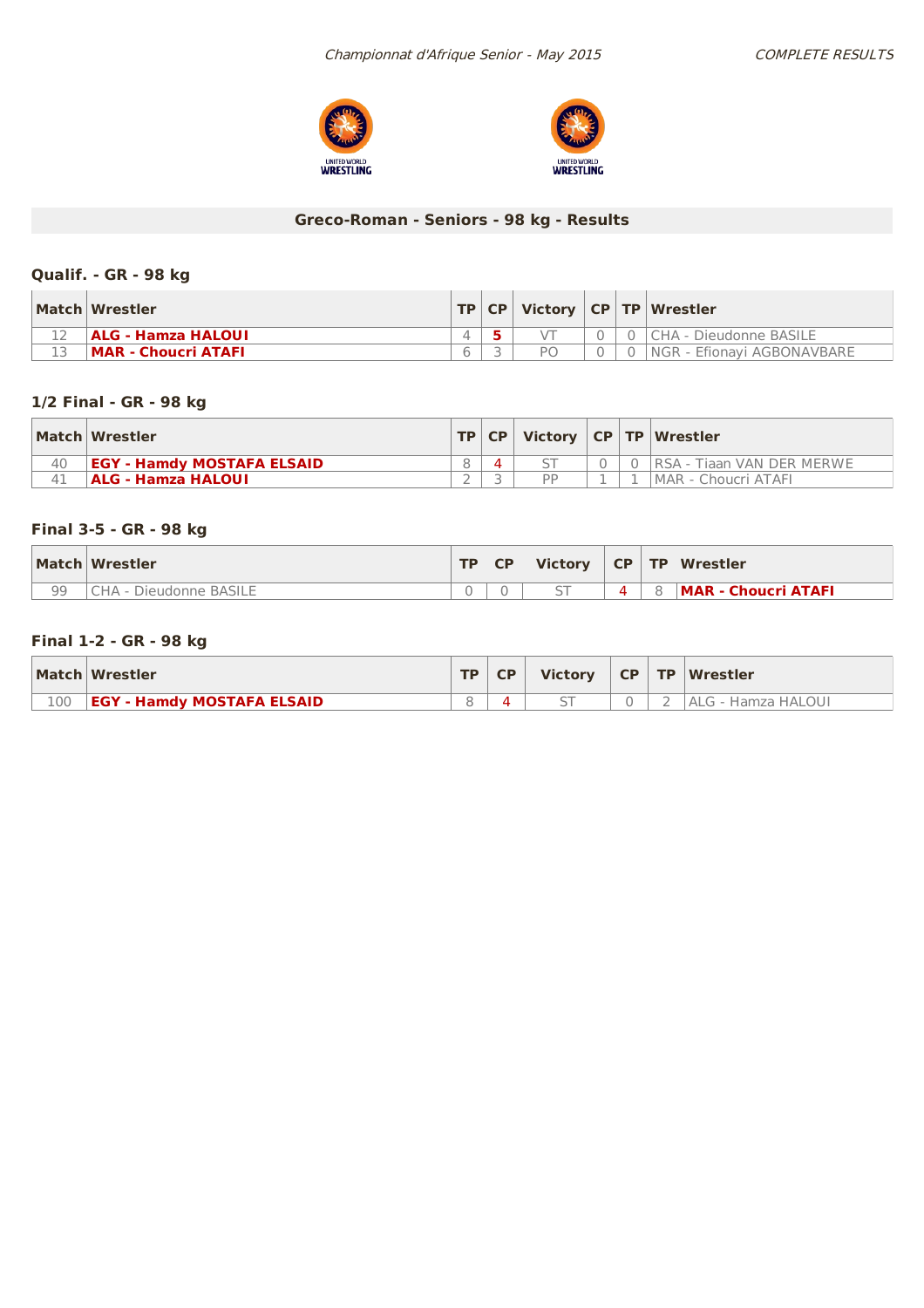| Number Team |            | <b>Name</b>                     | Engagement License MC |  | $\vert$ Weight $\vert$ |
|-------------|------------|---------------------------------|-----------------------|--|------------------------|
| 82          | <b>CHA</b> | Maurice ABATAM                  |                       |  |                        |
| 10          | EGY        | <b>Abdellatif Mohamed AHMED</b> |                       |  |                        |
| 54          | <b>KEN</b> | Hollis Mkanga OCHIENG           |                       |  |                        |
| 84          | <b>MAR</b> | Rida HINANI                     |                       |  |                        |
| 57          | <b>RSA</b> | Andries SHUTTE                  |                       |  |                        |
|             |            |                                 |                       |  |                        |
|             |            |                                 |                       |  |                        |
|             |            |                                 |                       |  |                        |
|             |            |                                 |                       |  |                        |
|             |            |                                 |                       |  |                        |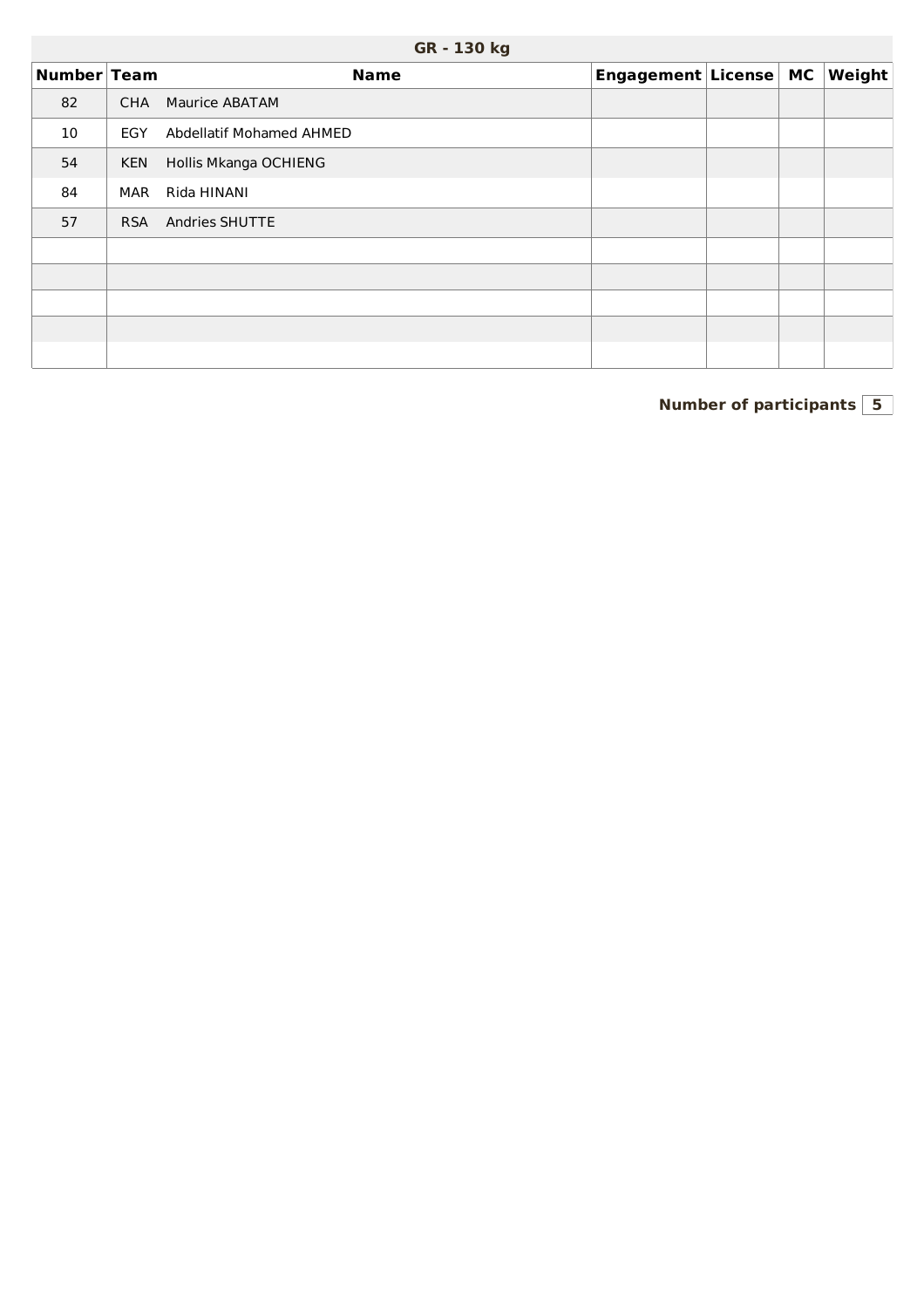



# **Greco-Roman - Seniors - 130 kg**

| <b>Rank</b>   | <b>Team</b> | Wrestler                 | W | CP | VТ | <b>ST</b> | TP |    | <b>Team</b><br>$\begin{vmatrix} \mathsf{TP} & \mathsf{Gvn} \\ \mathsf{Rank} & \mathsf{Pts} \end{vmatrix}$ |
|---------------|-------------|--------------------------|---|----|----|-----------|----|----|-----------------------------------------------------------------------------------------------------------|
| <b>July 1</b> | <b>EGY</b>  | Abdellatif Mohamed AHMED |   | 16 |    |           | 37 |    | 10                                                                                                        |
| 2.            | <b>MAR</b>  | Rida HINANI              |   | 10 |    |           | 21 | 14 | 9                                                                                                         |
| з.            | <b>RSA</b>  | Andries SHUTTE           |   | 10 |    |           | 20 | 18 |                                                                                                           |
| 4.            | <b>KEN</b>  | Hollis Mkanga OCHIENG    |   |    |    |           | 15 | 28 |                                                                                                           |
| 5.            | СНА         | Maurice ABATAM           |   |    |    |           |    | 33 | 6                                                                                                         |

| <b>CP</b>     | <b>Classification Points</b>                              |
|---------------|-----------------------------------------------------------|
| <b>VT</b>     | Victories by fall, default/forfeit/disqualification (5-0) |
| <b>ST</b>     | Victories by superiority $(4-0/4-1)$                      |
| <b>TP</b>     | <b>Technical Points obtained</b>                          |
| <b>TP Gvn</b> | <b>Technical Points given</b>                             |

#### In the Nordic tournament, the wrestler with the highest number of victories will be ranked first, regardless of the **total number of classification points.**

If two wrestlers have an equal number of classification points, their direct match will determine the winner. The wrestler who won against his opponent will be ranked before the other one.

If more than two wrestlers have an equal number of classification points, the last of the ex-aequo group will be determined following these criteria until only two wrestlers remain:

- The fewest victories by « Fall »
- The fewest match victories by superiority
- The fewest technical points scored in the whole competition
- The most technical points given in the whole competition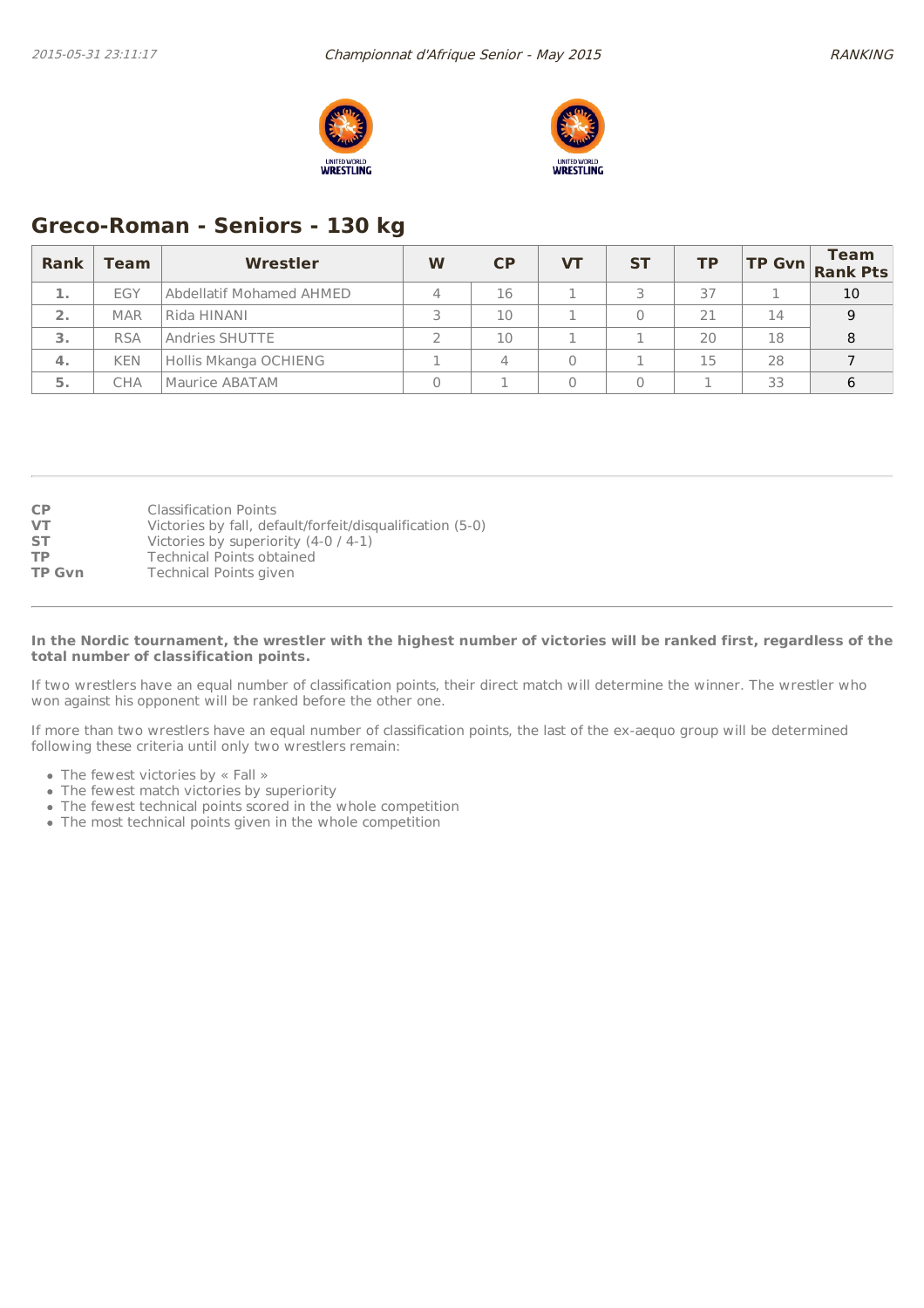



# **Greco-Roman - Seniors - 130 kg**

|                         |                                                              |                                                              | $\overline{2}$                                            | 3                                        | $\overline{\mathbf{4}}$                  | 5                                     |                |                |              |           |              |                  |                |
|-------------------------|--------------------------------------------------------------|--------------------------------------------------------------|-----------------------------------------------------------|------------------------------------------|------------------------------------------|---------------------------------------|----------------|----------------|--------------|-----------|--------------|------------------|----------------|
|                         |                                                              | <b>Abdellatif</b><br><b>Mohamed</b><br><b>AHMED</b><br>(EGY) | <b>Hollis</b><br><b>Mkanga</b><br><b>OCHIENG</b><br>(KEN) | <b>Andries</b><br><b>SHUTTE</b><br>(RSA) | <b>Maurice</b><br><b>ABATAM</b><br>(CHA) | <b>Rida</b><br><b>HINANI</b><br>(MAR) | W              | CP             | <b>VT</b>    | <b>ST</b> | <b>TP</b>    | <b>TP</b><br>Gvn | Rank           |
| $\mathbf{1}$            | <b>Abdellatif</b><br><b>Mohamed</b><br><b>AHMED</b><br>(EGY) |                                                              | $4-0(10-0)$ by<br>$VT - 01:08$                            | $4-1(10-1)$ by<br>$SP - 01:44$           | $4-0(9-0)$ by ST<br>$-00:36$             | $4-0(8-0)$ by<br>$ST - 02:07$         | $\overline{4}$ | 16             | $\mathbf{1}$ | 3         | 37           | $\mathbf{1}$     | 1              |
| $\overline{2}$          | <b>Hollis</b><br><b>Mkanga</b><br><b>OCHIENG</b><br>(KEN)    | $4-0(10-0)$ by<br>$VT - 01:08$                               |                                                           | $4-0(8-4)$ by VT<br>$-02:12$             | $4-0(9-0)$ by ST<br>$-01:07$             | $4-0(10-2)$ by<br>$VT - 01:30$        | $\mathbf{1}$   | $\overline{4}$ | $\Omega$     |           | 15           | 28               | 4              |
| 3                       | <b>Andries</b><br><b>SHUTTE</b><br>(RSA)                     | $4-1(10-1)$ by<br>$SP - 01:44$                               | $4-0(8-4)$ by<br>$VT - 02:12$                             |                                          | $4-0(8-0)$ by ST<br>$-01:19$             | $3-1(4-3)$ by<br>$PP - 06:00$         | $\overline{2}$ | 10             |              | 1         | 20           | 18               | 3              |
| $\overline{\mathbf{4}}$ | <b>Maurice</b><br><b>ABATAM</b><br>(CHA)                     | $4-0(9-0)$ by<br>ST - 00:36                                  | $4-0(9-0)$ by<br>$ST - 01:07$                             | $4-0(8-0)$ by ST<br>$-01:19$             |                                          | $3-1(7-1)$ by<br>PP - 06:00           | $\bigcap$      | $\mathbf{1}$   | $\bigcap$    | $\Omega$  | $\mathbf{1}$ | 33               | 5              |
| 5                       | <b>Rida</b><br><b>HINANI</b><br>(MAR)                        | $4-0(8-0)$ by<br>ST - 02:07                                  | $4-0(10-2)$ by<br>$VT - 01:30$                            | $3-1(4-3)$ by PP<br>$-06:00$             | $3-1(7-1)$ by PP<br>$-06:00$             |                                       | 3              | 10             | 1            | $\Omega$  | 21           | 14               | $\overline{2}$ |